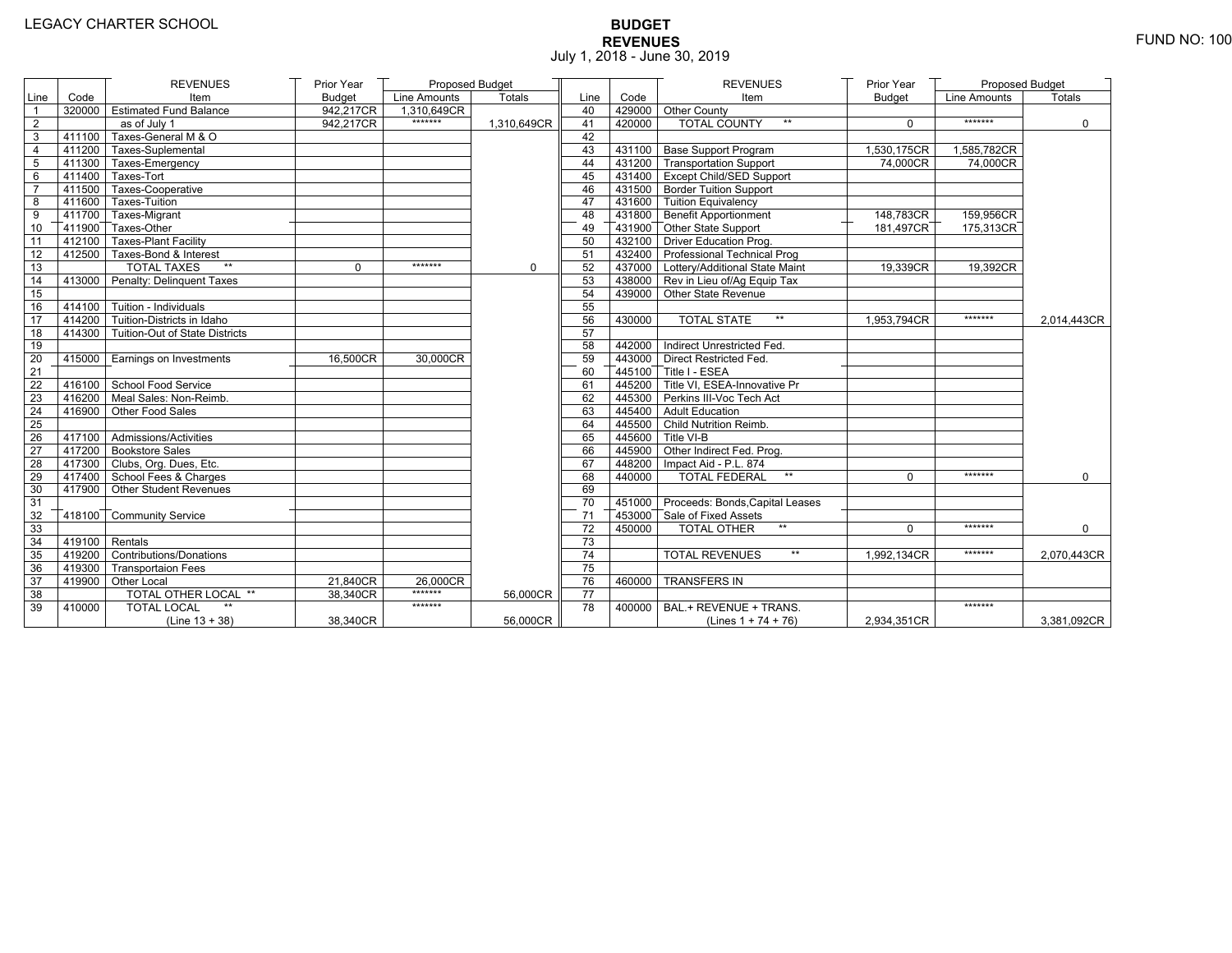|                 |      | <b>EXPENDITURES</b>             | Prior Year    | Proposed      | 100      | 200             | 300<br>Purchased | 400<br>Supplies | 500<br>Capital | 600<br>Debt | 700<br>Insurance- | 800       |
|-----------------|------|---------------------------------|---------------|---------------|----------|-----------------|------------------|-----------------|----------------|-------------|-------------------|-----------|
| Line            | Code | Functions/Programs              | <b>Budget</b> | <b>Budget</b> | Salaries | <b>Benefits</b> | Services         | Materials       | Objects        | Retirement  | Judgment          | Transfers |
| $\mathbf{1}$    | 512  | Elemetary School Prog.          | 825,500       | 914,420       | 689,920  | 175,500         | 12.000           | 37.000          |                |             |                   |           |
| $\overline{2}$  | 515  | Secondary School Prog.          | 186,070       | 203,000       | 152,000  | 51,000          |                  |                 |                |             |                   |           |
| $\mathsf 3$     | 517  | Alternative School Prog.        |               |               |          |                 |                  |                 |                |             |                   |           |
| $\overline{4}$  | 519  | Vocational-Technical Prog.      |               |               |          |                 |                  |                 |                |             |                   |           |
| 5               | 521  | <b>Exceptional Child Prog.</b>  |               |               |          |                 |                  |                 |                |             |                   |           |
| 6               | 522  | Preschool Exceptional Prog.     |               |               |          |                 |                  |                 |                |             |                   |           |
| $\overline{7}$  | 524  | Gifted & Talented Prog.         |               |               |          |                 |                  |                 |                |             |                   |           |
| 8               | 531  | Interscholastic Prog.           |               |               |          |                 |                  |                 |                |             |                   |           |
| 9               | 532  | School Activity Prog.           |               |               |          |                 |                  |                 |                |             |                   |           |
| 10              | 541  | Summer School Prog.             |               |               |          |                 |                  |                 |                |             |                   |           |
| 11              | 542  | Adult School Prog.              |               |               |          |                 |                  |                 |                |             |                   |           |
| 12              | 546  | Detention Center Prog.          |               |               |          |                 |                  |                 |                |             |                   |           |
| 13              |      |                                 |               |               |          |                 |                  |                 |                |             |                   |           |
| 14              | 500  | TOTAL INSTRUCTION **            | 1.011.570     | 1,117,420     | 841,920  | 226,500         | 12,000           | 37.000          | $\mathbf 0$    | $\Omega$    | $\Omega$          | $\Omega$  |
| 15              |      |                                 |               |               |          |                 |                  |                 |                |             |                   |           |
| 16              | 611  | Attend-Guidance-Health Prog     |               |               |          |                 |                  |                 |                |             |                   |           |
| 17              | 616  | Special Services Prog.          | 19.979        | 19.990        | 16.280   | 1.710           | 2.000            |                 |                |             |                   |           |
| 18              |      |                                 |               |               |          |                 |                  |                 |                |             |                   |           |
| 19              | 621  | Instruction Improvement Prog    | 29,747        | 27,058        |          |                 | 27,058           |                 |                |             |                   |           |
| 20              | 622  | <b>Educational Media Prog.</b>  |               |               |          |                 |                  |                 |                |             |                   |           |
| 21              | 623  | Instruction-Related Tech Prog   |               |               |          |                 |                  |                 |                |             |                   |           |
| 22              | 631  | Board of Education Prog.        | 9,412         | 9,812         |          |                 | 8,812            | 1,000           |                |             |                   |           |
| 23              | 632  | District Admin Prog.            | 101,900       | 128,986       | 50,000   | 15,051          | 45,000           |                 | 18,935         |             |                   |           |
| 24              |      |                                 |               |               |          |                 |                  |                 |                |             |                   |           |
| $\overline{25}$ | 641  | School Administration Prog.     |               |               |          |                 |                  |                 |                |             |                   |           |
| 26              |      |                                 |               |               |          |                 |                  |                 |                |             |                   |           |
| 27              | 651  | <b>Business Operation Prog.</b> |               |               |          |                 |                  |                 |                |             |                   |           |
| 28              | 655  | Central Service Prog.           |               |               |          |                 |                  |                 |                |             |                   |           |
| 29              | 656  | Admin Tech Services Prog.       |               |               |          |                 |                  |                 |                |             |                   |           |
| 30              | 661  | Bldg-Care Prog. (Custodial)     | 54.382        | 61.983        |          |                 | 37.320           | 3.900           |                |             | 20,763            |           |
| 31              | 663  | Maint-Non Student Occupied      |               |               |          |                 |                  |                 |                |             |                   |           |
| 32              | 664  | Maint-Student Occupied Bldgs    | 35,000        | 85,000        |          |                 | 85.000           |                 |                |             |                   |           |
| 33              | 665  | Maintenance - Grounds           | 50,000        | 140,000       |          |                 |                  | 140,000         |                |             |                   |           |
| 34              | 667  | Security Program                |               |               |          |                 |                  |                 |                |             |                   |           |
| 35              |      |                                 |               |               |          |                 |                  |                 |                |             |                   |           |
| 36              | 681  | Pupil-To School Trans. Prog.    | 83,000        | 85,000        |          |                 | 1,500            | 83,500          |                |             |                   |           |
| $\overline{37}$ | 682  | Pupil-Activity Trans. Prog.     |               |               |          |                 |                  |                 |                |             |                   |           |
| 38              | 683  | General Transportation Prog.    |               |               |          |                 |                  |                 |                |             |                   |           |
|                 |      |                                 |               |               |          |                 |                  |                 |                |             |                   |           |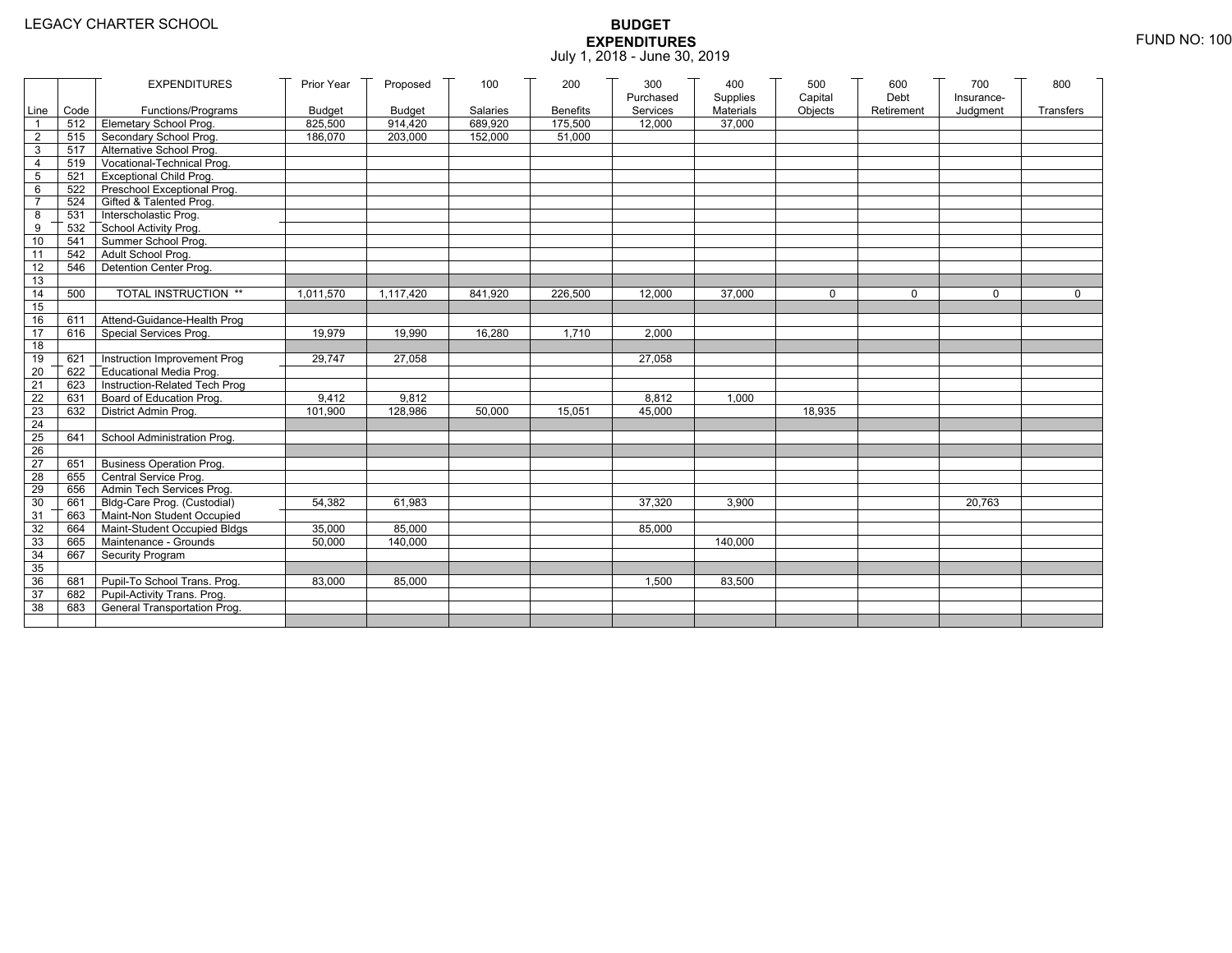|                 |      | <b>EXPENDITURES</b>               | Prior Year    | Proposed      | 100                   | 200             | 300<br>Purchased                                     | 400<br>Supplies | 500<br>Capital | 600<br>Debt | 700<br>Insurance- | 800         |  |  |
|-----------------|------|-----------------------------------|---------------|---------------|-----------------------|-----------------|------------------------------------------------------|-----------------|----------------|-------------|-------------------|-------------|--|--|
| Line            | Code | Functions/Programs                | <b>Budget</b> | <b>Budget</b> | Salaries              | <b>Benefits</b> | Services                                             | Materials       | Objects        | Retirement  | Judgment          | Transfers   |  |  |
| 39              | 691  | Other Support Services Prog.      |               |               |                       |                 |                                                      |                 |                |             |                   |             |  |  |
| 40              |      |                                   |               |               |                       |                 |                                                      |                 |                |             |                   |             |  |  |
| 41              | 600  | TOTAL SUPPORT SERV.**             | 383,420       | 557,829       | 66,280                | 16,761          | 206,690                                              | 228,400         | 18,935         | 0           | 20,763            | $\mathbf 0$ |  |  |
| 42              |      |                                   |               |               |                       |                 |                                                      |                 |                |             |                   |             |  |  |
| 43              |      | 710 Child Nutrition Program       |               | 1,683         |                       | 1,683           |                                                      |                 |                |             |                   |             |  |  |
| 44              |      | 720 Community Services Program    |               |               |                       |                 |                                                      |                 |                |             |                   |             |  |  |
| 45              |      | 730 Enterprise Operations         |               |               |                       |                 |                                                      |                 |                |             |                   |             |  |  |
| 46<br>47        | 700  | TOTAL NON-INSTRUCTION**           | 0             | 1,683         | $\mathbf 0$           | 1,683           | $\mathbf 0$                                          | 0               | $\mathbf 0$    | $\mathbf 0$ | 0                 | $\mathbf 0$ |  |  |
| 48              |      | 810 Capital Assets-Student Occ    |               |               |                       |                 |                                                      |                 |                |             |                   |             |  |  |
| 49              | 811  | Capital Assets-Non Student Occ    |               |               |                       |                 |                                                      |                 |                |             |                   |             |  |  |
| 50              | 800  | <b>TOTAL CAPITAL ASSETS PROG*</b> | 0             | $\mathbf 0$   | $\Omega$              | $\mathbf 0$     | $\mathbf 0$                                          | $\mathbf 0$     | $\Omega$       | $\Omega$    | 0                 | $\mathbf 0$ |  |  |
| 51              |      |                                   |               |               |                       |                 |                                                      |                 |                |             |                   |             |  |  |
| 52              | 911  | Debt Services Prog.-Princ.        |               |               |                       |                 |                                                      |                 |                |             |                   |             |  |  |
| 53              |      | 912 Debt Services Prog.-Int.      |               |               |                       |                 |                                                      |                 |                |             |                   |             |  |  |
| 54              | 913  | Debt Serv Prog-Refnded Debt       |               |               |                       |                 |                                                      |                 |                |             |                   |             |  |  |
| 55              | 920  | <b>Transfers Out</b>              | 228,712       | 232,893       |                       |                 |                                                      |                 |                |             |                   | 232,893     |  |  |
| 56              |      |                                   |               |               |                       |                 |                                                      |                 |                |             |                   |             |  |  |
| 57              | 900  | TOTAL OTHER SERVICES **           | 228,712       | 232,893       | 0                     | $\mathbf 0$     | $\mathbf 0$                                          | 0               | $\mathbf 0$    | $\mathbf 0$ | 0                 | 232,893     |  |  |
| 58              |      |                                   |               |               |                       |                 |                                                      |                 |                |             |                   |             |  |  |
| 59<br>60        |      | <b>TOTAL EXPENDITURES</b><br>$**$ |               |               |                       |                 |                                                      |                 |                |             |                   |             |  |  |
|                 |      | (Lines 14+41+47+49+57)**          | 1,623,702     | 1,909,825     | 908,200               | 244,944         | 218,690                                              | 265,400         | 18,935         | $\mathbf 0$ | 20,763            | 232,893     |  |  |
| 61              |      |                                   |               |               |                       |                 |                                                      |                 |                |             |                   |             |  |  |
| 62              | 950  | <b>Contingency Reserve</b>        | 70,000        | 70,000        |                       |                 |                                                      |                 |                |             |                   |             |  |  |
|                 |      | (5% of Line 60)                   |               |               |                       |                 |                                                      |                 |                |             |                   |             |  |  |
| 63              |      |                                   |               |               |                       |                 |                                                      |                 |                |             |                   |             |  |  |
| 64              |      | TOTAL APPROPRIATION               |               |               |                       |                 |                                                      |                 |                |             |                   |             |  |  |
|                 |      | (Line 60 + Line 62)               | 1,693,702     | 1,979,825     |                       |                 |                                                      |                 |                |             |                   |             |  |  |
| 65              |      |                                   |               |               |                       |                 |                                                      |                 |                |             |                   |             |  |  |
|                 |      |                                   |               |               |                       |                 |                                                      |                 |                |             |                   |             |  |  |
| 66              |      | <b>BUDGET SUMMARY</b>             |               |               | <b>BUDGET SUMMARY</b> |                 |                                                      |                 |                |             |                   |             |  |  |
| 67<br>68        |      | <b>Beginning Fund Balance</b>     | 942,217CR     | 1,310,649CR   |                       |                 | The total on line 70 must equal the total on line 74 |                 |                |             |                   |             |  |  |
| 69              |      | Revenues + Transfers In           | 1,992,134CR   | 2,070,443CR   |                       |                 |                                                      |                 |                |             |                   |             |  |  |
| 70              |      | TOTAL REVENUE (68 + 69)           | 2,934,351CR   | 3,381,092CR   |                       |                 |                                                      |                 |                |             |                   |             |  |  |
| $\overline{71}$ |      |                                   |               |               |                       |                 |                                                      |                 |                |             |                   |             |  |  |
| $72\,$          |      | <b>Total Appropriation</b>        | 1,693,702     | 1,979,825     |                       |                 |                                                      |                 |                |             |                   |             |  |  |
| 73              |      | <b>Unappropriated Balance</b>     | 1,240,649     | 1,401,267     |                       |                 |                                                      |                 |                |             |                   |             |  |  |
| 74              |      | TOTAL APPROPRIATION (72+73)       | 2,934,351     | 3,381,092     |                       |                 |                                                      |                 |                |             |                   |             |  |  |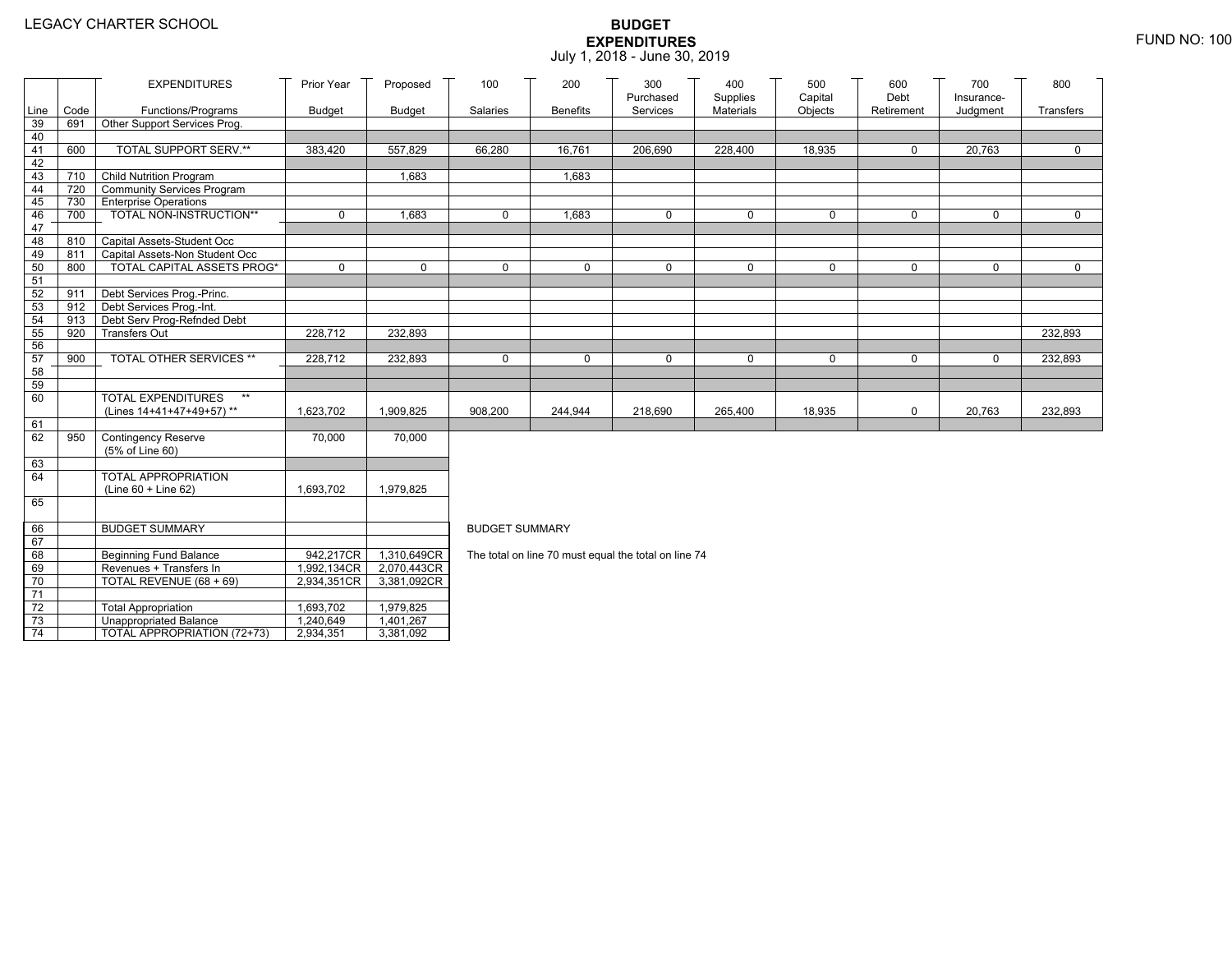# **BUDGET REVENUES** FUND NO: 230 July 1, 2018 - June 30, 2019

|                 |                   | <b>REVENUES</b>                       | Prior Year    | Proposed Budget |          |                 |        | <b>REVENUES</b>                        | Prior Year    | Proposed Budget |             |
|-----------------|-------------------|---------------------------------------|---------------|-----------------|----------|-----------------|--------|----------------------------------------|---------------|-----------------|-------------|
| Line            | Code              | Item                                  | <b>Budget</b> | Line Amounts    | Totals   | Line            | Code   | Item                                   | <b>Budget</b> | Line Amounts    | Totals      |
| $\mathbf{1}$    |                   | 320000 Estimated Fund Balance         |               | *******         |          | 40              |        | 429000 Other County                    |               |                 |             |
| $\overline{2}$  |                   | as of July 1                          | $\mathbf 0$   | *******         | 0        | 41              | 420000 | <b>TOTAL COUNTY</b>                    | $\Omega$      | *******         | $\Omega$    |
| 3               | 411100            | Taxes-General M & O                   |               |                 |          | 42              |        |                                        |               |                 |             |
| 4               |                   | 411200 Taxes-Suplemental              |               |                 |          | 43              |        | 431100 Base Support Program            |               |                 |             |
| 5               |                   | 411300 Taxes-Emergency                |               |                 |          | 44              |        | 431200 Transportation Support          |               |                 |             |
| 6               |                   | 411400 Taxes-Tort                     |               |                 |          | 45              |        | 431400 Except Child/SED Support        |               |                 |             |
| $\overline{7}$  |                   | 411500 Taxes-Cooperative              |               |                 |          | 46              |        | 431500 Border Tuition Support          |               |                 |             |
| 8               |                   | 411600 Taxes-Tuition                  |               |                 |          | 47              |        | 431600 Tuition Equivalency             |               |                 |             |
| 9               |                   | 411700 Taxes-Migrant                  |               |                 |          | 48              |        | 431800 Benefit Apportionment           |               |                 |             |
| 10              |                   | 411900 Taxes-Other                    |               |                 |          | 49              |        | 431900 Other State Support             |               |                 |             |
| $\overline{11}$ |                   | 412100 Taxes-Plant Facility           |               |                 |          | 50              |        | 432100 Driver Education Prog.          |               |                 |             |
| 12              |                   | 412500 Taxes-Bond & Interest          |               |                 |          | 51              |        | 432400 Professional Technical Prog     |               |                 |             |
| 13              |                   | <b>TOTAL TAXES</b><br>$\star\star$    | $\Omega$      | *******         | $\Omega$ | 52              |        | 437000 Lottery/Additional State Maint  |               |                 |             |
| 14              |                   | 413000 Penalty: Delinquent Taxes      |               |                 |          | 53              |        | 438000 Rev in Lieu of/Ag Equip Tax     |               |                 |             |
| 15              |                   |                                       |               |                 |          | 54              |        | 439000 Other State Revenue             |               |                 |             |
| 16              |                   | $-414100$ Tuition - Individuals       |               |                 |          | 55              |        |                                        |               |                 |             |
| 17              |                   | $7414200$ Tuition-Districts in Idaho  |               |                 |          | 56              | 430000 | <b>TOTAL STATE</b><br>$**$             | $\Omega$      | *******         | $\mathbf 0$ |
| 18              |                   | 414300 Tuition-Out of State Districts |               |                 |          | 57              |        |                                        |               |                 |             |
| 19              |                   |                                       |               |                 |          | 58              |        | 442000 Indirect Unrestricted Fed.      |               |                 |             |
| 20              |                   | 415000 Earnings on Investments        |               |                 |          | 59              |        | 443000 Direct Restricted Fed.          |               |                 |             |
| 21              |                   |                                       |               |                 |          | 60              |        | 445100 Title I - ESEA                  |               |                 |             |
| 22              |                   | 416100 School Food Service            |               |                 |          | 61              |        | 445200 Title VI. ESEA-Innovative Pr    |               |                 |             |
| 23              |                   | 416200 Meal Sales: Non-Reimb.         |               |                 |          | 62              |        | 445300 Perkins III-Voc Tech Act        |               |                 |             |
| 24              |                   | 416900 Other Food Sales               |               |                 |          | 63              |        | 445400 Adult Education                 |               |                 |             |
| 25              |                   |                                       |               |                 |          | 64              |        | 445500 Child Nutrition Reimb.          |               |                 |             |
| 26              |                   | 417100 Admissions/Activities          |               |                 |          | 65              |        | 445600 Title VI-B                      |               |                 |             |
| 27              |                   | 417200 Bookstore Sales                |               |                 |          | 66              |        | 445900 Other Indirect Fed. Prog.       |               |                 |             |
| 28              |                   | 417300 Clubs, Org. Dues, Etc.         |               |                 |          | 67              |        | 448200   Impact Aid - P.L. 874         |               |                 |             |
| 29              |                   | 417400 School Fees & Charges          |               |                 |          | 68              | 440000 | <b>TOTAL FEDERAL</b><br>$**$           | $\Omega$      | *******         | $\mathbf 0$ |
| 30              |                   | 417900 Other Student Revenues         |               |                 |          | 69              |        |                                        |               |                 |             |
| 31              |                   |                                       |               |                 |          | 70              |        | 451000 Proceeds: Bonds, Capital Leases |               |                 |             |
| 32              |                   | 418100 Community Service              |               |                 |          | 71              |        | 453000 Sale of Fixed Assets            |               |                 |             |
| 33              |                   |                                       |               |                 |          | 72              | 450000 | <b>TOTAL OTHER</b><br>$\star\star$     | $\Omega$      | *******         | $\mathbf 0$ |
| 34              | $-419100$ Rentals |                                       |               |                 |          | 73              |        |                                        |               |                 |             |
| 35              |                   | 419200 Contributions/Donations        |               |                 |          | 74              |        | <b>TOTAL REVENUES</b><br>$**$          | $\Omega$      | *******         | $\Omega$    |
| 36              |                   | 419300 Transportaion Fees             |               |                 |          | 75              |        |                                        |               |                 |             |
| 37              |                   | 419900 Other Local                    |               |                 |          | 76              | 460000 | <b>TRANSFERS IN</b>                    |               |                 |             |
| 38              |                   | TOTAL OTHER LOCAL **                  | $\mathbf 0$   | *******         | $\Omega$ | $\overline{77}$ |        |                                        |               |                 |             |
| 39              | 410000            | <b>TOTAL LOCAL</b>                    |               | *******         |          | 78              | 400000 | BAL.+ REVENUE + TRANS.                 |               | *******         |             |
|                 |                   | (Line $13 + 38$ )                     | $\mathbf 0$   |                 | 0        |                 |        | (Lines $1 + 74 + 76$ )                 | 0             |                 | $\mathbf 0$ |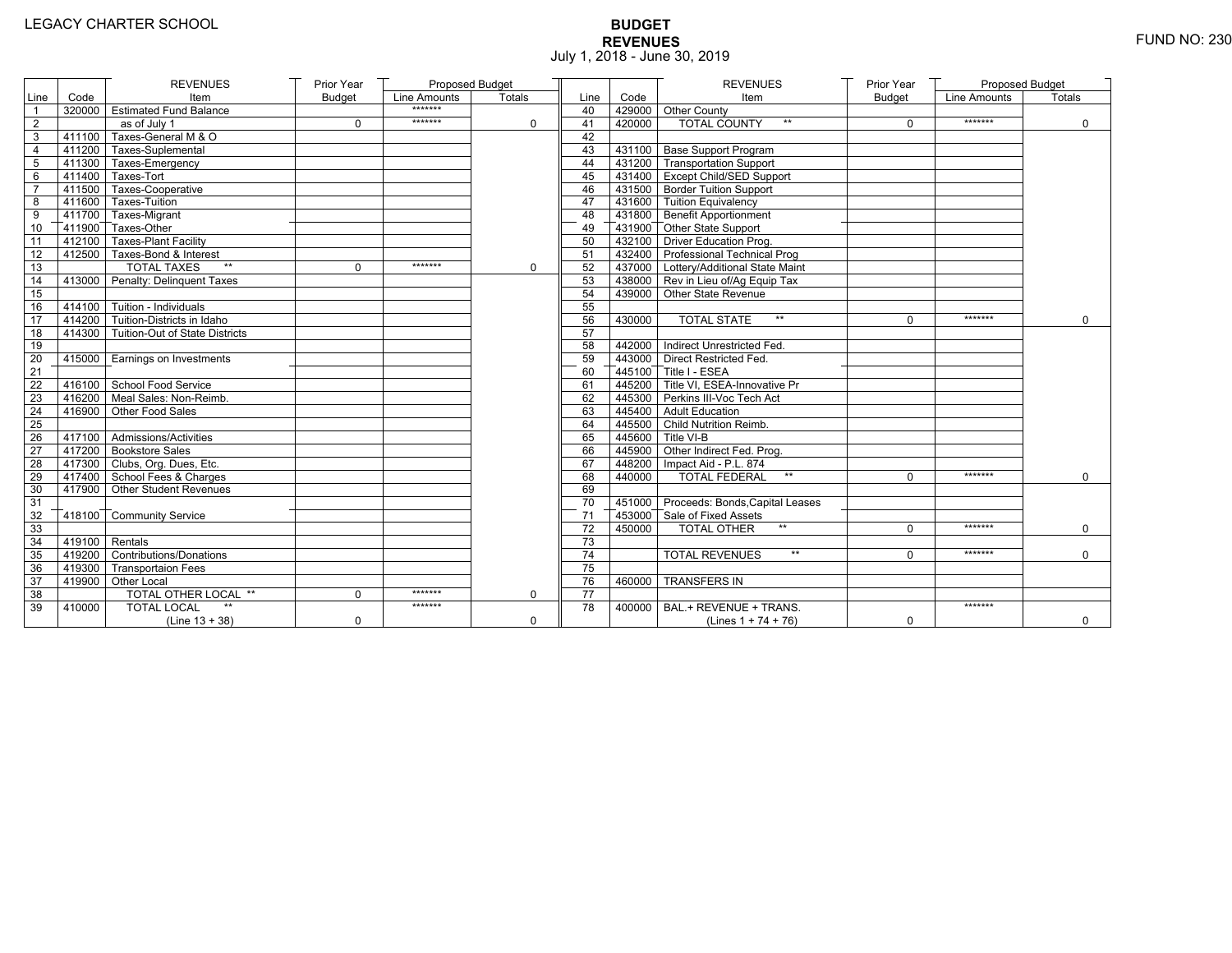|                 |           | <b>EXPENDITURES</b>                          | Prior Year    | Proposed      | 100          | 200             | 300          | 400              | 500         | 600        | 700          | 800          |
|-----------------|-----------|----------------------------------------------|---------------|---------------|--------------|-----------------|--------------|------------------|-------------|------------|--------------|--------------|
|                 |           |                                              |               |               |              |                 | Purchased    | Supplies         | Capital     | Debt       | Insurance-   |              |
|                 | Line Code | Functions/Programs                           | <b>Budget</b> | <b>Budget</b> | Salaries     | <b>Benefits</b> | Services     | <b>Materials</b> | Objects     | Retirement | Judgment     | Transfers    |
|                 |           | 512 Elemetary School Prog.                   |               |               |              |                 |              |                  |             |            |              |              |
| $\overline{2}$  | 515       | Secondary School Prog.                       |               |               |              |                 |              |                  |             |            |              |              |
| 3               |           | 517 Alternative School Prog.                 |               |               |              |                 |              |                  |             |            |              |              |
| 4               | 519       | Vocational-Technical Prog.                   |               |               |              |                 |              |                  |             |            |              |              |
| 5               | 521       | <b>Exceptional Child Prog.</b>               |               |               |              |                 |              |                  |             |            |              |              |
| 6               |           | 522 Preschool Exceptional Prog.              |               |               |              |                 |              |                  |             |            |              |              |
| $\overline{7}$  |           | 524 Gifted & Talented Prog.                  |               |               |              |                 |              |                  |             |            |              |              |
| 8               |           | 531 Interscholastic Prog.                    |               |               |              |                 |              |                  |             |            |              |              |
| 9               | 532       |                                              |               |               |              |                 |              |                  |             |            |              |              |
| 10              | 541       | School Activity Prog.<br>Summer School Prog. |               |               |              |                 |              |                  |             |            |              |              |
| 11              | 542       | Adult School Prog.                           |               |               |              |                 |              |                  |             |            |              |              |
| $\overline{12}$ | 546       | Detention Center Prog.                       |               |               |              |                 |              |                  |             |            |              |              |
| 13              |           |                                              |               |               |              |                 |              |                  |             |            |              |              |
| 14              | 500       | TOTAL INSTRUCTION **                         | $\mathbf 0$   | $\Omega$      | $\mathbf{0}$ | 0               | $\mathbf{0}$ | 0                | $\mathbf 0$ | $\Omega$   | $\mathbf{0}$ | $\mathbf{0}$ |
| 15              |           |                                              |               |               |              |                 |              |                  |             |            |              |              |
| 16              | 611       | Attend-Guidance-Health Prog                  |               |               |              |                 |              |                  |             |            |              |              |
| 17              | 616       | Special Services Prog.                       |               |               |              |                 |              |                  |             |            |              |              |
| 18              |           |                                              |               |               |              |                 |              |                  |             |            |              |              |
| 19              | 621       | Instruction Improvement Prog                 |               |               |              |                 |              |                  |             |            |              |              |
| $\overline{20}$ | 622       | Educational Media Prog.                      |               |               |              |                 |              |                  |             |            |              |              |
| 21              | 623       | Instruction-Related Tech Prog                |               |               |              |                 |              |                  |             |            |              |              |
| $\overline{22}$ | 631       | Board of Education Prog.                     |               |               |              |                 |              |                  |             |            |              |              |
| 23              | 632       | District Admin Prog.                         |               |               |              |                 |              |                  |             |            |              |              |
| 24              |           |                                              |               |               |              |                 |              |                  |             |            |              |              |
| 25              | 641       | School Administration Prog.                  |               |               |              |                 |              |                  |             |            |              |              |
| 26              |           |                                              |               |               |              |                 |              |                  |             |            |              |              |
| 27              | 651       | <b>Business Operation Prog.</b>              |               |               |              |                 |              |                  |             |            |              |              |
| 28              |           | 655 Central Service Prog.                    |               |               |              |                 |              |                  |             |            |              |              |
| 29              | 656       | Admin Tech Services Prog.                    |               |               |              |                 |              |                  |             |            |              |              |
| 30              |           | 661 Bldg-Care Prog. (Custodial)              |               |               |              |                 |              |                  |             |            |              |              |
| 31              |           | 663 Maint-Non Student Occupied               |               |               |              |                 |              |                  |             |            |              |              |
| 32              |           | 664 Maint-Student Occupied Bldgs             |               |               |              |                 |              |                  |             |            |              |              |
| 33              |           | 665 Maintenance - Grounds                    |               |               |              |                 |              |                  |             |            |              |              |
| 34              | 667       | Security Program                             |               |               |              |                 |              |                  |             |            |              |              |
| 35              |           |                                              |               |               |              |                 |              |                  |             |            |              |              |
| 36              | 681       | Pupil-To School Trans. Prog.                 |               |               |              |                 |              |                  |             |            |              |              |
| 37              | 682       | Pupil-Activity Trans. Prog.                  |               |               |              |                 |              |                  |             |            |              |              |
| 38              | 683       | General Transportation Prog.                 |               |               |              |                 |              |                  |             |            |              |              |
|                 |           |                                              |               |               |              |                 |              |                  |             |            |              |              |
|                 |           |                                              |               |               |              |                 |              |                  |             |            |              |              |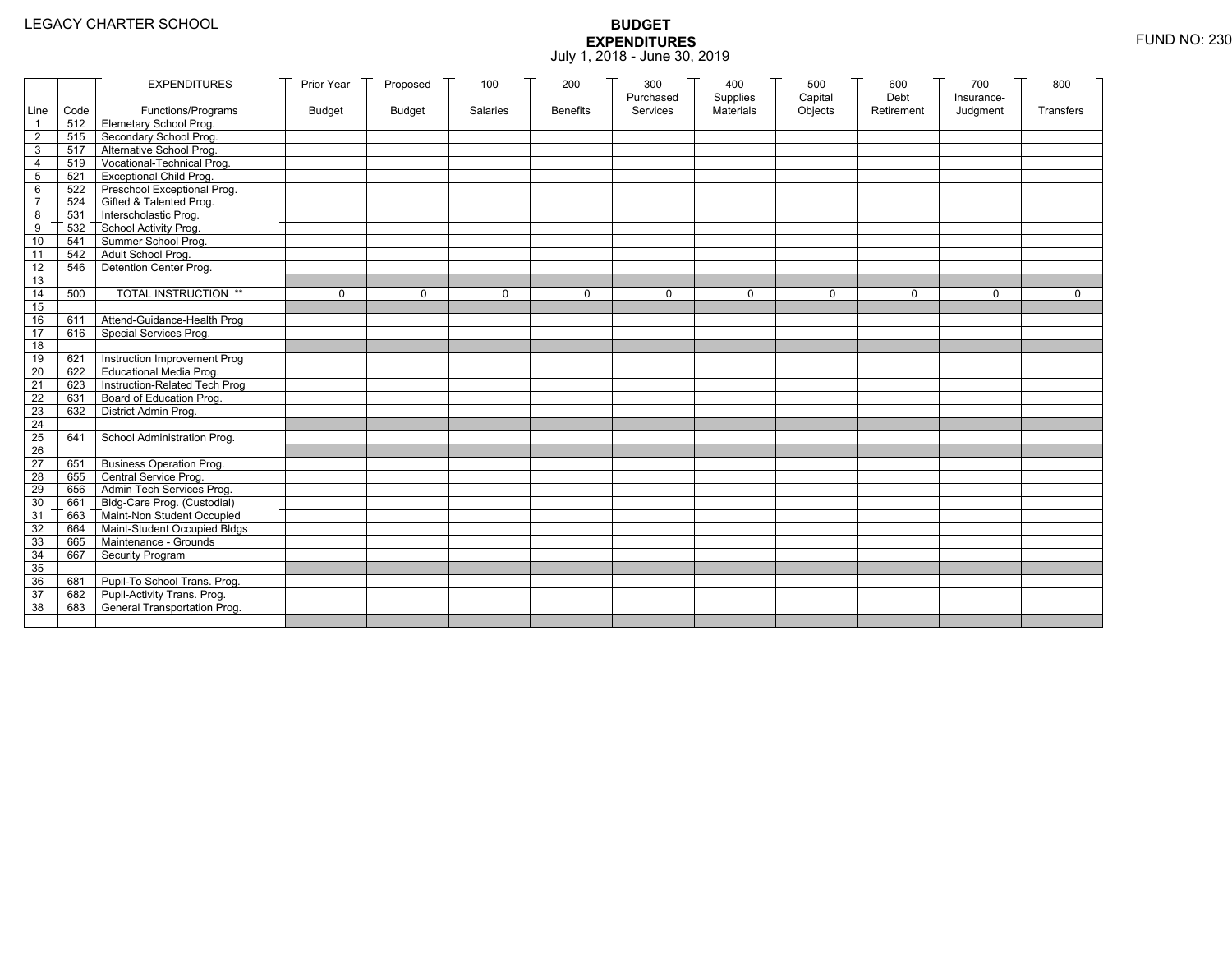|                 |      | <b>EXPENDITURES</b>                                        | Prior Year    | Proposed      | 100                   | 200             | 300                                                  | 400                   | 500                | 600<br>Debt  | 700                    | 800         |
|-----------------|------|------------------------------------------------------------|---------------|---------------|-----------------------|-----------------|------------------------------------------------------|-----------------------|--------------------|--------------|------------------------|-------------|
| Line            | Code | Functions/Programs                                         | <b>Budget</b> | <b>Budget</b> | Salaries              | <b>Benefits</b> | Purchased<br>Services                                | Supplies<br>Materials | Capital<br>Objects | Retirement   | Insurance-<br>Judgment | Transfers   |
| 39              | 691  | Other Support Services Prog.                               |               |               |                       |                 |                                                      |                       |                    |              |                        |             |
| 40              |      |                                                            |               |               |                       |                 |                                                      |                       |                    |              |                        |             |
| 41              | 600  | <b>TOTAL SUPPORT SERV.**</b>                               | $\mathbf 0$   | $\mathbf 0$   | $\mathbf 0$           | $\mathbf 0$     | $\mathbf 0$                                          | $\mathbf 0$           | $\mathbf 0$        | $\mathbf 0$  | $\mathbf 0$            | $\mathbf 0$ |
| 42              |      |                                                            |               |               |                       |                 |                                                      |                       |                    |              |                        |             |
| 43              |      | 710 Child Nutrition Program                                |               |               |                       |                 |                                                      |                       |                    |              |                        |             |
| 44              | 720  | Community Services Program                                 |               |               |                       |                 |                                                      |                       |                    |              |                        |             |
| 45              | 730  | <b>Enterprise Operations</b>                               |               |               |                       |                 |                                                      |                       |                    |              |                        |             |
| 46              | 700  | TOTAL NON-INSTRUCTION**                                    | $\mathbf 0$   | $\mathsf{O}$  | $\Omega$              | $\mathbf 0$     | $\mathbf 0$                                          | $\mathbf 0$           | $\mathsf{O}$       | $\mathsf{O}$ | $\mathbf 0$            | $\mathbf 0$ |
| 47              |      |                                                            |               |               |                       |                 |                                                      |                       |                    |              |                        |             |
| 48              | 810  | Capital Assets-Student Occ                                 |               |               |                       |                 |                                                      |                       |                    |              |                        |             |
| 49              | 811  | Capital Assets-Non Student Occ                             |               |               |                       |                 |                                                      |                       |                    |              |                        |             |
| 50              | 800  | <b>TOTAL CAPITAL ASSETS PROG*</b>                          | $\mathbf 0$   | $\mathbf 0$   | $\mathbf 0$           | $\mathbf 0$     | $\mathbf 0$                                          | $\mathbf 0$           | $\mathbf 0$        | $\mathbf 0$  | $\mathbf 0$            | $\mathbf 0$ |
| 51              |      |                                                            |               |               |                       |                 |                                                      |                       |                    |              |                        |             |
| 52<br>53        | 911  | Debt Services Prog.-Princ.<br>912 Debt Services Prog.-Int. |               |               |                       |                 |                                                      |                       |                    |              |                        |             |
| 54              | 913  |                                                            |               |               |                       |                 |                                                      |                       |                    |              |                        |             |
| 55              | 920  | Debt Serv Prog-Refnded Debt<br><b>Transfers Out</b>        |               |               |                       |                 |                                                      |                       |                    |              |                        |             |
| 56              |      |                                                            |               |               |                       |                 |                                                      |                       |                    |              |                        |             |
| 57              | 900  | TOTAL OTHER SERVICES **                                    | $\mathbf 0$   | 0             | $\mathbf 0$           | $\mathbf 0$     | $\mathbf 0$                                          | $\mathbf 0$           | $\mathsf{O}$       | 0            | $\mathbf 0$            | $\mathbf 0$ |
| 58              |      |                                                            |               |               |                       |                 |                                                      |                       |                    |              |                        |             |
| 59              |      |                                                            |               |               |                       |                 |                                                      |                       |                    |              |                        |             |
| 60              |      | <b>TOTAL EXPENDITURES</b><br>$\star\star$                  |               |               |                       |                 |                                                      |                       |                    |              |                        |             |
|                 |      | (Lines 14+41+47+49+57)**                                   | 0             | $\mathbf 0$   | $\mathbf 0$           | 0               | 0                                                    | 0                     | 0                  | 0            | 0                      | 0           |
| 61              |      |                                                            |               |               |                       |                 |                                                      |                       |                    |              |                        |             |
| 62              | 950  | Contingency Reserve                                        |               |               |                       |                 |                                                      |                       |                    |              |                        |             |
|                 |      | (5% of Line 60)                                            |               |               |                       |                 |                                                      |                       |                    |              |                        |             |
| 63              |      |                                                            |               |               |                       |                 |                                                      |                       |                    |              |                        |             |
| 64              |      | TOTAL APPROPRIATION                                        |               |               |                       |                 |                                                      |                       |                    |              |                        |             |
|                 |      | (Line 60 + Line 62)                                        | 0             | $\mathsf{O}$  |                       |                 |                                                      |                       |                    |              |                        |             |
| 65              |      |                                                            |               |               |                       |                 |                                                      |                       |                    |              |                        |             |
|                 |      |                                                            |               |               |                       |                 |                                                      |                       |                    |              |                        |             |
| 66              |      | <b>BUDGET SUMMARY</b>                                      |               |               | <b>BUDGET SUMMARY</b> |                 |                                                      |                       |                    |              |                        |             |
| 67              |      |                                                            |               |               |                       |                 |                                                      |                       |                    |              |                        |             |
| 68              |      | <b>Beginning Fund Balance</b>                              |               |               |                       |                 | The total on line 70 must equal the total on line 74 |                       |                    |              |                        |             |
| 69              |      | Revenues + Transfers In                                    |               |               |                       |                 |                                                      |                       |                    |              |                        |             |
| 70              |      | TOTAL REVENUE (68 + 69)                                    | 0             | $\mathbf 0$   |                       |                 |                                                      |                       |                    |              |                        |             |
| 71              |      |                                                            |               |               |                       |                 |                                                      |                       |                    |              |                        |             |
| 72              |      | <b>Total Appropriation</b>                                 |               |               |                       |                 |                                                      |                       |                    |              |                        |             |
| 73              |      | Unappropriated Balance                                     |               |               |                       |                 |                                                      |                       |                    |              |                        |             |
| $\overline{74}$ |      | TOTAL APPROPRIATION (72+73)                                | 0             | $\mathbf 0$   |                       |                 |                                                      |                       |                    |              |                        |             |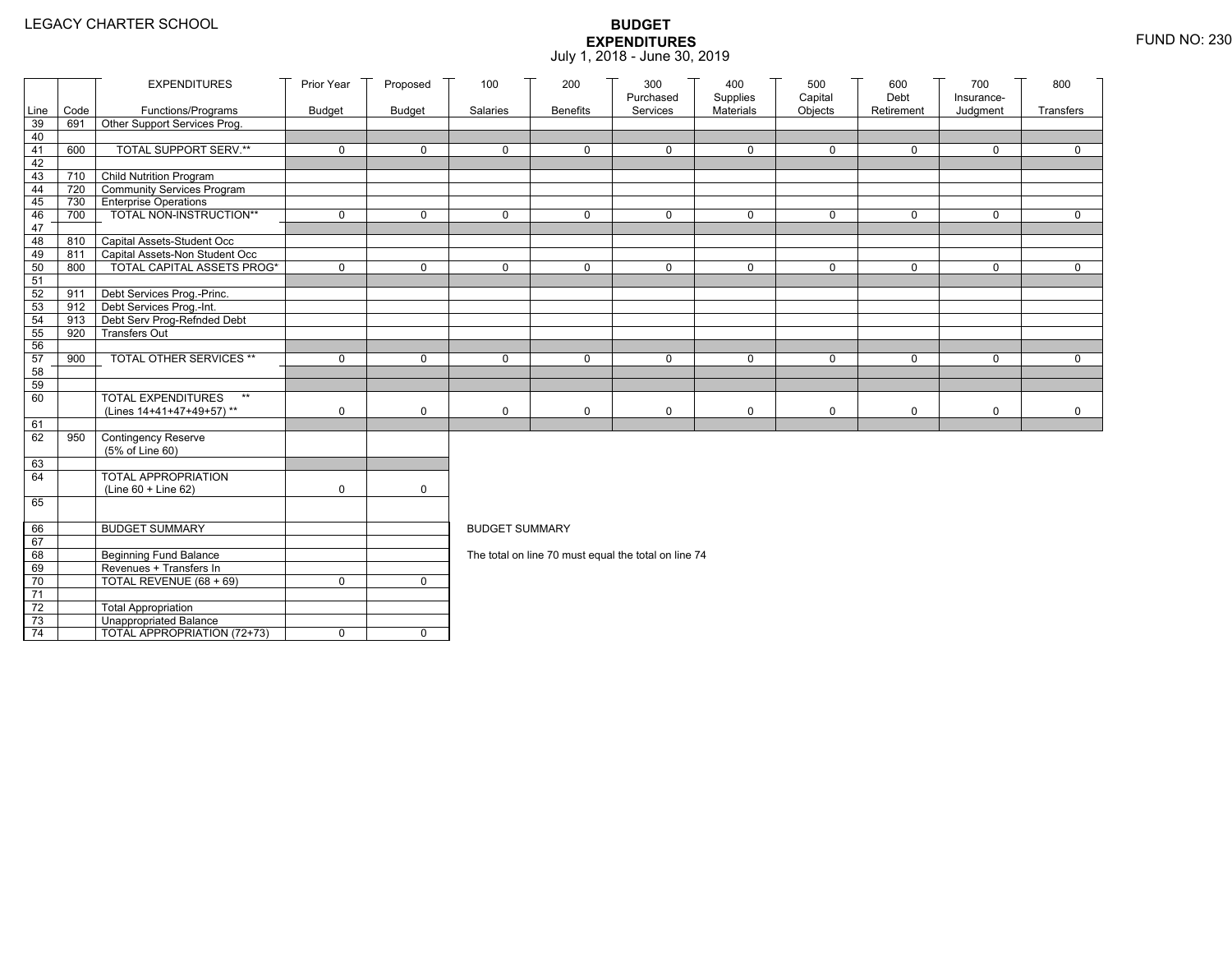# **BUDGET REVENUES** FUND NO: 241 July 1, 2018 - June 30, 2019

|                 |                   | <b>REVENUES</b>                       | Prior Year    | Proposed Budget |          |                 |        | <b>REVENUES</b>                         | Prior Year    | Proposed Budget |             |
|-----------------|-------------------|---------------------------------------|---------------|-----------------|----------|-----------------|--------|-----------------------------------------|---------------|-----------------|-------------|
| Line            | Code              | Item                                  | <b>Budget</b> | Line Amounts    | Totals   | Line            | Code   | Item                                    | <b>Budget</b> | Line Amounts    | Totals      |
|                 |                   | 320000 Estimated Fund Balance         |               | *******         |          | 40              |        | 429000 Other County                     |               |                 |             |
| $\sqrt{2}$      |                   | as of July 1                          | $\mathbf 0$   | *******         | 0        | 41              | 420000 | <b>TOTAL COUNTY</b><br>$\star\star$     | $\mathbf 0$   | *******         | $\mathbf 0$ |
| 3               |                   | 411100 Taxes-General M & O            |               |                 |          | 42              |        |                                         |               |                 |             |
| 4               |                   | 411200 Taxes-Suplemental              |               |                 |          | 43              |        | 431100 Base Support Program             |               |                 |             |
| 5               |                   | 411300 Taxes-Emergency                |               |                 |          | 44              |        | 431200 Transportation Support           |               |                 |             |
| 6               |                   | 411400 Taxes-Tort                     |               |                 |          | 45              |        | 431400 Except Child/SED Support         |               |                 |             |
| $\overline{7}$  |                   | 411500 Taxes-Cooperative              |               |                 |          | 46              |        | 431500 Border Tuition Support           |               |                 |             |
| 8               |                   | 411600 Taxes-Tuition                  |               |                 |          | 47              |        | 431600 Tuition Equivalency              |               |                 |             |
| 9               |                   | 411700 Taxes-Migrant                  |               |                 |          | 48              |        | 431800 Benefit Apportionment            |               |                 |             |
| 10              |                   | 411900 Taxes-Other                    |               |                 |          | 49              |        | 431900 Other State Support              |               |                 |             |
| 11              |                   | 412100 Taxes-Plant Facility           |               |                 |          | 50              |        | 432100 Driver Education Prog.           |               |                 |             |
| 12              |                   | 412500 Taxes-Bond & Interest          |               |                 |          | 51              |        | 432400 Professional Technical Prog      |               |                 |             |
| $\overline{13}$ |                   | <b>TOTAL TAXES</b><br>$\star\star$    | $\Omega$      | *******         | $\Omega$ | 52              |        | 437000 Lottery/Additional State Maint   |               |                 |             |
| 14              |                   | 413000 Penalty: Delinquent Taxes      |               |                 |          | 53              |        | 438000 Rev in Lieu of/Ag Equip Tax      |               |                 |             |
| 15              |                   |                                       |               |                 |          | 54              |        | 439000 Other State Revenue              |               |                 |             |
| 16              |                   | $-414100$ Tuition - Individuals       |               |                 |          | 55              |        |                                         |               |                 |             |
| 17              |                   | 414200 Tuition-Districts in Idaho     |               |                 |          | 56              | 430000 | $\star\star$<br><b>TOTAL STATE</b>      | $\Omega$      | *******         | $\Omega$    |
| 18              |                   | 414300 Tuition-Out of State Districts |               |                 |          | 57              |        |                                         |               |                 |             |
| 19              |                   |                                       |               |                 |          | 58              |        | 442000 Indirect Unrestricted Fed.       |               |                 |             |
| 20              |                   | 415000   Earnings on Investments      |               |                 |          | 59              |        | 443000 Direct Restricted Fed.           |               |                 |             |
| 21              |                   |                                       |               |                 |          | 60              |        | 445100 Title I - ESEA                   |               |                 |             |
| 22              |                   | 416100 School Food Service            |               |                 |          | 61              |        | 445200 Title VI. ESEA-Innovative Pr     |               |                 |             |
| 23              |                   | 416200 Meal Sales: Non-Reimb.         |               |                 |          | 62              |        | 445300 Perkins III-Voc Tech Act         |               |                 |             |
| 24              |                   | 416900 Other Food Sales               |               |                 |          | 63              |        | 445400 Adult Education                  |               |                 |             |
| 25              |                   |                                       |               |                 |          | 64              |        | 445500 Child Nutrition Reimb.           |               |                 |             |
| 26              |                   | $417100$ Admissions/Activities        |               |                 |          | 65              |        | 445600 Title VI-B                       |               |                 |             |
| 27              |                   | 417200 Bookstore Sales                |               |                 |          | 66              |        | 445900 Other Indirect Fed. Prog.        |               |                 |             |
| 28              |                   | 417300 Clubs, Org. Dues, Etc.         |               |                 |          | 67              |        | 448200   Impact Aid - P.L. 874          |               |                 |             |
| 29              |                   | 417400 School Fees & Charges          |               |                 |          | 68              | 440000 | <b>TOTAL FEDERAL</b><br>$^{\star\star}$ | $\Omega$      | *******         | $\Omega$    |
| 30              |                   | 417900 Other Student Revenues         |               |                 |          | 69              |        |                                         |               |                 |             |
| 31              |                   |                                       |               |                 |          | 70              |        | 451000 Proceeds: Bonds, Capital Leases  |               |                 |             |
| 32              |                   | 418100 Community Service              |               |                 |          | 71              |        | 453000 Sale of Fixed Assets             |               |                 |             |
| 33              |                   |                                       |               |                 |          | 72              | 450000 | <b>TOTAL OTHER</b><br>$\star\star$      | $\Omega$      | *******         | $\mathbf 0$ |
| 34              | $-419100$ Rentals |                                       |               |                 |          | 73              |        |                                         |               |                 |             |
| 35              |                   | 419200 Contributions/Donations        |               |                 |          | 74              |        | <b>TOTAL REVENUES</b><br>$**$           | $\Omega$      | *******         | $\Omega$    |
| 36              |                   | 419300 Transportaion Fees             |               |                 |          | 75              |        |                                         |               |                 |             |
| 37              |                   | 419900 Other Local                    |               |                 |          | 76              | 460000 | <b>TRANSFERS IN</b>                     |               |                 |             |
| 38              |                   | TOTAL OTHER LOCAL **                  | $\mathbf 0$   | *******         | $\Omega$ | $\overline{77}$ |        |                                         |               |                 |             |
| 39              | 410000            | <b>TOTAL LOCAL</b>                    |               | *******         |          | 78              | 400000 | BAL.+ REVENUE + TRANS.                  |               | *******         |             |
|                 |                   | (Line $13 + 38$ )                     | $\mathbf 0$   |                 | 0        |                 |        | (Lines $1 + 74 + 76$ )                  | 0             |                 | $\mathbf 0$ |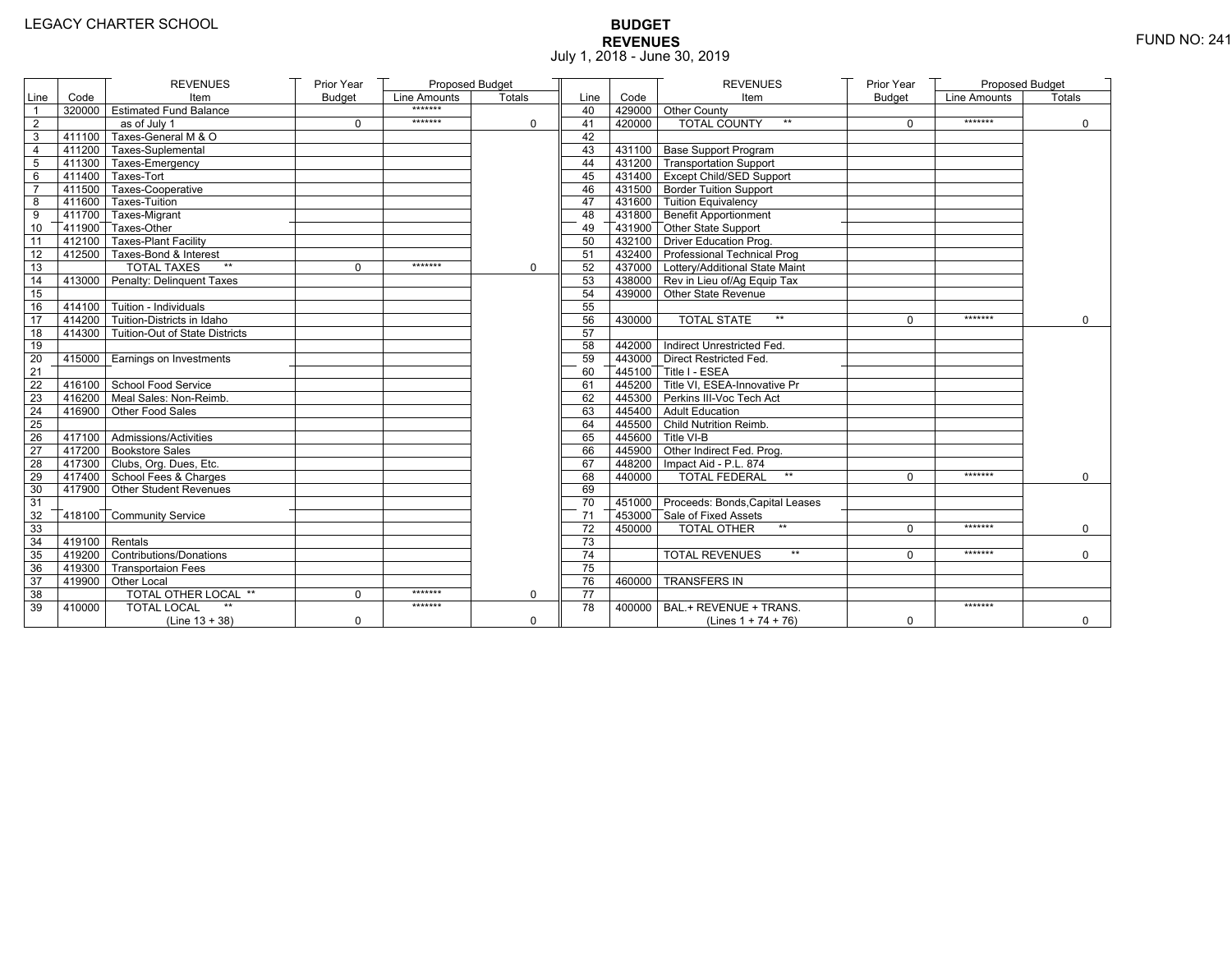|                 |           | <b>EXPENDITURES</b>                          | Prior Year    | Proposed      | 100          | 200             | 300          | 400              | 500         | 600        | 700          | 800          |
|-----------------|-----------|----------------------------------------------|---------------|---------------|--------------|-----------------|--------------|------------------|-------------|------------|--------------|--------------|
|                 |           |                                              |               |               |              |                 | Purchased    | Supplies         | Capital     | Debt       | Insurance-   |              |
|                 | Line Code | Functions/Programs                           | <b>Budget</b> | <b>Budget</b> | Salaries     | <b>Benefits</b> | Services     | <b>Materials</b> | Objects     | Retirement | Judgment     | Transfers    |
|                 |           | 512 Elemetary School Prog.                   |               |               |              |                 |              |                  |             |            |              |              |
| $\overline{2}$  | 515       | Secondary School Prog.                       |               |               |              |                 |              |                  |             |            |              |              |
| 3               |           | 517 Alternative School Prog.                 |               |               |              |                 |              |                  |             |            |              |              |
| 4               | 519       | Vocational-Technical Prog.                   |               |               |              |                 |              |                  |             |            |              |              |
| 5               | 521       | <b>Exceptional Child Prog.</b>               |               |               |              |                 |              |                  |             |            |              |              |
| 6               |           | 522 Preschool Exceptional Prog.              |               |               |              |                 |              |                  |             |            |              |              |
| $\overline{7}$  |           | 524 Gifted & Talented Prog.                  |               |               |              |                 |              |                  |             |            |              |              |
| 8               |           | 531 Interscholastic Prog.                    |               |               |              |                 |              |                  |             |            |              |              |
| 9               | 532       |                                              |               |               |              |                 |              |                  |             |            |              |              |
| 10              | 541       | School Activity Prog.<br>Summer School Prog. |               |               |              |                 |              |                  |             |            |              |              |
| 11              | 542       | Adult School Prog.                           |               |               |              |                 |              |                  |             |            |              |              |
| $\overline{12}$ | 546       | Detention Center Prog.                       |               |               |              |                 |              |                  |             |            |              |              |
| 13              |           |                                              |               |               |              |                 |              |                  |             |            |              |              |
| 14              | 500       | TOTAL INSTRUCTION **                         | $\mathbf 0$   | $\Omega$      | $\mathbf{0}$ | 0               | $\mathbf{0}$ | 0                | $\mathbf 0$ | $\Omega$   | $\mathbf{0}$ | $\mathbf{0}$ |
| 15              |           |                                              |               |               |              |                 |              |                  |             |            |              |              |
| 16              | 611       | Attend-Guidance-Health Prog                  |               |               |              |                 |              |                  |             |            |              |              |
| 17              | 616       | Special Services Prog.                       |               |               |              |                 |              |                  |             |            |              |              |
| 18              |           |                                              |               |               |              |                 |              |                  |             |            |              |              |
| 19              | 621       | Instruction Improvement Prog                 |               |               |              |                 |              |                  |             |            |              |              |
| $\overline{20}$ | 622       | Educational Media Prog.                      |               |               |              |                 |              |                  |             |            |              |              |
| 21              | 623       | Instruction-Related Tech Prog                |               |               |              |                 |              |                  |             |            |              |              |
| $\overline{22}$ | 631       | Board of Education Prog.                     |               |               |              |                 |              |                  |             |            |              |              |
| 23              | 632       | District Admin Prog.                         |               |               |              |                 |              |                  |             |            |              |              |
| 24              |           |                                              |               |               |              |                 |              |                  |             |            |              |              |
| 25              | 641       | School Administration Prog.                  |               |               |              |                 |              |                  |             |            |              |              |
| 26              |           |                                              |               |               |              |                 |              |                  |             |            |              |              |
| 27              | 651       | <b>Business Operation Prog.</b>              |               |               |              |                 |              |                  |             |            |              |              |
| 28              |           | 655 Central Service Prog.                    |               |               |              |                 |              |                  |             |            |              |              |
| 29              | 656       | Admin Tech Services Prog.                    |               |               |              |                 |              |                  |             |            |              |              |
| 30              |           | 661 Bldg-Care Prog. (Custodial)              |               |               |              |                 |              |                  |             |            |              |              |
| 31              |           | 663 Maint-Non Student Occupied               |               |               |              |                 |              |                  |             |            |              |              |
| 32              |           | 664 Maint-Student Occupied Bldgs             |               |               |              |                 |              |                  |             |            |              |              |
| 33              |           | 665 Maintenance - Grounds                    |               |               |              |                 |              |                  |             |            |              |              |
| 34              | 667       | Security Program                             |               |               |              |                 |              |                  |             |            |              |              |
| 35              |           |                                              |               |               |              |                 |              |                  |             |            |              |              |
| 36              | 681       | Pupil-To School Trans. Prog.                 |               |               |              |                 |              |                  |             |            |              |              |
| 37              | 682       | Pupil-Activity Trans. Prog.                  |               |               |              |                 |              |                  |             |            |              |              |
| 38              | 683       | General Transportation Prog.                 |               |               |              |                 |              |                  |             |            |              |              |
|                 |           |                                              |               |               |              |                 |              |                  |             |            |              |              |
|                 |           |                                              |               |               |              |                 |              |                  |             |            |              |              |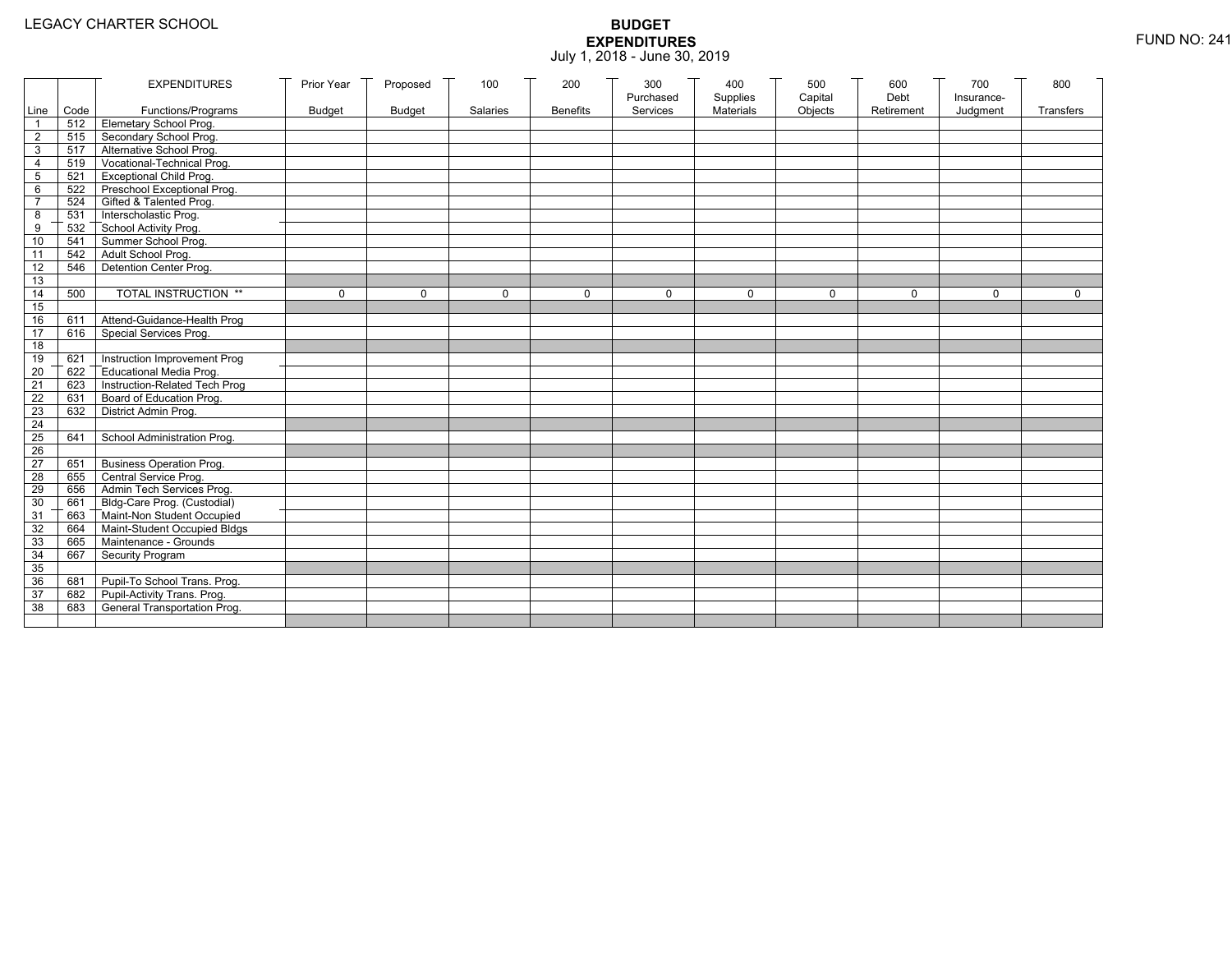|                 |      | <b>EXPENDITURES</b>                                        | Prior Year    | Proposed      | 100                   | 200             | 300                                                  | 400                   | 500                | 600<br>Debt  | 700                    | 800         |
|-----------------|------|------------------------------------------------------------|---------------|---------------|-----------------------|-----------------|------------------------------------------------------|-----------------------|--------------------|--------------|------------------------|-------------|
| Line            | Code | Functions/Programs                                         | <b>Budget</b> | <b>Budget</b> | Salaries              | <b>Benefits</b> | Purchased<br>Services                                | Supplies<br>Materials | Capital<br>Objects | Retirement   | Insurance-<br>Judgment | Transfers   |
| 39              | 691  | Other Support Services Prog.                               |               |               |                       |                 |                                                      |                       |                    |              |                        |             |
| 40              |      |                                                            |               |               |                       |                 |                                                      |                       |                    |              |                        |             |
| 41              | 600  | <b>TOTAL SUPPORT SERV.**</b>                               | $\mathbf 0$   | $\mathbf 0$   | $\mathbf 0$           | $\mathbf 0$     | $\mathbf 0$                                          | $\mathbf 0$           | $\mathbf 0$        | $\mathbf 0$  | $\mathbf 0$            | $\mathbf 0$ |
| 42              |      |                                                            |               |               |                       |                 |                                                      |                       |                    |              |                        |             |
| 43              |      | 710 Child Nutrition Program                                |               |               |                       |                 |                                                      |                       |                    |              |                        |             |
| 44              | 720  | Community Services Program                                 |               |               |                       |                 |                                                      |                       |                    |              |                        |             |
| 45              | 730  | <b>Enterprise Operations</b>                               |               |               |                       |                 |                                                      |                       |                    |              |                        |             |
| 46              | 700  | TOTAL NON-INSTRUCTION**                                    | $\mathbf 0$   | $\mathsf{O}$  | $\Omega$              | $\mathbf 0$     | $\mathbf 0$                                          | $\mathbf 0$           | $\mathsf{O}$       | $\mathsf{O}$ | $\mathbf 0$            | $\mathbf 0$ |
| 47              |      |                                                            |               |               |                       |                 |                                                      |                       |                    |              |                        |             |
| 48              | 810  | Capital Assets-Student Occ                                 |               |               |                       |                 |                                                      |                       |                    |              |                        |             |
| 49              | 811  | Capital Assets-Non Student Occ                             |               |               |                       |                 |                                                      |                       |                    |              |                        |             |
| 50              | 800  | <b>TOTAL CAPITAL ASSETS PROG*</b>                          | $\mathbf 0$   | $\mathbf 0$   | $\mathbf 0$           | $\mathbf 0$     | $\mathbf 0$                                          | $\mathbf 0$           | $\mathbf 0$        | $\mathbf 0$  | $\mathbf 0$            | $\mathbf 0$ |
| 51              |      |                                                            |               |               |                       |                 |                                                      |                       |                    |              |                        |             |
| 52<br>53        | 911  | Debt Services Prog.-Princ.<br>912 Debt Services Prog.-Int. |               |               |                       |                 |                                                      |                       |                    |              |                        |             |
| 54              | 913  |                                                            |               |               |                       |                 |                                                      |                       |                    |              |                        |             |
| 55              | 920  | Debt Serv Prog-Refnded Debt<br><b>Transfers Out</b>        |               |               |                       |                 |                                                      |                       |                    |              |                        |             |
| 56              |      |                                                            |               |               |                       |                 |                                                      |                       |                    |              |                        |             |
| 57              | 900  | TOTAL OTHER SERVICES **                                    | $\mathbf 0$   | 0             | $\mathbf 0$           | $\mathbf 0$     | $\mathbf 0$                                          | $\mathbf 0$           | $\mathsf{O}$       | 0            | $\mathbf 0$            | $\mathbf 0$ |
| 58              |      |                                                            |               |               |                       |                 |                                                      |                       |                    |              |                        |             |
| 59              |      |                                                            |               |               |                       |                 |                                                      |                       |                    |              |                        |             |
| 60              |      | <b>TOTAL EXPENDITURES</b><br>$\star\star$                  |               |               |                       |                 |                                                      |                       |                    |              |                        |             |
|                 |      | (Lines 14+41+47+49+57)**                                   | 0             | $\mathbf 0$   | $\mathbf 0$           | 0               | 0                                                    | 0                     | 0                  | 0            | 0                      | 0           |
| 61              |      |                                                            |               |               |                       |                 |                                                      |                       |                    |              |                        |             |
| 62              | 950  | Contingency Reserve                                        |               |               |                       |                 |                                                      |                       |                    |              |                        |             |
|                 |      | (5% of Line 60)                                            |               |               |                       |                 |                                                      |                       |                    |              |                        |             |
| 63              |      |                                                            |               |               |                       |                 |                                                      |                       |                    |              |                        |             |
| 64              |      | TOTAL APPROPRIATION                                        |               |               |                       |                 |                                                      |                       |                    |              |                        |             |
|                 |      | (Line 60 + Line 62)                                        | 0             | $\mathsf{O}$  |                       |                 |                                                      |                       |                    |              |                        |             |
| 65              |      |                                                            |               |               |                       |                 |                                                      |                       |                    |              |                        |             |
|                 |      |                                                            |               |               |                       |                 |                                                      |                       |                    |              |                        |             |
| 66              |      | <b>BUDGET SUMMARY</b>                                      |               |               | <b>BUDGET SUMMARY</b> |                 |                                                      |                       |                    |              |                        |             |
| 67              |      |                                                            |               |               |                       |                 |                                                      |                       |                    |              |                        |             |
| 68              |      | <b>Beginning Fund Balance</b>                              |               |               |                       |                 | The total on line 70 must equal the total on line 74 |                       |                    |              |                        |             |
| 69              |      | Revenues + Transfers In                                    |               |               |                       |                 |                                                      |                       |                    |              |                        |             |
| 70              |      | TOTAL REVENUE (68 + 69)                                    | 0             | $\mathbf 0$   |                       |                 |                                                      |                       |                    |              |                        |             |
| 71              |      |                                                            |               |               |                       |                 |                                                      |                       |                    |              |                        |             |
| 72              |      | <b>Total Appropriation</b>                                 |               |               |                       |                 |                                                      |                       |                    |              |                        |             |
| 73              |      | Unappropriated Balance                                     |               |               |                       |                 |                                                      |                       |                    |              |                        |             |
| $\overline{74}$ |      | TOTAL APPROPRIATION (72+73)                                | 0             | $\mathbf 0$   |                       |                 |                                                      |                       |                    |              |                        |             |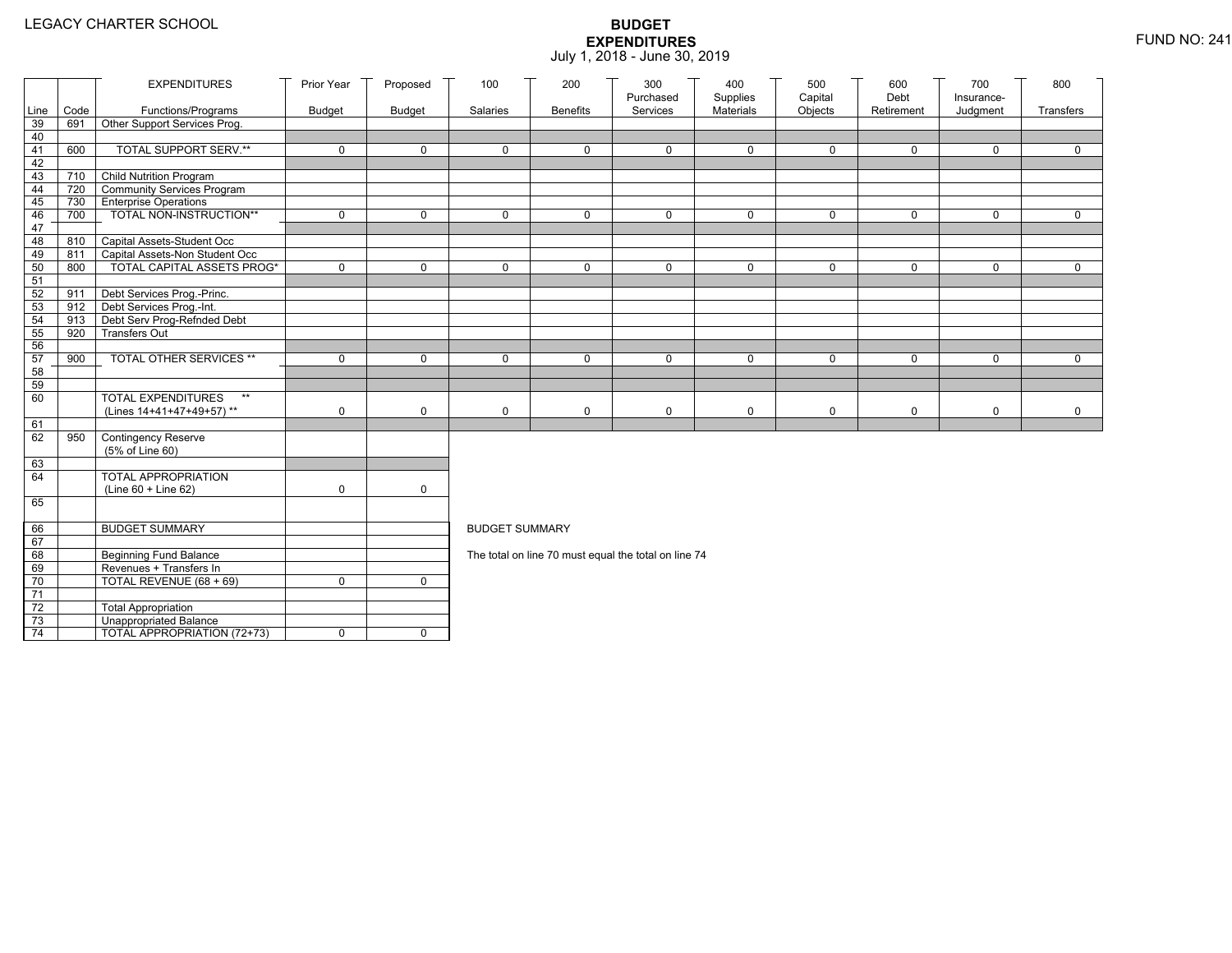# **BUDGET REVENUES** FUND NO: 245 July 1, 2018 - June 30, 2019

|                |                        | <b>REVENUES</b>                                   | Prior Year    | Proposed Budget |               |                 |        | <b>REVENUES</b>                        | Prior Year    | <b>Proposed Budget</b> |               |
|----------------|------------------------|---------------------------------------------------|---------------|-----------------|---------------|-----------------|--------|----------------------------------------|---------------|------------------------|---------------|
| Line           | Code                   | Item                                              | <b>Budget</b> | Line Amounts    | <b>Totals</b> | Line            | Code   | Item                                   | <b>Budget</b> | Line Amounts           | <b>Totals</b> |
| $\overline{1}$ | 320000                 | <b>Estimated Fund Balance</b>                     | 4,164CR       | *******         |               | 40              |        | 429000 Other County                    |               |                        |               |
| $\overline{2}$ |                        | as of July 1                                      | 4.164CR       | *******         | $\Omega$      | 41              | 420000 | <b>TOTAL COUNTY</b><br>$***$           | $\Omega$      | *******                | 0             |
| 3              | 411100                 | Taxes-General M & O                               |               |                 |               | 42              |        |                                        |               |                        |               |
| 4              |                        | 411200 Taxes-Suplemental                          |               |                 |               | 43              |        | 431100   Base Support Program          |               |                        |               |
| 5              |                        | 411300 Taxes-Emergency                            |               |                 |               | 44              |        | 431200 Transportation Support          |               |                        |               |
| 6              | 411400                 | Taxes-Tort                                        |               |                 |               | 45              |        | 431400 Except Child/SED Support        |               |                        |               |
| $\overline{7}$ |                        | 411500 Taxes-Cooperative                          |               |                 |               | 46              |        | 431500 Border Tuition Support          |               |                        |               |
| 8              | 411600                 | Taxes-Tuition                                     |               |                 |               | 47              |        | 431600 Tuition Equivalency             |               |                        |               |
| 9              |                        | 411700 Taxes-Migrant                              |               |                 |               | 48              |        | 431800 Benefit Apportionment           |               |                        |               |
| 10             |                        | 411900 Taxes-Other                                |               |                 |               | 49              |        | 431900 Other State Support             |               |                        |               |
| 11             |                        | 412100 Taxes-Plant Facility                       |               |                 |               | 50              |        | 432100 Driver Education Prog.          |               |                        |               |
| 12             |                        | 412500 Taxes-Bond & Interest                      |               |                 |               | 51              |        | 432400 Professional Technical Prog     |               |                        |               |
| 13             |                        | $\star\star$<br><b>TOTAL TAXES</b>                | 0             | *******         | $\Omega$      | 52              |        | 437000 Lottery/Additional State Maint  |               |                        |               |
| 14             | 413000                 | Penalty: Delinquent Taxes                         |               |                 |               | 53              |        | 438000 Rev in Lieu of/Ag Equip Tax     |               |                        |               |
| 15             |                        |                                                   |               |                 |               | 54              |        | 439000 Other State Revenue             | 66,107CR      | 85.860CR               |               |
| 16             |                        | $-414100$ Tuition - Individuals                   |               |                 |               | 55              |        |                                        |               |                        |               |
| 17             |                        | 414200 Tuition-Districts in Idaho                 |               |                 |               | 56              | 430000 | <b>TOTAL STATE</b><br>$\star\star$     | 66,107CR      | *******                | 85,860CR      |
| 18             |                        | 414300   Tuition-Out of State Districts           |               |                 |               | 57              |        |                                        |               |                        |               |
| 19             |                        |                                                   |               |                 |               | 58              |        | 442000   Indirect Unrestricted Fed.    |               |                        |               |
| 20             | 415000                 | Earnings on Investments                           |               |                 |               | 59              |        | 443000 Direct Restricted Fed.          |               |                        |               |
| 21             |                        |                                                   |               |                 |               | 60              |        | 445100 Title I - ESEA                  |               |                        |               |
| 22             |                        | 416100 School Food Service                        |               |                 |               | 61              |        | 445200 Title VI. ESEA-Innovative Pr    |               |                        |               |
| 23             |                        | 416200 Meal Sales: Non-Reimb.                     |               |                 |               | 62              |        | 445300 Perkins III-Voc Tech Act        |               |                        |               |
| 24             |                        | $\mathsf{T}$ 416900 $\mathsf{T}$ Other Food Sales |               |                 |               | 63              |        | 445400 Adult Education                 |               |                        |               |
| 25             |                        |                                                   |               |                 |               | 64              |        | 445500 Child Nutrition Reimb.          |               |                        |               |
| 26             |                        | 417100 Admissions/Activities                      |               |                 |               | 65              |        | 445600 Title VI-B                      |               |                        |               |
| 27             |                        | 417200 Bookstore Sales                            |               |                 |               | 66              |        | 445900 Other Indirect Fed. Prog.       |               |                        |               |
| 28             |                        | 417300 Clubs, Org. Dues, Etc.                     |               |                 |               | 67              |        | 448200   Impact Aid - P.L. 874         |               |                        |               |
| 29             |                        | 417400 School Fees & Charges                      |               |                 |               | 68              | 440000 | <b>TOTAL FEDERAL</b><br>$***$          | $\Omega$      | *******                | 0             |
| 30             | 417900                 | Other Student Revenues                            |               |                 |               | 69              |        |                                        |               |                        |               |
| 31             |                        |                                                   |               |                 |               | 70              |        | 451000 Proceeds: Bonds, Capital Leases |               |                        |               |
| 32             | 418100                 | Community Service                                 |               |                 |               | 71              |        | 453000 Sale of Fixed Assets            |               |                        |               |
| 33             |                        |                                                   |               |                 |               | $\overline{72}$ | 450000 | <b>TOTAL OTHER</b><br>$**$             | $\Omega$      | *******                | $\Omega$      |
| 34             | $T$ 419100 $T$ Rentals |                                                   |               |                 |               | 73              |        |                                        |               |                        |               |
| 35             |                        | 419200 Contributions/Donations                    |               |                 |               | 74              |        | $\star\star$<br><b>TOTAL REVENUES</b>  | 66.107CR      | *******                | 85,860CR      |
| 36             | 419300                 | <b>Transportaion Fees</b>                         |               |                 |               | 75              |        |                                        |               |                        |               |
| 37             |                        | 419900 Other Local                                |               |                 |               | 76              | 460000 | <b>TRANSFERS IN</b>                    |               |                        |               |
| 38             |                        | TOTAL OTHER LOCAL **                              | $\Omega$      | *******         | $\Omega$      | $\overline{77}$ |        |                                        |               |                        |               |
| 39             | 410000                 | <b>TOTAL LOCAL</b>                                |               | *******         |               | 78              | 400000 | BAL.+ REVENUE + TRANS.                 |               | *******                |               |
|                |                        | $(Line 13 + 38)$                                  | 0             |                 | $\Omega$      |                 |        | (Lines $1 + 74 + 76$ )                 | 70,271CR      |                        | 85,860CR      |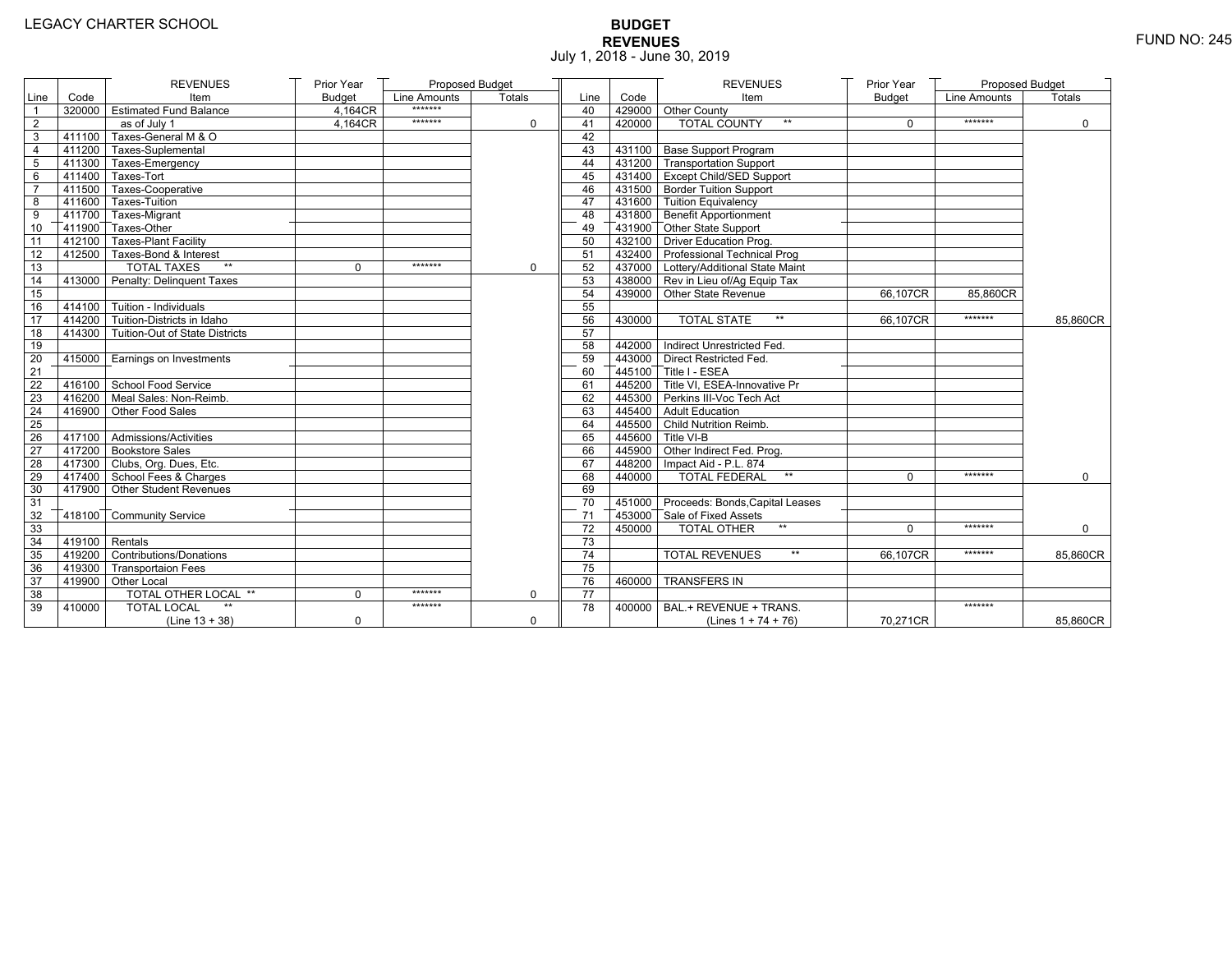|                 |           | <b>EXPENDITURES</b>             | Prior Year    | Proposed      | 100      | 200             | 300                   | 400                   | 500                | 600                | 700                    | 800         |
|-----------------|-----------|---------------------------------|---------------|---------------|----------|-----------------|-----------------------|-----------------------|--------------------|--------------------|------------------------|-------------|
|                 | Line Code | Functions/Programs              | <b>Budget</b> | <b>Budget</b> | Salaries | <b>Benefits</b> | Purchased<br>Services | Supplies<br>Materials | Capital<br>Objects | Debt<br>Retirement | Insurance-<br>Judgment | Transfers   |
| 1               |           | 512 Elemetary School Prog.      |               |               |          |                 |                       |                       |                    |                    |                        |             |
| $\mathbf{2}$    | 515       | Secondary School Prog.          |               |               |          |                 |                       |                       |                    |                    |                        |             |
| 3               |           | 517 Alternative School Prog.    |               |               |          |                 |                       |                       |                    |                    |                        |             |
| 4               | 519       | Vocational-Technical Prog.      |               |               |          |                 |                       |                       |                    |                    |                        |             |
| 5               | 521       | <b>Exceptional Child Prog.</b>  |               |               |          |                 |                       |                       |                    |                    |                        |             |
| 6               |           | 522 Preschool Exceptional Prog. |               |               |          |                 |                       |                       |                    |                    |                        |             |
| $\overline{7}$  |           | 524 Gifted & Talented Prog.     |               |               |          |                 |                       |                       |                    |                    |                        |             |
| 8               |           | 531 Interscholastic Prog.       |               |               |          |                 |                       |                       |                    |                    |                        |             |
| 9               | 532       | School Activity Prog.           |               |               |          |                 |                       |                       |                    |                    |                        |             |
| 10              | 541       | Summer School Prog.             |               |               |          |                 |                       |                       |                    |                    |                        |             |
| 11              | 542       | Adult School Prog.              |               |               |          |                 |                       |                       |                    |                    |                        |             |
| $\overline{12}$ | 546       | Detention Center Prog.          |               |               |          |                 |                       |                       |                    |                    |                        |             |
| 13              |           |                                 |               |               |          |                 |                       |                       |                    |                    |                        |             |
| 14              | 500       | TOTAL INSTRUCTION **            | $\mathbf 0$   | $\Omega$      | $\Omega$ | $\mathbf 0$     | $\Omega$              | 0                     | 0                  | $\Omega$           | $\Omega$               | $\mathbf 0$ |
| 15              |           |                                 |               |               |          |                 |                       |                       |                    |                    |                        |             |
| 16              | 611       | Attend-Guidance-Health Prog     |               |               |          |                 |                       |                       |                    |                    |                        |             |
| 17              | 616       | Special Services Prog.          |               |               |          |                 |                       |                       |                    |                    |                        |             |
| 18              |           |                                 |               |               |          |                 |                       |                       |                    |                    |                        |             |
| 19              | 621       | Instruction Improvement Prog    | 70,271        | 85.860        |          |                 | 23,000                | 4,000                 | 58,860             |                    |                        |             |
| $\overline{20}$ | 622       | Educational Media Prog.         |               |               |          |                 |                       |                       |                    |                    |                        |             |
| 21              | 623       | Instruction-Related Tech Prog   |               |               |          |                 |                       |                       |                    |                    |                        |             |
| $\overline{22}$ | 631       | Board of Education Prog.        |               |               |          |                 |                       |                       |                    |                    |                        |             |
| 23              | 632       | District Admin Prog.            |               |               |          |                 |                       |                       |                    |                    |                        |             |
| 24              |           |                                 |               |               |          |                 |                       |                       |                    |                    |                        |             |
| 25              | 641       | School Administration Prog.     |               |               |          |                 |                       |                       |                    |                    |                        |             |
| 26              |           |                                 |               |               |          |                 |                       |                       |                    |                    |                        |             |
| $\overline{27}$ | 651       | <b>Business Operation Prog.</b> |               |               |          |                 |                       |                       |                    |                    |                        |             |
| 28              |           | 655 Central Service Prog.       |               |               |          |                 |                       |                       |                    |                    |                        |             |
| 29              | 656       | Admin Tech Services Prog.       |               |               |          |                 |                       |                       |                    |                    |                        |             |
| 30              |           | 661 Bldg-Care Prog. (Custodial) |               |               |          |                 |                       |                       |                    |                    |                        |             |
| 31              |           | 663 Maint-Non Student Occupied  |               |               |          |                 |                       |                       |                    |                    |                        |             |
| 32              | 664       | Maint-Student Occupied Bldgs    |               |               |          |                 |                       |                       |                    |                    |                        |             |
| 33              |           | 665 Maintenance - Grounds       |               |               |          |                 |                       |                       |                    |                    |                        |             |
| 34              | 667       | Security Program                |               |               |          |                 |                       |                       |                    |                    |                        |             |
| 35              |           |                                 |               |               |          |                 |                       |                       |                    |                    |                        |             |
| 36              | 681       | Pupil-To School Trans. Prog.    |               |               |          |                 |                       |                       |                    |                    |                        |             |
| 37              | 682       | Pupil-Activity Trans. Prog.     |               |               |          |                 |                       |                       |                    |                    |                        |             |
| 38              | 683       | General Transportation Prog.    |               |               |          |                 |                       |                       |                    |                    |                        |             |
|                 |           |                                 |               |               |          |                 |                       |                       |                    |                    |                        |             |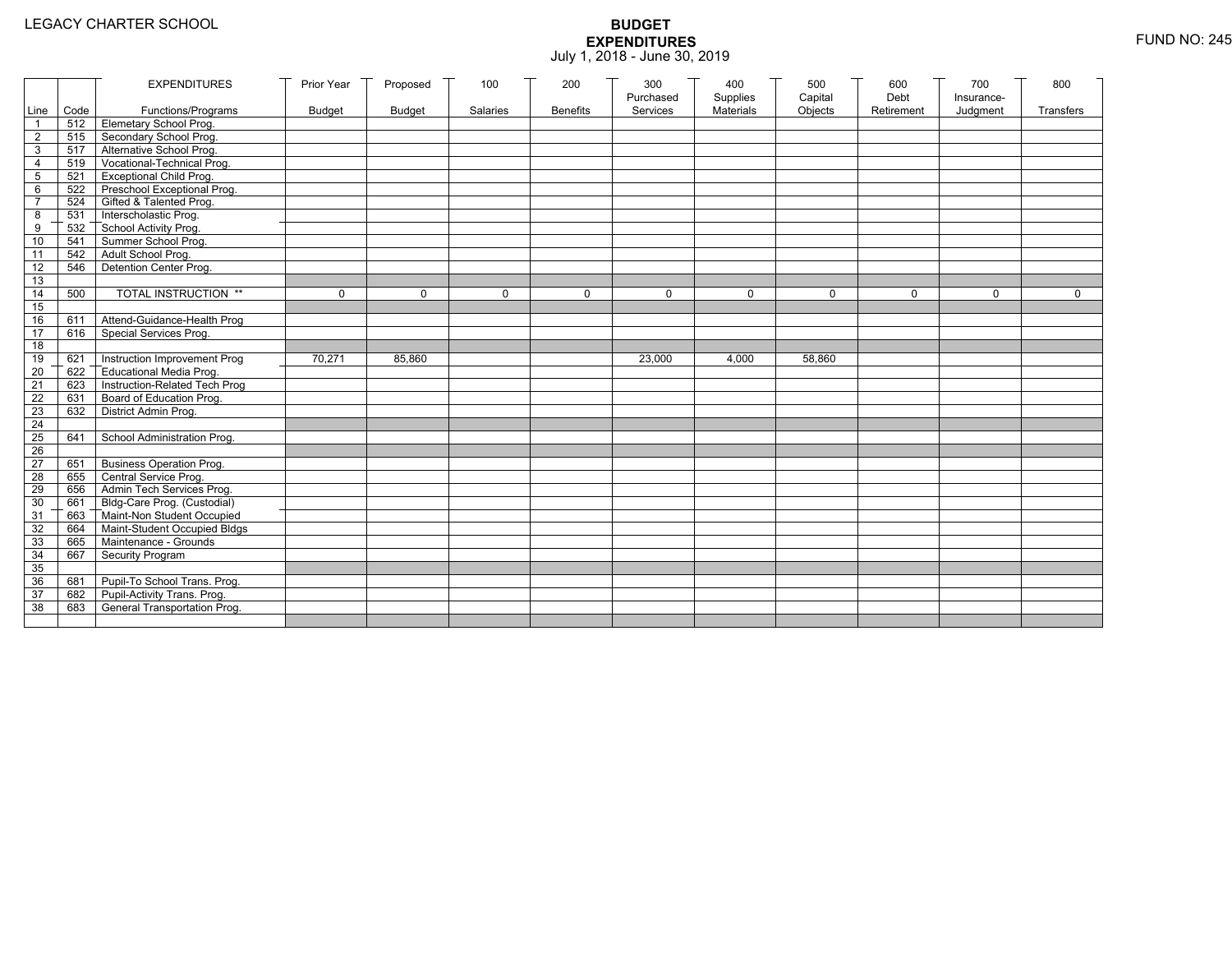|          |            | <b>EXPENDITURES</b>                                                 | Prior Year    | Proposed      | 100                                                  | 200             | 300<br>Purchased | 400<br>Supplies | 500<br>Capital | 600<br>Debt  | 700<br>Insurance- | 800          |  |
|----------|------------|---------------------------------------------------------------------|---------------|---------------|------------------------------------------------------|-----------------|------------------|-----------------|----------------|--------------|-------------------|--------------|--|
| Line     | Code       | Functions/Programs                                                  | <b>Budget</b> | <b>Budget</b> | Salaries                                             | <b>Benefits</b> | Services         | Materials       | Objects        | Retirement   | Judgment          | Transfers    |  |
| 39       | 691        | Other Support Services Prog.                                        |               |               |                                                      |                 |                  |                 |                |              |                   |              |  |
| 40       |            |                                                                     |               |               |                                                      |                 |                  |                 |                |              |                   |              |  |
| 41       | 600        | TOTAL SUPPORT SERV.**                                               | 70,271        | 85,860        | 0                                                    | 0               | 23,000           | 4,000           | 58,860         | 0            | $\mathbf 0$       | 0            |  |
| 42       |            |                                                                     |               |               |                                                      |                 |                  |                 |                |              |                   |              |  |
| 43       | 710        | Child Nutrition Program                                             |               |               |                                                      |                 |                  |                 |                |              |                   |              |  |
| 44       | 720        | Community Services Program                                          |               |               |                                                      |                 |                  |                 |                |              |                   |              |  |
| 45       | 730        | <b>Enterprise Operations</b>                                        |               |               |                                                      |                 |                  |                 |                |              |                   |              |  |
| 46       | 700        | TOTAL NON-INSTRUCTION**                                             | $\mathbf 0$   | $\mathbf 0$   | $\mathbf 0$                                          | 0               | $\mathbf 0$      | 0               | $\mathbf 0$    | 0            | $\mathbf 0$       | $\mathbf 0$  |  |
| 47       |            |                                                                     |               |               |                                                      |                 |                  |                 |                |              |                   |              |  |
| 48       | 810        | Capital Assets-Student Occ                                          |               |               |                                                      |                 |                  |                 |                |              |                   |              |  |
| 49<br>50 | 811<br>800 | Capital Assets-Non Student Occ<br><b>TOTAL CAPITAL ASSETS PROG*</b> | $\mathbf 0$   | $\mathbf{0}$  | $\Omega$                                             | 0               | $\mathbf 0$      | 0               | $\mathbf 0$    | $\mathbf{0}$ | $\mathbf 0$       | $\mathbf 0$  |  |
| 51       |            |                                                                     |               |               |                                                      |                 |                  |                 |                |              |                   |              |  |
| 52       | 911        | Debt Services Prog.-Princ.                                          |               |               |                                                      |                 |                  |                 |                |              |                   |              |  |
| 53       | 912        | Debt Services Prog.-Int.                                            |               |               |                                                      |                 |                  |                 |                |              |                   |              |  |
| 54       | 913        | Debt Serv Prog-Refnded Debt                                         |               |               |                                                      |                 |                  |                 |                |              |                   |              |  |
| 55       | 920        | <b>Transfers Out</b>                                                |               |               |                                                      |                 |                  |                 |                |              |                   |              |  |
| 56       |            |                                                                     |               |               |                                                      |                 |                  |                 |                |              |                   |              |  |
| 57       | 900        | TOTAL OTHER SERVICES **                                             | $\mathbf 0$   | $\mathbf 0$   | $\mathbf 0$                                          | 0               | $\mathbf 0$      | 0               | 0              | $\mathbf 0$  | $\mathbf 0$       | $\mathbf 0$  |  |
| 58       |            |                                                                     |               |               |                                                      |                 |                  |                 |                |              |                   |              |  |
| 59       |            |                                                                     |               |               |                                                      |                 |                  |                 |                |              |                   |              |  |
| 60       |            | <b>TOTAL EXPENDITURES</b><br>$**$                                   |               |               |                                                      |                 |                  |                 |                |              |                   |              |  |
|          |            | (Lines 14+41+47+49+57)**                                            | 70,271        | 85,860        | 0                                                    | 0               | 23,000           | 4,000           | 58,860         | 0            | 0                 | $\mathsf{O}$ |  |
| 61       |            |                                                                     |               |               |                                                      |                 |                  |                 |                |              |                   |              |  |
| 62       | 950        | Contingency Reserve                                                 |               |               |                                                      |                 |                  |                 |                |              |                   |              |  |
|          |            | (5% of Line 60)                                                     |               |               |                                                      |                 |                  |                 |                |              |                   |              |  |
| 63       |            |                                                                     |               |               |                                                      |                 |                  |                 |                |              |                   |              |  |
| 64       |            | TOTAL APPROPRIATION                                                 | 70,271        |               |                                                      |                 |                  |                 |                |              |                   |              |  |
| 65       |            | (Line 60 + Line 62)                                                 |               | 85,860        |                                                      |                 |                  |                 |                |              |                   |              |  |
|          |            |                                                                     |               |               |                                                      |                 |                  |                 |                |              |                   |              |  |
| 66       |            | <b>BUDGET SUMMARY</b>                                               |               |               | <b>BUDGET SUMMARY</b>                                |                 |                  |                 |                |              |                   |              |  |
| 67       |            |                                                                     |               |               |                                                      |                 |                  |                 |                |              |                   |              |  |
| 68       |            | <b>Beginning Fund Balance</b>                                       | 4,164CR       |               | The total on line 70 must equal the total on line 74 |                 |                  |                 |                |              |                   |              |  |
| 69       |            | Revenues + Transfers In                                             | 66,107CR      | 85,860CR      |                                                      |                 |                  |                 |                |              |                   |              |  |
| 70       |            | TOTAL REVENUE (68 + 69)                                             | 70,271CR      | 85,860CR      |                                                      |                 |                  |                 |                |              |                   |              |  |
| 71       |            |                                                                     |               |               |                                                      |                 |                  |                 |                |              |                   |              |  |
| 72       |            | <b>Total Appropriation</b>                                          | 70,271        | 85,860        |                                                      |                 |                  |                 |                |              |                   |              |  |
| 73       |            | Unappropriated Balance                                              |               |               |                                                      |                 |                  |                 |                |              |                   |              |  |
| 74       |            | TOTAL APPROPRIATION (72+73)                                         | 70,271        | 85,860        |                                                      |                 |                  |                 |                |              |                   |              |  |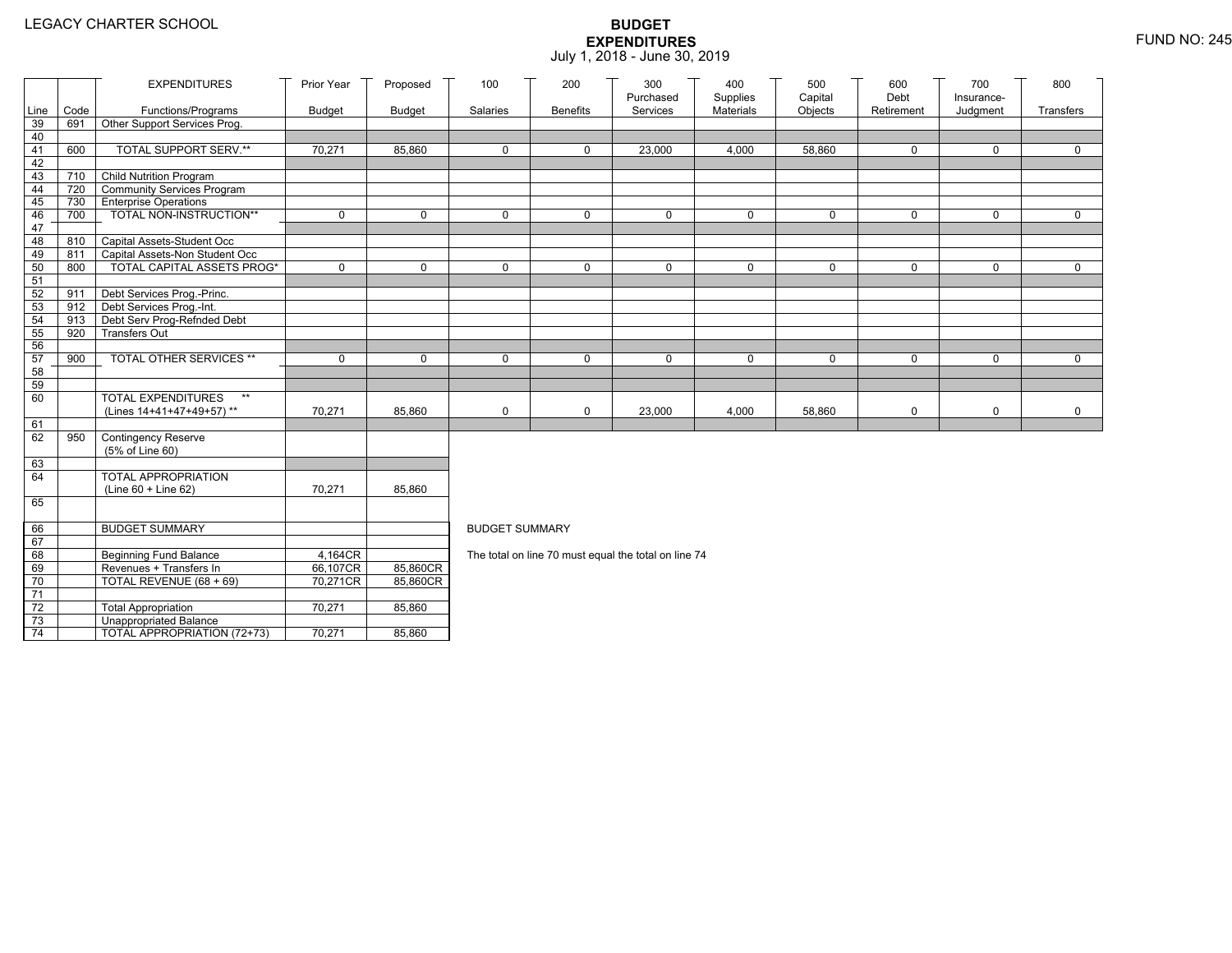# **BUDGET REVENUES** FUND NO: 246 July 1, 2018 - June 30, 2019

|                 |                   | <b>REVENUES</b>                       | Prior Year    | Proposed Budget |               |                 |        | <b>REVENUES</b>                                    | Prior Year    | <b>Proposed Budget</b> |               |
|-----------------|-------------------|---------------------------------------|---------------|-----------------|---------------|-----------------|--------|----------------------------------------------------|---------------|------------------------|---------------|
| Line            | Code              | Item                                  | <b>Budget</b> | Line Amounts    | <b>Totals</b> | Line            | Code   | Item                                               | <b>Budget</b> | Line Amounts           | <b>Totals</b> |
| $\overline{1}$  |                   | 320000 Estimated Fund Balance         | 8,332CR       | *******         |               | 40              |        | 429000 Other County                                |               |                        |               |
| 2               |                   | as of July 1                          | 8.332CR       | *******         | $\Omega$      | 41              | 420000 | <b>TOTAL COUNTY</b><br>$***$                       | $\Omega$      | *******                | $\mathbf 0$   |
| 3               |                   | 411100 Taxes-General M & O            |               |                 |               | 42              |        |                                                    |               |                        |               |
| 4               |                   | $7411200$ Taxes-Suplemental           |               |                 |               | 43              |        | 431100 Base Support Program                        |               |                        |               |
| $\overline{5}$  |                   | 411300 Taxes-Emergency                |               |                 |               | 44              |        | 431200 Transportation Support                      |               |                        |               |
| 6               |                   | 411400 Taxes-Tort                     |               |                 |               | 45              |        | 431400 Except Child/SED Support                    |               |                        |               |
| $\overline{7}$  |                   | 411500 Taxes-Cooperative              |               |                 |               | 46              |        | 431500 Border Tuition Support                      |               |                        |               |
| 8               |                   | 411600 Taxes-Tuition                  |               |                 |               | 47              |        | 431600 Tuition Equivalency                         |               |                        |               |
| 9               |                   | 411700 Taxes-Migrant                  |               |                 |               | 48              |        | $\sqrt{ }$ 431800 $\sqrt{ }$ Benefit Apportionment |               |                        |               |
| 10              |                   | 411900 Taxes-Other                    |               |                 |               | 49              |        | 431900 Other State Support                         |               |                        |               |
| 11              |                   | 412100 Taxes-Plant Facility           |               |                 |               | 50              |        | 432100 Driver Education Prog.                      |               |                        |               |
| 12              |                   | 412500 Taxes-Bond & Interest          |               |                 |               | 51              |        | 432400 Professional Technical Prog                 |               |                        |               |
| 13              |                   | $**$<br><b>TOTAL TAXES</b>            | 0             | *******         | 0             | 52              |        | 437000 Lottery/Additional State Maint              |               |                        |               |
| 14              |                   | 413000 Penalty: Delinquent Taxes      |               |                 |               | 53              |        | 438000 Rev in Lieu of/Ag Equip Tax                 |               |                        |               |
| 15              |                   |                                       |               |                 |               | 54              |        | 439000 Other State Revenue                         | 5,965CR       | 5.939CR                |               |
| 16              |                   | $414100$ Tuition - Individuals        |               |                 |               | 55              |        |                                                    |               |                        |               |
| 17              |                   | 414200 Tuition-Districts in Idaho     |               |                 |               | 56              | 430000 | <b>TOTAL STATE</b><br>$**$                         | 5,965CR       | *******                | 5,939CR       |
| 18              |                   | 414300 Tuition-Out of State Districts |               |                 |               | 57              |        |                                                    |               |                        |               |
| 19              |                   |                                       |               |                 |               | 58              |        | 442000   Indirect Unrestricted Fed.                |               |                        |               |
| 20              |                   | 415000 Earnings on Investments        |               |                 |               | 59              |        | 443000 Direct Restricted Fed.                      |               |                        |               |
| 21              |                   |                                       |               |                 |               | 60              |        | $445100$ Title I - ESEA                            |               |                        |               |
| 22              |                   | 416100 School Food Service            |               |                 |               | 61              |        | 445200 Title VI. ESEA-Innovative Pr                |               |                        |               |
| 23              |                   | 416200 Meal Sales: Non-Reimb.         |               |                 |               | 62              |        | 445300 Perkins III-Voc Tech Act                    |               |                        |               |
| 24              |                   | 416900 Other Food Sales               |               |                 |               | 63              |        | 445400 Adult Education                             |               |                        |               |
| 25              |                   |                                       |               |                 |               | 64              |        | 445500 Child Nutrition Reimb.                      |               |                        |               |
| $\overline{26}$ |                   | 417100 Admissions/Activities          |               |                 |               | 65              |        | 445600 Title VI-B                                  |               |                        |               |
| 27              |                   | 417200 Bookstore Sales                |               |                 |               | 66              |        | 445900 Other Indirect Fed. Prog.                   |               |                        |               |
| 28              |                   | 417300 Clubs, Org. Dues, Etc.         |               |                 |               | 67              |        | 448200   Impact Aid - P.L. 874                     |               |                        |               |
| 29              |                   | 417400 School Fees & Charges          |               |                 |               | 68              | 440000 | <b>TOTAL FEDERAL</b><br>$***$                      | $\Omega$      | *******                | $\mathbf 0$   |
| 30              |                   | 417900 Other Student Revenues         |               |                 |               | 69              |        |                                                    |               |                        |               |
| 31              |                   |                                       |               |                 |               | 70              |        | 451000 Proceeds: Bonds, Capital Leases             |               |                        |               |
| 32              |                   | 418100 Community Service              |               |                 |               | 71              |        | 453000 Sale of Fixed Assets                        |               |                        |               |
| 33              |                   |                                       |               |                 |               | 72              | 450000 | $**$<br><b>TOTAL OTHER</b>                         | $\Omega$      | *******                | $\Omega$      |
| 34              | $-419100$ Rentals |                                       |               |                 |               | 73              |        |                                                    |               |                        |               |
| 35              |                   | 419200 Contributions/Donations        |               |                 |               | 74              |        | $\star\star$<br><b>TOTAL REVENUES</b>              | 5,965CR       | *******                | 5,939CR       |
| 36              |                   | 419300 Transportaion Fees             |               |                 |               | 75              |        |                                                    |               |                        |               |
| 37              |                   | 419900 Other Local                    |               |                 |               | 76              | 460000 | <b>TRANSFERS IN</b>                                |               |                        |               |
| 38              |                   | <b>TOTAL OTHER LOCAL **</b>           | $\mathbf{0}$  | *******         | $\mathbf 0$   | $\overline{77}$ |        |                                                    |               |                        |               |
| 39              | 410000            | <b>TOTAL LOCAL</b>                    |               | *******         |               | 78              | 400000 | BAL.+ REVENUE + TRANS.                             |               | *******                |               |
|                 |                   | $(Line 13 + 38)$                      | $\mathbf 0$   |                 | $\mathbf 0$   |                 |        | (Lines $1 + 74 + 76$ )                             | 14,297CR      |                        | 5,939CR       |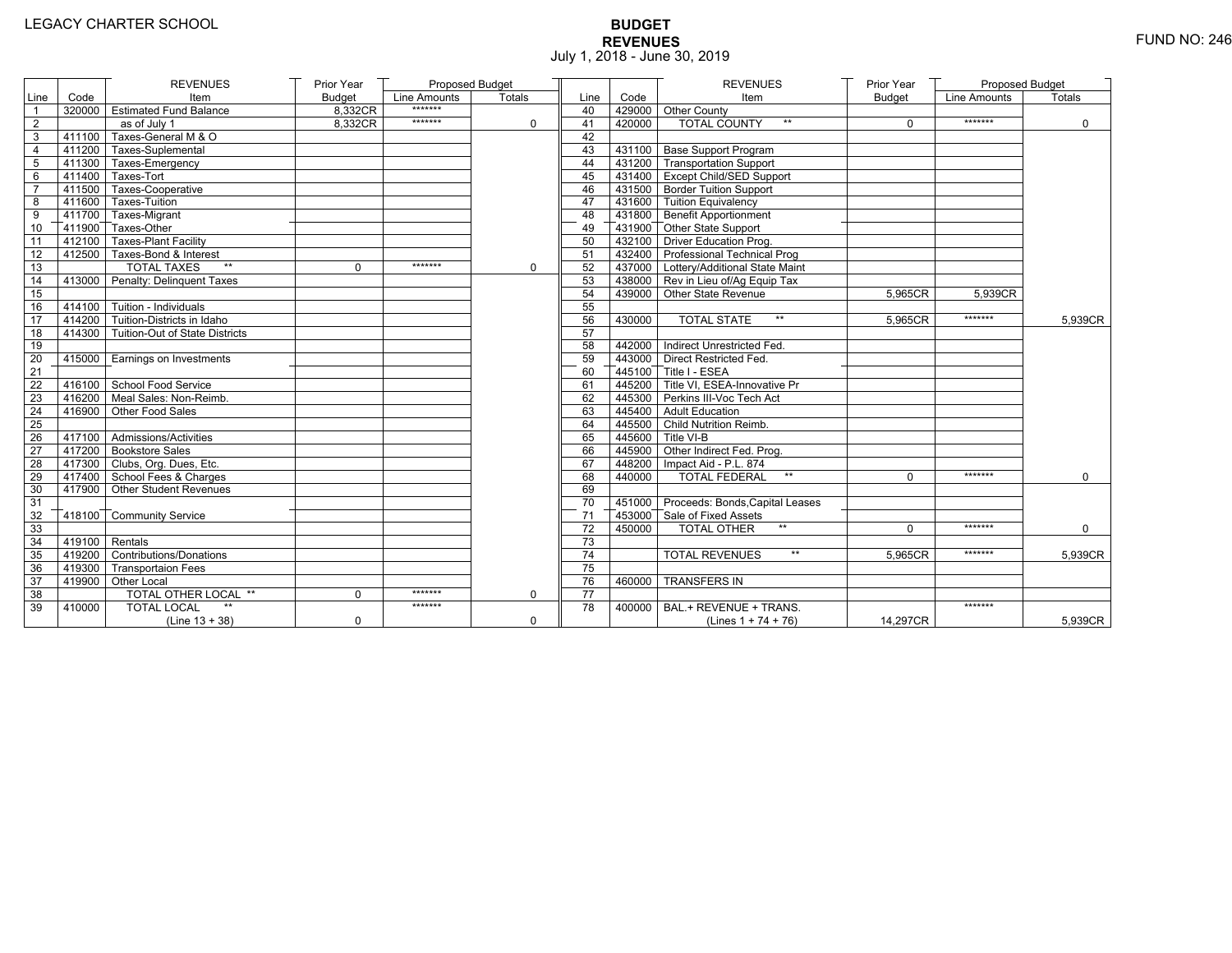|                       |                                | <b>EXPENDITURES</b>                                            | Prior Year    | Proposed      | 100      | 200             | 300       | 400       | 500         | 600        | 700        | 800         |
|-----------------------|--------------------------------|----------------------------------------------------------------|---------------|---------------|----------|-----------------|-----------|-----------|-------------|------------|------------|-------------|
|                       |                                |                                                                |               |               |          |                 | Purchased | Supplies  | Capital     | Debt       | Insurance- |             |
|                       | Line Code                      | Functions/Programs                                             | <b>Budget</b> | <b>Budget</b> | Salaries | <b>Benefits</b> | Services  | Materials | Objects     | Retirement | Judgment   | Transfers   |
|                       |                                | 512 Elemetary School Prog.                                     | 1,877         | 1,077         | 1,000    | 77              |           |           |             |            |            |             |
| $\overline{2}$        | 515                            | Secondary School Prog.                                         |               |               |          |                 |           |           |             |            |            |             |
| 3                     | 519                            | 517 Alternative School Prog.<br>Vocational-Technical Prog.     |               |               |          |                 |           |           |             |            |            |             |
| 4                     |                                |                                                                |               |               |          |                 |           |           |             |            |            |             |
| 5                     | $521$ $\overline{\phantom{1}}$ | <b>Exceptional Child Prog.</b>                                 |               |               |          |                 |           |           |             |            |            |             |
| 6<br>$\overline{7}$   |                                | 522 Preschool Exceptional Prog.<br>524 Gifted & Talented Prog. |               |               |          |                 |           |           |             |            |            |             |
|                       |                                |                                                                |               |               |          |                 |           |           |             |            |            |             |
| 8                     | 532                            | 531 Interscholastic Prog.<br>School Activity Prog.             |               |               |          |                 |           |           |             |            |            |             |
| 9<br>10               | 541                            | Summer School Prog.                                            |               |               |          |                 |           |           |             |            |            |             |
|                       | 542                            | Adult School Prog.                                             |               |               |          |                 |           |           |             |            |            |             |
| 11<br>$\overline{12}$ | 546                            | Detention Center Prog.                                         |               |               |          |                 |           |           |             |            |            |             |
|                       |                                |                                                                |               |               |          |                 |           |           |             |            |            |             |
| 13<br>14              | 500                            | TOTAL INSTRUCTION **                                           | 1,877         | 1.077         | 1,000    | 77              | $\Omega$  | 0         | $\mathbf 0$ | $\Omega$   | $\Omega$   | $\mathbf 0$ |
| 15                    |                                |                                                                |               |               |          |                 |           |           |             |            |            |             |
| 16                    | 611                            | Attend-Guidance-Health Prog                                    | 12,420        | 4.862         |          |                 | 4.862     |           |             |            |            |             |
| $\overline{17}$       | 616                            | Special Services Prog.                                         |               |               |          |                 |           |           |             |            |            |             |
| 18                    |                                |                                                                |               |               |          |                 |           |           |             |            |            |             |
| 19                    | 621                            | Instruction Improvement Prog                                   |               |               |          |                 |           |           |             |            |            |             |
| $\overline{20}$       | 622                            | Educational Media Prog.                                        |               |               |          |                 |           |           |             |            |            |             |
| 21                    | 623                            | Instruction-Related Tech Prog                                  |               |               |          |                 |           |           |             |            |            |             |
| $\overline{22}$       | 631                            | Board of Education Prog.                                       |               |               |          |                 |           |           |             |            |            |             |
| 23                    | 632                            | District Admin Prog.                                           |               |               |          |                 |           |           |             |            |            |             |
| 24                    |                                |                                                                |               |               |          |                 |           |           |             |            |            |             |
| 25                    | 641                            | School Administration Prog.                                    |               |               |          |                 |           |           |             |            |            |             |
| 26                    |                                |                                                                |               |               |          |                 |           |           |             |            |            |             |
| 27                    | 651                            | <b>Business Operation Prog.</b>                                |               |               |          |                 |           |           |             |            |            |             |
| 28                    | 655                            | Central Service Prog.                                          |               |               |          |                 |           |           |             |            |            |             |
| 29                    | 656                            | Admin Tech Services Prog.                                      |               |               |          |                 |           |           |             |            |            |             |
| 30                    |                                | 661 Bldg-Care Prog. (Custodial)                                |               |               |          |                 |           |           |             |            |            |             |
| 31                    |                                | 663 Maint-Non Student Occupied                                 |               |               |          |                 |           |           |             |            |            |             |
| 32                    | 664                            | Maint-Student Occupied Bldgs                                   |               |               |          |                 |           |           |             |            |            |             |
| 33                    |                                | 665 Maintenance - Grounds                                      |               |               |          |                 |           |           |             |            |            |             |
| 34                    | 667                            | Security Program                                               |               |               |          |                 |           |           |             |            |            |             |
| 35                    |                                |                                                                |               |               |          |                 |           |           |             |            |            |             |
| 36                    | 681                            | Pupil-To School Trans. Prog.                                   |               |               |          |                 |           |           |             |            |            |             |
| 37                    | 682                            | Pupil-Activity Trans. Prog.                                    |               |               |          |                 |           |           |             |            |            |             |
| 38                    | 683                            | General Transportation Prog.                                   |               |               |          |                 |           |           |             |            |            |             |
|                       |                                |                                                                |               |               |          |                 |           |           |             |            |            |             |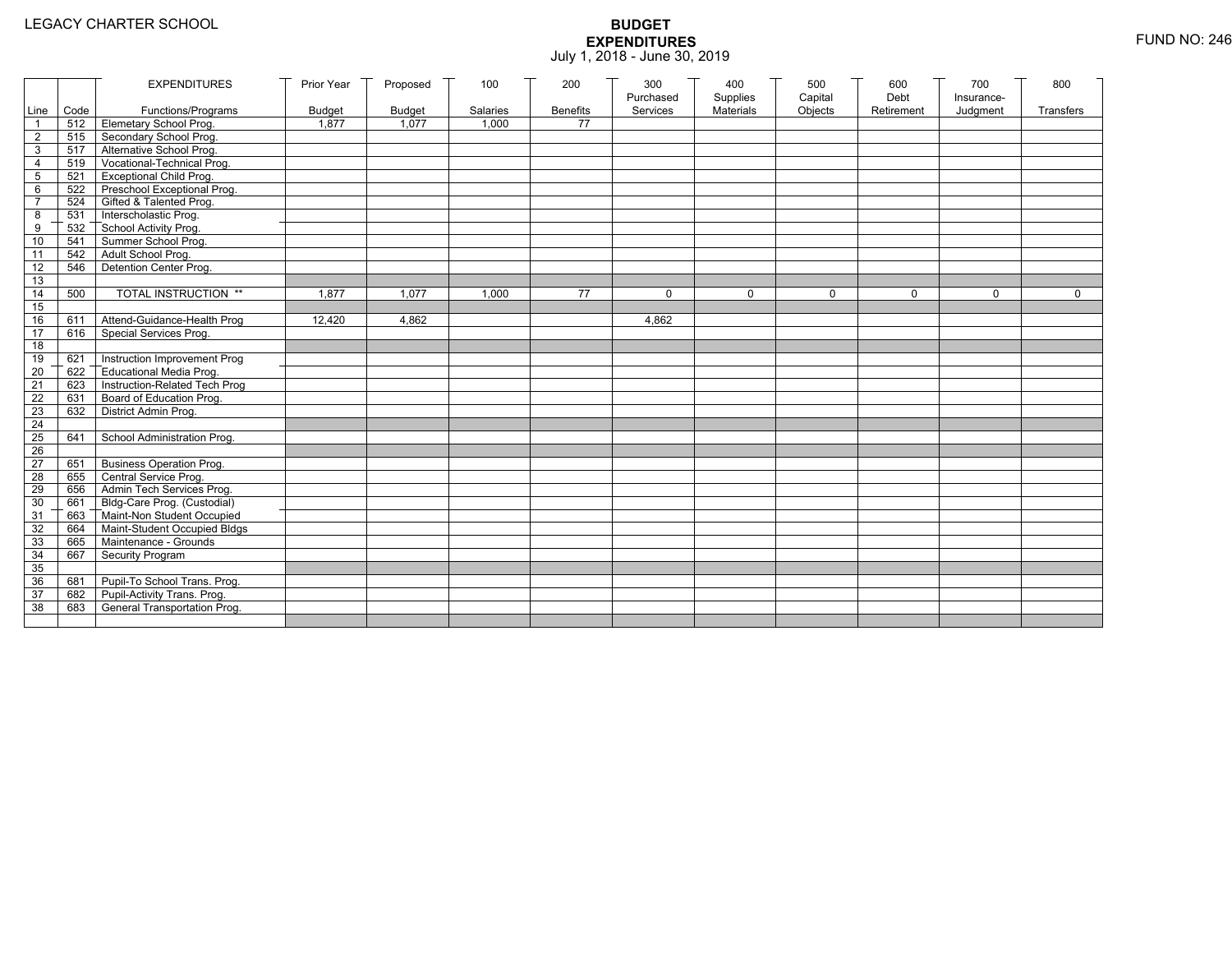|                       |                                | <b>EXPENDITURES</b>                                                 | Prior Year    | Proposed      | 100                   | 200             | 300<br>Purchased                                     | 400<br>Supplies | 500<br>Capital | 600<br>Debt | 700<br>Insurance- | 800         |
|-----------------------|--------------------------------|---------------------------------------------------------------------|---------------|---------------|-----------------------|-----------------|------------------------------------------------------|-----------------|----------------|-------------|-------------------|-------------|
| Line                  | Code                           | Functions/Programs                                                  | <b>Budget</b> | <b>Budget</b> | Salaries              | <b>Benefits</b> | Services                                             | Materials       | Objects        | Retirement  | Judgment          | Transfers   |
| 39                    | 691                            | Other Support Services Prog.                                        |               |               |                       |                 |                                                      |                 |                |             |                   |             |
| 40                    | 600                            | TOTAL SUPPORT SERV.**                                               |               |               |                       |                 |                                                      |                 |                |             |                   |             |
| 41<br>42              |                                |                                                                     | 12,420        | 4,862         | 0                     | 0               | 4,862                                                | $\mathbf 0$     | 0              | 0           | 0                 | 0           |
| 43                    | 710                            | <b>Child Nutrition Program</b>                                      |               |               |                       |                 |                                                      |                 |                |             |                   |             |
| 44                    | 720                            | Community Services Program                                          |               |               |                       |                 |                                                      |                 |                |             |                   |             |
| 45                    |                                | 730 Enterprise Operations                                           |               |               |                       |                 |                                                      |                 |                |             |                   |             |
| 46                    | 700                            | TOTAL NON-INSTRUCTION**                                             | $\mathbf 0$   | $\mathbf 0$   | $\mathbf{0}$          | 0               | $\mathbf 0$                                          | 0               | 0              | $\mathbf 0$ | 0                 | $\Omega$    |
| 47                    |                                |                                                                     |               |               |                       |                 |                                                      |                 |                |             |                   |             |
| 48                    | 810                            | Capital Assets-Student Occ                                          |               |               |                       |                 |                                                      |                 |                |             |                   |             |
| 49<br>50              | 811<br>800                     | Capital Assets-Non Student Occ<br><b>TOTAL CAPITAL ASSETS PROG*</b> | $\mathbf 0$   | $\mathbf 0$   | $\Omega$              | 0               | $\mathbf 0$                                          | $\mathbf 0$     | 0              | $\mathbf 0$ | 0                 | $\Omega$    |
| 51                    |                                |                                                                     |               |               |                       |                 |                                                      |                 |                |             |                   |             |
| 52                    | 911                            | Debt Services Prog.-Princ.                                          |               |               |                       |                 |                                                      |                 |                |             |                   |             |
| 53                    | $912$ $\overline{\phantom{1}}$ | Debt Services Prog.-Int.                                            |               |               |                       |                 |                                                      |                 |                |             |                   |             |
| 54                    | 913                            | Debt Serv Prog-Refnded Debt                                         |               |               |                       |                 |                                                      |                 |                |             |                   |             |
| 55                    | 920                            | <b>Transfers Out</b>                                                |               |               |                       |                 |                                                      |                 |                |             |                   |             |
| 56                    |                                |                                                                     |               |               |                       |                 |                                                      |                 |                |             |                   |             |
| 57                    | 900                            | TOTAL OTHER SERVICES **                                             | $\mathbf 0$   | $\mathbf 0$   | $\mathbf 0$           | 0               | $\mathbf 0$                                          | 0               | 0              | $\mathbf 0$ | 0                 | $\mathbf 0$ |
| 58<br>59              |                                |                                                                     |               |               |                       |                 |                                                      |                 |                |             |                   |             |
| 60                    |                                | <b>TOTAL EXPENDITURES</b><br>$\star\star$                           |               |               |                       |                 |                                                      |                 |                |             |                   |             |
|                       |                                | (Lines 14+41+47+49+57)**                                            | 14,297        | 5,939         | 1,000                 | 77              | 4,862                                                | 0               | 0              | $\mathbf 0$ | 0                 | 0           |
| 61                    |                                |                                                                     |               |               |                       |                 |                                                      |                 |                |             |                   |             |
| 62                    | 950                            | <b>Contingency Reserve</b>                                          |               |               |                       |                 |                                                      |                 |                |             |                   |             |
|                       |                                | (5% of Line 60)                                                     |               |               |                       |                 |                                                      |                 |                |             |                   |             |
| 63                    |                                |                                                                     |               |               |                       |                 |                                                      |                 |                |             |                   |             |
| 64                    |                                | <b>TOTAL APPROPRIATION</b><br>$(Line 60 + Line 62)$                 | 14,297        | 5,939         |                       |                 |                                                      |                 |                |             |                   |             |
| 65                    |                                |                                                                     |               |               |                       |                 |                                                      |                 |                |             |                   |             |
|                       |                                |                                                                     |               |               |                       |                 |                                                      |                 |                |             |                   |             |
| 66                    |                                | <b>BUDGET SUMMARY</b>                                               |               |               | <b>BUDGET SUMMARY</b> |                 |                                                      |                 |                |             |                   |             |
| 67                    |                                |                                                                     |               |               |                       |                 |                                                      |                 |                |             |                   |             |
| 68                    |                                | Beginning Fund Balance                                              | 8,332CR       |               |                       |                 | The total on line 70 must equal the total on line 74 |                 |                |             |                   |             |
| 69                    |                                | Revenues + Transfers In                                             | 5,965CR       | 5,939CR       |                       |                 |                                                      |                 |                |             |                   |             |
| 70<br>$\overline{71}$ |                                | TOTAL REVENUE (68 + 69)                                             | 14,297CR      | 5,939CR       |                       |                 |                                                      |                 |                |             |                   |             |
| $72\,$                |                                | <b>Total Appropriation</b>                                          | 14,297        | 5,939         |                       |                 |                                                      |                 |                |             |                   |             |
| 73                    |                                | <b>Unappropriated Balance</b>                                       |               |               |                       |                 |                                                      |                 |                |             |                   |             |
| 74                    |                                | TOTAL APPROPRIATION (72+73)                                         | 14,297        | 5,939         |                       |                 |                                                      |                 |                |             |                   |             |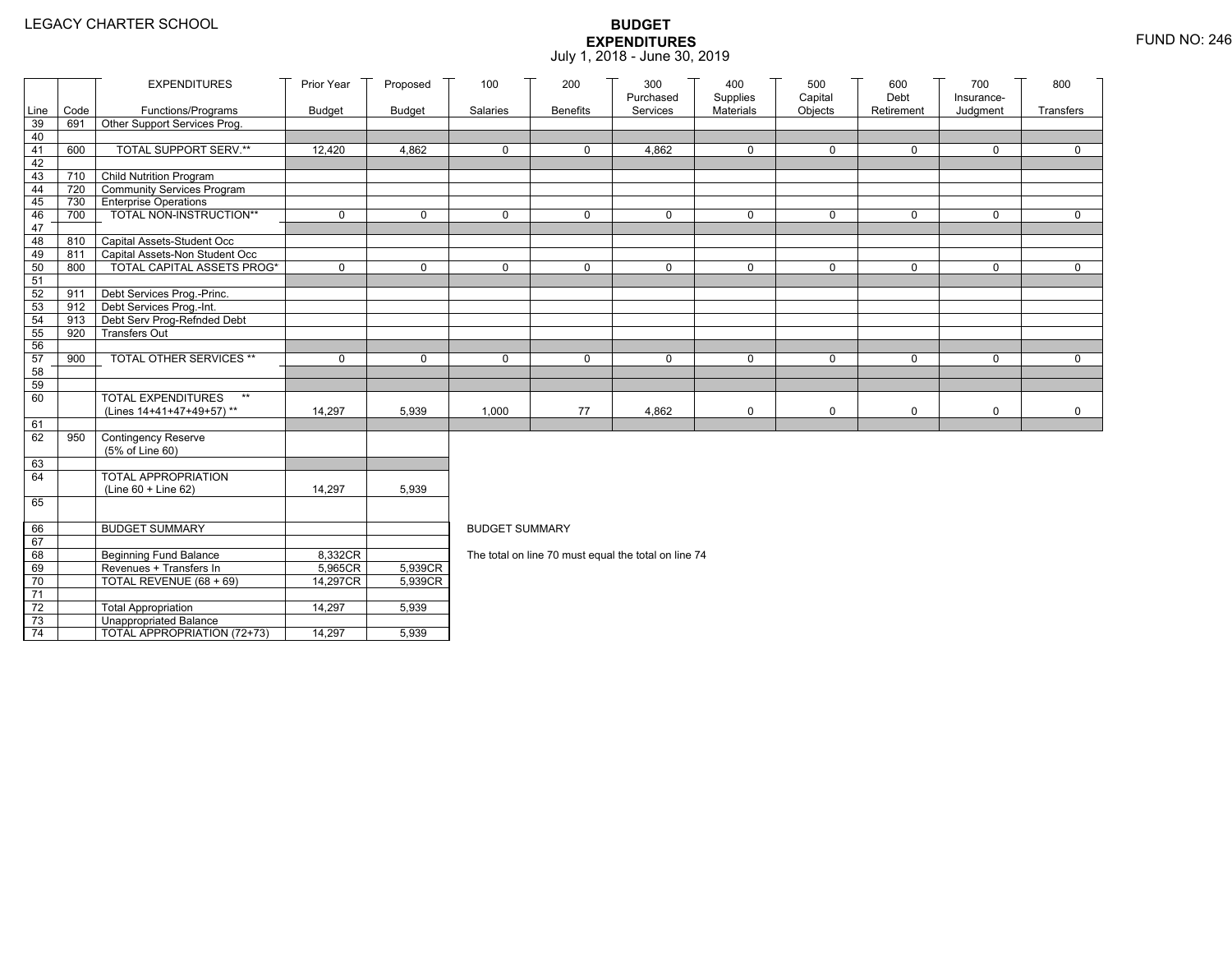# **BUDGET REVENUES** FUND NO: 251 July 1, 2018 - June 30, 2019

|                |                  | <b>REVENUES</b>                       | Prior Year    | Proposed Budget |             |      |        | <b>REVENUES</b>                        | Prior Year    | <b>Proposed Budget</b> |             |
|----------------|------------------|---------------------------------------|---------------|-----------------|-------------|------|--------|----------------------------------------|---------------|------------------------|-------------|
| Line           | Code             | Item                                  | <b>Budget</b> | Line Amounts    | Totals      | Line | Code   | Item                                   | <b>Budget</b> | Line Amounts           | Totals      |
| $\mathbf{1}$   |                  | 320000 Estimated Fund Balance         |               | *******         |             | 40   |        | 429000 Other County                    |               |                        |             |
| $\overline{2}$ |                  | as of July 1                          | $\Omega$      | *******         | $\Omega$    | 41   | 420000 | <b>TOTAL COUNTY</b>                    | $\Omega$      | *******                | $\Omega$    |
| 3              |                  | 411100 Taxes-General M & O            |               |                 |             | 42   |        |                                        |               |                        |             |
| $\overline{4}$ |                  | 411200 Taxes-Suplemental              |               |                 |             | 43   |        | 431100 Base Support Program            |               |                        |             |
| 5              |                  | 411300 Taxes-Emergency                |               |                 |             | 44   |        | 431200 Transportation Support          |               |                        |             |
| 6              |                  | $-411400$ Taxes-Tort                  |               |                 |             | 45   |        | 431400 Except Child/SED Support        |               |                        |             |
| $\overline{7}$ |                  | 411500 Taxes-Cooperative              |               |                 |             | 46   |        | 431500 Border Tuition Support          |               |                        |             |
| 8              |                  | 411600 Taxes-Tuition                  |               |                 |             | 47   |        | 431600 Tuition Equivalency             |               |                        |             |
| 9              |                  | 411700 Taxes-Migrant                  |               |                 |             | 48   |        | 431800 Benefit Apportionment           |               |                        |             |
| 10             |                  | 411900 Taxes-Other                    |               |                 |             | 49   |        | 431900 Other State Support             |               |                        |             |
| 11             |                  | 412100 Taxes-Plant Facility           |               |                 |             | 50   |        | 432100 Driver Education Prog.          |               |                        |             |
| 12             |                  | 412500 Taxes-Bond & Interest          |               |                 |             | 51   |        | 432400 Professional Technical Prog     |               |                        |             |
| 13             |                  | <b>TOTAL TAXES</b><br>$***$           | $\mathbf 0$   | *******         | $\mathbf 0$ | 52   |        | 437000 Lottery/Additional State Maint  |               |                        |             |
| 14             |                  | 413000 Penalty: Delinguent Taxes      |               |                 |             | 53   |        | 438000 Rev in Lieu of/Aq Equip Tax     |               |                        |             |
| 15             |                  |                                       |               |                 |             | 54   |        | 439000 Other State Revenue             |               |                        |             |
| 16             |                  | 414100 Tuition - Individuals          |               |                 |             | 55   |        |                                        |               |                        |             |
| 17             |                  | 414200 Tuition-Districts in Idaho     |               |                 |             | 56   | 430000 | <b>TOTAL STATE</b><br>$\star\star$     | $\Omega$      | *******                | $\Omega$    |
| 18             |                  | 414300 Tuition-Out of State Districts |               |                 |             | 57   |        |                                        |               |                        |             |
| 19             |                  |                                       |               |                 |             | 58   |        | 442000 Indirect Unrestricted Fed.      |               |                        |             |
| 20             |                  | 415000 Earnings on Investments        |               |                 |             | 59   |        | 443000 Direct Restricted Fed.          |               |                        |             |
| 21             |                  |                                       |               |                 |             | 60   |        | 445100 Title I - ESEA                  | 53,325CR      | 44.722CR               |             |
| 22             |                  | 416100 School Food Service            |               |                 |             | 61   |        | 445200 Title VI. ESEA-Innovative Pr    |               |                        |             |
| 23             |                  | 416200 Meal Sales: Non-Reimb.         |               |                 |             | 62   |        | 445300 Perkins III-Voc Tech Act        |               |                        |             |
| 24             |                  | 416900 Other Food Sales               |               |                 |             | 63   |        | 445400 Adult Education                 |               |                        |             |
| 25             |                  |                                       |               |                 |             | 64   |        | 445500 Child Nutrition Reimb.          |               |                        |             |
| 26             |                  | 417100 Admissions/Activities          |               |                 |             | 65   |        | 445600 Title VI-B                      |               |                        |             |
| 27             |                  | 417200 Bookstore Sales                |               |                 |             | 66   |        | 445900 Other Indirect Fed. Prog.       |               |                        |             |
| 28             |                  | 417300 Clubs, Org. Dues, Etc.         |               |                 |             | 67   |        | 448200   Impact Aid - P.L. 874         |               |                        |             |
| 29             |                  | 417400 School Fees & Charges          |               |                 |             | 68   | 440000 | <b>TOTAL FEDERAL</b><br>$***$          | 53.325CR      | *******                | 44.722CR    |
| 30             |                  | 417900 Other Student Revenues         |               |                 |             | 69   |        |                                        |               |                        |             |
| 31             |                  |                                       |               |                 |             | 70   |        | 451000 Proceeds: Bonds, Capital Leases |               |                        |             |
| 32             |                  | 418100 Community Service              |               |                 |             | 71   |        | 453000 Sale of Fixed Assets            |               |                        |             |
| 33             |                  |                                       |               |                 |             | 72   | 450000 | $**$<br><b>TOTAL OTHER</b>             | $\Omega$      | *******                | $\mathbf 0$ |
| 34             | $419100$ Rentals |                                       |               |                 |             | 73   |        |                                        |               |                        |             |
| 35             |                  | 419200 Contributions/Donations        |               |                 |             | 74   |        | $\star\star$<br><b>TOTAL REVENUES</b>  | 53,325CR      | *******                | 44,722CR    |
| 36             |                  | 419300 Transportaion Fees             |               |                 |             | 75   |        |                                        |               |                        |             |
| 37             |                  | 419900 Other Local                    |               |                 |             | 76   | 460000 | <b>TRANSFERS IN</b>                    |               |                        |             |
| 38             |                  | <b>TOTAL OTHER LOCAL **</b>           | 0             | *******         | $\mathbf 0$ | 77   |        |                                        |               |                        |             |
| 39             | 410000           | <b>TOTAL LOCAL</b>                    |               | *******         |             | 78   | 400000 | BAL.+ REVENUE + TRANS.                 |               | *******                |             |
|                |                  | $(Line 13 + 38)$                      | $\mathbf 0$   |                 | $\mathbf 0$ |      |        | (Lines $1 + 74 + 76$ )                 | 53,325CR      |                        | 44,722CR    |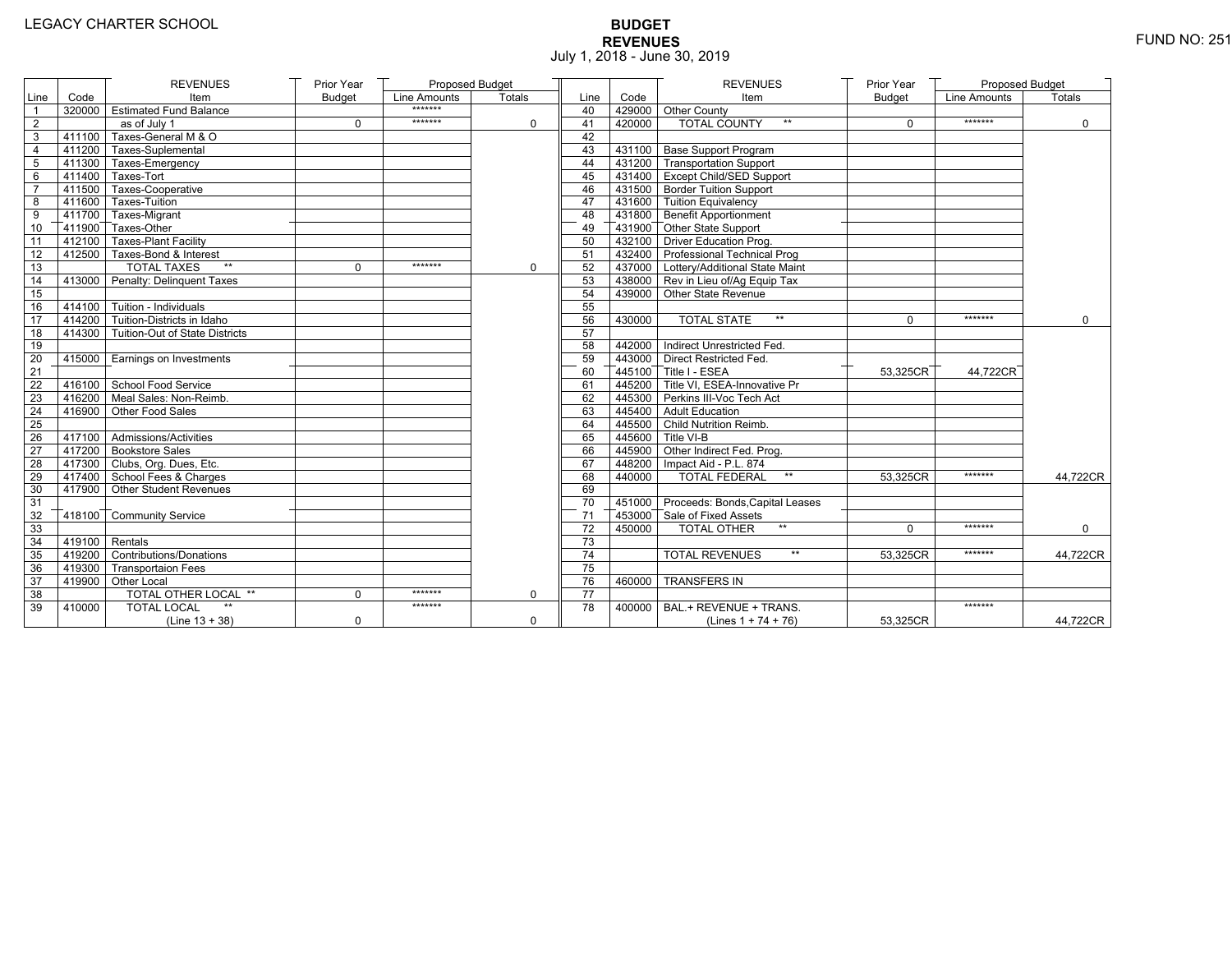|                 |           | <b>EXPENDITURES</b>                          | Prior Year    | Proposed      | 100      | 200             | 300<br>Purchased | 400<br>Supplies  | 500<br>Capital | 600<br>Debt | 700<br>Insurance- | 800         |
|-----------------|-----------|----------------------------------------------|---------------|---------------|----------|-----------------|------------------|------------------|----------------|-------------|-------------------|-------------|
|                 | Line Code | Functions/Programs                           | <b>Budget</b> | <b>Budget</b> | Salaries | <b>Benefits</b> | Services         | <b>Materials</b> | Objects        | Retirement  | Judgment          | Transfers   |
|                 |           | 512 Elemetary School Prog.                   | 53,325        | 44,722        | 35,248   | 9,362           |                  | 112              |                |             |                   |             |
| $\overline{2}$  | 515       | Secondary School Prog.                       |               |               |          |                 |                  |                  |                |             |                   |             |
| 3               |           | 517 Alternative School Prog.                 |               |               |          |                 |                  |                  |                |             |                   |             |
| $\overline{4}$  | 519       | Vocational-Technical Prog.                   |               |               |          |                 |                  |                  |                |             |                   |             |
| 5               | 521       | <b>Exceptional Child Prog.</b>               |               |               |          |                 |                  |                  |                |             |                   |             |
| 6               |           | 522 Preschool Exceptional Prog.              |               |               |          |                 |                  |                  |                |             |                   |             |
| $\overline{7}$  |           | 524 Gifted & Talented Prog.                  |               |               |          |                 |                  |                  |                |             |                   |             |
| 8               |           | 531 Interscholastic Prog.                    |               |               |          |                 |                  |                  |                |             |                   |             |
| 9               | 532       | School Activity Prog.<br>Summer School Prog. |               |               |          |                 |                  |                  |                |             |                   |             |
| 10              | 541       |                                              |               |               |          |                 |                  |                  |                |             |                   |             |
| 11              | 542       | Adult School Prog.                           |               |               |          |                 |                  |                  |                |             |                   |             |
| 12              | 546       | Detention Center Prog.                       |               |               |          |                 |                  |                  |                |             |                   |             |
| 13              |           |                                              |               |               |          |                 |                  |                  |                |             |                   |             |
| 14              | 500       | TOTAL INSTRUCTION **                         | 53,325        | 44,722        | 35,248   | 9,362           | $\Omega$         | 112              | $\mathbf 0$    | $\Omega$    | $\mathbf{0}$      | $\mathbf 0$ |
| 15              |           |                                              |               |               |          |                 |                  |                  |                |             |                   |             |
| 16              | 611       | Attend-Guidance-Health Prog                  |               |               |          |                 |                  |                  |                |             |                   |             |
| 17              | 616       | Special Services Prog.                       |               |               |          |                 |                  |                  |                |             |                   |             |
| 18              |           |                                              |               |               |          |                 |                  |                  |                |             |                   |             |
| 19              | 621       | Instruction Improvement Prog                 |               |               |          |                 |                  |                  |                |             |                   |             |
| 20              | 622       | Educational Media Prog.                      |               |               |          |                 |                  |                  |                |             |                   |             |
| 21              | 623       | Instruction-Related Tech Prog                |               |               |          |                 |                  |                  |                |             |                   |             |
| 22              | 631       | Board of Education Prog.                     |               |               |          |                 |                  |                  |                |             |                   |             |
| 23              |           | 632 District Admin Prog.                     |               |               |          |                 |                  |                  |                |             |                   |             |
| 24              |           |                                              |               |               |          |                 |                  |                  |                |             |                   |             |
| 25              | 641       | School Administration Prog.                  |               |               |          |                 |                  |                  |                |             |                   |             |
| 26              |           |                                              |               |               |          |                 |                  |                  |                |             |                   |             |
| $\overline{27}$ | 651       | Business Operation Prog.                     |               |               |          |                 |                  |                  |                |             |                   |             |
| 28              | 655       | Central Service Prog.                        |               |               |          |                 |                  |                  |                |             |                   |             |
| 29              | 656       | Admin Tech Services Prog.                    |               |               |          |                 |                  |                  |                |             |                   |             |
| 30              |           | 661 Bldg-Care Prog. (Custodial)              |               |               |          |                 |                  |                  |                |             |                   |             |
| 31              |           | 663 Maint-Non Student Occupied               |               |               |          |                 |                  |                  |                |             |                   |             |
| 32              |           | 664 Maint-Student Occupied Bldgs             |               |               |          |                 |                  |                  |                |             |                   |             |
| 33              |           | 665 Maintenance - Grounds                    |               |               |          |                 |                  |                  |                |             |                   |             |
| 34              | 667       | Security Program                             |               |               |          |                 |                  |                  |                |             |                   |             |
| 35              |           |                                              |               |               |          |                 |                  |                  |                |             |                   |             |
| 36              | 681       | Pupil-To School Trans. Prog.                 |               |               |          |                 |                  |                  |                |             |                   |             |
| 37              |           | 682 Pupil-Activity Trans. Prog.              |               |               |          |                 |                  |                  |                |             |                   |             |
| 38              | 683       | General Transportation Prog.                 |               |               |          |                 |                  |                  |                |             |                   |             |
|                 |           |                                              |               |               |          |                 |                  |                  |                |             |                   |             |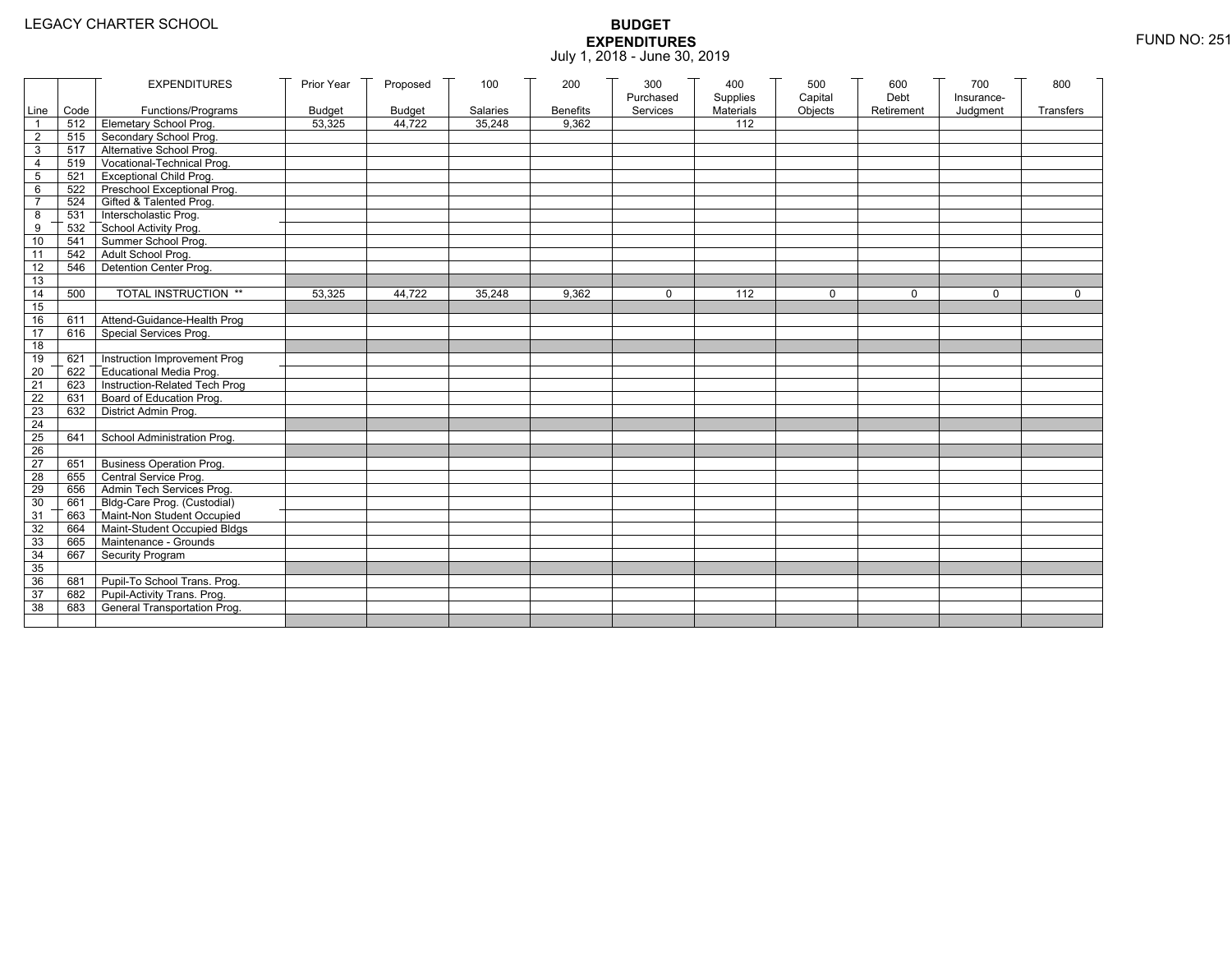|                 |                                | <b>EXPENDITURES</b>                    | Prior Year    | Proposed      | 100                   | 200             | 300<br>Purchased                                     | 400<br>Supplies | 500<br>Capital | 600<br>Debt | 700                    | 800         |
|-----------------|--------------------------------|----------------------------------------|---------------|---------------|-----------------------|-----------------|------------------------------------------------------|-----------------|----------------|-------------|------------------------|-------------|
| Line            | Code                           | Functions/Programs                     | <b>Budget</b> | <b>Budget</b> | Salaries              | <b>Benefits</b> | Services                                             | Materials       | Objects        | Retirement  | Insurance-<br>Judgment | Transfers   |
| 39              | 691                            | Other Support Services Prog.           |               |               |                       |                 |                                                      |                 |                |             |                        |             |
| 40              |                                |                                        |               |               |                       |                 |                                                      |                 |                |             |                        |             |
| 41              | 600                            | <b>TOTAL SUPPORT SERV.**</b>           | $\mathbf 0$   | $\mathbf 0$   | $\mathbf 0$           | 0               | $\mathbf 0$                                          | $\mathbf 0$     | $\mathbf 0$    | 0           | 0                      | $\mathbf 0$ |
| 42              |                                |                                        |               |               |                       |                 |                                                      |                 |                |             |                        |             |
| 43              |                                | 710 Child Nutrition Program            |               |               |                       |                 |                                                      |                 |                |             |                        |             |
| 44              | 720 T                          | Community Services Program             |               |               |                       |                 |                                                      |                 |                |             |                        |             |
| 45              |                                | 730 Enterprise Operations              |               |               |                       |                 |                                                      |                 |                |             |                        |             |
| 46              | 700                            | TOTAL NON-INSTRUCTION**                | $\mathbf 0$   | $\mathbf 0$   | $\mathbf{0}$          | 0               | $\mathbf 0$                                          | 0               | 0              | $\mathbf 0$ | 0                      | $\mathbf 0$ |
| 47<br>48        |                                | 810 Capital Assets-Student Occ         |               |               |                       |                 |                                                      |                 |                |             |                        |             |
| 49              | 811                            | Capital Assets-Non Student Occ         |               |               |                       |                 |                                                      |                 |                |             |                        |             |
| 50              | 800                            | <b>TOTAL CAPITAL ASSETS PROG*</b>      | $\mathbf 0$   | $\mathbf 0$   | $\Omega$              | 0               | $\mathbf 0$                                          | 0               | 0              | $\mathbf 0$ | 0                      | $\mathbf 0$ |
| 51              |                                |                                        |               |               |                       |                 |                                                      |                 |                |             |                        |             |
| 52              | 911                            | Debt Services Prog.-Princ.             |               |               |                       |                 |                                                      |                 |                |             |                        |             |
| 53              | $912$ $\overline{\phantom{1}}$ | Debt Services Prog.-Int.               |               |               |                       |                 |                                                      |                 |                |             |                        |             |
| 54              | 913                            | Debt Serv Prog-Refnded Debt            |               |               |                       |                 |                                                      |                 |                |             |                        |             |
| 55              | 920                            | <b>Transfers Out</b>                   |               |               |                       |                 |                                                      |                 |                |             |                        |             |
| 56              |                                |                                        |               |               |                       |                 |                                                      |                 |                |             |                        |             |
| 57              | 900                            | TOTAL OTHER SERVICES **                | $\mathbf 0$   | 0             | $\mathbf 0$           | 0               | 0                                                    | 0               | 0              | $\mathbf 0$ | 0                      | $\mathbf 0$ |
| 58              |                                |                                        |               |               |                       |                 |                                                      |                 |                |             |                        |             |
| 59              |                                |                                        |               |               |                       |                 |                                                      |                 |                |             |                        |             |
| 60              |                                | <b>TOTAL EXPENDITURES</b><br>$**$      |               |               |                       |                 |                                                      |                 |                |             |                        |             |
|                 |                                | (Lines 14+41+47+49+57)**               | 53,325        | 44,722        | 35,248                | 9,362           | 0                                                    | 112             | 0              | $\mathbf 0$ | 0                      | $\mathbf 0$ |
| 61<br>62        |                                |                                        |               |               |                       |                 |                                                      |                 |                |             |                        |             |
|                 | 950                            | Contingency Reserve<br>(5% of Line 60) |               |               |                       |                 |                                                      |                 |                |             |                        |             |
| 63              |                                |                                        |               |               |                       |                 |                                                      |                 |                |             |                        |             |
| 64              |                                | TOTAL APPROPRIATION                    |               |               |                       |                 |                                                      |                 |                |             |                        |             |
|                 |                                | (Line 60 + Line 62)                    | 53,325        | 44,722        |                       |                 |                                                      |                 |                |             |                        |             |
| 65              |                                |                                        |               |               |                       |                 |                                                      |                 |                |             |                        |             |
|                 |                                |                                        |               |               |                       |                 |                                                      |                 |                |             |                        |             |
| 66              |                                | <b>BUDGET SUMMARY</b>                  |               |               | <b>BUDGET SUMMARY</b> |                 |                                                      |                 |                |             |                        |             |
| 67              |                                |                                        |               |               |                       |                 |                                                      |                 |                |             |                        |             |
| 68              |                                | <b>Beginning Fund Balance</b>          |               |               |                       |                 | The total on line 70 must equal the total on line 74 |                 |                |             |                        |             |
| 69              |                                | Revenues + Transfers In                | 53,325CR      | 44,722CR      |                       |                 |                                                      |                 |                |             |                        |             |
| 70              |                                | TOTAL REVENUE (68 + 69)                | 53,325CR      | 44,722CR      |                       |                 |                                                      |                 |                |             |                        |             |
| $\overline{71}$ |                                |                                        |               |               |                       |                 |                                                      |                 |                |             |                        |             |
| $72\,$          |                                | <b>Total Appropriation</b>             | 53,325        | 44,722        |                       |                 |                                                      |                 |                |             |                        |             |
| 73              |                                | <b>Unappropriated Balance</b>          |               |               |                       |                 |                                                      |                 |                |             |                        |             |
| $\overline{74}$ |                                | TOTAL APPROPRIATION (72+73)            | 53,325        | 44,722        |                       |                 |                                                      |                 |                |             |                        |             |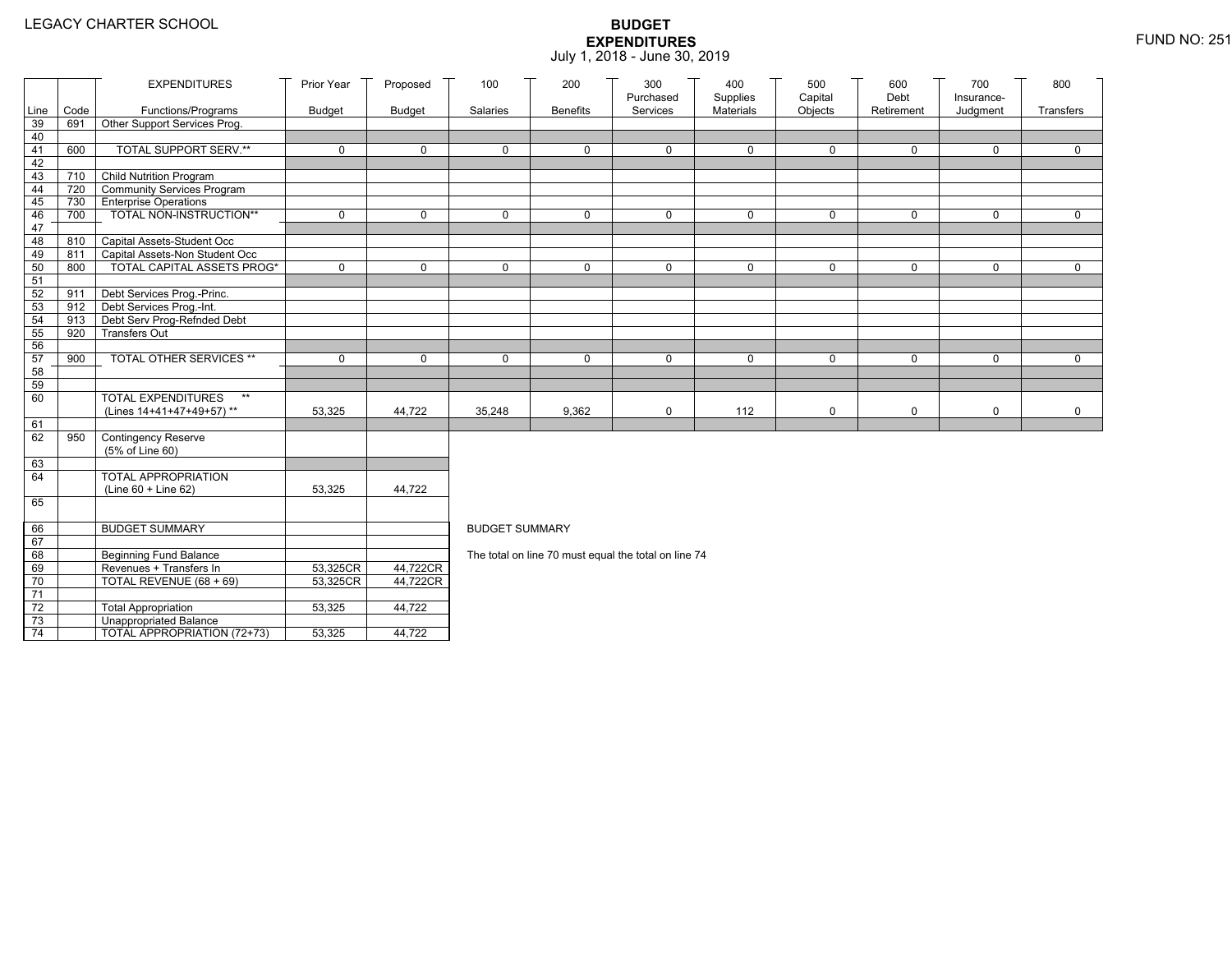# **BUDGET REVENUES** FUND NO: 257 July 1, 2018 - June 30, 2019

|                |                  | <b>REVENUES</b>                       | Prior Year    | Proposed Budget |             |      |        | <b>REVENUES</b>                        | Prior Year    | <b>Proposed Budget</b> |             |
|----------------|------------------|---------------------------------------|---------------|-----------------|-------------|------|--------|----------------------------------------|---------------|------------------------|-------------|
| Line           | Code             | Item                                  | <b>Budget</b> | Line Amounts    | Totals      | Line | Code   | Item                                   | <b>Budget</b> | Line Amounts           | Totals      |
| $\mathbf{1}$   |                  | 320000 Estimated Fund Balance         |               | *******         |             | 40   |        | 429000 Other County                    |               |                        |             |
| $\overline{2}$ |                  | as of July 1                          | $\Omega$      | *******         | $\Omega$    | 41   | 420000 | <b>TOTAL COUNTY</b>                    | $\Omega$      | *******                | $\Omega$    |
| 3              |                  | 411100 Taxes-General M & O            |               |                 |             | 42   |        |                                        |               |                        |             |
| $\overline{4}$ |                  | 411200 Taxes-Suplemental              |               |                 |             | 43   |        | 431100 Base Support Program            |               |                        |             |
| 5              |                  | 411300 Taxes-Emergency                |               |                 |             | 44   |        | 431200 Transportation Support          |               |                        |             |
| 6              |                  | $-411400$ Taxes-Tort                  |               |                 |             | 45   |        | 431400 Except Child/SED Support        |               |                        |             |
| $\overline{7}$ |                  | 411500 Taxes-Cooperative              |               |                 |             | 46   |        | 431500 Border Tuition Support          |               |                        |             |
| 8              |                  | 411600 Taxes-Tuition                  |               |                 |             | 47   |        | 431600 Tuition Equivalency             |               |                        |             |
| 9              |                  | 411700 Taxes-Migrant                  |               |                 |             | 48   |        | 431800 Benefit Apportionment           |               |                        |             |
| 10             |                  | 411900 Taxes-Other                    |               |                 |             | 49   |        | 431900 Other State Support             |               |                        |             |
| 11             |                  | 412100 Taxes-Plant Facility           |               |                 |             | 50   |        | 432100 Driver Education Prog.          |               |                        |             |
| 12             |                  | 412500 Taxes-Bond & Interest          |               |                 |             | 51   |        | 432400 Professional Technical Prog     |               |                        |             |
| 13             |                  | <b>TOTAL TAXES</b><br>$***$           | $\mathbf 0$   | *******         | $\mathbf 0$ | 52   |        | 437000 Lottery/Additional State Maint  |               |                        |             |
| 14             |                  | 413000 Penalty: Delinguent Taxes      |               |                 |             | 53   |        | 438000 Rev in Lieu of/Aq Equip Tax     |               |                        |             |
| 15             |                  |                                       |               |                 |             | 54   |        | 439000 Other State Revenue             |               |                        |             |
| 16             |                  | 414100 Tuition - Individuals          |               |                 |             | 55   |        |                                        |               |                        |             |
| 17             |                  | $414200$ Tuition-Districts in Idaho   |               |                 |             | 56   | 430000 | <b>TOTAL STATE</b><br>$\star\star$     | $\Omega$      | *******                | $\Omega$    |
| 18             |                  | 414300 Tuition-Out of State Districts |               |                 |             | 57   |        |                                        |               |                        |             |
| 19             |                  |                                       |               |                 |             | 58   |        | 442000 Indirect Unrestricted Fed.      |               |                        |             |
| 20             |                  | 415000 Earnings on Investments        |               |                 |             | 59   |        | 443000 Direct Restricted Fed.          |               |                        |             |
| 21             |                  |                                       |               |                 |             | 60   |        | 445100 Title I - ESEA                  |               |                        |             |
| 22             |                  | 416100 School Food Service            |               |                 |             | 61   |        | 445200 Title VI. ESEA-Innovative Pr    |               |                        |             |
| 23             |                  | 416200 Meal Sales: Non-Reimb.         |               |                 |             | 62   |        | 445300 Perkins III-Voc Tech Act        |               |                        |             |
| 24             |                  | 416900 Other Food Sales               |               |                 |             | 63   |        | 445400 Adult Education                 |               |                        |             |
| 25             |                  |                                       |               |                 |             | 64   |        | 445500 Child Nutrition Reimb.          |               |                        |             |
| 26             |                  | 417100 Admissions/Activities          |               |                 |             | 65   |        | 445600 Title VI-B                      | 46,126CR      | 46,524CR               |             |
| 27             |                  | 417200 Bookstore Sales                |               |                 |             | 66   |        | 445900 Other Indirect Fed. Prog.       |               |                        |             |
| 28             |                  | 417300 Clubs, Org. Dues, Etc.         |               |                 |             | 67   |        | 448200   Impact Aid - P.L. 874         |               |                        |             |
| 29             |                  | 417400 School Fees & Charges          |               |                 |             | 68   | 440000 | <b>TOTAL FEDERAL</b><br>$***$          | 46.126CR      | *******                | 46.524CR    |
| 30             |                  | 417900 Other Student Revenues         |               |                 |             | 69   |        |                                        |               |                        |             |
| 31             |                  |                                       |               |                 |             | 70   |        | 451000 Proceeds: Bonds, Capital Leases |               |                        |             |
| 32             |                  | 418100 Community Service              |               |                 |             | 71   |        | 453000 Sale of Fixed Assets            |               |                        |             |
| 33             |                  |                                       |               |                 |             | 72   | 450000 | $**$<br><b>TOTAL OTHER</b>             | $\Omega$      | *******                | $\mathbf 0$ |
| 34             | $419100$ Rentals |                                       |               |                 |             | 73   |        |                                        |               |                        |             |
| 35             |                  | 419200 Contributions/Donations        |               |                 |             | 74   |        | $\star\star$<br><b>TOTAL REVENUES</b>  | 46,126CR      | *******                | 46,524CR    |
| 36             |                  | 419300 Transportaion Fees             |               |                 |             | 75   |        |                                        |               |                        |             |
| 37             |                  | 419900 Other Local                    |               |                 |             | 76   | 460000 | <b>TRANSFERS IN</b>                    |               |                        |             |
| 38             |                  | <b>TOTAL OTHER LOCAL **</b>           | 0             | *******         | $\mathbf 0$ | 77   |        |                                        |               |                        |             |
| 39             | 410000           | <b>TOTAL LOCAL</b>                    |               | *******         |             | 78   | 400000 | BAL.+ REVENUE + TRANS.                 |               | *******                |             |
|                |                  | $(Line 13 + 38)$                      | $\mathbf 0$   |                 | $\mathbf 0$ |      |        | (Lines $1 + 74 + 76$ )                 | 46,126CR      |                        | 46,524CR    |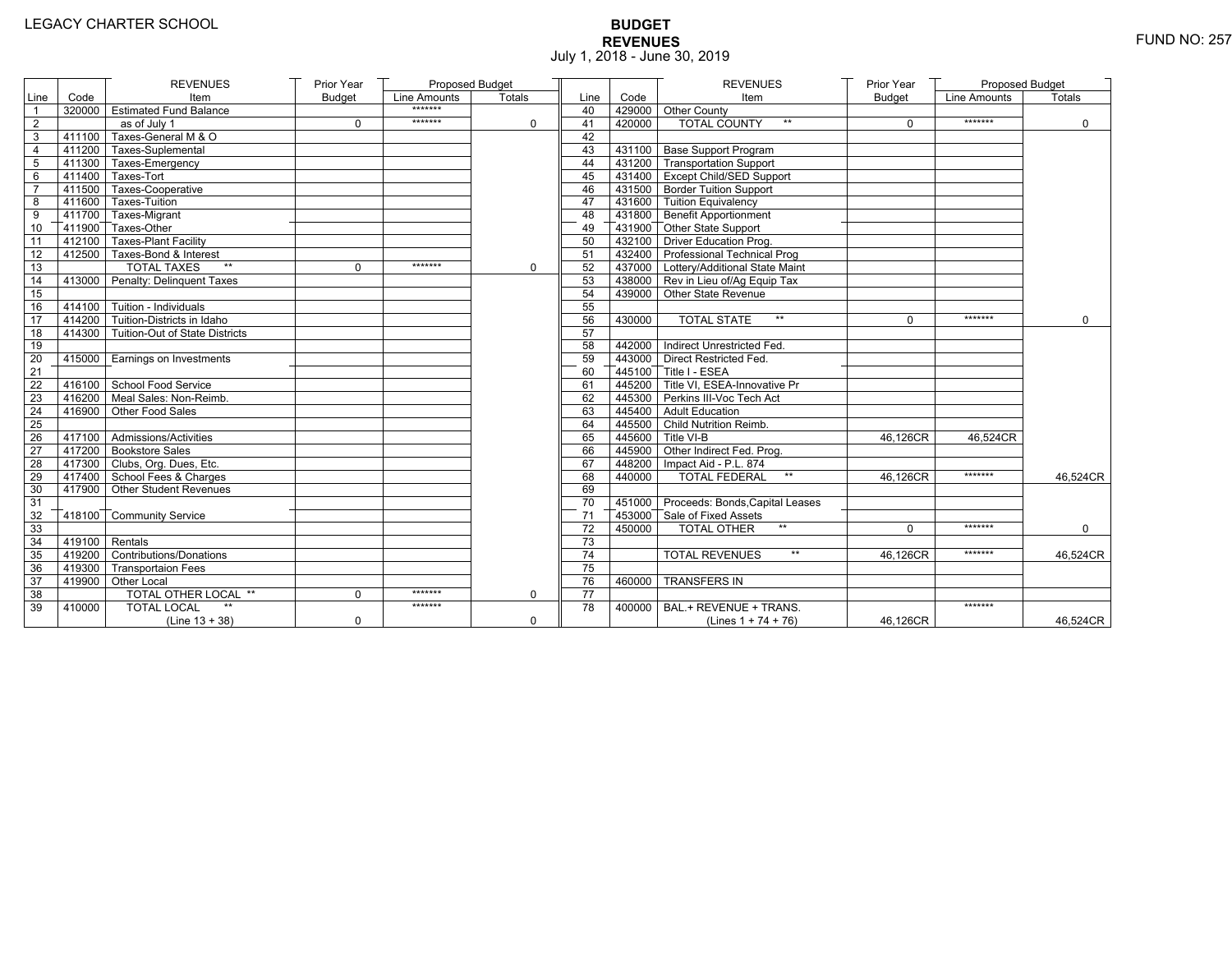|                 |      | <b>EXPENDITURES</b>                          | Prior Year    | Proposed      | 100      | 200             | 300<br>Purchased | 400<br>Supplies | 500<br>Capital | 600<br>Debt | 700<br>Insurance- | 800         |
|-----------------|------|----------------------------------------------|---------------|---------------|----------|-----------------|------------------|-----------------|----------------|-------------|-------------------|-------------|
| Line            | Code | Functions/Programs                           | <b>Budget</b> | <b>Budget</b> | Salaries | <b>Benefits</b> | Services         | Materials       | Objects        | Retirement  | Judgment          | Transfers   |
| $\overline{1}$  |      | 512 Elemetary School Prog.                   |               |               |          |                 |                  |                 |                |             |                   |             |
| $\overline{2}$  | 515  | Secondary School Prog.                       |               |               |          |                 |                  |                 |                |             |                   |             |
| 3               |      | 517 Alternative School Prog.                 |               |               |          |                 |                  |                 |                |             |                   |             |
| 4               | 519  | Vocational-Technical Prog.                   |               |               |          |                 |                  |                 |                |             |                   |             |
| 5               | 521  | <b>Exceptional Child Prog.</b>               | 46,126        | 46,524        | 35,733   | 9,291           |                  | 1,500           |                |             |                   |             |
| 6               | 522  | Preschool Exceptional Prog.                  |               |               |          |                 |                  |                 |                |             |                   |             |
| $\overline{7}$  | 524  | Gifted & Talented Prog.                      |               |               |          |                 |                  |                 |                |             |                   |             |
| 8               | 531  | Interscholastic Prog.                        |               |               |          |                 |                  |                 |                |             |                   |             |
| 9               | 532  | School Activity Prog.<br>Summer School Prog. |               |               |          |                 |                  |                 |                |             |                   |             |
| 10              | 541  |                                              |               |               |          |                 |                  |                 |                |             |                   |             |
| 11              | 542  | Adult School Prog.                           |               |               |          |                 |                  |                 |                |             |                   |             |
| 12              | 546  | Detention Center Prog.                       |               |               |          |                 |                  |                 |                |             |                   |             |
| 13              |      |                                              |               |               |          |                 |                  |                 |                |             |                   |             |
| 14              | 500  | TOTAL INSTRUCTION **                         | 46,126        | 46,524        | 35,733   | 9,291           | $\Omega$         | 1,500           | $\mathbf 0$    | $\Omega$    | $\mathbf{0}$      | $\mathbf 0$ |
| 15              |      |                                              |               |               |          |                 |                  |                 |                |             |                   |             |
| 16              | 611  | Attend-Guidance-Health Prog                  |               |               |          |                 |                  |                 |                |             |                   |             |
| $\overline{17}$ | 616  | Special Services Prog.                       |               |               |          |                 |                  |                 |                |             |                   |             |
| 18              |      |                                              |               |               |          |                 |                  |                 |                |             |                   |             |
| 19              | 621  | Instruction Improvement Prog                 |               |               |          |                 |                  |                 |                |             |                   |             |
| 20              | 622  | Educational Media Prog.                      |               |               |          |                 |                  |                 |                |             |                   |             |
| 21              | 623  | Instruction-Related Tech Prog                |               |               |          |                 |                  |                 |                |             |                   |             |
| 22              | 631  | Board of Education Prog.                     |               |               |          |                 |                  |                 |                |             |                   |             |
| 23              | 632  | District Admin Prog.                         |               |               |          |                 |                  |                 |                |             |                   |             |
| 24              |      |                                              |               |               |          |                 |                  |                 |                |             |                   |             |
| $\overline{25}$ | 641  | School Administration Prog.                  |               |               |          |                 |                  |                 |                |             |                   |             |
| 26              |      |                                              |               |               |          |                 |                  |                 |                |             |                   |             |
| $\overline{27}$ | 651  | <b>Business Operation Prog.</b>              |               |               |          |                 |                  |                 |                |             |                   |             |
| 28              | 655  | Central Service Prog.                        |               |               |          |                 |                  |                 |                |             |                   |             |
| 29              | 656  | Admin Tech Services Prog.                    |               |               |          |                 |                  |                 |                |             |                   |             |
| 30              |      | 661 Bldg-Care Prog. (Custodial)              |               |               |          |                 |                  |                 |                |             |                   |             |
| 31              |      | 663 Maint-Non Student Occupied               |               |               |          |                 |                  |                 |                |             |                   |             |
| 32              |      | 664 Maint-Student Occupied Bldgs             |               |               |          |                 |                  |                 |                |             |                   |             |
| 33              |      | 665 Maintenance - Grounds                    |               |               |          |                 |                  |                 |                |             |                   |             |
| 34              | 667  | Security Program                             |               |               |          |                 |                  |                 |                |             |                   |             |
| 35              |      |                                              |               |               |          |                 |                  |                 |                |             |                   |             |
| 36              | 681  | Pupil-To School Trans. Prog.                 |               |               |          |                 |                  |                 |                |             |                   |             |
| 37              |      | 682 Pupil-Activity Trans. Prog.              |               |               |          |                 |                  |                 |                |             |                   |             |
| 38              | 683  | General Transportation Prog.                 |               |               |          |                 |                  |                 |                |             |                   |             |
|                 |      |                                              |               |               |          |                 |                  |                 |                |             |                   |             |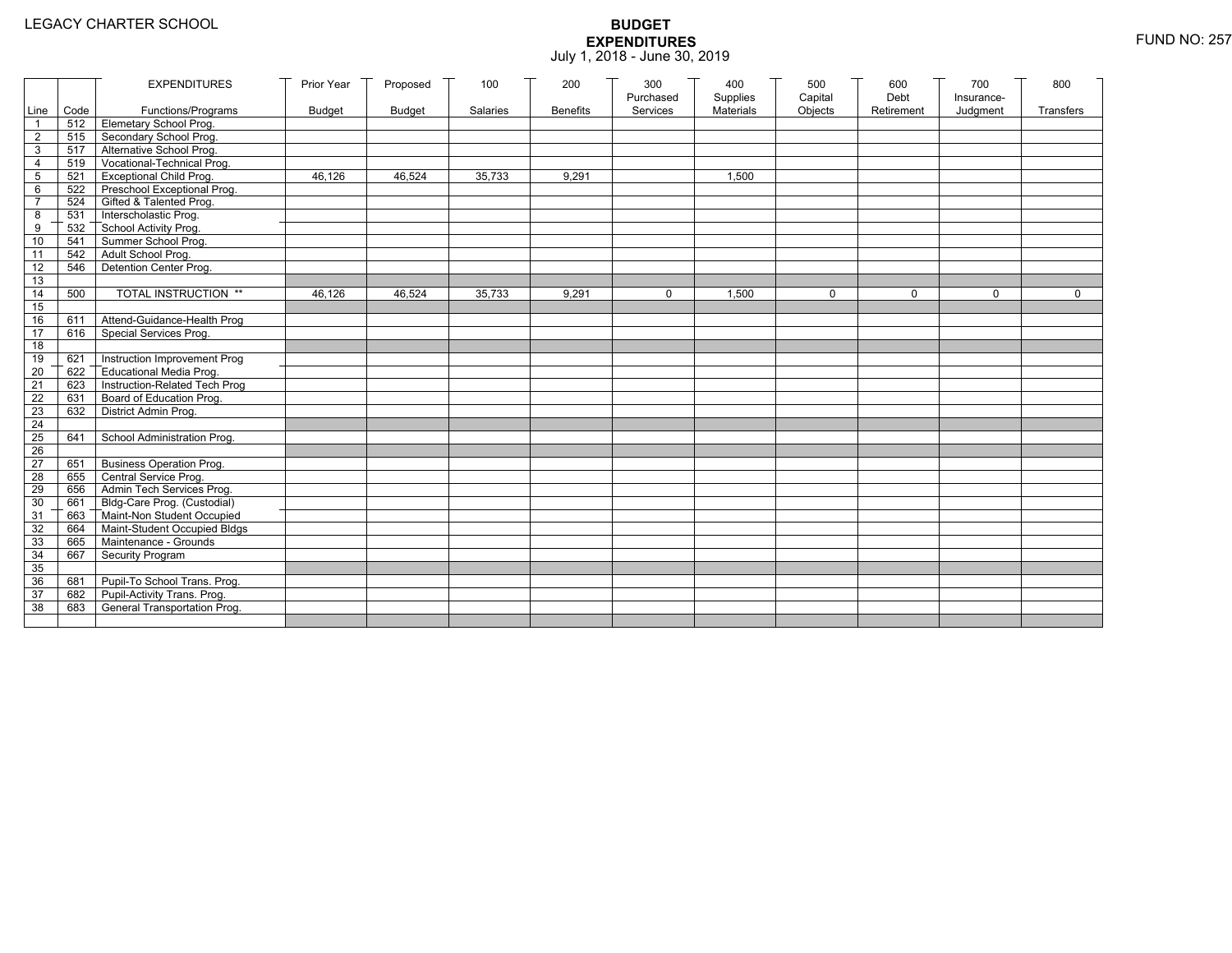|                 |                                | <b>EXPENDITURES</b>               | Prior Year    | Proposed      | 100                   | 200             | 300<br>Purchased                                     | 400<br>Supplies | 500<br>Capital | 600<br>Debt | 700<br>Insurance- | 800         |
|-----------------|--------------------------------|-----------------------------------|---------------|---------------|-----------------------|-----------------|------------------------------------------------------|-----------------|----------------|-------------|-------------------|-------------|
| Line            | Code                           | Functions/Programs                | <b>Budget</b> | <b>Budget</b> | Salaries              | <b>Benefits</b> | Services                                             | Materials       | Objects        | Retirement  | Judgment          | Transfers   |
| 39              | 691                            | Other Support Services Prog.      |               |               |                       |                 |                                                      |                 |                |             |                   |             |
| 40              |                                |                                   |               |               |                       |                 |                                                      |                 |                |             |                   |             |
| 41              | 600                            | <b>TOTAL SUPPORT SERV.**</b>      | $\mathbf 0$   | $\mathbf 0$   | $\mathbf 0$           | 0               | $\mathbf 0$                                          | $\mathbf 0$     | $\mathbf 0$    | 0           | 0                 | $\mathbf 0$ |
| 42              |                                |                                   |               |               |                       |                 |                                                      |                 |                |             |                   |             |
| 43              |                                | 710 Child Nutrition Program       |               |               |                       |                 |                                                      |                 |                |             |                   |             |
| 44              | 720 T                          | Community Services Program        |               |               |                       |                 |                                                      |                 |                |             |                   |             |
| 45              |                                | 730 Enterprise Operations         |               |               |                       |                 |                                                      |                 |                |             |                   |             |
| 46              | 700                            | TOTAL NON-INSTRUCTION**           | $\mathbf 0$   | $\mathbf 0$   | $\mathbf{0}$          | 0               | $\mathbf 0$                                          | 0               | 0              | $\mathbf 0$ | 0                 | $\mathbf 0$ |
| 47<br>48        |                                | 810 Capital Assets-Student Occ    |               |               |                       |                 |                                                      |                 |                |             |                   |             |
| 49              | 811                            | Capital Assets-Non Student Occ    |               |               |                       |                 |                                                      |                 |                |             |                   |             |
| 50              | 800                            | <b>TOTAL CAPITAL ASSETS PROG*</b> | $\mathbf 0$   | $\mathbf 0$   | $\Omega$              | 0               | $\mathbf 0$                                          | 0               | 0              | $\mathbf 0$ | 0                 | $\mathbf 0$ |
| 51              |                                |                                   |               |               |                       |                 |                                                      |                 |                |             |                   |             |
| 52              | 911                            | Debt Services Prog.-Princ.        |               |               |                       |                 |                                                      |                 |                |             |                   |             |
| 53              | $912$ $\overline{\phantom{1}}$ | Debt Services Prog.-Int.          |               |               |                       |                 |                                                      |                 |                |             |                   |             |
| 54              | 913                            | Debt Serv Prog-Refnded Debt       |               |               |                       |                 |                                                      |                 |                |             |                   |             |
| 55              | 920                            | <b>Transfers Out</b>              |               |               |                       |                 |                                                      |                 |                |             |                   |             |
| 56              |                                |                                   |               |               |                       |                 |                                                      |                 |                |             |                   |             |
| 57              | 900                            | TOTAL OTHER SERVICES **           | $\mathbf 0$   | $\mathbf 0$   | $\mathbf 0$           | 0               | 0                                                    | 0               | 0              | $\mathbf 0$ | 0                 | $\mathbf 0$ |
| 58              |                                |                                   |               |               |                       |                 |                                                      |                 |                |             |                   |             |
| 59              |                                |                                   |               |               |                       |                 |                                                      |                 |                |             |                   |             |
| 60              |                                | <b>TOTAL EXPENDITURES</b><br>$**$ |               |               |                       |                 |                                                      |                 |                |             |                   |             |
|                 |                                | (Lines 14+41+47+49+57)**          | 46,126        | 46,524        | 35,733                | 9,291           | 0                                                    | 1,500           | 0              | $\mathbf 0$ | 0                 | $\mathbf 0$ |
| 61              |                                |                                   |               |               |                       |                 |                                                      |                 |                |             |                   |             |
| 62              | 950                            | Contingency Reserve               |               |               |                       |                 |                                                      |                 |                |             |                   |             |
| 63              |                                | (5% of Line 60)                   |               |               |                       |                 |                                                      |                 |                |             |                   |             |
| 64              |                                | TOTAL APPROPRIATION               |               |               |                       |                 |                                                      |                 |                |             |                   |             |
|                 |                                | (Line 60 + Line 62)               | 46,126        | 46,524        |                       |                 |                                                      |                 |                |             |                   |             |
| 65              |                                |                                   |               |               |                       |                 |                                                      |                 |                |             |                   |             |
|                 |                                |                                   |               |               |                       |                 |                                                      |                 |                |             |                   |             |
| 66              |                                | <b>BUDGET SUMMARY</b>             |               |               | <b>BUDGET SUMMARY</b> |                 |                                                      |                 |                |             |                   |             |
| 67              |                                |                                   |               |               |                       |                 |                                                      |                 |                |             |                   |             |
| 68              |                                | <b>Beginning Fund Balance</b>     |               |               |                       |                 | The total on line 70 must equal the total on line 74 |                 |                |             |                   |             |
| 69              |                                | Revenues + Transfers In           | 46,126CR      | 46,524CR      |                       |                 |                                                      |                 |                |             |                   |             |
| 70              |                                | TOTAL REVENUE (68 + 69)           | 46,126CR      | 46,524CR      |                       |                 |                                                      |                 |                |             |                   |             |
| $\overline{71}$ |                                |                                   |               |               |                       |                 |                                                      |                 |                |             |                   |             |
| $72\,$          |                                | <b>Total Appropriation</b>        | 46,126        | 46,524        |                       |                 |                                                      |                 |                |             |                   |             |
| 73              |                                | <b>Unappropriated Balance</b>     |               |               |                       |                 |                                                      |                 |                |             |                   |             |
| $\overline{74}$ |                                | TOTAL APPROPRIATION (72+73)       | 46,126        | 46,524        |                       |                 |                                                      |                 |                |             |                   |             |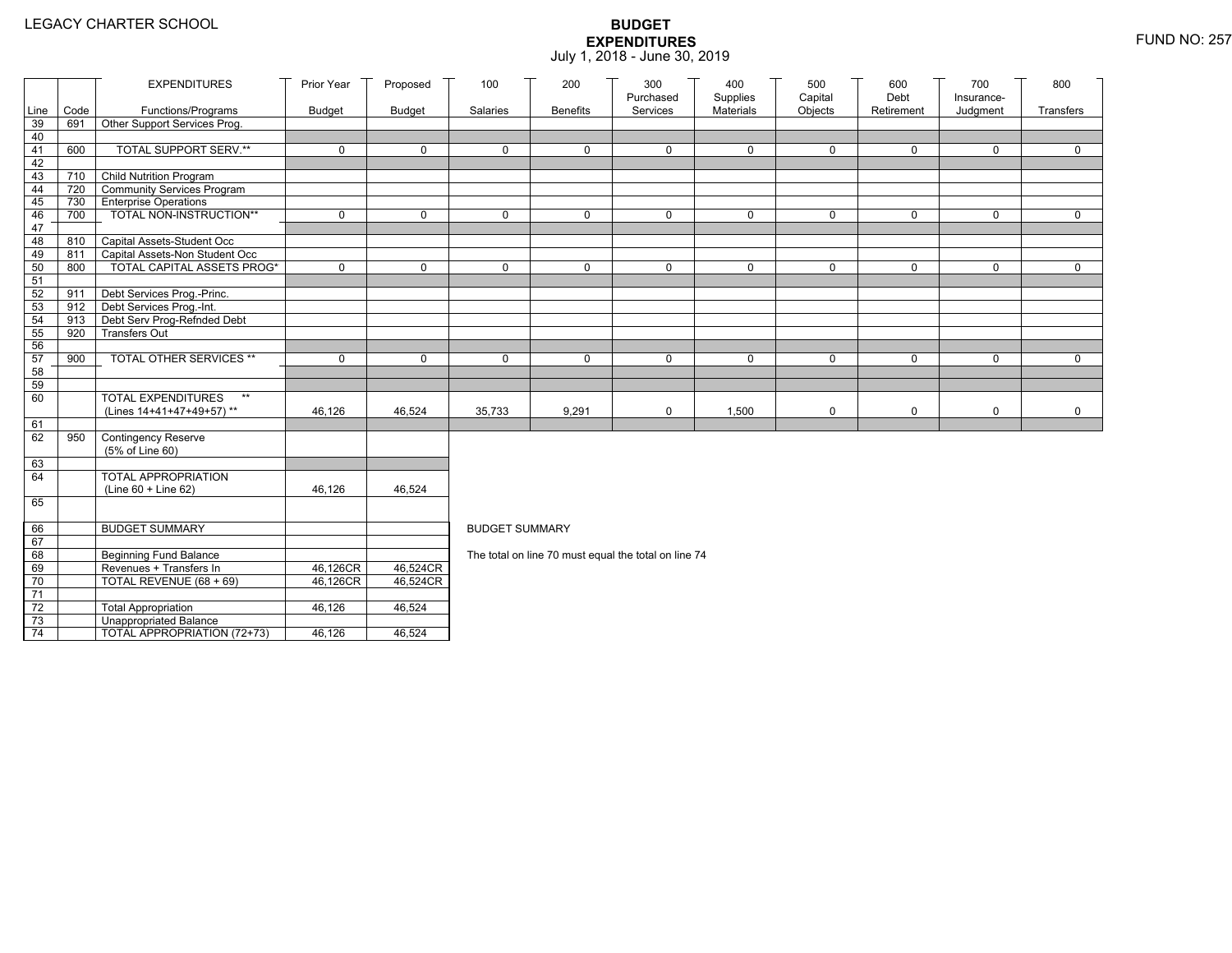# **BUDGET REVENUES** FUND NO: 261 July 1, 2018 - June 30, 2019

|                |                  | <b>REVENUES</b>                       | Prior Year    | Proposed Budget |               |      |        | <b>REVENUES</b>                        | Prior Year    | <b>Proposed Budget</b> |             |
|----------------|------------------|---------------------------------------|---------------|-----------------|---------------|------|--------|----------------------------------------|---------------|------------------------|-------------|
| Line           | Code             | Item                                  | <b>Budget</b> | Line Amounts    | <b>Totals</b> | Line | Code   | Item                                   | <b>Budget</b> | Line Amounts           | Totals      |
|                |                  | 320000 Estimated Fund Balance         |               | *******         |               | 40   |        | 429000 Other County                    |               |                        |             |
| $\overline{2}$ |                  | as of July 1                          | $\mathbf 0$   | *******         | $\mathbf 0$   | 41   | 420000 | <b>TOTAL COUNTY</b><br>$\star\star$    | $\mathbf 0$   | *******                | $\mathbf 0$ |
| 3              |                  | 411100 Taxes-General M & O            |               |                 |               | 42   |        |                                        |               |                        |             |
| $\overline{4}$ |                  | 411200 Taxes-Suplemental              |               |                 |               | 43   |        | 431100 Base Support Program            |               |                        |             |
| 5              |                  | 411300 Taxes-Emergency                |               |                 |               | 44   |        | 431200 Transportation Support          |               |                        |             |
| 6              |                  | $7411400$ Taxes-Tort                  |               |                 |               | 45   |        | 431400 Except Child/SED Support        |               |                        |             |
| $\overline{7}$ |                  | 411500 Taxes-Cooperative              |               |                 |               | 46   |        | 431500 Border Tuition Support          |               |                        |             |
| 8              |                  | 411600 Taxes-Tuition                  |               |                 |               | 47   |        | 431600 Tuition Equivalency             |               |                        |             |
| 9              |                  | 411700 Taxes-Migrant                  |               |                 |               | 48   |        | 431800 Benefit Apportionment           |               |                        |             |
| 10             |                  | 411900 Taxes-Other                    |               |                 |               | 49   |        | 431900 Other State Support             |               |                        |             |
| 11             |                  | 412100 Taxes-Plant Facility           |               |                 |               | 50   |        | 432100 Driver Education Prog.          |               |                        |             |
| 12             |                  | 412500 Taxes-Bond & Interest          |               |                 |               | 51   |        | 432400 Professional Technical Prog     |               |                        |             |
| 13             |                  | <b>TOTAL TAXES</b>                    | $\Omega$      | *******         | $\mathbf 0$   | 52   |        | 437000 Lottery/Additional State Maint  |               |                        |             |
| 14             |                  | 413000 Penalty: Delinguent Taxes      |               |                 |               | 53   |        | 438000 Rev in Lieu of/Ag Equip Tax     |               |                        |             |
| 15             |                  |                                       |               |                 |               | 54   |        | 439000 Other State Revenue             |               |                        |             |
| 16             |                  | 414100 Tuition - Individuals          |               |                 |               | 55   |        |                                        |               |                        |             |
| 17             |                  | 414200 Tuition-Districts in Idaho     |               |                 |               | 56   | 430000 | <b>TOTAL STATE</b><br>$**$             | $\Omega$      | *******                | $\Omega$    |
| 18             |                  | 414300 Tuition-Out of State Districts |               |                 |               | 57   |        |                                        |               |                        |             |
| 19             |                  |                                       |               |                 |               | 58   |        | 442000 Indirect Unrestricted Fed.      |               |                        |             |
| 20             |                  | 415000 Earnings on Investments        |               |                 |               | 59   |        | 443000 Direct Restricted Fed.          |               |                        |             |
| 21             |                  |                                       |               |                 |               | 60   |        | 445100 Title I - ESEA                  |               |                        |             |
| 22             |                  | 416100 School Food Service            |               |                 |               | 61   |        | 445200 Title VI, ESEA-Innovative Pr    | 10,000CR      | 10,000CR               |             |
| 23             |                  | 416200 Meal Sales: Non-Reimb.         |               |                 |               | 62   |        | 445300 Perkins III-Voc Tech Act        |               |                        |             |
| 24             |                  | 416900 Other Food Sales               |               |                 |               | 63   |        | 445400 Adult Education                 |               |                        |             |
| 25             |                  |                                       |               |                 |               | 64   |        | 445500 Child Nutrition Reimb.          |               |                        |             |
| 26             |                  | 417100 Admissions/Activities          |               |                 |               | 65   |        | 445600 Title VI-B                      |               |                        |             |
| 27             |                  | 417200 Bookstore Sales                |               |                 |               | 66   |        | 445900 Other Indirect Fed. Prog.       |               |                        |             |
| 28             |                  | 417300 Clubs, Org. Dues, Etc.         |               |                 |               | 67   |        | 448200 Impact Aid - P.L. 874           |               |                        |             |
| 29             |                  | 417400 School Fees & Charges          |               |                 |               | 68   | 440000 | <b>TOTAL FEDERAL</b><br>$\star\star$   | 10,000CR      | *******                | 10,000CR    |
| 30             |                  | 417900 Other Student Revenues         |               |                 |               | 69   |        |                                        |               |                        |             |
| 31             |                  |                                       |               |                 |               | 70   |        | 451000 Proceeds: Bonds, Capital Leases |               |                        |             |
| 32             |                  | 418100 Community Service              |               |                 |               | 71   |        | 453000 Sale of Fixed Assets            |               |                        |             |
| 33             |                  |                                       |               |                 |               | 72   | 450000 | $**$<br><b>TOTAL OTHER</b>             | $\Omega$      | *******                | $\mathbf 0$ |
| 34             | $419100$ Rentals |                                       |               |                 |               | 73   |        |                                        |               |                        |             |
| 35             |                  | 419200 Contributions/Donations        |               |                 |               | 74   |        | $\star\star$<br><b>TOTAL REVENUES</b>  | 10.000CR      | *******                | 10,000CR    |
| 36             |                  | 419300 Transportaion Fees             |               |                 |               | 75   |        |                                        |               |                        |             |
| 37             |                  | 419900 Other Local                    |               |                 |               | 76   | 460000 | <b>TRANSFERS IN</b>                    |               |                        |             |
| 38             |                  | <b>TOTAL OTHER LOCAL **</b>           | $\mathbf 0$   | *******         | $\mathbf 0$   | 77   |        |                                        |               |                        |             |
| 39             | 410000           | <b>TOTAL LOCAL</b>                    |               | *******         |               | 78   |        | 400000   BAL.+ REVENUE + TRANS.        |               | *******                |             |
|                |                  | $(Line 13 + 38)$                      | $\mathbf 0$   |                 | 0             |      |        | (Lines $1 + 74 + 76$ )                 | 10,000CR      |                        | 10,000CR    |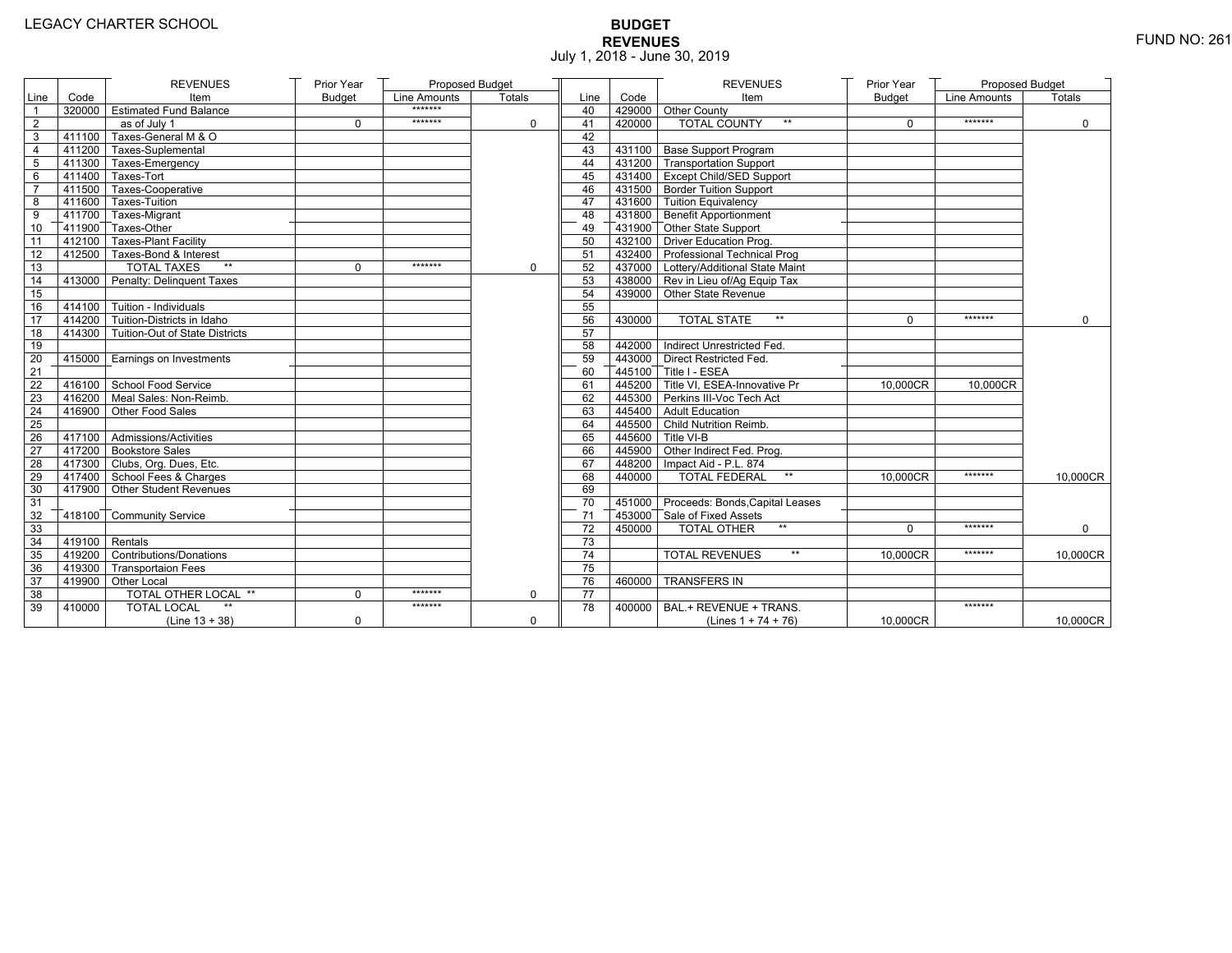|                 |           | <b>EXPENDITURES</b>             | Prior Year    | Proposed      | 100      | 200             | 300<br>Purchased | 400                   | 500<br>Capital | 600<br>Debt | 700                    | 800         |
|-----------------|-----------|---------------------------------|---------------|---------------|----------|-----------------|------------------|-----------------------|----------------|-------------|------------------------|-------------|
|                 | Line Code | Functions/Programs              | <b>Budget</b> | <b>Budget</b> | Salaries | <b>Benefits</b> | Services         | Supplies<br>Materials | Objects        | Retirement  | Insurance-<br>Judgment | Transfers   |
| 1               |           | 512 Elemetary School Prog.      |               |               |          |                 |                  |                       |                |             |                        |             |
| $\overline{2}$  | 515       | Secondary School Prog.          |               |               |          |                 |                  |                       |                |             |                        |             |
| 3               |           | 517 Alternative School Prog.    |               |               |          |                 |                  |                       |                |             |                        |             |
| 4               | 519       | Vocational-Technical Prog.      |               |               |          |                 |                  |                       |                |             |                        |             |
| 5               | 521       | <b>Exceptional Child Prog.</b>  |               |               |          |                 |                  |                       |                |             |                        |             |
| 6               |           | 522 Preschool Exceptional Prog. |               |               |          |                 |                  |                       |                |             |                        |             |
| $\overline{7}$  | 524       | Gifted & Talented Prog.         |               |               |          |                 |                  |                       |                |             |                        |             |
| 8               |           | 531 Interscholastic Prog.       |               |               |          |                 |                  |                       |                |             |                        |             |
| 9               | 532       | School Activity Prog.           |               |               |          |                 |                  |                       |                |             |                        |             |
| 10              | 541       | Summer School Prog.             |               |               |          |                 |                  |                       |                |             |                        |             |
| 11              | 542       | Adult School Prog.              |               |               |          |                 |                  |                       |                |             |                        |             |
| 12              | 546       | Detention Center Prog.          |               |               |          |                 |                  |                       |                |             |                        |             |
| 13              |           |                                 |               |               |          |                 |                  |                       |                |             |                        |             |
| 14              | 500       | TOTAL INSTRUCTION **            | $\mathbf 0$   | $\Omega$      | $\Omega$ | $\mathbf 0$     | $\Omega$         | $\Omega$              | $\mathbf 0$    | $\Omega$    | $\Omega$               | $\mathbf 0$ |
| 15              |           |                                 |               |               |          |                 |                  |                       |                |             |                        |             |
| 16              | 611       | Attend-Guidance-Health Prog     |               |               |          |                 |                  |                       |                |             |                        |             |
| 17              | 616       | Special Services Prog.          |               |               |          |                 |                  |                       |                |             |                        |             |
| 18              |           |                                 |               |               |          |                 |                  |                       |                |             |                        |             |
| 19              | 621       | Instruction Improvement Prog    | 10,000        | 10,000        | 7,300    | 1,700           | 1,000            |                       |                |             |                        |             |
| $\overline{20}$ | 622       | Educational Media Prog.         |               |               |          |                 |                  |                       |                |             |                        |             |
| 21              | 623       | Instruction-Related Tech Prog   |               |               |          |                 |                  |                       |                |             |                        |             |
| 22              | 631       | Board of Education Prog.        |               |               |          |                 |                  |                       |                |             |                        |             |
| 23              | 632       | District Admin Prog.            |               |               |          |                 |                  |                       |                |             |                        |             |
| 24              |           |                                 |               |               |          |                 |                  |                       |                |             |                        |             |
| 25              | 641       | School Administration Prog.     |               |               |          |                 |                  |                       |                |             |                        |             |
| 26              |           |                                 |               |               |          |                 |                  |                       |                |             |                        |             |
| $\overline{27}$ | 651       | <b>Business Operation Prog.</b> |               |               |          |                 |                  |                       |                |             |                        |             |
| 28              | 655       | Central Service Prog.           |               |               |          |                 |                  |                       |                |             |                        |             |
| 29              | 656       | Admin Tech Services Prog.       |               |               |          |                 |                  |                       |                |             |                        |             |
| 30              | 661       | Bldg-Care Prog. (Custodial)     |               |               |          |                 |                  |                       |                |             |                        |             |
| 31              | 663       | Maint-Non Student Occupied      |               |               |          |                 |                  |                       |                |             |                        |             |
| 32              | 664       | Maint-Student Occupied Bldgs    |               |               |          |                 |                  |                       |                |             |                        |             |
| 33              |           | 665 Maintenance - Grounds       |               |               |          |                 |                  |                       |                |             |                        |             |
| 34              | 667       | Security Program                |               |               |          |                 |                  |                       |                |             |                        |             |
| 35              |           |                                 |               |               |          |                 |                  |                       |                |             |                        |             |
| 36              | 681       | Pupil-To School Trans. Prog.    |               |               |          |                 |                  |                       |                |             |                        |             |
| 37              | 682       | Pupil-Activity Trans. Prog.     |               |               |          |                 |                  |                       |                |             |                        |             |
| 38              | 683       | General Transportation Prog.    |               |               |          |                 |                  |                       |                |             |                        |             |
|                 |           |                                 |               |               |          |                 |                  |                       |                |             |                        |             |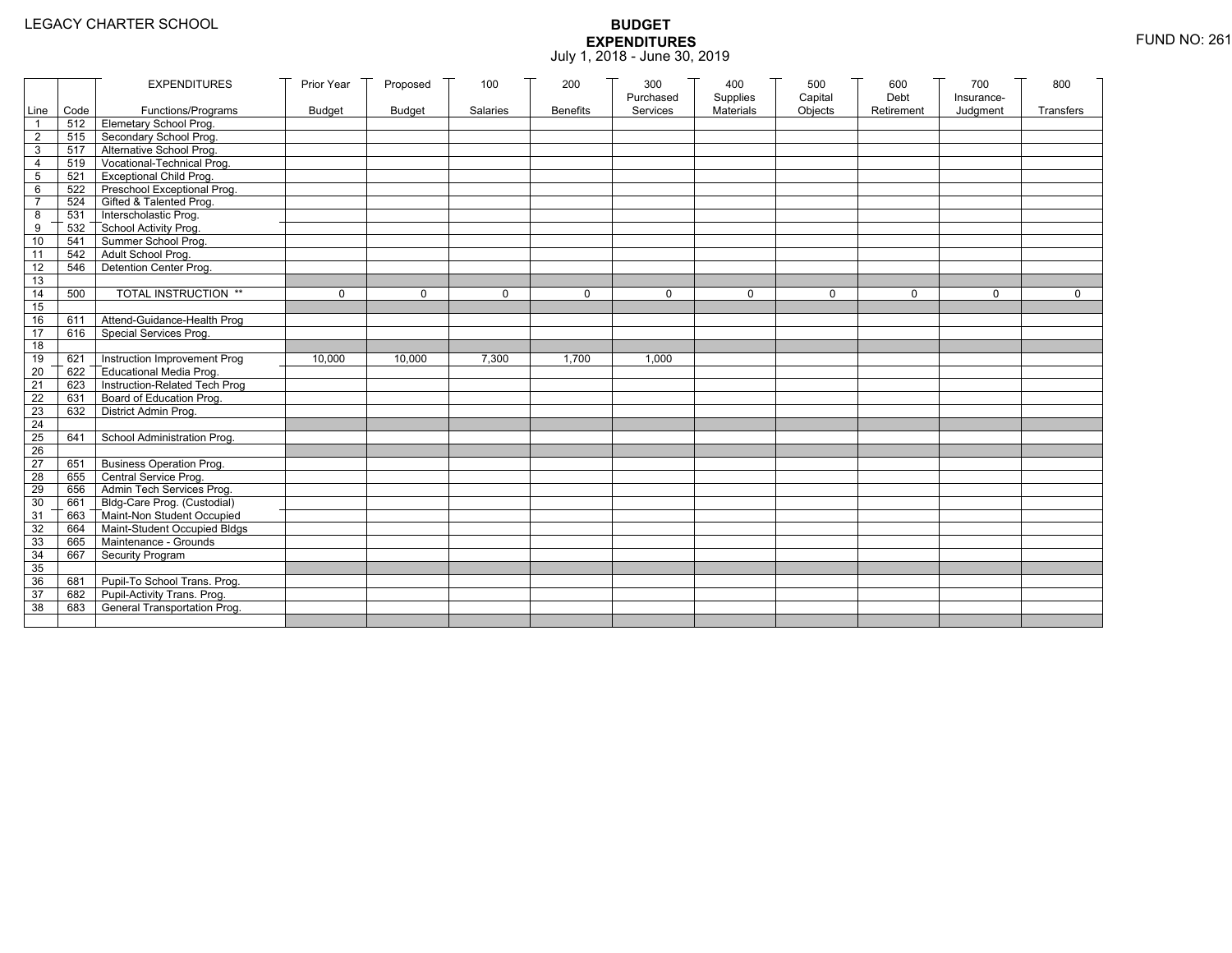|                 |      | <b>EXPENDITURES</b>                                                 | Prior Year    | Proposed      | 100                   | 200             | 300<br>Purchased                                     | 400<br>Supplies | 500<br>Capital | 600<br>Debt | 700<br>Insurance- | 800         |
|-----------------|------|---------------------------------------------------------------------|---------------|---------------|-----------------------|-----------------|------------------------------------------------------|-----------------|----------------|-------------|-------------------|-------------|
| Line            | Code | Functions/Programs                                                  | <b>Budget</b> | <b>Budget</b> | Salaries              | <b>Benefits</b> | Services                                             | Materials       | Objects        | Retirement  | Judgment          | Transfers   |
| 39              | 691  | Other Support Services Prog.                                        |               |               |                       |                 |                                                      |                 |                |             |                   |             |
| 40              |      |                                                                     |               |               |                       |                 |                                                      |                 |                |             |                   |             |
| 41<br>42        | 600  | TOTAL SUPPORT SERV.**                                               | 10,000        | 10,000        | 7,300                 | 1,700           | 1,000                                                | $\mathbf 0$     | 0              | 0           | 0                 | 0           |
| 43              | 710  | <b>Child Nutrition Program</b>                                      |               |               |                       |                 |                                                      |                 |                |             |                   |             |
| 44              | 720  | Community Services Program                                          |               |               |                       |                 |                                                      |                 |                |             |                   |             |
| 45              | 730  | <b>Enterprise Operations</b>                                        |               |               |                       |                 |                                                      |                 |                |             |                   |             |
| 46              | 700  | TOTAL NON-INSTRUCTION**                                             | $\mathbf 0$   | $\mathbf 0$   | $\mathbf{0}$          | 0               | $\mathbf 0$                                          | 0               | 0              | $\mathbf 0$ | 0                 | $\Omega$    |
| 47              |      |                                                                     |               |               |                       |                 |                                                      |                 |                |             |                   |             |
| 48              | 810  | Capital Assets-Student Occ                                          |               |               |                       |                 |                                                      |                 |                |             |                   |             |
| 49              | 811  | Capital Assets-Non Student Occ<br><b>TOTAL CAPITAL ASSETS PROG*</b> | $\mathbf 0$   | $\mathbf 0$   | $\Omega$              |                 | $\mathbf 0$                                          | $\mathbf 0$     | 0              | $\mathbf 0$ | 0                 | $\mathbf 0$ |
| 50<br>51        | 800  |                                                                     |               |               |                       | 0               |                                                      |                 |                |             |                   |             |
| 52              | 911  | Debt Services Prog.-Princ.                                          |               |               |                       |                 |                                                      |                 |                |             |                   |             |
| 53              | 912  | Debt Services Prog.-Int.                                            |               |               |                       |                 |                                                      |                 |                |             |                   |             |
| 54              | 913  | Debt Serv Prog-Refnded Debt                                         |               |               |                       |                 |                                                      |                 |                |             |                   |             |
| 55              | 920  | <b>Transfers Out</b>                                                |               |               |                       |                 |                                                      |                 |                |             |                   |             |
| 56              |      |                                                                     |               |               |                       |                 |                                                      |                 |                |             |                   |             |
| 57              | 900  | TOTAL OTHER SERVICES **                                             | $\mathbf 0$   | $\mathbf 0$   | $\mathbf 0$           | 0               | $\mathbf 0$                                          | 0               | 0              | $\mathbf 0$ | 0                 | $\mathbf 0$ |
| 58              |      |                                                                     |               |               |                       |                 |                                                      |                 |                |             |                   |             |
| 59<br>60        |      | <b>TOTAL EXPENDITURES</b><br>$\star\star$                           |               |               |                       |                 |                                                      |                 |                |             |                   |             |
|                 |      | (Lines 14+41+47+49+57)**                                            | 10,000        | 10,000        | 7,300                 | 1,700           | 1,000                                                | $\pmb{0}$       | 0              | $\mathbf 0$ | 0                 | $\mathbf 0$ |
| 61              |      |                                                                     |               |               |                       |                 |                                                      |                 |                |             |                   |             |
| 62              | 950  | <b>Contingency Reserve</b>                                          |               |               |                       |                 |                                                      |                 |                |             |                   |             |
|                 |      | (5% of Line 60)                                                     |               |               |                       |                 |                                                      |                 |                |             |                   |             |
| 63              |      |                                                                     |               |               |                       |                 |                                                      |                 |                |             |                   |             |
| 64              |      | <b>TOTAL APPROPRIATION</b>                                          |               |               |                       |                 |                                                      |                 |                |             |                   |             |
| 65              |      | $(Line 60 + Line 62)$                                               | 10,000        | 10,000        |                       |                 |                                                      |                 |                |             |                   |             |
|                 |      |                                                                     |               |               |                       |                 |                                                      |                 |                |             |                   |             |
| 66              |      | <b>BUDGET SUMMARY</b>                                               |               |               | <b>BUDGET SUMMARY</b> |                 |                                                      |                 |                |             |                   |             |
| 67              |      |                                                                     |               |               |                       |                 |                                                      |                 |                |             |                   |             |
| 68              |      | Beginning Fund Balance                                              |               |               |                       |                 | The total on line 70 must equal the total on line 74 |                 |                |             |                   |             |
| 69              |      | Revenues + Transfers In                                             | 10,000CR      | 10,000CR      |                       |                 |                                                      |                 |                |             |                   |             |
| 70              |      | TOTAL REVENUE (68 + 69)                                             | 10,000CR      | 10,000CR      |                       |                 |                                                      |                 |                |             |                   |             |
| $\overline{71}$ |      |                                                                     |               |               |                       |                 |                                                      |                 |                |             |                   |             |
| $72\,$<br>73    |      | <b>Total Appropriation</b><br><b>Unappropriated Balance</b>         | 10,000        | 10,000        |                       |                 |                                                      |                 |                |             |                   |             |
| $\overline{74}$ |      | TOTAL APPROPRIATION (72+73)                                         | 10,000        | 10,000        |                       |                 |                                                      |                 |                |             |                   |             |
|                 |      |                                                                     |               |               |                       |                 |                                                      |                 |                |             |                   |             |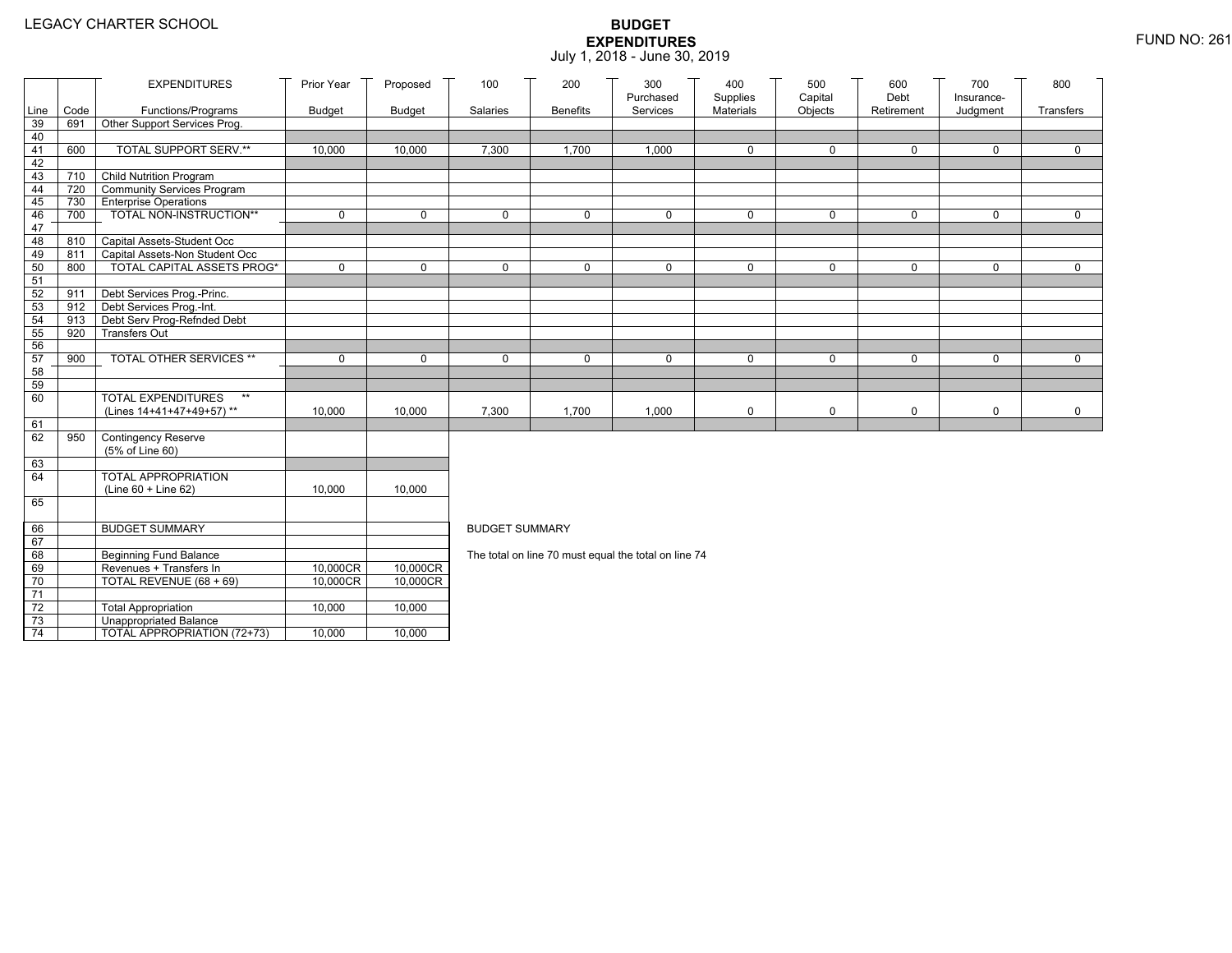# **BUDGET REVENUES** FUND NO: 262 July 1, 2018 - June 30, 2019

|                 |                   | <b>REVENUES</b>                       | Prior Year    | Proposed Budget |          |                 |        | <b>REVENUES</b>                         | Prior Year    | Proposed Budget |             |
|-----------------|-------------------|---------------------------------------|---------------|-----------------|----------|-----------------|--------|-----------------------------------------|---------------|-----------------|-------------|
| Line            | Code              | Item                                  | <b>Budget</b> | Line Amounts    | Totals   | Line            | Code   | Item                                    | <b>Budget</b> | Line Amounts    | Totals      |
|                 |                   | 320000 Estimated Fund Balance         |               | *******         |          | 40              |        | 429000 Other County                     |               |                 |             |
| $\sqrt{2}$      |                   | as of July 1                          | $\mathbf 0$   | *******         | 0        | 41              | 420000 | <b>TOTAL COUNTY</b><br>$\star\star$     | $\mathbf 0$   | *******         | $\mathbf 0$ |
| 3               |                   | 411100 Taxes-General M & O            |               |                 |          | 42              |        |                                         |               |                 |             |
| 4               |                   | 411200 Taxes-Suplemental              |               |                 |          | 43              |        | 431100 Base Support Program             |               |                 |             |
| 5               |                   | 411300 Taxes-Emergency                |               |                 |          | 44              |        | 431200 Transportation Support           |               |                 |             |
| 6               |                   | 411400 Taxes-Tort                     |               |                 |          | 45              |        | 431400 Except Child/SED Support         |               |                 |             |
| $\overline{7}$  |                   | 411500 Taxes-Cooperative              |               |                 |          | 46              |        | 431500 Border Tuition Support           |               |                 |             |
| 8               |                   | 411600 Taxes-Tuition                  |               |                 |          | 47              |        | 431600 Tuition Equivalency              |               |                 |             |
| 9               |                   | 411700 Taxes-Migrant                  |               |                 |          | 48              |        | 431800 Benefit Apportionment            |               |                 |             |
| 10              |                   | 411900 Taxes-Other                    |               |                 |          | 49              |        | 431900 Other State Support              |               |                 |             |
| 11              |                   | 412100 Taxes-Plant Facility           |               |                 |          | 50              |        | 432100 Driver Education Prog.           |               |                 |             |
| 12              |                   | 412500 Taxes-Bond & Interest          |               |                 |          | 51              |        | 432400 Professional Technical Prog      |               |                 |             |
| $\overline{13}$ |                   | <b>TOTAL TAXES</b><br>$\star\star$    | $\Omega$      | *******         | $\Omega$ | 52              |        | 437000 Lottery/Additional State Maint   |               |                 |             |
| 14              |                   | 413000 Penalty: Delinquent Taxes      |               |                 |          | 53              |        | 438000 Rev in Lieu of/Ag Equip Tax      |               |                 |             |
| 15              |                   |                                       |               |                 |          | 54              |        | 439000 Other State Revenue              |               |                 |             |
| 16              |                   | $-414100$ Tuition - Individuals       |               |                 |          | 55              |        |                                         |               |                 |             |
| 17              |                   | 414200 Tuition-Districts in Idaho     |               |                 |          | 56              | 430000 | $\star\star$<br><b>TOTAL STATE</b>      | $\Omega$      | *******         | $\Omega$    |
| 18              |                   | 414300 Tuition-Out of State Districts |               |                 |          | 57              |        |                                         |               |                 |             |
| 19              |                   |                                       |               |                 |          | 58              |        | 442000 Indirect Unrestricted Fed.       |               |                 |             |
| 20              |                   | 415000   Earnings on Investments      |               |                 |          | 59              |        | 443000 Direct Restricted Fed.           |               |                 |             |
| 21              |                   |                                       |               |                 |          | 60              |        | 445100 Title I - ESEA                   |               |                 |             |
| 22              |                   | 416100 School Food Service            |               |                 |          | 61              |        | 445200 Title VI. ESEA-Innovative Pr     |               |                 |             |
| 23              |                   | 416200 Meal Sales: Non-Reimb.         |               |                 |          | 62              |        | 445300 Perkins III-Voc Tech Act         |               |                 |             |
| 24              |                   | 416900 Other Food Sales               |               |                 |          | 63              |        | 445400 Adult Education                  |               |                 |             |
| 25              |                   |                                       |               |                 |          | 64              |        | 445500 Child Nutrition Reimb.           |               |                 |             |
| 26              |                   | $417100$ Admissions/Activities        |               |                 |          | 65              |        | 445600 Title VI-B                       |               |                 |             |
| 27              |                   | 417200 Bookstore Sales                |               |                 |          | 66              |        | 445900 Other Indirect Fed. Prog.        |               |                 |             |
| 28              |                   | 417300 Clubs, Org. Dues, Etc.         |               |                 |          | 67              |        | 448200   Impact Aid - P.L. 874          |               |                 |             |
| 29              |                   | 417400 School Fees & Charges          |               |                 |          | 68              | 440000 | <b>TOTAL FEDERAL</b><br>$^{\star\star}$ | $\Omega$      | *******         | $\Omega$    |
| 30              |                   | 417900 Other Student Revenues         |               |                 |          | 69              |        |                                         |               |                 |             |
| 31              |                   |                                       |               |                 |          | 70              |        | 451000 Proceeds: Bonds, Capital Leases  |               |                 |             |
| 32              |                   | 418100 Community Service              |               |                 |          | 71              |        | 453000 Sale of Fixed Assets             |               |                 |             |
| 33              |                   |                                       |               |                 |          | 72              | 450000 | <b>TOTAL OTHER</b><br>$\star\star$      | $\Omega$      | *******         | $\mathbf 0$ |
| 34              | $-419100$ Rentals |                                       |               |                 |          | 73              |        |                                         |               |                 |             |
| 35              |                   | 419200 Contributions/Donations        |               |                 |          | 74              |        | <b>TOTAL REVENUES</b><br>$**$           | $\Omega$      | *******         | $\Omega$    |
| 36              |                   | 419300 Transportaion Fees             |               |                 |          | 75              |        |                                         |               |                 |             |
| 37              |                   | 419900 Other Local                    |               |                 |          | 76              | 460000 | <b>TRANSFERS IN</b>                     |               |                 |             |
| 38              |                   | TOTAL OTHER LOCAL **                  | $\mathbf 0$   | *******         | $\Omega$ | $\overline{77}$ |        |                                         |               |                 |             |
| 39              | 410000            | <b>TOTAL LOCAL</b>                    |               | *******         |          | 78              | 400000 | BAL.+ REVENUE + TRANS.                  |               | *******         |             |
|                 |                   | (Line $13 + 38$ )                     | $\mathbf 0$   |                 | 0        |                 |        | (Lines $1 + 74 + 76$ )                  | 0             |                 | $\mathbf 0$ |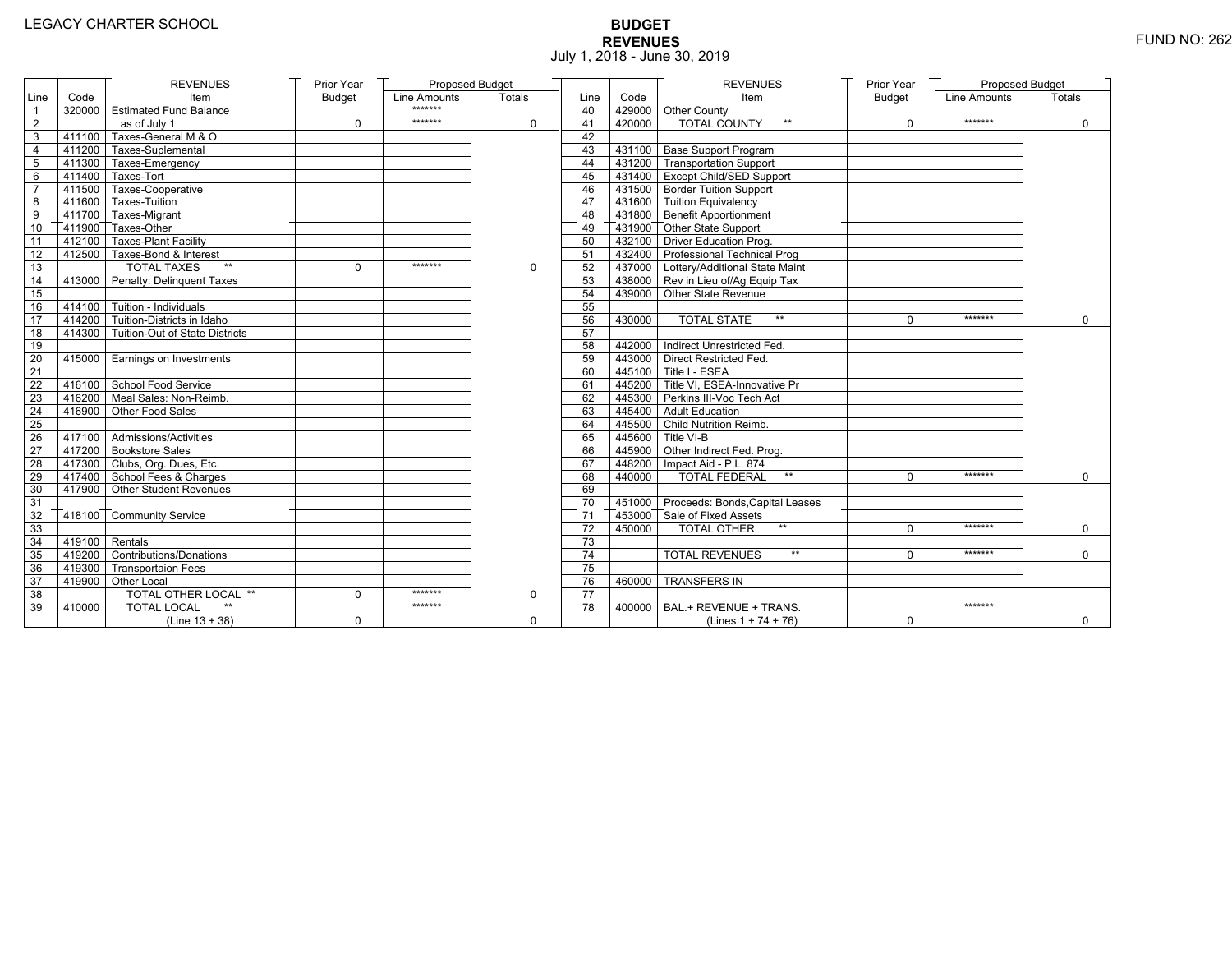|                       |            | <b>EXPENDITURES</b>                                                | Prior Year    | Proposed      | 100          | 200             | 300                   | 400                          | 500                | 600                | 700          | 800              |
|-----------------------|------------|--------------------------------------------------------------------|---------------|---------------|--------------|-----------------|-----------------------|------------------------------|--------------------|--------------------|--------------|------------------|
|                       |            |                                                                    |               |               | Salaries     | <b>Benefits</b> | Purchased<br>Services | Supplies<br><b>Materials</b> | Capital<br>Objects | Debt<br>Retirement | Insurance-   | <b>Transfers</b> |
| $\mathbf{1}$          | Line Code  | Functions/Programs<br>512 Elemetary School Prog.                   | <b>Budget</b> | <b>Budget</b> |              |                 |                       |                              |                    |                    | Judgment     |                  |
| $\overline{2}$        | 515        | Secondary School Prog.                                             |               |               |              |                 |                       |                              |                    |                    |              |                  |
| 3                     |            | 517 Alternative School Prog.                                       |               |               |              |                 |                       |                              |                    |                    |              |                  |
| $\overline{4}$        | 519        | Vocational-Technical Prog.                                         |               |               |              |                 |                       |                              |                    |                    |              |                  |
| 5                     | 521        | <b>Exceptional Child Prog.</b>                                     |               |               |              |                 |                       |                              |                    |                    |              |                  |
| 6                     |            | 522 Preschool Exceptional Prog.                                    |               |               |              |                 |                       |                              |                    |                    |              |                  |
| $\overline{7}$        |            | 524 Gifted & Talented Prog.                                        |               |               |              |                 |                       |                              |                    |                    |              |                  |
| 8                     |            | 531 Interscholastic Prog.                                          |               |               |              |                 |                       |                              |                    |                    |              |                  |
|                       | 532        |                                                                    |               |               |              |                 |                       |                              |                    |                    |              |                  |
| 9<br>10               | 541        | School Activity Prog.<br>Summer School Prog.                       |               |               |              |                 |                       |                              |                    |                    |              |                  |
|                       |            |                                                                    |               |               |              |                 |                       |                              |                    |                    |              |                  |
| 11<br>$\overline{12}$ | 546        | 542 Adult School Prog.<br>Detention Center Prog.                   |               |               |              |                 |                       |                              |                    |                    |              |                  |
|                       |            |                                                                    |               |               |              |                 |                       |                              |                    |                    |              |                  |
| 13<br>14              | 500        | TOTAL INSTRUCTION **                                               | $\mathbf{0}$  | $\Omega$      | $\mathbf{0}$ | $\Omega$        | $\mathbf{0}$          | $\Omega$                     | $\mathbf 0$        | $\Omega$           | $\mathbf{0}$ | $\mathbf{0}$     |
| 15                    |            |                                                                    |               |               |              |                 |                       |                              |                    |                    |              |                  |
| 16                    |            |                                                                    |               |               |              |                 |                       |                              |                    |                    |              |                  |
| 17                    | 611<br>616 | Attend-Guidance-Health Prog                                        |               |               |              |                 |                       |                              |                    |                    |              |                  |
|                       |            | Special Services Prog.                                             |               |               |              |                 |                       |                              |                    |                    |              |                  |
| 18<br>19              | 621        | Instruction Improvement Prog                                       |               |               |              |                 |                       |                              |                    |                    |              |                  |
|                       | 622        | Educational Media Prog.                                            |               |               |              |                 |                       |                              |                    |                    |              |                  |
| $\overline{20}$<br>21 | 623        | Instruction-Related Tech Prog                                      |               |               |              |                 |                       |                              |                    |                    |              |                  |
| 22                    | 631        | Board of Education Prog.                                           |               |               |              |                 |                       |                              |                    |                    |              |                  |
|                       | 632        |                                                                    |               |               |              |                 |                       |                              |                    |                    |              |                  |
| 23<br>24              |            | District Admin Prog.                                               |               |               |              |                 |                       |                              |                    |                    |              |                  |
| 25                    | 641        | School Administration Prog.                                        |               |               |              |                 |                       |                              |                    |                    |              |                  |
| 26                    |            |                                                                    |               |               |              |                 |                       |                              |                    |                    |              |                  |
| 27                    | 651        | <b>Business Operation Prog.</b>                                    |               |               |              |                 |                       |                              |                    |                    |              |                  |
|                       | 655        | Central Service Prog.                                              |               |               |              |                 |                       |                              |                    |                    |              |                  |
| 28<br>29              | 656        | Admin Tech Services Prog.                                          |               |               |              |                 |                       |                              |                    |                    |              |                  |
| 30                    |            | 661 Bldg-Care Prog. (Custodial)                                    |               |               |              |                 |                       |                              |                    |                    |              |                  |
| 31                    |            |                                                                    |               |               |              |                 |                       |                              |                    |                    |              |                  |
|                       |            | 663 Maint-Non Student Occupied<br>664 Maint-Student Occupied Bldgs |               |               |              |                 |                       |                              |                    |                    |              |                  |
| 32                    |            |                                                                    |               |               |              |                 |                       |                              |                    |                    |              |                  |
| 33                    |            | 665 Maintenance - Grounds                                          |               |               |              |                 |                       |                              |                    |                    |              |                  |
| 34                    | 667        | Security Program                                                   |               |               |              |                 |                       |                              |                    |                    |              |                  |
| 35                    |            |                                                                    |               |               |              |                 |                       |                              |                    |                    |              |                  |
| 36                    | 681        | Pupil-To School Trans. Prog.                                       |               |               |              |                 |                       |                              |                    |                    |              |                  |
| 37                    | 682        | Pupil-Activity Trans. Prog.                                        |               |               |              |                 |                       |                              |                    |                    |              |                  |
| 38                    | 683        | General Transportation Prog.                                       |               |               |              |                 |                       |                              |                    |                    |              |                  |
|                       |            |                                                                    |               |               |              |                 |                       |                              |                    |                    |              |                  |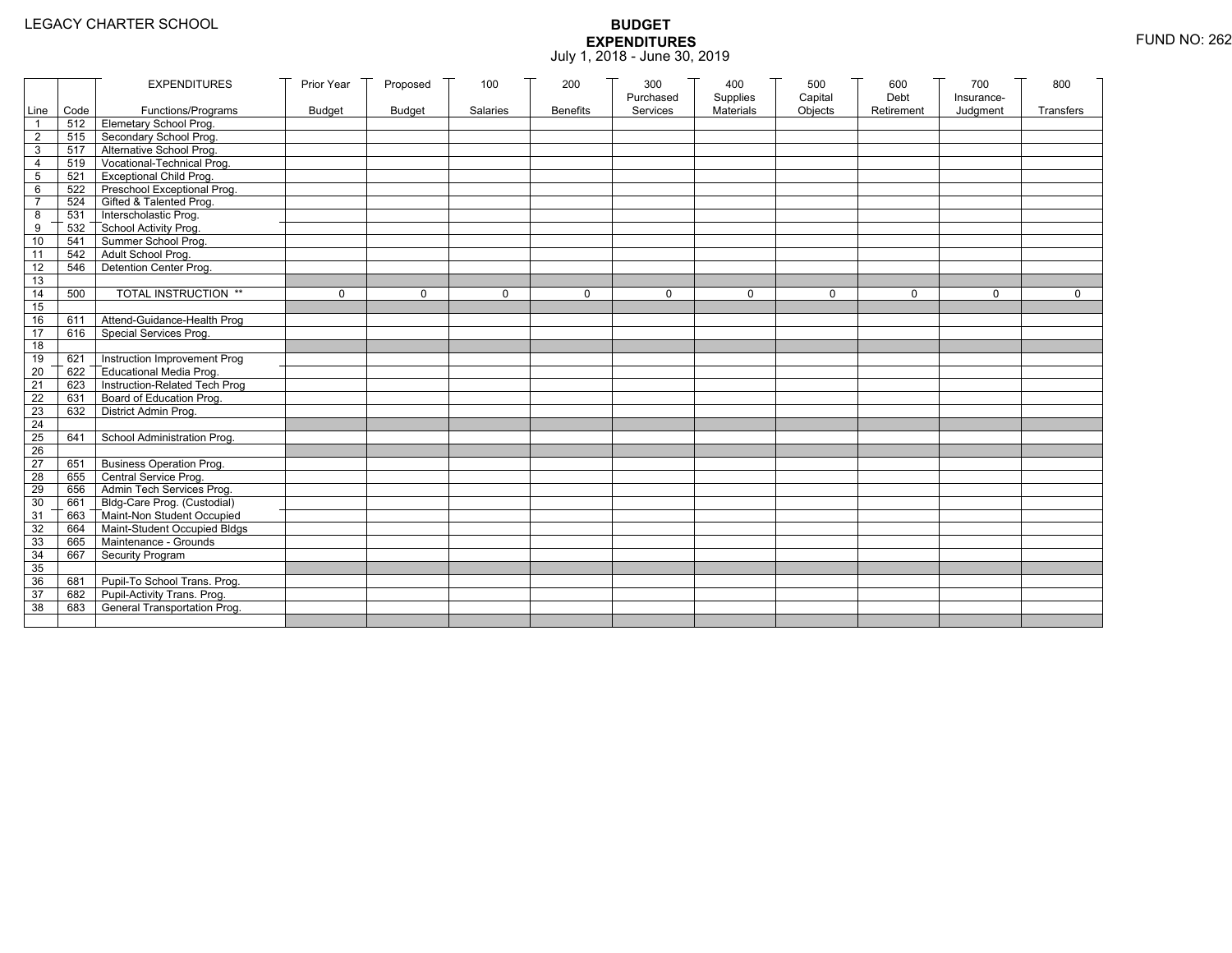|                 |      | <b>EXPENDITURES</b>                                      | Prior Year    | Proposed      | 100                   | 200             | 300<br>Purchased                                     | 400                   | 500<br>Capital | 600<br>Debt | 700                    | 800          |
|-----------------|------|----------------------------------------------------------|---------------|---------------|-----------------------|-----------------|------------------------------------------------------|-----------------------|----------------|-------------|------------------------|--------------|
| Line            | Code | Functions/Programs                                       | <b>Budget</b> | <b>Budget</b> | Salaries              | <b>Benefits</b> | Services                                             | Supplies<br>Materials | Objects        | Retirement  | Insurance-<br>Judgment | Transfers    |
| 39              | 691  | Other Support Services Prog.                             |               |               |                       |                 |                                                      |                       |                |             |                        |              |
| 40              |      |                                                          |               |               |                       |                 |                                                      |                       |                |             |                        |              |
| 41              | 600  | <b>TOTAL SUPPORT SERV.**</b>                             | $\mathbf 0$   | $\mathbf 0$   | $\mathbf 0$           | $\mathbf 0$     | $\mathbf 0$                                          | $\mathbf 0$           | $\mathbf 0$    | $\mathbf 0$ | $\mathbf 0$            | $\mathbf 0$  |
| 42              |      |                                                          |               |               |                       |                 |                                                      |                       |                |             |                        |              |
| 43              |      | 710 Child Nutrition Program                              |               |               |                       |                 |                                                      |                       |                |             |                        |              |
| 44              | 720  | Community Services Program                               |               |               |                       |                 |                                                      |                       |                |             |                        |              |
| 45              | 730  | <b>Enterprise Operations</b>                             | $\mathbf 0$   | $\mathsf{O}$  | $\Omega$              | $\mathbf 0$     | $\Omega$                                             | $\mathbf 0$           | $\mathbf 0$    | $\mathbf 0$ | $\mathbf 0$            | $\mathbf 0$  |
| 46<br>47        | 700  | TOTAL NON-INSTRUCTION**                                  |               |               |                       |                 |                                                      |                       |                |             |                        |              |
| 48              | 810  | Capital Assets-Student Occ                               |               |               |                       |                 |                                                      |                       |                |             |                        |              |
| 49              | 811  | Capital Assets-Non Student Occ                           |               |               |                       |                 |                                                      |                       |                |             |                        |              |
| 50              | 800  | <b>TOTAL CAPITAL ASSETS PROG*</b>                        | $\mathbf 0$   | $\mathbf 0$   | 0                     | $\mathbf 0$     | 0                                                    | $\mathbf 0$           | $\mathbf 0$    | $\mathbf 0$ | $\mathbf 0$            | $\mathbf 0$  |
| 51              |      |                                                          |               |               |                       |                 |                                                      |                       |                |             |                        |              |
| 52              | 911  | Debt Services Prog.-Princ.                               |               |               |                       |                 |                                                      |                       |                |             |                        |              |
| 53              |      | 912 Debt Services Prog.-Int.                             |               |               |                       |                 |                                                      |                       |                |             |                        |              |
| 54              | 913  | Debt Serv Prog-Refnded Debt                              |               |               |                       |                 |                                                      |                       |                |             |                        |              |
| 55              | 920  | <b>Transfers Out</b>                                     |               |               |                       |                 |                                                      |                       |                |             |                        |              |
| 56              |      |                                                          |               |               |                       |                 |                                                      |                       |                |             |                        |              |
| 57              | 900  | TOTAL OTHER SERVICES **                                  | $\mathbf 0$   | $\mathbf 0$   | 0                     | $\mathbf 0$     | $\mathbf 0$                                          | $\mathbf 0$           | 0              | $\mathbf 0$ | $\mathbf 0$            | $\mathsf{O}$ |
| 58              |      |                                                          |               |               |                       |                 |                                                      |                       |                |             |                        |              |
| 59<br>60        |      | <b>TOTAL EXPENDITURES</b><br>$\star\star$                |               |               |                       |                 |                                                      |                       |                |             |                        |              |
|                 |      | (Lines 14+41+47+49+57)**                                 | 0             | $\mathbf 0$   | 0                     | 0               | $\mathbf 0$                                          | $\mathbf 0$           | 0              | $\mathbf 0$ | 0                      | $\mathbf 0$  |
| 61              |      |                                                          |               |               |                       |                 |                                                      |                       |                |             |                        |              |
| 62              | 950  | Contingency Reserve                                      |               |               |                       |                 |                                                      |                       |                |             |                        |              |
|                 |      | (5% of Line 60)                                          |               |               |                       |                 |                                                      |                       |                |             |                        |              |
| 63              |      |                                                          |               |               |                       |                 |                                                      |                       |                |             |                        |              |
| 64              |      | TOTAL APPROPRIATION                                      |               |               |                       |                 |                                                      |                       |                |             |                        |              |
|                 |      | (Line 60 + Line 62)                                      | 0             | $\mathsf{O}$  |                       |                 |                                                      |                       |                |             |                        |              |
| 65              |      |                                                          |               |               |                       |                 |                                                      |                       |                |             |                        |              |
|                 |      |                                                          |               |               |                       |                 |                                                      |                       |                |             |                        |              |
| 66              |      | <b>BUDGET SUMMARY</b>                                    |               |               | <b>BUDGET SUMMARY</b> |                 |                                                      |                       |                |             |                        |              |
| 67              |      |                                                          |               |               |                       |                 |                                                      |                       |                |             |                        |              |
| 68<br>69        |      | <b>Beginning Fund Balance</b><br>Revenues + Transfers In |               |               |                       |                 | The total on line 70 must equal the total on line 74 |                       |                |             |                        |              |
| 70              |      | TOTAL REVENUE (68 + 69)                                  | 0             | $\mathbf{0}$  |                       |                 |                                                      |                       |                |             |                        |              |
| 71              |      |                                                          |               |               |                       |                 |                                                      |                       |                |             |                        |              |
| 72              |      | <b>Total Appropriation</b>                               |               |               |                       |                 |                                                      |                       |                |             |                        |              |
| 73              |      | Unappropriated Balance                                   |               |               |                       |                 |                                                      |                       |                |             |                        |              |
| $\overline{74}$ |      | TOTAL APPROPRIATION (72+73)                              | 0             | $\mathbf 0$   |                       |                 |                                                      |                       |                |             |                        |              |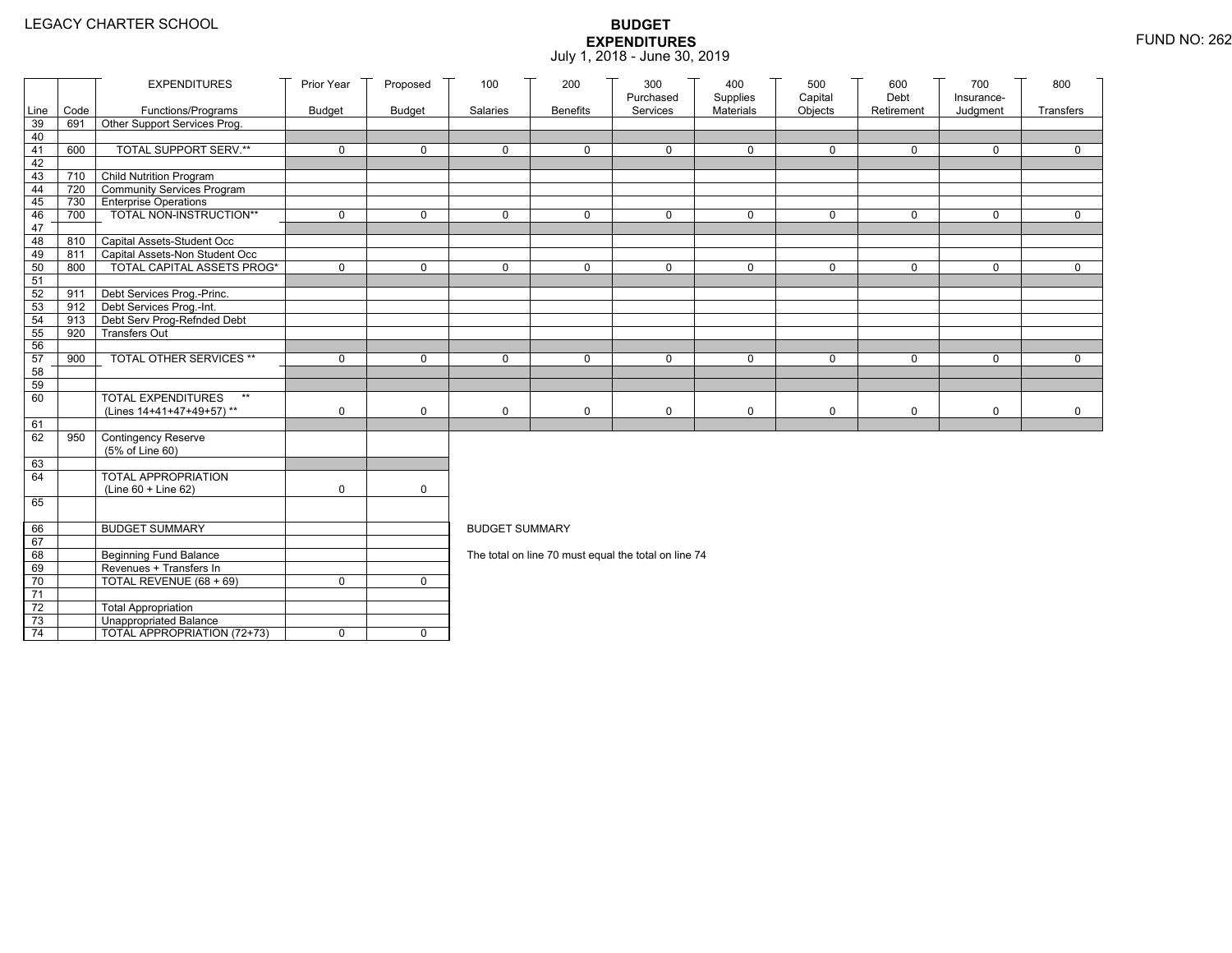# **BUDGET REVENUES** FUND NO: 271 July 1, 2018 - June 30, 2019

|                 |                  | <b>REVENUES</b>                       | Prior Year    | Proposed Budget |             |                 |        | <b>REVENUES</b>                         | Prior Year    | <b>Proposed Budget</b> |               |
|-----------------|------------------|---------------------------------------|---------------|-----------------|-------------|-----------------|--------|-----------------------------------------|---------------|------------------------|---------------|
| Line            | Code             | Item                                  | <b>Budget</b> | Line Amounts    | Totals      | Line            | Code   | Item                                    | <b>Budget</b> | Line Amounts           | <b>Totals</b> |
|                 |                  | 320000 Estimated Fund Balance         |               | *******         |             | 40              |        | 429000 Other County                     |               |                        |               |
| $\overline{2}$  |                  | as of July 1                          | $\mathbf 0$   | *******         | 0           | 41              | 420000 | <b>TOTAL COUNTY</b><br>$\star\star$     | $\mathbf 0$   | *******                | $\mathbf 0$   |
| 3               |                  | 411100 Taxes-General M & O            |               |                 |             | 42              |        |                                         |               |                        |               |
| $\overline{4}$  |                  | 411200 Taxes-Suplemental              |               |                 |             | 43              |        | 431100 Base Support Program             |               |                        |               |
| 5               |                  | 411300 Taxes-Emergency                |               |                 |             | 44              |        | 431200 Transportation Support           |               |                        |               |
| 6               |                  | $-411400$ Taxes-Tort                  |               |                 |             | 45              |        | 431400 Except Child/SED Support         |               |                        |               |
| $\overline{7}$  |                  | 411500 Taxes-Cooperative              |               |                 |             | 46              |        | 431500 Border Tuition Support           |               |                        |               |
| 8               |                  | 411600 Taxes-Tuition                  |               |                 |             | 47              |        | 431600 Tuition Equivalency              |               |                        |               |
| 9               |                  | 411700 Taxes-Migrant                  |               |                 |             | 48              |        | 431800 Benefit Apportionment            |               |                        |               |
| 10              |                  | 411900 Taxes-Other                    |               |                 |             | 49              |        | 431900 Other State Support              |               |                        |               |
| 11              |                  | 412100 Taxes-Plant Facility           |               |                 |             | 50              |        | 432100 Driver Education Prog.           |               |                        |               |
| 12              |                  | 412500 Taxes-Bond & Interest          |               |                 |             | 51              |        | 432400 Professional Technical Prog      |               |                        |               |
| 13              |                  | <b>TOTAL TAXES</b>                    | $\Omega$      | *******         | $\mathbf 0$ | 52              |        | 437000 Lottery/Additional State Maint   |               |                        |               |
| 14              |                  | 413000 Penalty: Delinguent Taxes      |               |                 |             | 53              |        | 438000 Rev in Lieu of/Ag Equip Tax      |               |                        |               |
| 15              |                  |                                       |               |                 |             | 54              |        | 439000 Other State Revenue              |               |                        |               |
| 16              |                  | $-414100$ Tuition - Individuals       |               |                 |             | 55              |        |                                         |               |                        |               |
| 17              |                  | $414200$ Tuition-Districts in Idaho   |               |                 |             | 56              | 430000 | <b>TOTAL STATE</b><br>$**$              | $\Omega$      | *******                | $\Omega$      |
| $\overline{18}$ |                  | 414300 Tuition-Out of State Districts |               |                 |             | 57              |        |                                         |               |                        |               |
| 19              |                  |                                       |               |                 |             | 58              |        | 442000 Indirect Unrestricted Fed.       |               |                        |               |
| 20              |                  | 415000   Earnings on Investments      |               |                 |             | 59              |        | 443000 Direct Restricted Fed.           |               |                        |               |
| 21              |                  |                                       |               |                 |             | 60              |        | 445100 Title I - ESEA                   |               |                        |               |
| 22              |                  | 416100 School Food Service            |               |                 |             | 61              |        | 445200 Title VI, ESEA-Innovative Pr     |               |                        |               |
| 23              |                  | 416200 Meal Sales: Non-Reimb.         |               |                 |             | 62              |        | 445300 Perkins III-Voc Tech Act         |               |                        |               |
| 24              |                  | 416900 Other Food Sales               |               |                 |             | 63              |        | 445400 Adult Education                  |               |                        |               |
| 25              |                  |                                       |               |                 |             | 64              |        | 445500 Child Nutrition Reimb.           |               |                        |               |
| 26              |                  | 417100 Admissions/Activities          |               |                 |             | 65              |        | 445600 Title VI-B                       |               |                        |               |
| 27              |                  | 417200 Bookstore Sales                |               |                 |             | 66              |        | 445900 Other Indirect Fed. Prog.        | 7.887CR       | 7.253CR                |               |
| 28              |                  | 417300 Clubs, Org. Dues, Etc.         |               |                 |             | 67              |        | 448200 Impact Aid - P.L. 874            |               |                        |               |
| 29              |                  | 417400 School Fees & Charges          |               |                 |             | 68              | 440000 | <b>TOTAL FEDERAL</b><br>$^{\star\star}$ | 7,887CR       | *******                | 7,253CR       |
| 30              |                  | 417900 Other Student Revenues         |               |                 |             | 69              |        |                                         |               |                        |               |
| 31              |                  |                                       |               |                 |             | 70              |        | 451000 Proceeds: Bonds, Capital Leases  |               |                        |               |
| 32              |                  | 418100 Community Service              |               |                 |             | 71              |        | 453000 Sale of Fixed Assets             |               |                        |               |
| 33              |                  |                                       |               |                 |             | $\overline{72}$ | 450000 | $**$<br>TOTAL OTHER                     | $\Omega$      | *******                | $\Omega$      |
| 34              | $419100$ Rentals |                                       |               |                 |             | 73              |        |                                         |               |                        |               |
| 35              |                  | 419200 Contributions/Donations        |               |                 |             | 74              |        | $\star\star$<br><b>TOTAL REVENUES</b>   | 7.887CR       | *******                | 7,253CR       |
| 36              |                  | 419300 Transportaion Fees             |               |                 |             | 75              |        |                                         |               |                        |               |
| 37              |                  | 419900 Other Local                    |               |                 |             | 76              | 460000 | <b>TRANSFERS IN</b>                     |               |                        |               |
| 38              |                  | <b>TOTAL OTHER LOCAL **</b>           | $\mathbf 0$   | *******         | $\mathbf 0$ | 77              |        |                                         |               |                        |               |
| 39              | 410000           | <b>TOTAL LOCAL</b>                    |               | *******         |             | 78              | 400000 | BAL.+ REVENUE + TRANS.                  |               | *******                |               |
|                 |                  | $(Line 13 + 38)$                      | $\mathbf 0$   |                 | 0           |                 |        | (Lines $1 + 74 + 76$ )                  | 7,887CR       |                        | 7,253CR       |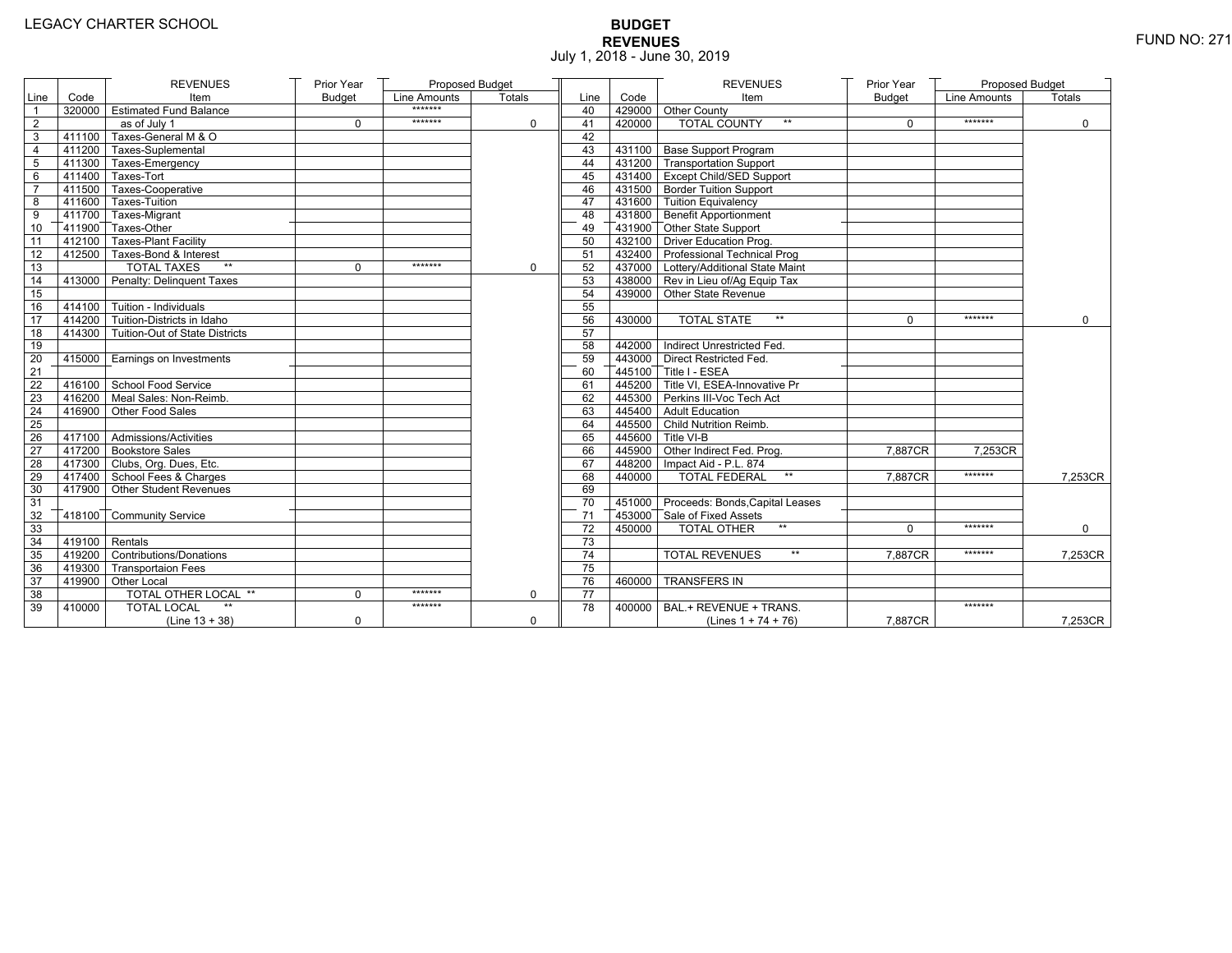|                 |           | <b>EXPENDITURES</b>             | Prior Year    | Proposed      | 100      | 200             | 300                   | 400                   | 500                | 600                | 700                    | 800         |
|-----------------|-----------|---------------------------------|---------------|---------------|----------|-----------------|-----------------------|-----------------------|--------------------|--------------------|------------------------|-------------|
|                 | Line Code | Functions/Programs              | <b>Budget</b> | <b>Budget</b> | Salaries | <b>Benefits</b> | Purchased<br>Services | Supplies<br>Materials | Capital<br>Objects | Debt<br>Retirement | Insurance-<br>Judgment | Transfers   |
| 1               |           | 512 Elemetary School Prog.      |               |               |          |                 |                       |                       |                    |                    |                        |             |
| $\overline{2}$  | 515       | Secondary School Prog.          |               |               |          |                 |                       |                       |                    |                    |                        |             |
| 3               |           | 517 Alternative School Prog.    |               |               |          |                 |                       |                       |                    |                    |                        |             |
| 4               | 519       | Vocational-Technical Prog.      |               |               |          |                 |                       |                       |                    |                    |                        |             |
| 5               | 521       | <b>Exceptional Child Prog.</b>  |               |               |          |                 |                       |                       |                    |                    |                        |             |
| 6               |           | 522 Preschool Exceptional Prog. |               |               |          |                 |                       |                       |                    |                    |                        |             |
| $\overline{7}$  |           | 524 Gifted & Talented Prog.     |               |               |          |                 |                       |                       |                    |                    |                        |             |
| 8               |           | 531 Interscholastic Prog.       |               |               |          |                 |                       |                       |                    |                    |                        |             |
| 9               | 532       | School Activity Prog.           |               |               |          |                 |                       |                       |                    |                    |                        |             |
| 10              | 541       | Summer School Prog.             |               |               |          |                 |                       |                       |                    |                    |                        |             |
| 11              | 542       | Adult School Prog.              |               |               |          |                 |                       |                       |                    |                    |                        |             |
| $\overline{12}$ | 546       | Detention Center Prog.          |               |               |          |                 |                       |                       |                    |                    |                        |             |
| 13              |           |                                 |               |               |          |                 |                       |                       |                    |                    |                        |             |
| 14              | 500       | TOTAL INSTRUCTION **            | $\mathbf 0$   | $\Omega$      | $\Omega$ | $\mathbf 0$     | $\Omega$              | 0                     | $\mathbf 0$        | $\Omega$           | $\Omega$               | $\mathbf 0$ |
| 15              |           |                                 |               |               |          |                 |                       |                       |                    |                    |                        |             |
| 16              | 611       | Attend-Guidance-Health Prog     |               |               |          |                 |                       |                       |                    |                    |                        |             |
| 17              | 616       | Special Services Prog.          |               |               |          |                 |                       |                       |                    |                    |                        |             |
| 18              |           |                                 |               |               |          |                 |                       |                       |                    |                    |                        |             |
| 19              | 621       | Instruction Improvement Prog    | 7.887         | 7,253         | 6,200    | 1,053           |                       |                       |                    |                    |                        |             |
| $\overline{20}$ | 622       | Educational Media Prog.         |               |               |          |                 |                       |                       |                    |                    |                        |             |
| 21              | 623       | Instruction-Related Tech Prog   |               |               |          |                 |                       |                       |                    |                    |                        |             |
| $\overline{22}$ | 631       | Board of Education Prog.        |               |               |          |                 |                       |                       |                    |                    |                        |             |
| 23              | 632       | District Admin Prog.            |               |               |          |                 |                       |                       |                    |                    |                        |             |
| 24              |           |                                 |               |               |          |                 |                       |                       |                    |                    |                        |             |
| 25              | 641       | School Administration Prog.     |               |               |          |                 |                       |                       |                    |                    |                        |             |
| 26              |           |                                 |               |               |          |                 |                       |                       |                    |                    |                        |             |
| $\overline{27}$ | 651       | <b>Business Operation Prog.</b> |               |               |          |                 |                       |                       |                    |                    |                        |             |
| 28              |           | 655 Central Service Prog.       |               |               |          |                 |                       |                       |                    |                    |                        |             |
| 29              | 656       | Admin Tech Services Prog.       |               |               |          |                 |                       |                       |                    |                    |                        |             |
| 30              |           | 661 Bldg-Care Prog. (Custodial) |               |               |          |                 |                       |                       |                    |                    |                        |             |
| 31              |           | 663 Maint-Non Student Occupied  |               |               |          |                 |                       |                       |                    |                    |                        |             |
| 32              | 664       | Maint-Student Occupied Bldgs    |               |               |          |                 |                       |                       |                    |                    |                        |             |
| 33              |           | 665 Maintenance - Grounds       |               |               |          |                 |                       |                       |                    |                    |                        |             |
| 34              | 667       | Security Program                |               |               |          |                 |                       |                       |                    |                    |                        |             |
| 35              |           |                                 |               |               |          |                 |                       |                       |                    |                    |                        |             |
| 36              | 681       | Pupil-To School Trans. Prog.    |               |               |          |                 |                       |                       |                    |                    |                        |             |
| 37              | 682       | Pupil-Activity Trans. Prog.     |               |               |          |                 |                       |                       |                    |                    |                        |             |
| 38              | 683       | General Transportation Prog.    |               |               |          |                 |                       |                       |                    |                    |                        |             |
|                 |           |                                 |               |               |          |                 |                       |                       |                    |                    |                        |             |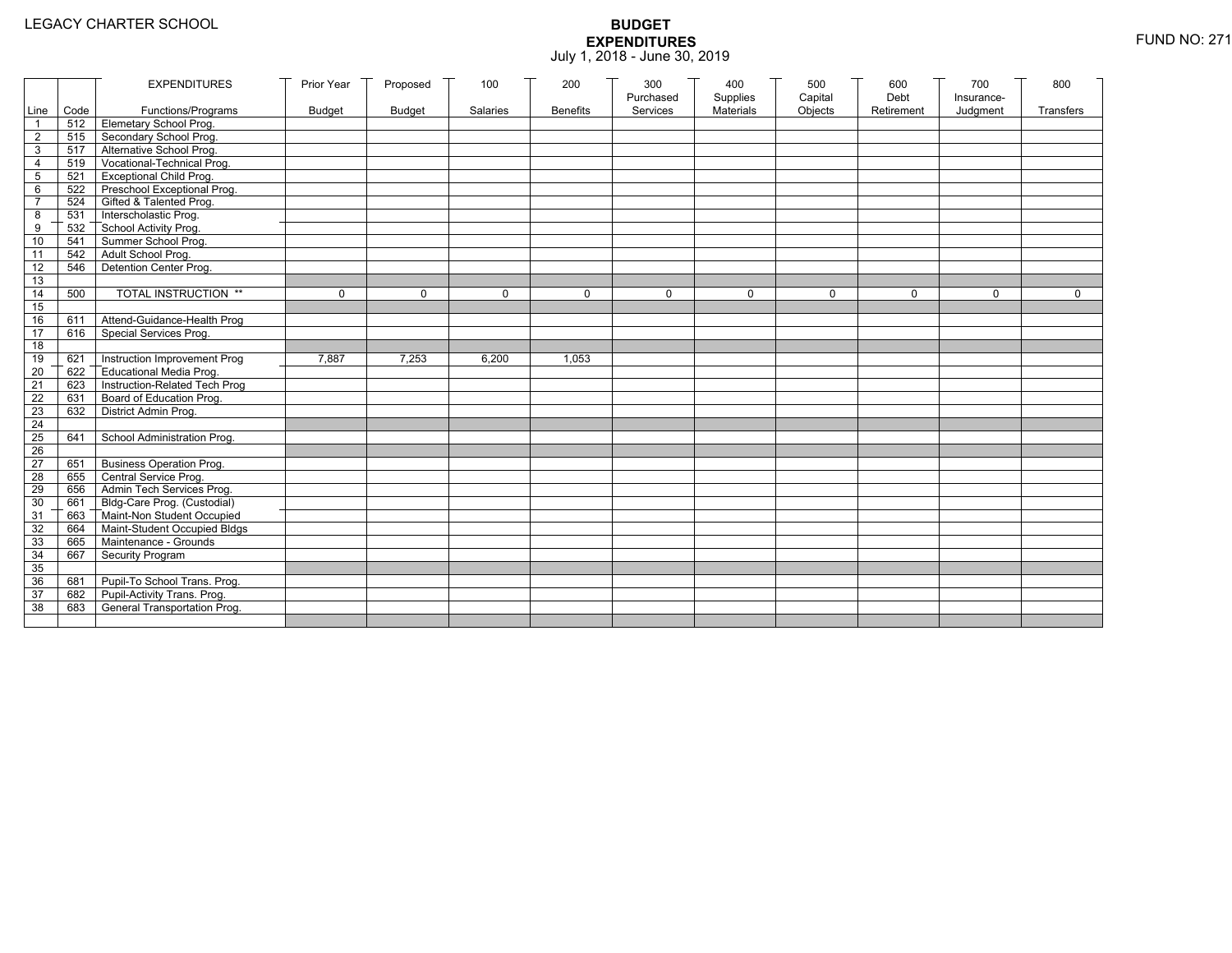|                 |            | <b>EXPENDITURES</b>                                                 | Prior Year    | Proposed      | 100                   | 200             | 300<br>Purchased                                     | 400<br>Supplies | 500<br>Capital | 600<br>Debt | 700<br>Insurance- | 800         |
|-----------------|------------|---------------------------------------------------------------------|---------------|---------------|-----------------------|-----------------|------------------------------------------------------|-----------------|----------------|-------------|-------------------|-------------|
| Line            | Code       | Functions/Programs                                                  | <b>Budget</b> | <b>Budget</b> | Salaries              | <b>Benefits</b> | Services                                             | Materials       | Objects        | Retirement  | Judgment          | Transfers   |
| 39              | 691        | Other Support Services Prog.                                        |               |               |                       |                 |                                                      |                 |                |             |                   |             |
| 40<br>41        | 600        | TOTAL SUPPORT SERV.**                                               | 7,887         | 7,253         | 6,200                 | 1,053           | 0                                                    | $\mathbf 0$     | 0              | 0           | 0                 | 0           |
| 42              |            |                                                                     |               |               |                       |                 |                                                      |                 |                |             |                   |             |
| 43              | 710        | <b>Child Nutrition Program</b>                                      |               |               |                       |                 |                                                      |                 |                |             |                   |             |
| 44              | 720        | Community Services Program                                          |               |               |                       |                 |                                                      |                 |                |             |                   |             |
| 45              |            | 730 Enterprise Operations                                           |               |               |                       |                 |                                                      |                 |                |             |                   |             |
| 46              | 700        | TOTAL NON-INSTRUCTION**                                             | $\mathbf 0$   | $\mathbf 0$   | $\mathbf{0}$          | 0               | $\mathbf 0$                                          | 0               | 0              | $\mathbf 0$ | 0                 | $\Omega$    |
| 47              |            |                                                                     |               |               |                       |                 |                                                      |                 |                |             |                   |             |
| 48              | 810        | Capital Assets-Student Occ                                          |               |               |                       |                 |                                                      |                 |                |             |                   |             |
| 49<br>50        | 811<br>800 | Capital Assets-Non Student Occ<br><b>TOTAL CAPITAL ASSETS PROG*</b> | $\mathbf 0$   | $\mathbf 0$   | $\Omega$              | 0               | $\mathbf 0$                                          | $\mathbf 0$     | 0              | $\mathbf 0$ | 0                 | $\mathbf 0$ |
| 51              |            |                                                                     |               |               |                       |                 |                                                      |                 |                |             |                   |             |
| 52              | 911        | Debt Services Prog.-Princ.                                          |               |               |                       |                 |                                                      |                 |                |             |                   |             |
| 53              | 912        | Debt Services Prog.-Int.                                            |               |               |                       |                 |                                                      |                 |                |             |                   |             |
| 54              | 913        | Debt Serv Prog-Refnded Debt                                         |               |               |                       |                 |                                                      |                 |                |             |                   |             |
| 55              | 920        | <b>Transfers Out</b>                                                |               |               |                       |                 |                                                      |                 |                |             |                   |             |
| 56              |            |                                                                     |               |               |                       |                 |                                                      |                 |                |             |                   |             |
| 57              | 900        | TOTAL OTHER SERVICES **                                             | $\mathbf 0$   | $\mathbf 0$   | $\mathbf 0$           | 0               | $\mathbf 0$                                          | 0               | 0              | $\mathbf 0$ | 0                 | $\mathbf 0$ |
| 58<br>59        |            |                                                                     |               |               |                       |                 |                                                      |                 |                |             |                   |             |
| 60              |            | <b>TOTAL EXPENDITURES</b><br>$\star\star$                           |               |               |                       |                 |                                                      |                 |                |             |                   |             |
|                 |            | (Lines 14+41+47+49+57)**                                            | 7,887         | 7,253         | 6,200                 | 1,053           | $\mathbf 0$                                          | 0               | 0              | $\mathbf 0$ | 0                 | $\mathbf 0$ |
| 61              |            |                                                                     |               |               |                       |                 |                                                      |                 |                |             |                   |             |
| 62              | 950        | <b>Contingency Reserve</b>                                          |               |               |                       |                 |                                                      |                 |                |             |                   |             |
|                 |            | (5% of Line 60)                                                     |               |               |                       |                 |                                                      |                 |                |             |                   |             |
| 63              |            |                                                                     |               |               |                       |                 |                                                      |                 |                |             |                   |             |
| 64              |            | <b>TOTAL APPROPRIATION</b>                                          |               |               |                       |                 |                                                      |                 |                |             |                   |             |
| 65              |            | $(Line 60 + Line 62)$                                               | 7,887         | 7,253         |                       |                 |                                                      |                 |                |             |                   |             |
|                 |            |                                                                     |               |               |                       |                 |                                                      |                 |                |             |                   |             |
| 66              |            | <b>BUDGET SUMMARY</b>                                               |               |               | <b>BUDGET SUMMARY</b> |                 |                                                      |                 |                |             |                   |             |
| 67              |            |                                                                     |               |               |                       |                 |                                                      |                 |                |             |                   |             |
| 68              |            | Beginning Fund Balance                                              |               |               |                       |                 | The total on line 70 must equal the total on line 74 |                 |                |             |                   |             |
| 69              |            | Revenues + Transfers In                                             | 7,887CR       | 7,253CR       |                       |                 |                                                      |                 |                |             |                   |             |
| 70              |            | TOTAL REVENUE (68 + 69)                                             | 7,887CR       | 7,253CR       |                       |                 |                                                      |                 |                |             |                   |             |
| $\overline{71}$ |            |                                                                     |               |               |                       |                 |                                                      |                 |                |             |                   |             |
| $72\,$<br>73    |            | <b>Total Appropriation</b><br><b>Unappropriated Balance</b>         | 7,887         | 7,253         |                       |                 |                                                      |                 |                |             |                   |             |
|                 |            |                                                                     |               |               |                       |                 |                                                      |                 |                |             |                   |             |
| 74              |            | TOTAL APPROPRIATION (72+73)                                         | 7,887         | 7,253         |                       |                 |                                                      |                 |                |             |                   |             |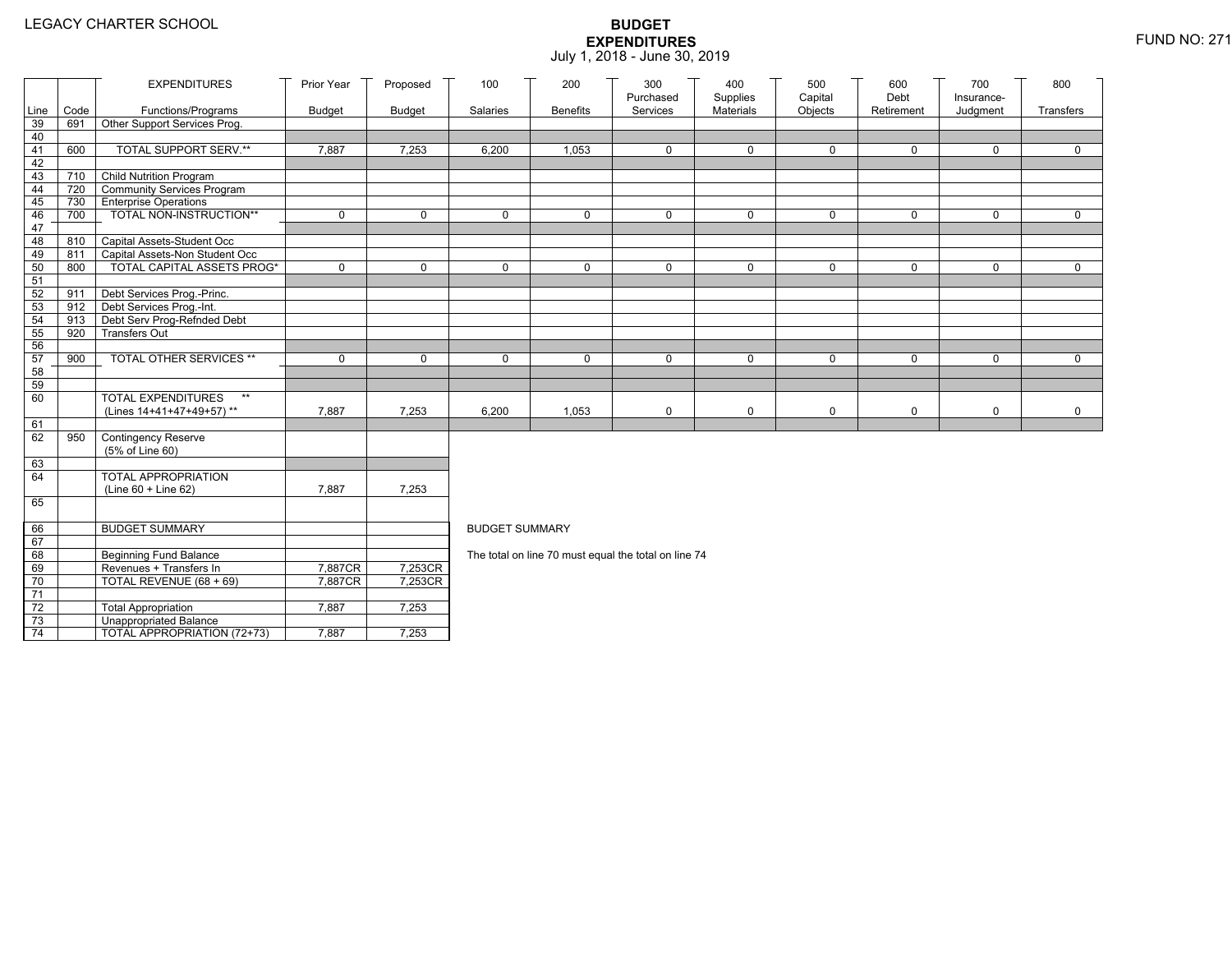# **BUDGET REVENUES** FUND NO: 273 July 1, 2018 - June 30, 2019

|                 |                   | <b>REVENUES</b>                       | Prior Year    | Proposed Budget |          |                 |        | <b>REVENUES</b>                        | Prior Year    | Proposed Budget |             |
|-----------------|-------------------|---------------------------------------|---------------|-----------------|----------|-----------------|--------|----------------------------------------|---------------|-----------------|-------------|
| Line            | Code              | Item                                  | <b>Budget</b> | Line Amounts    | Totals   | Line            | Code   | Item                                   | <b>Budget</b> | Line Amounts    | Totals      |
| $\mathbf{1}$    |                   | 320000 Estimated Fund Balance         |               | *******         |          | 40              |        | 429000 Other County                    |               |                 |             |
| $\overline{2}$  |                   | as of July 1                          | $\mathbf 0$   | *******         | 0        | 41              | 420000 | <b>TOTAL COUNTY</b>                    | $\Omega$      | *******         | $\Omega$    |
| 3               | 411100            | Taxes-General M & O                   |               |                 |          | 42              |        |                                        |               |                 |             |
| 4               |                   | 411200 Taxes-Suplemental              |               |                 |          | 43              |        | 431100 Base Support Program            |               |                 |             |
| 5               |                   | 411300 Taxes-Emergency                |               |                 |          | 44              |        | 431200 Transportation Support          |               |                 |             |
| 6               |                   | 411400 Taxes-Tort                     |               |                 |          | 45              |        | 431400 Except Child/SED Support        |               |                 |             |
| $\overline{7}$  |                   | 411500 Taxes-Cooperative              |               |                 |          | 46              |        | 431500 Border Tuition Support          |               |                 |             |
| 8               |                   | 411600 Taxes-Tuition                  |               |                 |          | 47              |        | 431600 Tuition Equivalency             |               |                 |             |
| 9               |                   | 411700 Taxes-Migrant                  |               |                 |          | 48              |        | 431800 Benefit Apportionment           |               |                 |             |
| 10              |                   | 411900 Taxes-Other                    |               |                 |          | 49              |        | 431900 Other State Support             |               |                 |             |
| $\overline{11}$ |                   | 412100 Taxes-Plant Facility           |               |                 |          | 50              |        | 432100 Driver Education Prog.          |               |                 |             |
| 12              |                   | 412500 Taxes-Bond & Interest          |               |                 |          | 51              |        | 432400 Professional Technical Prog     |               |                 |             |
| 13              |                   | <b>TOTAL TAXES</b><br>$\star\star$    | $\Omega$      | *******         | $\Omega$ | 52              |        | 437000 Lottery/Additional State Maint  |               |                 |             |
| 14              |                   | 413000 Penalty: Delinquent Taxes      |               |                 |          | 53              |        | 438000 Rev in Lieu of/Ag Equip Tax     |               |                 |             |
| 15              |                   |                                       |               |                 |          | 54              |        | 439000 Other State Revenue             |               |                 |             |
| 16              |                   | $-414100$ Tuition - Individuals       |               |                 |          | 55              |        |                                        |               |                 |             |
| 17              |                   | $7414200$ Tuition-Districts in Idaho  |               |                 |          | 56              | 430000 | <b>TOTAL STATE</b><br>$**$             | $\Omega$      | *******         | $\mathbf 0$ |
| 18              |                   | 414300 Tuition-Out of State Districts |               |                 |          | 57              |        |                                        |               |                 |             |
| 19              |                   |                                       |               |                 |          | 58              |        | 442000 Indirect Unrestricted Fed.      |               |                 |             |
| 20              |                   | 415000 Earnings on Investments        |               |                 |          | 59              |        | 443000 Direct Restricted Fed.          |               |                 |             |
| 21              |                   |                                       |               |                 |          | 60              |        | 445100 Title I - ESEA                  |               |                 |             |
| 22              |                   | 416100 School Food Service            |               |                 |          | 61              |        | 445200 Title VI. ESEA-Innovative Pr    |               |                 |             |
| 23              |                   | 416200 Meal Sales: Non-Reimb.         |               |                 |          | 62              |        | 445300 Perkins III-Voc Tech Act        |               |                 |             |
| 24              |                   | 416900 Other Food Sales               |               |                 |          | 63              |        | 445400 Adult Education                 |               |                 |             |
| 25              |                   |                                       |               |                 |          | 64              |        | 445500 Child Nutrition Reimb.          |               |                 |             |
| 26              |                   | 417100 Admissions/Activities          |               |                 |          | 65              |        | 445600 Title VI-B                      |               |                 |             |
| 27              |                   | 417200 Bookstore Sales                |               |                 |          | 66              |        | 445900 Other Indirect Fed. Prog.       |               |                 |             |
| 28              |                   | 417300 Clubs, Org. Dues, Etc.         |               |                 |          | 67              |        | 448200   Impact Aid - P.L. 874         |               |                 |             |
| 29              |                   | 417400 School Fees & Charges          |               |                 |          | 68              | 440000 | <b>TOTAL FEDERAL</b><br>$**$           | $\Omega$      | *******         | $\mathbf 0$ |
| 30              |                   | 417900 Other Student Revenues         |               |                 |          | 69              |        |                                        |               |                 |             |
| 31              |                   |                                       |               |                 |          | 70              |        | 451000 Proceeds: Bonds, Capital Leases |               |                 |             |
| 32              |                   | 418100 Community Service              |               |                 |          | 71              |        | 453000 Sale of Fixed Assets            |               |                 |             |
| 33              |                   |                                       |               |                 |          | 72              | 450000 | <b>TOTAL OTHER</b><br>$\star\star$     | $\Omega$      | *******         | $\mathbf 0$ |
| 34              | $-419100$ Rentals |                                       |               |                 |          | 73              |        |                                        |               |                 |             |
| 35              |                   | 419200 Contributions/Donations        |               |                 |          | 74              |        | <b>TOTAL REVENUES</b><br>$**$          | $\Omega$      | *******         | $\Omega$    |
| 36              |                   | 419300 Transportaion Fees             |               |                 |          | 75              |        |                                        |               |                 |             |
| 37              |                   | 419900 Other Local                    |               |                 |          | 76              | 460000 | <b>TRANSFERS IN</b>                    |               |                 |             |
| 38              |                   | TOTAL OTHER LOCAL **                  | $\mathbf 0$   | *******         | $\Omega$ | $\overline{77}$ |        |                                        |               |                 |             |
| 39              | 410000            | <b>TOTAL LOCAL</b>                    |               | *******         |          | 78              | 400000 | BAL.+ REVENUE + TRANS.                 |               | *******         |             |
|                 |                   | (Line $13 + 38$ )                     | $\mathbf 0$   |                 | 0        |                 |        | (Lines $1 + 74 + 76$ )                 | 0             |                 | $\mathbf 0$ |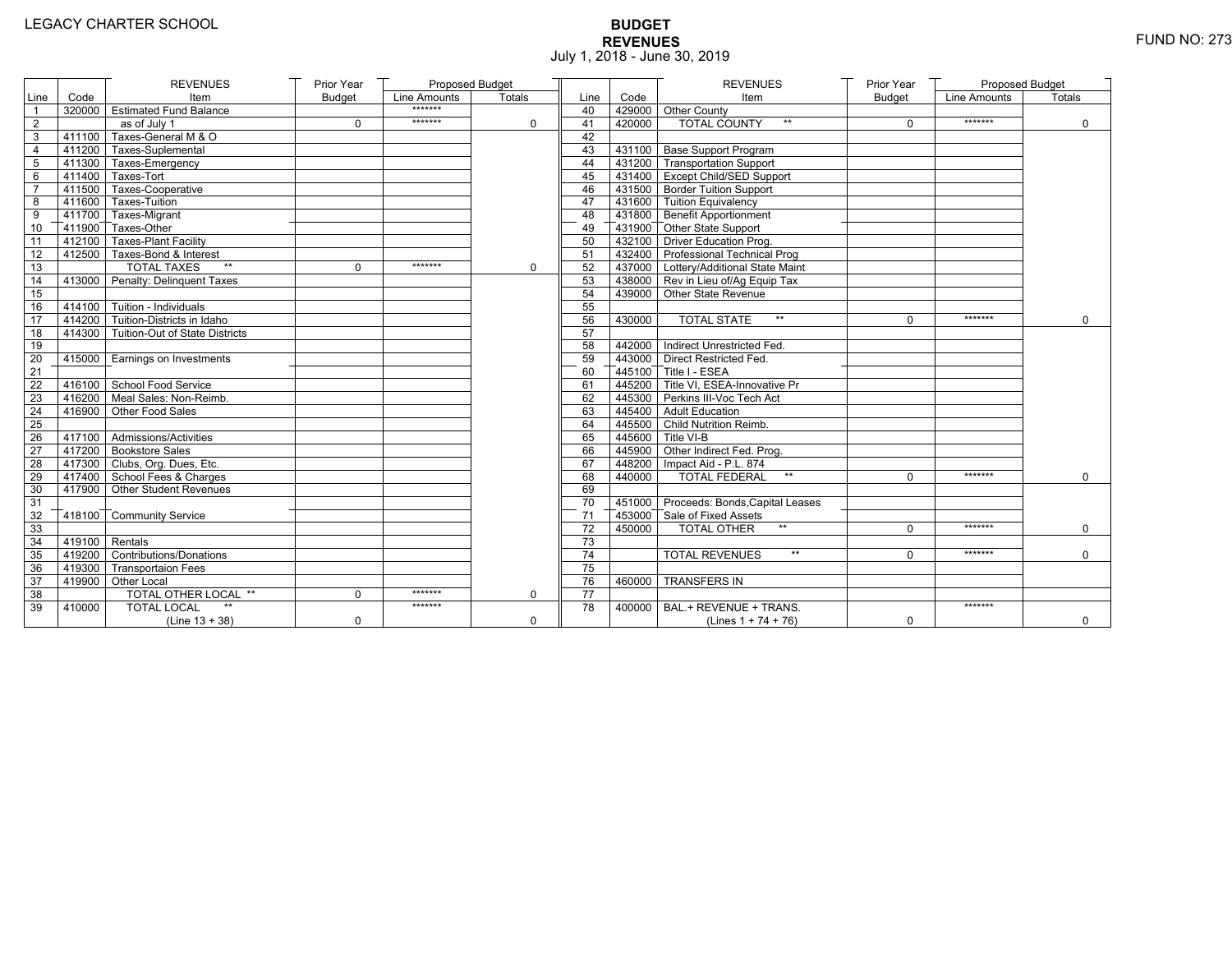|                 |           | <b>EXPENDITURES</b>              | Prior Year    | Proposed      | 100      | 200             | 300       | 400       | 500         | 600        | 700        | 800         |
|-----------------|-----------|----------------------------------|---------------|---------------|----------|-----------------|-----------|-----------|-------------|------------|------------|-------------|
|                 |           |                                  |               |               |          |                 | Purchased | Supplies  | Capital     | Debt       | Insurance- |             |
|                 | Line Code | Functions/Programs               | <b>Budget</b> | <b>Budget</b> | Salaries | <b>Benefits</b> | Services  | Materials | Objects     | Retirement | Judgment   | Transfers   |
|                 |           | 512 Elemetary School Prog.       |               |               |          |                 |           |           |             |            |            |             |
| $\overline{2}$  | 515       | Secondary School Prog.           |               |               |          |                 |           |           |             |            |            |             |
| 3               |           | 517 Alternative School Prog.     |               |               |          |                 |           |           |             |            |            |             |
| 4               | 519       | Vocational-Technical Prog.       |               |               |          |                 |           |           |             |            |            |             |
| 5               | 521       | <b>Exceptional Child Prog.</b>   |               |               |          |                 |           |           |             |            |            |             |
| 6               | 522       | Preschool Exceptional Prog.      |               |               |          |                 |           |           |             |            |            |             |
| $\overline{7}$  |           | 524 Gifted & Talented Prog.      |               |               |          |                 |           |           |             |            |            |             |
| 8               |           | 531 Interscholastic Prog.        |               |               |          |                 |           |           |             |            |            |             |
| 9               | 532       | School Activity Prog.            |               |               |          |                 |           |           |             |            |            |             |
| 10              | 541       | Summer School Prog.              |               |               |          |                 |           |           |             |            |            |             |
| 11              | 542       | Adult School Prog.               |               |               |          |                 |           |           |             |            |            |             |
| $\overline{12}$ | 546       | Detention Center Prog.           |               |               |          |                 |           |           |             |            |            |             |
| 13              |           |                                  |               |               |          |                 |           |           |             |            |            |             |
| 14              | 500       | TOTAL INSTRUCTION **             | $\mathbf 0$   | $\Omega$      | $\Omega$ | $\mathbf 0$     | $\Omega$  | $\Omega$  | $\mathbf 0$ | $\Omega$   | $\Omega$   | $\mathbf 0$ |
| 15              |           |                                  |               |               |          |                 |           |           |             |            |            |             |
| 16              | 611       | Attend-Guidance-Health Prog      |               |               |          |                 |           |           |             |            |            |             |
| 17              | 616       | Special Services Prog.           |               |               |          |                 |           |           |             |            |            |             |
| 18              |           |                                  |               |               |          |                 |           |           |             |            |            |             |
| 19              | 621       | Instruction Improvement Prog     |               |               |          |                 |           |           |             |            |            |             |
| $\overline{20}$ | 622       | Educational Media Prog.          |               |               |          |                 |           |           |             |            |            |             |
| 21              | 623       | Instruction-Related Tech Prog    |               |               |          |                 |           |           |             |            |            |             |
| $\overline{22}$ | 631       | Board of Education Prog.         |               |               |          |                 |           |           |             |            |            |             |
| 23              | 632       | District Admin Prog.             |               |               |          |                 |           |           |             |            |            |             |
| 24              |           |                                  |               |               |          |                 |           |           |             |            |            |             |
| 25              | 641       | School Administration Prog.      |               |               |          |                 |           |           |             |            |            |             |
| 26              |           |                                  |               |               |          |                 |           |           |             |            |            |             |
| 27              | 651       | <b>Business Operation Prog.</b>  |               |               |          |                 |           |           |             |            |            |             |
| 28              |           | 655 Central Service Prog.        |               |               |          |                 |           |           |             |            |            |             |
| 29              | 656       | Admin Tech Services Prog.        |               |               |          |                 |           |           |             |            |            |             |
| 30              |           | 661 Bldg-Care Prog. (Custodial)  |               |               |          |                 |           |           |             |            |            |             |
| 31              |           | 663 Maint-Non Student Occupied   |               |               |          |                 |           |           |             |            |            |             |
| 32              |           | 664 Maint-Student Occupied Bldgs |               |               |          |                 |           |           |             |            |            |             |
| 33              |           | 665 Maintenance - Grounds        |               |               |          |                 |           |           |             |            |            |             |
| 34              | 667       | Security Program                 |               |               |          |                 |           |           |             |            |            |             |
| 35              |           |                                  |               |               |          |                 |           |           |             |            |            |             |
| 36              | 681       | Pupil-To School Trans. Prog.     |               |               |          |                 |           |           |             |            |            |             |
| 37              | 682       | Pupil-Activity Trans. Prog.      |               |               |          |                 |           |           |             |            |            |             |
| 38              | 683       | General Transportation Prog.     |               |               |          |                 |           |           |             |            |            |             |
|                 |           |                                  |               |               |          |                 |           |           |             |            |            |             |
|                 |           |                                  |               |               |          |                 |           |           |             |            |            |             |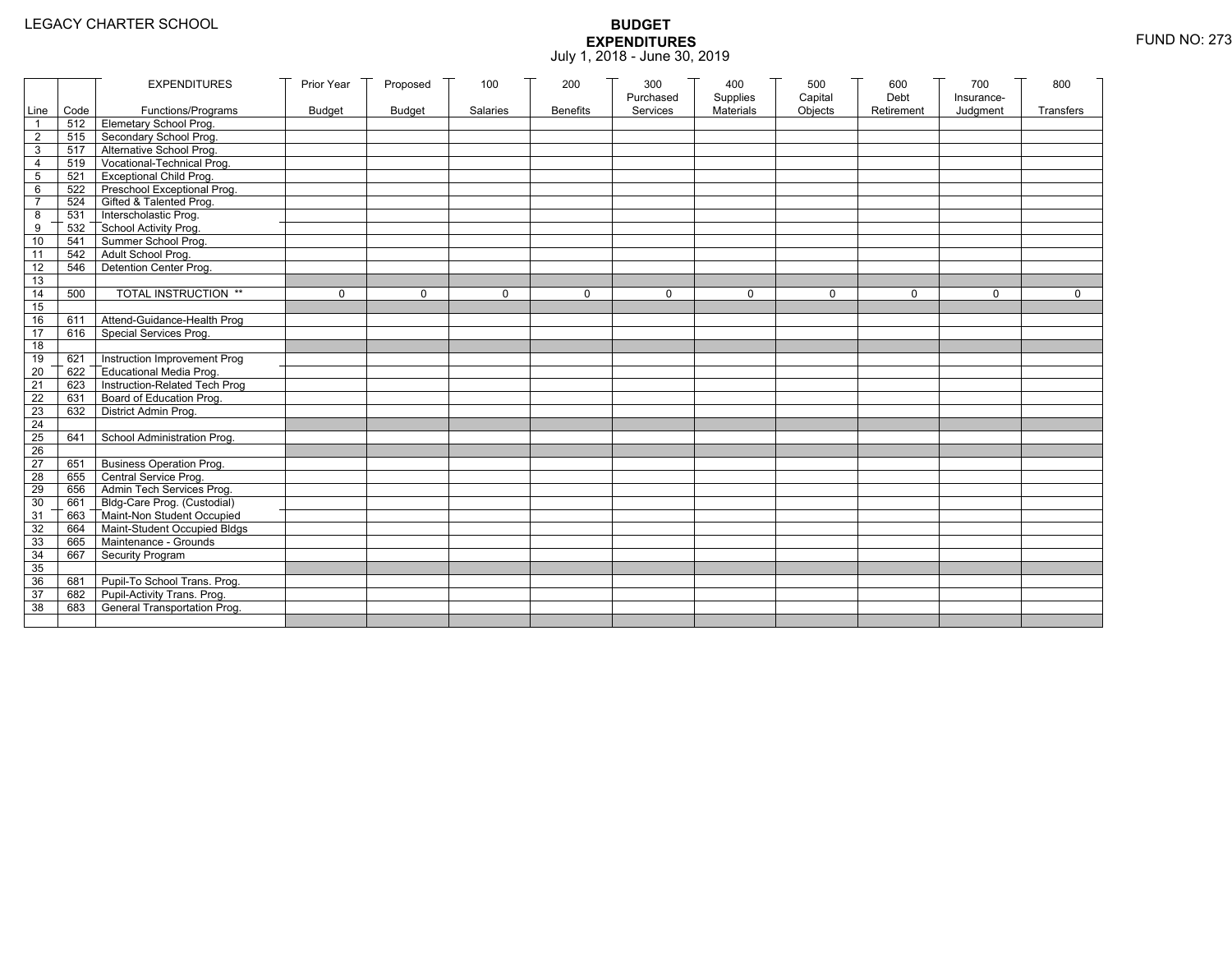|                 |      | <b>EXPENDITURES</b>                                      | Prior Year  | Proposed      | 100                   | 200             | 300<br>Purchased                                     | 400<br>Supplies  | 500<br>Capital | 600<br>Debt | 700<br>Insurance- | 800         |
|-----------------|------|----------------------------------------------------------|-------------|---------------|-----------------------|-----------------|------------------------------------------------------|------------------|----------------|-------------|-------------------|-------------|
| Line            | Code | Functions/Programs                                       | Budget      | <b>Budget</b> | Salaries              | <b>Benefits</b> | Services                                             | <b>Materials</b> | Objects        | Retirement  | Judgment          | Transfers   |
| 39              | 691  | Other Support Services Prog.                             |             |               |                       |                 |                                                      |                  |                |             |                   |             |
| 40              |      |                                                          |             |               |                       |                 |                                                      |                  |                |             |                   |             |
| 41              | 600  | <b>TOTAL SUPPORT SERV.**</b>                             | $\mathbf 0$ | $\mathbf 0$   | 0                     | $\mathbf 0$     | $\mathbf 0$                                          | $\mathbf 0$      | $\mathbf 0$    | $\mathbf 0$ | $\mathbf 0$       | $\mathbf 0$ |
| 42              |      |                                                          |             |               |                       |                 |                                                      |                  |                |             |                   |             |
| 43              | 710  | <b>Child Nutrition Program</b>                           |             |               |                       |                 |                                                      |                  |                |             |                   |             |
| 44              | 720  | Community Services Program                               |             |               |                       |                 |                                                      |                  |                |             |                   |             |
| 45              | 730  | <b>Enterprise Operations</b><br>TOTAL NON-INSTRUCTION**  | $\mathbf 0$ | $\Omega$      | $\Omega$              | $\mathbf 0$     | $\Omega$                                             | $\mathbf 0$      | $\mathbf 0$    | $\mathbf 0$ | $\Omega$          | $\mathbf 0$ |
| 46<br>47        | 700  |                                                          |             |               |                       |                 |                                                      |                  |                |             |                   |             |
| 48              | 810  | Capital Assets-Student Occ                               |             |               |                       |                 |                                                      |                  |                |             |                   |             |
| 49              | 811  | Capital Assets-Non Student Occ                           |             |               |                       |                 |                                                      |                  |                |             |                   |             |
| 50              | 800  | <b>TOTAL CAPITAL ASSETS PROG*</b>                        | $\mathbf 0$ | $\Omega$      | $\Omega$              | $\mathbf 0$     | $\mathbf 0$                                          | $\mathbf 0$      | $\mathbf 0$    | $\mathbf 0$ | $\mathbf 0$       | $\mathbf 0$ |
| 51              |      |                                                          |             |               |                       |                 |                                                      |                  |                |             |                   |             |
| 52              | 911  | Debt Services Prog.-Princ.                               |             |               |                       |                 |                                                      |                  |                |             |                   |             |
| 53              |      | 912 Debt Services Prog.-Int.                             |             |               |                       |                 |                                                      |                  |                |             |                   |             |
| 54              | 913  | Debt Serv Prog-Refnded Debt                              |             |               |                       |                 |                                                      |                  |                |             |                   |             |
| 55              | 920  | <b>Transfers Out</b>                                     |             |               |                       |                 |                                                      |                  |                |             |                   |             |
| 56              |      |                                                          |             |               |                       |                 |                                                      |                  |                |             |                   |             |
| 57              | 900  | TOTAL OTHER SERVICES **                                  | 0           | $\mathbf 0$   | 0                     | $\mathbf 0$     | $\mathbf 0$                                          | 0                | 0              | $\mathbf 0$ | $\mathbf 0$       | $\mathbf 0$ |
| 58              |      |                                                          |             |               |                       |                 |                                                      |                  |                |             |                   |             |
| 59<br>60        |      | <b>TOTAL EXPENDITURES</b><br>$**$                        |             |               |                       |                 |                                                      |                  |                |             |                   |             |
|                 |      | (Lines 14+41+47+49+57)**                                 | 0           | $\mathbf 0$   | 0                     | 0               | 0                                                    | $\mathbf 0$      | 0              | $\mathbf 0$ | $\mathbf 0$       | $\mathbf 0$ |
| 61              |      |                                                          |             |               |                       |                 |                                                      |                  |                |             |                   |             |
| 62              | 950  | Contingency Reserve                                      |             |               |                       |                 |                                                      |                  |                |             |                   |             |
|                 |      | (5% of Line 60)                                          |             |               |                       |                 |                                                      |                  |                |             |                   |             |
| 63              |      |                                                          |             |               |                       |                 |                                                      |                  |                |             |                   |             |
| 64              |      | <b>TOTAL APPROPRIATION</b>                               |             |               |                       |                 |                                                      |                  |                |             |                   |             |
|                 |      | $(Line 60 + Line 62)$                                    | 0           | $\Omega$      |                       |                 |                                                      |                  |                |             |                   |             |
| 65              |      |                                                          |             |               |                       |                 |                                                      |                  |                |             |                   |             |
|                 |      |                                                          |             |               |                       |                 |                                                      |                  |                |             |                   |             |
| 66              |      | <b>BUDGET SUMMARY</b>                                    |             |               | <b>BUDGET SUMMARY</b> |                 |                                                      |                  |                |             |                   |             |
| 67<br>68        |      |                                                          |             |               |                       |                 |                                                      |                  |                |             |                   |             |
| 69              |      | <b>Beginning Fund Balance</b><br>Revenues + Transfers In |             |               |                       |                 | The total on line 70 must equal the total on line 74 |                  |                |             |                   |             |
| 70              |      | TOTAL REVENUE (68 + 69)                                  | $\mathbf 0$ | $\Omega$      |                       |                 |                                                      |                  |                |             |                   |             |
| 71              |      |                                                          |             |               |                       |                 |                                                      |                  |                |             |                   |             |
| 72              |      | <b>Total Appropriation</b>                               |             |               |                       |                 |                                                      |                  |                |             |                   |             |
| 73              |      | <b>Unappropriated Balance</b>                            |             |               |                       |                 |                                                      |                  |                |             |                   |             |
| $\overline{74}$ |      | TOTAL APPROPRIATION (72+73)                              | 0           | $\mathbf 0$   |                       |                 |                                                      |                  |                |             |                   |             |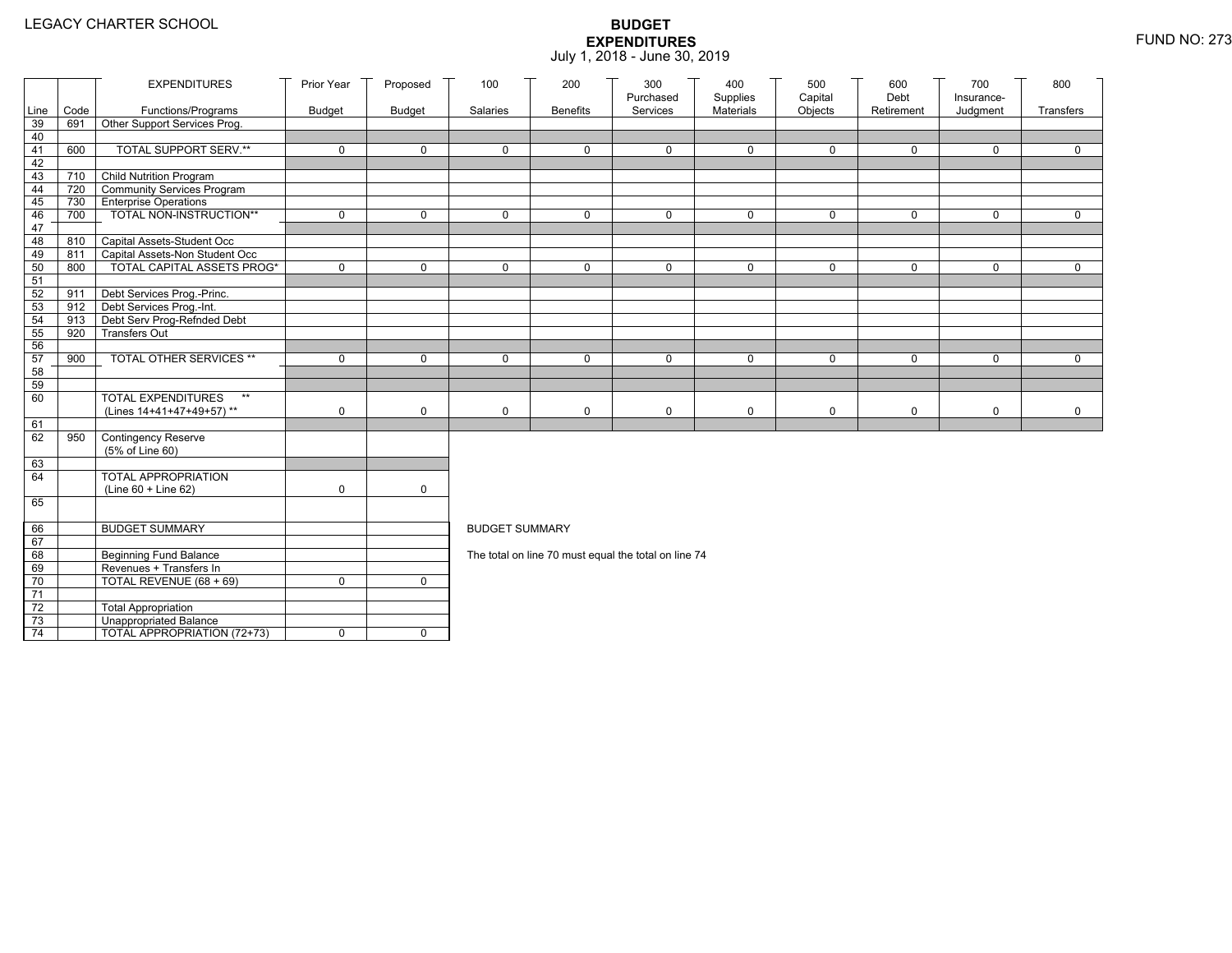# **BUDGET REVENUES** FUND NO: 288 July 1, 2018 - June 30, 2019

|                 |                   | <b>REVENUES</b>                       | Prior Year    | Proposed Budget |          |                 |        | <b>REVENUES</b>                        | Prior Year    | Proposed Budget |             |
|-----------------|-------------------|---------------------------------------|---------------|-----------------|----------|-----------------|--------|----------------------------------------|---------------|-----------------|-------------|
| Line            | Code              | Item                                  | <b>Budget</b> | Line Amounts    | Totals   | Line            | Code   | Item                                   | <b>Budget</b> | Line Amounts    | Totals      |
| $\mathbf{1}$    |                   | 320000 Estimated Fund Balance         |               | *******         |          | 40              |        | 429000 Other County                    |               |                 |             |
| $\overline{2}$  |                   | as of July 1                          | $\mathbf 0$   | *******         | 0        | 41              | 420000 | <b>TOTAL COUNTY</b>                    | $\Omega$      | *******         | $\Omega$    |
| 3               | 411100            | Taxes-General M & O                   |               |                 |          | 42              |        |                                        |               |                 |             |
| 4               |                   | 411200 Taxes-Suplemental              |               |                 |          | 43              |        | 431100 Base Support Program            |               |                 |             |
| 5               |                   | 411300 Taxes-Emergency                |               |                 |          | 44              |        | 431200 Transportation Support          |               |                 |             |
| 6               |                   | 411400 Taxes-Tort                     |               |                 |          | 45              |        | 431400 Except Child/SED Support        |               |                 |             |
| $\overline{7}$  |                   | 411500 Taxes-Cooperative              |               |                 |          | 46              |        | 431500 Border Tuition Support          |               |                 |             |
| 8               |                   | 411600 Taxes-Tuition                  |               |                 |          | 47              |        | 431600 Tuition Equivalency             |               |                 |             |
| 9               |                   | 411700 Taxes-Migrant                  |               |                 |          | 48              |        | 431800 Benefit Apportionment           |               |                 |             |
| 10              |                   | 411900 Taxes-Other                    |               |                 |          | 49              |        | 431900 Other State Support             |               |                 |             |
| $\overline{11}$ |                   | 412100 Taxes-Plant Facility           |               |                 |          | 50              |        | 432100 Driver Education Prog.          |               |                 |             |
| 12              |                   | 412500 Taxes-Bond & Interest          |               |                 |          | 51              |        | 432400 Professional Technical Prog     |               |                 |             |
| 13              |                   | <b>TOTAL TAXES</b><br>$\star\star$    | $\Omega$      | *******         | $\Omega$ | 52              |        | 437000 Lottery/Additional State Maint  |               |                 |             |
| 14              |                   | 413000 Penalty: Delinquent Taxes      |               |                 |          | 53              |        | 438000 Rev in Lieu of/Ag Equip Tax     |               |                 |             |
| 15              |                   |                                       |               |                 |          | 54              |        | 439000 Other State Revenue             |               |                 |             |
| 16              |                   | $-414100$ Tuition - Individuals       |               |                 |          | 55              |        |                                        |               |                 |             |
| 17              |                   | $7414200$ Tuition-Districts in Idaho  |               |                 |          | 56              | 430000 | <b>TOTAL STATE</b><br>$**$             | $\Omega$      | *******         | $\mathbf 0$ |
| 18              |                   | 414300 Tuition-Out of State Districts |               |                 |          | 57              |        |                                        |               |                 |             |
| 19              |                   |                                       |               |                 |          | 58              |        | 442000 Indirect Unrestricted Fed.      |               |                 |             |
| 20              |                   | 415000 Earnings on Investments        |               |                 |          | 59              |        | 443000 Direct Restricted Fed.          |               |                 |             |
| 21              |                   |                                       |               |                 |          | 60              |        | 445100 Title I - ESEA                  |               |                 |             |
| 22              |                   | 416100 School Food Service            |               |                 |          | 61              |        | 445200 Title VI. ESEA-Innovative Pr    |               |                 |             |
| 23              |                   | 416200 Meal Sales: Non-Reimb.         |               |                 |          | 62              |        | 445300 Perkins III-Voc Tech Act        |               |                 |             |
| 24              |                   | 416900 Other Food Sales               |               |                 |          | 63              |        | 445400 Adult Education                 |               |                 |             |
| 25              |                   |                                       |               |                 |          | 64              |        | 445500 Child Nutrition Reimb.          |               |                 |             |
| 26              |                   | 417100 Admissions/Activities          |               |                 |          | 65              |        | 445600 Title VI-B                      |               |                 |             |
| 27              |                   | 417200 Bookstore Sales                |               |                 |          | 66              |        | 445900 Other Indirect Fed. Prog.       |               |                 |             |
| 28              |                   | 417300 Clubs, Org. Dues, Etc.         |               |                 |          | 67              |        | 448200   Impact Aid - P.L. 874         |               |                 |             |
| 29              |                   | 417400 School Fees & Charges          |               |                 |          | 68              | 440000 | <b>TOTAL FEDERAL</b><br>$**$           | $\Omega$      | *******         | $\mathbf 0$ |
| 30              |                   | 417900 Other Student Revenues         |               |                 |          | 69              |        |                                        |               |                 |             |
| 31              |                   |                                       |               |                 |          | 70              |        | 451000 Proceeds: Bonds, Capital Leases |               |                 |             |
| 32              |                   | 418100 Community Service              |               |                 |          | 71              |        | 453000 Sale of Fixed Assets            |               |                 |             |
| 33              |                   |                                       |               |                 |          | 72              | 450000 | <b>TOTAL OTHER</b><br>$\star\star$     | $\Omega$      | *******         | $\mathbf 0$ |
| 34              | $-419100$ Rentals |                                       |               |                 |          | 73              |        |                                        |               |                 |             |
| 35              |                   | 419200 Contributions/Donations        |               |                 |          | 74              |        | <b>TOTAL REVENUES</b><br>$**$          | $\Omega$      | *******         | $\Omega$    |
| 36              |                   | 419300 Transportaion Fees             |               |                 |          | 75              |        |                                        |               |                 |             |
| 37              |                   | 419900 Other Local                    |               |                 |          | 76              | 460000 | <b>TRANSFERS IN</b>                    |               |                 |             |
| 38              |                   | TOTAL OTHER LOCAL **                  | $\mathbf 0$   | *******         | $\Omega$ | $\overline{77}$ |        |                                        |               |                 |             |
| 39              | 410000            | <b>TOTAL LOCAL</b>                    |               | *******         |          | 78              | 400000 | BAL.+ REVENUE + TRANS.                 |               | *******         |             |
|                 |                   | (Line $13 + 38$ )                     | $\mathbf 0$   |                 | 0        |                 |        | (Lines $1 + 74 + 76$ )                 | 0             |                 | $\mathbf 0$ |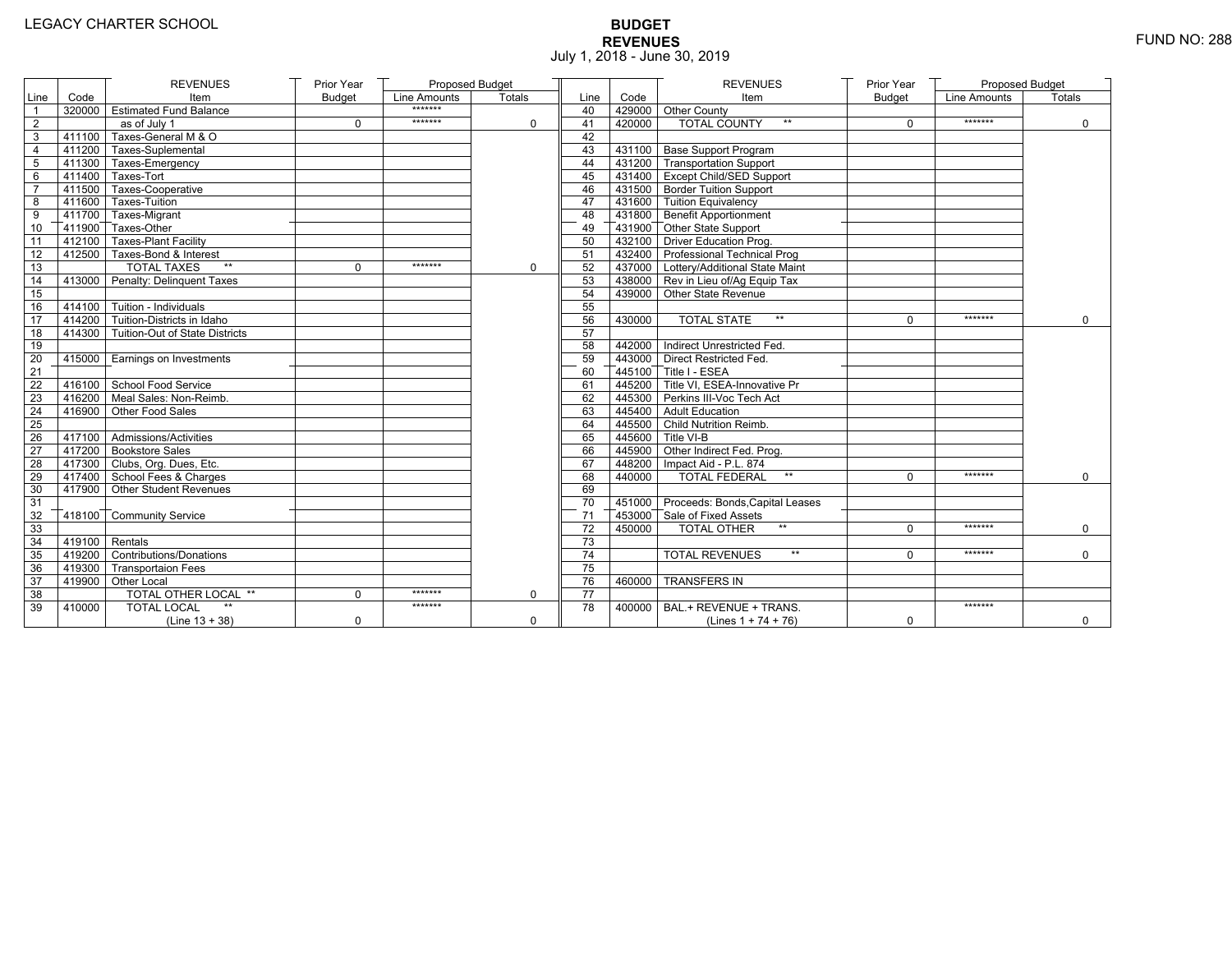|                 |           | <b>EXPENDITURES</b>                          | Prior Year    | Proposed      | 100          | 200             | 300          | 400              | 500         | 600        | 700          | 800          |
|-----------------|-----------|----------------------------------------------|---------------|---------------|--------------|-----------------|--------------|------------------|-------------|------------|--------------|--------------|
|                 |           |                                              |               |               |              |                 | Purchased    | Supplies         | Capital     | Debt       | Insurance-   |              |
|                 | Line Code | Functions/Programs                           | <b>Budget</b> | <b>Budget</b> | Salaries     | <b>Benefits</b> | Services     | <b>Materials</b> | Objects     | Retirement | Judgment     | Transfers    |
|                 |           | 512 Elemetary School Prog.                   |               |               |              |                 |              |                  |             |            |              |              |
| $\overline{2}$  | 515       | Secondary School Prog.                       |               |               |              |                 |              |                  |             |            |              |              |
| 3               |           | 517 Alternative School Prog.                 |               |               |              |                 |              |                  |             |            |              |              |
| 4               | 519       | Vocational-Technical Prog.                   |               |               |              |                 |              |                  |             |            |              |              |
| 5               | 521       | <b>Exceptional Child Prog.</b>               |               |               |              |                 |              |                  |             |            |              |              |
| 6               |           | 522 Preschool Exceptional Prog.              |               |               |              |                 |              |                  |             |            |              |              |
| $\overline{7}$  |           | 524 Gifted & Talented Prog.                  |               |               |              |                 |              |                  |             |            |              |              |
| 8               |           | 531 Interscholastic Prog.                    |               |               |              |                 |              |                  |             |            |              |              |
| 9               | 532       |                                              |               |               |              |                 |              |                  |             |            |              |              |
| 10              | 541       | School Activity Prog.<br>Summer School Prog. |               |               |              |                 |              |                  |             |            |              |              |
| 11              | 542       | Adult School Prog.                           |               |               |              |                 |              |                  |             |            |              |              |
| $\overline{12}$ | 546       | Detention Center Prog.                       |               |               |              |                 |              |                  |             |            |              |              |
| 13              |           |                                              |               |               |              |                 |              |                  |             |            |              |              |
| 14              | 500       | TOTAL INSTRUCTION **                         | $\mathbf 0$   | $\Omega$      | $\mathbf{0}$ | 0               | $\mathbf{0}$ | 0                | $\mathbf 0$ | $\Omega$   | $\mathbf{0}$ | $\mathbf{0}$ |
| 15              |           |                                              |               |               |              |                 |              |                  |             |            |              |              |
| 16              | 611       | Attend-Guidance-Health Prog                  |               |               |              |                 |              |                  |             |            |              |              |
| 17              | 616       | Special Services Prog.                       |               |               |              |                 |              |                  |             |            |              |              |
| 18              |           |                                              |               |               |              |                 |              |                  |             |            |              |              |
| 19              | 621       | Instruction Improvement Prog                 |               |               |              |                 |              |                  |             |            |              |              |
| $\overline{20}$ | 622       | Educational Media Prog.                      |               |               |              |                 |              |                  |             |            |              |              |
| 21              | 623       | Instruction-Related Tech Prog                |               |               |              |                 |              |                  |             |            |              |              |
| $\overline{22}$ | 631       | Board of Education Prog.                     |               |               |              |                 |              |                  |             |            |              |              |
| 23              | 632       | District Admin Prog.                         |               |               |              |                 |              |                  |             |            |              |              |
| 24              |           |                                              |               |               |              |                 |              |                  |             |            |              |              |
| 25              | 641       | School Administration Prog.                  |               |               |              |                 |              |                  |             |            |              |              |
| 26              |           |                                              |               |               |              |                 |              |                  |             |            |              |              |
| 27              | 651       | <b>Business Operation Prog.</b>              |               |               |              |                 |              |                  |             |            |              |              |
| 28              |           | 655 Central Service Prog.                    |               |               |              |                 |              |                  |             |            |              |              |
| 29              | 656       | Admin Tech Services Prog.                    |               |               |              |                 |              |                  |             |            |              |              |
| 30              |           | 661 Bldg-Care Prog. (Custodial)              |               |               |              |                 |              |                  |             |            |              |              |
| 31              |           | 663 Maint-Non Student Occupied               |               |               |              |                 |              |                  |             |            |              |              |
| 32              |           | 664 Maint-Student Occupied Bldgs             |               |               |              |                 |              |                  |             |            |              |              |
| 33              |           | 665 Maintenance - Grounds                    |               |               |              |                 |              |                  |             |            |              |              |
| 34              | 667       | Security Program                             |               |               |              |                 |              |                  |             |            |              |              |
| 35              |           |                                              |               |               |              |                 |              |                  |             |            |              |              |
| 36              | 681       | Pupil-To School Trans. Prog.                 |               |               |              |                 |              |                  |             |            |              |              |
| 37              | 682       | Pupil-Activity Trans. Prog.                  |               |               |              |                 |              |                  |             |            |              |              |
| 38              | 683       | General Transportation Prog.                 |               |               |              |                 |              |                  |             |            |              |              |
|                 |           |                                              |               |               |              |                 |              |                  |             |            |              |              |
|                 |           |                                              |               |               |              |                 |              |                  |             |            |              |              |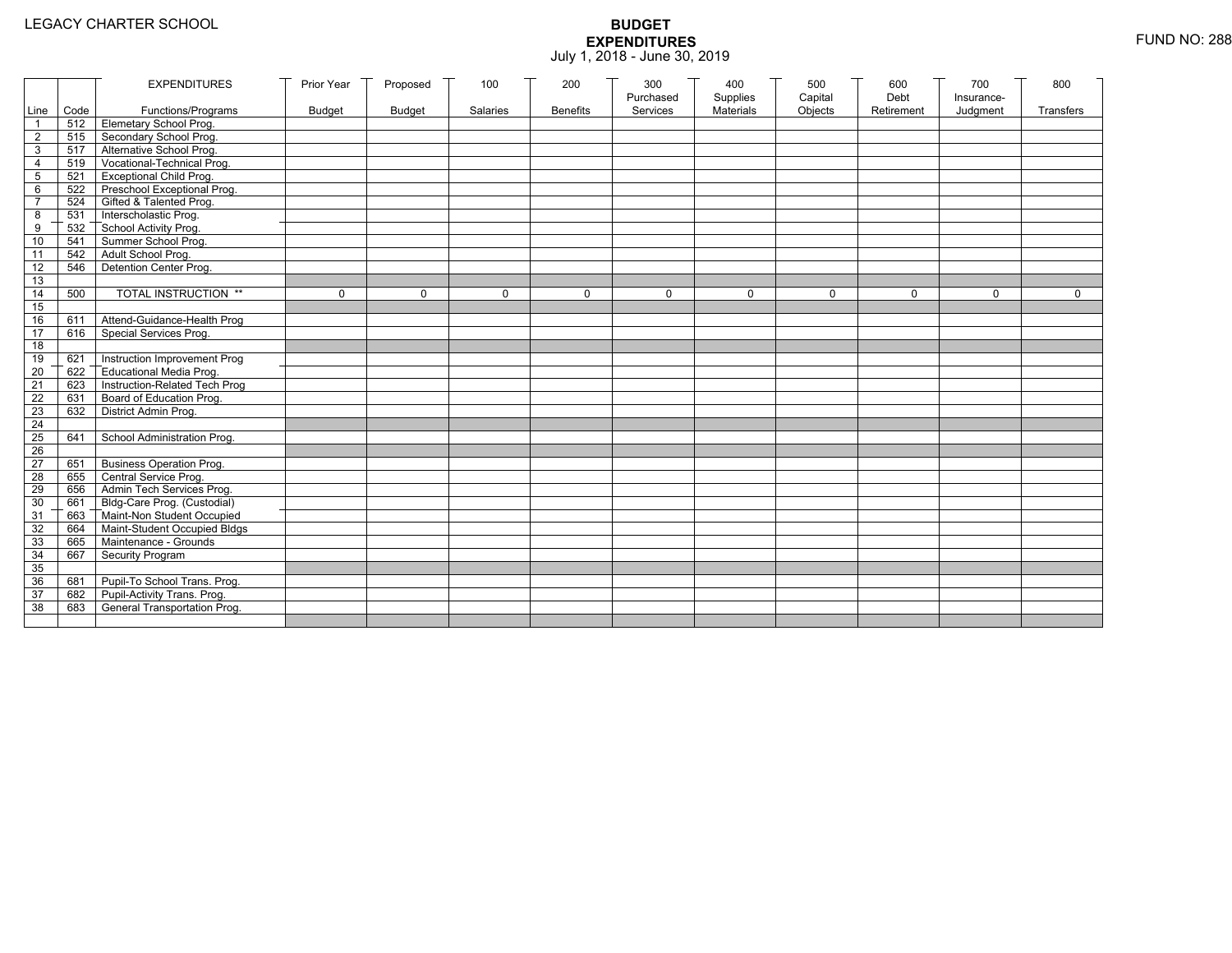|                 |            | <b>EXPENDITURES</b>                                        | Prior Year    | Proposed      | 100                   | 200             | 300<br>Purchased                                     | 400<br>Supplies | 500<br>Capital | 600<br>Debt | 700<br>Insurance- | 800         |
|-----------------|------------|------------------------------------------------------------|---------------|---------------|-----------------------|-----------------|------------------------------------------------------|-----------------|----------------|-------------|-------------------|-------------|
| Line            | Code       | Functions/Programs                                         | <b>Budget</b> | <b>Budget</b> | Salaries              | <b>Benefits</b> | Services                                             | Materials       | Objects        | Retirement  | Judgment          | Transfers   |
| 39              | 691        | Other Support Services Prog.                               |               |               |                       |                 |                                                      |                 |                |             |                   |             |
| 40              |            |                                                            |               |               |                       |                 |                                                      |                 |                |             |                   |             |
| 41              | 600        | TOTAL SUPPORT SERV.**                                      | 0             | $\mathbf 0$   | 0                     | $\mathbf 0$     | 0                                                    | $\mathbf 0$     | $\mathbf 0$    | $\mathbf 0$ | $\mathbf 0$       | $\mathbf 0$ |
| 42              |            |                                                            |               |               |                       |                 |                                                      |                 |                |             |                   |             |
| 43              | 710 T      | Child Nutrition Program                                    |               |               |                       |                 |                                                      |                 |                |             |                   |             |
| 44<br>45        | 720<br>730 | Community Services Program<br><b>Enterprise Operations</b> |               |               |                       |                 |                                                      |                 |                |             |                   |             |
| 46              | 700        | TOTAL NON-INSTRUCTION**                                    | 0             | $\mathsf{O}$  | 0                     | $\mathbf 0$     | $\Omega$                                             | $\mathbf 0$     | $\mathbf 0$    | $\mathbf 0$ | $\Omega$          | $\mathbf 0$ |
| 47              |            |                                                            |               |               |                       |                 |                                                      |                 |                |             |                   |             |
| 48              | 810        | Capital Assets-Student Occ                                 |               |               |                       |                 |                                                      |                 |                |             |                   |             |
| 49              | 811        | Capital Assets-Non Student Occ                             |               |               |                       |                 |                                                      |                 |                |             |                   |             |
| 50              | 800        | <b>TOTAL CAPITAL ASSETS PROG*</b>                          | 0             | $\mathbf 0$   | 0                     | $\mathbf 0$     | $\Omega$                                             | $\mathbf 0$     | 0              | $\mathbf 0$ | $\mathbf 0$       | 0           |
| 51              |            |                                                            |               |               |                       |                 |                                                      |                 |                |             |                   |             |
| 52              | 911        | Debt Services Prog.-Princ.                                 |               |               |                       |                 |                                                      |                 |                |             |                   |             |
| 53              |            | 912 Debt Services Prog.-Int.                               |               |               |                       |                 |                                                      |                 |                |             |                   |             |
| 54              | 913        | Debt Serv Prog-Refnded Debt                                |               |               |                       |                 |                                                      |                 |                |             |                   |             |
| 55              | 920        | <b>Transfers Out</b>                                       |               |               |                       |                 |                                                      |                 |                |             |                   |             |
| 56              |            | TOTAL OTHER SERVICES **                                    |               |               |                       |                 |                                                      |                 |                |             | $\Omega$          |             |
| 57<br>58        | 900        |                                                            | 0             | $\mathbf 0$   | 0                     | $\mathbf 0$     | $\Omega$                                             | $\mathbf 0$     | $\mathbf 0$    | $\mathbf 0$ |                   | $\mathbf 0$ |
| 59              |            |                                                            |               |               |                       |                 |                                                      |                 |                |             |                   |             |
| 60              |            | <b>TOTAL EXPENDITURES</b><br>$**$                          |               |               |                       |                 |                                                      |                 |                |             |                   |             |
|                 |            | (Lines 14+41+47+49+57)**                                   | 0             | 0             | 0                     | $\mathsf{O}$    | 0                                                    | $\mathbf 0$     | 0              | $\mathbf 0$ | 0                 | $\mathbf 0$ |
| 61              |            |                                                            |               |               |                       |                 |                                                      |                 |                |             |                   |             |
| 62              | 950        | Contingency Reserve                                        |               |               |                       |                 |                                                      |                 |                |             |                   |             |
|                 |            | (5% of Line 60)                                            |               |               |                       |                 |                                                      |                 |                |             |                   |             |
| 63              |            |                                                            |               |               |                       |                 |                                                      |                 |                |             |                   |             |
| 64              |            | TOTAL APPROPRIATION                                        |               |               |                       |                 |                                                      |                 |                |             |                   |             |
|                 |            | (Line 60 + Line 62)                                        | 0             | $\mathsf{O}$  |                       |                 |                                                      |                 |                |             |                   |             |
| 65              |            |                                                            |               |               |                       |                 |                                                      |                 |                |             |                   |             |
| 66              |            | <b>BUDGET SUMMARY</b>                                      |               |               | <b>BUDGET SUMMARY</b> |                 |                                                      |                 |                |             |                   |             |
| 67              |            |                                                            |               |               |                       |                 |                                                      |                 |                |             |                   |             |
| 68              |            | <b>Beginning Fund Balance</b>                              |               |               |                       |                 | The total on line 70 must equal the total on line 74 |                 |                |             |                   |             |
| 69              |            | Revenues + Transfers In                                    |               |               |                       |                 |                                                      |                 |                |             |                   |             |
| 70              |            | TOTAL REVENUE $(68 + 69)$                                  | 0             | $\mathbf{0}$  |                       |                 |                                                      |                 |                |             |                   |             |
| 71              |            |                                                            |               |               |                       |                 |                                                      |                 |                |             |                   |             |
| 72              |            | <b>Total Appropriation</b>                                 |               |               |                       |                 |                                                      |                 |                |             |                   |             |
| 73              |            | Unappropriated Balance                                     |               |               |                       |                 |                                                      |                 |                |             |                   |             |
| $\overline{74}$ |            | TOTAL APPROPRIATION (72+73)                                | 0             | $\mathbf 0$   |                       |                 |                                                      |                 |                |             |                   |             |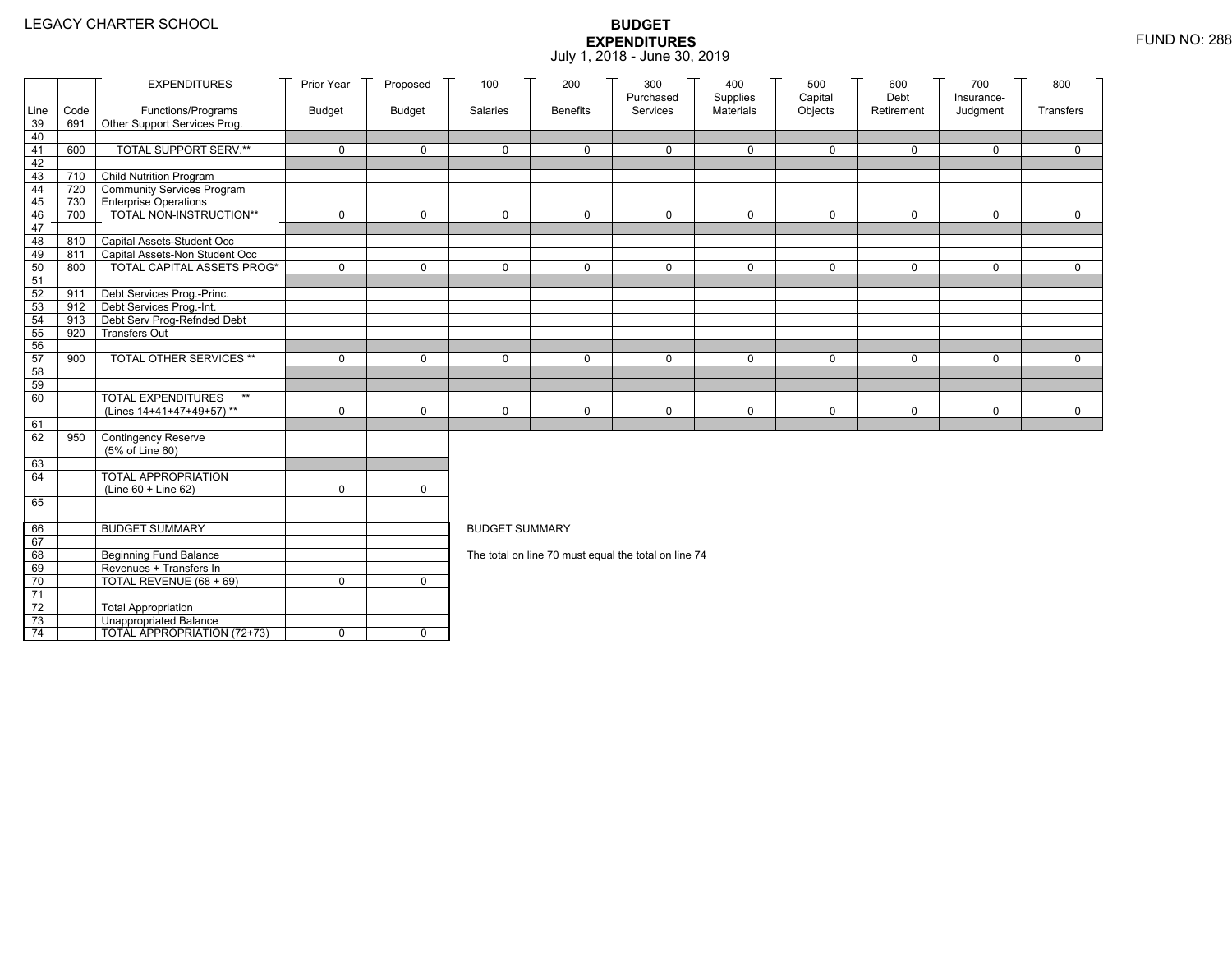# **BUDGET REVENUES** FUND NO: 290 July 1, 2018 - June 30, 2019

|                 |                | <b>REVENUES</b>                       | Prior Year    | Proposed Budget |               |                 |        | <b>REVENUES</b>                        | Prior Year    | Proposed Budget |             |
|-----------------|----------------|---------------------------------------|---------------|-----------------|---------------|-----------------|--------|----------------------------------------|---------------|-----------------|-------------|
| Line            | Code           | Item                                  | <b>Budget</b> | Line Amounts    | <b>Totals</b> | Line            | Code   | Item                                   | <b>Budget</b> | Line Amounts    | Totals      |
|                 |                | 320000 Estimated Fund Balance         |               | *******         |               | 40              |        | 429000 Other County                    |               |                 |             |
| $\overline{2}$  |                | as of July 1                          | $\Omega$      | *******         | $\Omega$      | 41              | 420000 | <b>TOTAL COUNTY</b>                    | $\mathbf 0$   | *******         | $\mathbf 0$ |
| 3               |                | 411100 Taxes-General M & O            |               |                 |               | 42              |        |                                        |               |                 |             |
| $\overline{4}$  |                | 411200 Taxes-Suplemental              |               |                 |               | 43              |        | 431100 Base Support Program            |               |                 |             |
| 5               |                | 411300 Taxes-Emergency                |               |                 |               | 44              |        | 431200 Transportation Support          |               |                 |             |
| 6               |                | $-411400$ Taxes-Tort                  |               |                 |               | 45              |        | 431400 Except Child/SED Support        |               |                 |             |
| $\overline{7}$  |                | 411500 Taxes-Cooperative              |               |                 |               | 46              |        | 431500 Border Tuition Support          |               |                 |             |
| 8               |                | 411600 Taxes-Tuition                  |               |                 |               | 47              |        | 431600 Tuition Equivalency             |               |                 |             |
| 9               |                | 411700 Taxes-Migrant                  |               |                 |               | 48              |        | 431800 Benefit Apportionment           |               |                 |             |
| 10              |                | 411900 Taxes-Other                    |               |                 |               | 49              |        | 431900 Other State Support             |               |                 |             |
| 11              |                | 412100 Taxes-Plant Facility           |               |                 |               | 50              |        | 432100 Driver Education Prog.          |               |                 |             |
| 12              |                | 412500 Taxes-Bond & Interest          |               |                 |               | 51              |        | 432400 Professional Technical Prog     |               |                 |             |
| $\overline{13}$ |                | <b>TOTAL TAXES</b><br>$\star\star$    | $\Omega$      | *******         | $\mathbf 0$   | 52              |        | 437000 Lottery/Additional State Maint  |               |                 |             |
| 14              |                | 413000 Penalty: Delinquent Taxes      |               |                 |               | 53              |        | 438000 Rev in Lieu of/Ag Equip Tax     |               |                 |             |
| 15              |                |                                       |               |                 |               | 54              |        | 439000 Other State Revenue             |               |                 |             |
| 16              |                | $-414100$ Tuition - Individuals       |               |                 |               | 55              |        |                                        |               |                 |             |
| 17              |                | 414200 Tuition-Districts in Idaho     |               |                 |               | 56              | 430000 | $\star\star$<br><b>TOTAL STATE</b>     | $\Omega$      | *******         | $\Omega$    |
| 18              |                | 414300 Tuition-Out of State Districts |               |                 |               | 57              |        |                                        |               |                 |             |
| 19              |                |                                       |               |                 |               | 58              |        | 442000 Indirect Unrestricted Fed.      |               |                 |             |
| 20              |                | 415000   Earnings on Investments      |               |                 |               | 59              |        | 443000 Direct Restricted Fed.          |               |                 |             |
| 21              |                |                                       |               |                 |               | 60              |        | 445100 Title I - ESEA                  |               |                 |             |
| 22              |                | 416100 School Food Service            |               | 23.819CR        |               | 61              |        | 445200 Title VI. ESEA-Innovative Pr    |               |                 |             |
| 23              |                | 416200 Meal Sales: Non-Reimb.         |               | 1,054CR         |               | 62              |        | 445300 Perkins III-Voc Tech Act        |               |                 |             |
| 24              |                | 416900 Other Food Sales               |               | 4,400CR         |               | 63              |        | 445400 Adult Education                 |               |                 |             |
| 25              |                |                                       |               |                 |               | 64              |        | 445500 Child Nutrition Reimb.          |               | 55.544CR        |             |
| 26              |                | 417100 Admissions/Activities          |               |                 |               | 65              |        | 445600 Title VI-B                      |               |                 |             |
| 27              |                | 417200 Bookstore Sales                |               |                 |               | 66              |        | 445900 Other Indirect Fed. Prog.       |               |                 |             |
| 28              |                | 417300 Clubs, Org. Dues, Etc.         |               |                 |               | 67              |        | 448200   Impact Aid - P.L. 874         |               |                 |             |
| 29              |                | 417400 School Fees & Charges          |               |                 |               | 68              | 440000 | <b>TOTAL FEDERAL</b><br>$\star\star$   | $\Omega$      | *******         | 55,544CR    |
| 30              |                | 417900 Other Student Revenues         |               |                 |               | 69              |        |                                        |               |                 |             |
| 31              |                |                                       |               |                 |               | 70              |        | 451000 Proceeds: Bonds, Capital Leases |               |                 |             |
| 32              |                | 418100 Community Service              |               |                 |               | 71              |        | 453000 Sale of Fixed Assets            |               |                 |             |
| 33              |                |                                       |               |                 |               | 72              | 450000 | $**$<br><b>TOTAL OTHER</b>             | $\mathbf 0$   | *******         | $\mathbf 0$ |
| 34              | 419100 Rentals |                                       |               |                 |               | 73              |        |                                        |               |                 |             |
| 35              |                | 419200 Contributions/Donations        |               |                 |               | 74              |        | <b>TOTAL REVENUES</b><br>$\star\star$  | $\Omega$      | *******         | 84,817CR    |
| 36              |                | 419300 Transportaion Fees             |               |                 |               | 75              |        |                                        |               |                 |             |
| 37              |                | 419900 Other Local                    |               |                 |               | 76              | 460000 | <b>TRANSFERS IN</b>                    |               |                 |             |
| 38              |                | TOTAL OTHER LOCAL **                  | $\Omega$      | *******         | 29,273CR      | $\overline{77}$ |        |                                        |               |                 |             |
| 39              | 410000         | <b>TOTAL LOCAL</b>                    |               | *******         |               | 78              | 400000 | BAL.+ REVENUE + TRANS.                 |               | *******         |             |
|                 |                | $(Line 13 + 38)$                      | $\mathbf 0$   |                 | 29,273CR      |                 |        | (Lines $1 + 74 + 76$ )                 | 0             |                 | 84,817CR    |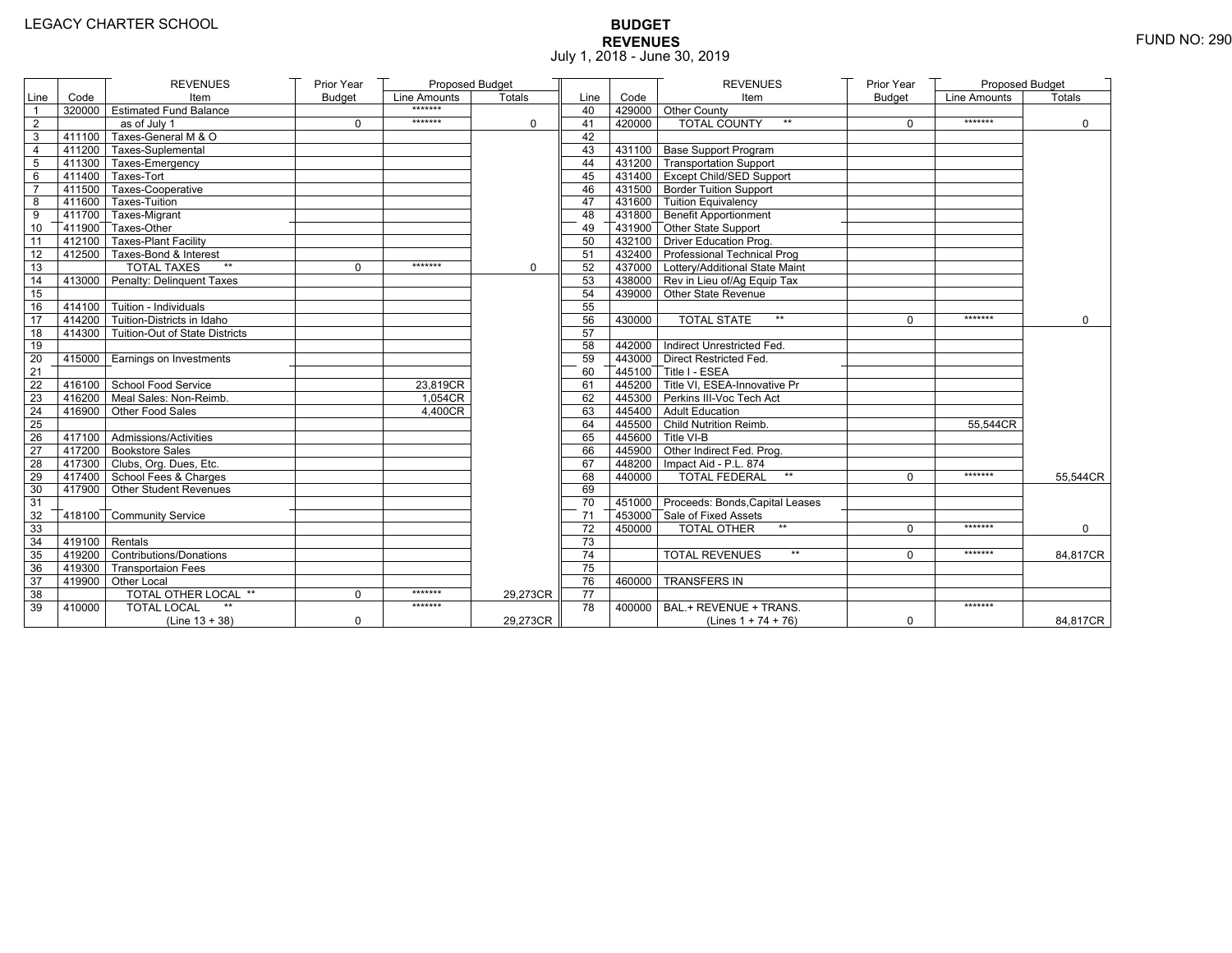|                 |           | <b>EXPENDITURES</b>                          | Prior Year    | Proposed      | 100          | 200             | 300          | 400              | 500         | 600        | 700          | 800          |
|-----------------|-----------|----------------------------------------------|---------------|---------------|--------------|-----------------|--------------|------------------|-------------|------------|--------------|--------------|
|                 |           |                                              |               |               |              |                 | Purchased    | Supplies         | Capital     | Debt       | Insurance-   |              |
|                 | Line Code | Functions/Programs                           | <b>Budget</b> | <b>Budget</b> | Salaries     | <b>Benefits</b> | Services     | <b>Materials</b> | Objects     | Retirement | Judgment     | Transfers    |
|                 |           | 512 Elemetary School Prog.                   |               |               |              |                 |              |                  |             |            |              |              |
| $\overline{2}$  | 515       | Secondary School Prog.                       |               |               |              |                 |              |                  |             |            |              |              |
| 3               |           | 517 Alternative School Prog.                 |               |               |              |                 |              |                  |             |            |              |              |
| 4               | 519       | Vocational-Technical Prog.                   |               |               |              |                 |              |                  |             |            |              |              |
| 5               | 521       | <b>Exceptional Child Prog.</b>               |               |               |              |                 |              |                  |             |            |              |              |
| 6               |           | 522 Preschool Exceptional Prog.              |               |               |              |                 |              |                  |             |            |              |              |
| $\overline{7}$  |           | 524 Gifted & Talented Prog.                  |               |               |              |                 |              |                  |             |            |              |              |
| 8               |           | 531 Interscholastic Prog.                    |               |               |              |                 |              |                  |             |            |              |              |
| 9               | 532       |                                              |               |               |              |                 |              |                  |             |            |              |              |
| 10              | 541       | School Activity Prog.<br>Summer School Prog. |               |               |              |                 |              |                  |             |            |              |              |
| 11              | 542       | Adult School Prog.                           |               |               |              |                 |              |                  |             |            |              |              |
| $\overline{12}$ | 546       | Detention Center Prog.                       |               |               |              |                 |              |                  |             |            |              |              |
| 13              |           |                                              |               |               |              |                 |              |                  |             |            |              |              |
| 14              | 500       | TOTAL INSTRUCTION **                         | $\mathbf 0$   | $\Omega$      | $\mathbf{0}$ | 0               | $\mathbf{0}$ | 0                | $\mathbf 0$ | $\Omega$   | $\mathbf{0}$ | $\mathbf{0}$ |
| 15              |           |                                              |               |               |              |                 |              |                  |             |            |              |              |
| 16              | 611       | Attend-Guidance-Health Prog                  |               |               |              |                 |              |                  |             |            |              |              |
| 17              | 616       | Special Services Prog.                       |               |               |              |                 |              |                  |             |            |              |              |
| 18              |           |                                              |               |               |              |                 |              |                  |             |            |              |              |
| 19              | 621       | Instruction Improvement Prog                 |               |               |              |                 |              |                  |             |            |              |              |
| $\overline{20}$ | 622       | Educational Media Prog.                      |               |               |              |                 |              |                  |             |            |              |              |
| 21              | 623       | Instruction-Related Tech Prog                |               |               |              |                 |              |                  |             |            |              |              |
| $\overline{22}$ | 631       | Board of Education Prog.                     |               |               |              |                 |              |                  |             |            |              |              |
| 23              | 632       | District Admin Prog.                         |               |               |              |                 |              |                  |             |            |              |              |
| 24              |           |                                              |               |               |              |                 |              |                  |             |            |              |              |
| 25              | 641       | School Administration Prog.                  |               |               |              |                 |              |                  |             |            |              |              |
| 26              |           |                                              |               |               |              |                 |              |                  |             |            |              |              |
| 27              | 651       | <b>Business Operation Prog.</b>              |               |               |              |                 |              |                  |             |            |              |              |
| 28              |           | 655 Central Service Prog.                    |               |               |              |                 |              |                  |             |            |              |              |
| 29              | 656       | Admin Tech Services Prog.                    |               |               |              |                 |              |                  |             |            |              |              |
| 30              |           | 661 Bldg-Care Prog. (Custodial)              |               |               |              |                 |              |                  |             |            |              |              |
| 31              |           | 663 Maint-Non Student Occupied               |               |               |              |                 |              |                  |             |            |              |              |
| 32              |           | 664 Maint-Student Occupied Bldgs             |               |               |              |                 |              |                  |             |            |              |              |
| 33              |           | 665 Maintenance - Grounds                    |               |               |              |                 |              |                  |             |            |              |              |
| 34              | 667       | Security Program                             |               |               |              |                 |              |                  |             |            |              |              |
| 35              |           |                                              |               |               |              |                 |              |                  |             |            |              |              |
| 36              | 681       | Pupil-To School Trans. Prog.                 |               |               |              |                 |              |                  |             |            |              |              |
| 37              | 682       | Pupil-Activity Trans. Prog.                  |               |               |              |                 |              |                  |             |            |              |              |
| 38              | 683       | General Transportation Prog.                 |               |               |              |                 |              |                  |             |            |              |              |
|                 |           |                                              |               |               |              |                 |              |                  |             |            |              |              |
|                 |           |                                              |               |               |              |                 |              |                  |             |            |              |              |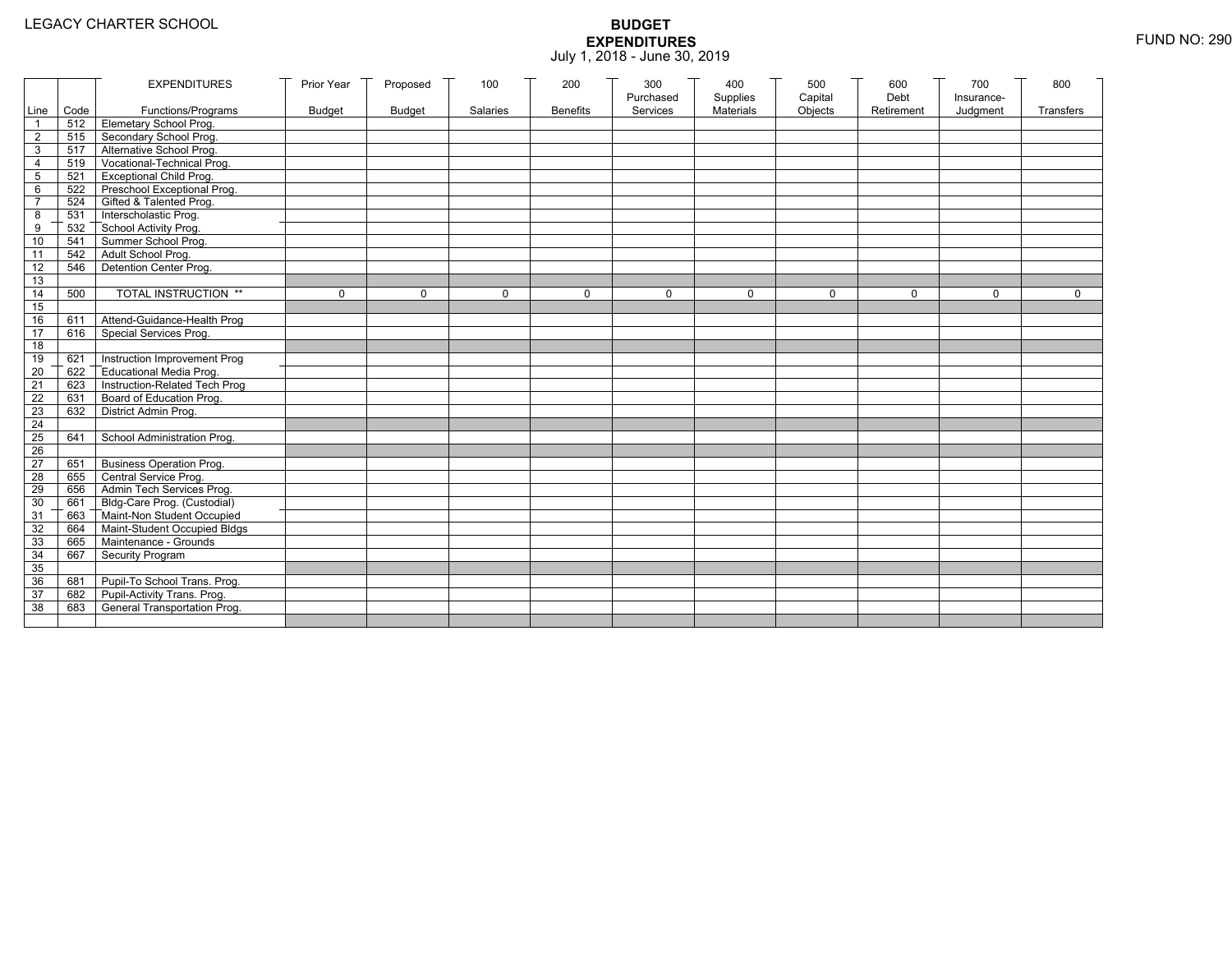|          |            | <b>EXPENDITURES</b>                                          | Prior Year    | Proposed    | 100                   | 200             | 300<br>Purchased                                     | 400<br>Supplies | 500<br>Capital | 600<br>Debt | 700                    | 800         |  |  |
|----------|------------|--------------------------------------------------------------|---------------|-------------|-----------------------|-----------------|------------------------------------------------------|-----------------|----------------|-------------|------------------------|-------------|--|--|
| Line     | Code       | Functions/Programs                                           | <b>Budget</b> | Budget      | Salaries              | <b>Benefits</b> | Services                                             | Materials       | Objects        | Retirement  | Insurance-<br>Judgment | Transfers   |  |  |
| 39       | 691        | Other Support Services Prog.                                 |               |             |                       |                 |                                                      |                 |                |             |                        |             |  |  |
| 40       |            |                                                              |               |             |                       |                 |                                                      |                 |                |             |                        |             |  |  |
| 41       | 600        | TOTAL SUPPORT SERV.**                                        | 0             | $\mathbf 0$ | $\mathbf 0$           | 0               | $\mathbf 0$                                          | $\mathbf 0$     | 0              | 0           | 0                      | $\mathbf 0$ |  |  |
| 42       |            |                                                              |               |             |                       |                 |                                                      |                 |                |             |                        |             |  |  |
| 43       | 710        | <b>Child Nutrition Program</b>                               |               | 84,817      | 22,300                | 10,410          | 5,000                                                | 46,907          | 200            |             |                        |             |  |  |
| 44       | 720        | Community Services Program                                   |               |             |                       |                 |                                                      |                 |                |             |                        |             |  |  |
| 45       | 730        | <b>Enterprise Operations</b>                                 |               |             |                       |                 |                                                      |                 |                |             |                        |             |  |  |
| 46       | 700        | TOTAL NON-INSTRUCTION**                                      | $\mathbf 0$   | 84,817      | 22,300                | 10,410          | 5,000                                                | 46,907          | 200            | 0           | $\mathbf 0$            | $\mathbf 0$ |  |  |
| 47       |            |                                                              |               |             |                       |                 |                                                      |                 |                |             |                        |             |  |  |
| 48<br>49 | 810<br>811 | Capital Assets-Student Occ<br>Capital Assets-Non Student Occ |               |             |                       |                 |                                                      |                 |                |             |                        |             |  |  |
| 50       | 800        | <b>TOTAL CAPITAL ASSETS PROG*</b>                            | $\mathbf 0$   | $\mathbf 0$ | $\Omega$              | 0               | $\mathbf 0$                                          | 0               | $\mathbf 0$    | $\Omega$    | $\mathbf 0$            | $\Omega$    |  |  |
| 51       |            |                                                              |               |             |                       |                 |                                                      |                 |                |             |                        |             |  |  |
| 52       | 911        | Debt Services Prog.-Princ.                                   |               |             |                       |                 |                                                      |                 |                |             |                        |             |  |  |
| 53       |            | 912 Debt Services Prog.-Int.                                 |               |             |                       |                 |                                                      |                 |                |             |                        |             |  |  |
| 54       | 913        | Debt Serv Prog-Refnded Debt                                  |               |             |                       |                 |                                                      |                 |                |             |                        |             |  |  |
| 55       | 920        | <b>Transfers Out</b>                                         |               |             |                       |                 |                                                      |                 |                |             |                        |             |  |  |
| 56       |            |                                                              |               |             |                       |                 |                                                      |                 |                |             |                        |             |  |  |
| 57       | 900        | TOTAL OTHER SERVICES **                                      | $\mathbf 0$   | $\mathbf 0$ | $\mathbf 0$           | 0               | $\mathbf 0$                                          | 0               | 0              | 0           | $\mathbf 0$            | $\mathbf 0$ |  |  |
| 58       |            |                                                              |               |             |                       |                 |                                                      |                 |                |             |                        |             |  |  |
| 59       |            |                                                              |               |             |                       |                 |                                                      |                 |                |             |                        |             |  |  |
| 60       |            | <b>TOTAL EXPENDITURES</b><br>$**$                            |               |             |                       |                 |                                                      |                 |                |             |                        |             |  |  |
|          |            | (Lines 14+41+47+49+57)**                                     | 0             | 84,817      | 22,300                | 10,410          | 5,000                                                | 46,907          | 200            | 0           | $\mathsf{O}$           | $\mathbf 0$ |  |  |
| 61<br>62 | 950        | <b>Contingency Reserve</b>                                   |               |             |                       |                 |                                                      |                 |                |             |                        |             |  |  |
|          |            | (5% of Line 60)                                              |               |             |                       |                 |                                                      |                 |                |             |                        |             |  |  |
| 63       |            |                                                              |               |             |                       |                 |                                                      |                 |                |             |                        |             |  |  |
| 64       |            | <b>TOTAL APPROPRIATION</b>                                   |               |             |                       |                 |                                                      |                 |                |             |                        |             |  |  |
|          |            | $(Line 60 + Line 62)$                                        | $\mathbf 0$   | 84,817      |                       |                 |                                                      |                 |                |             |                        |             |  |  |
| 65       |            |                                                              |               |             |                       |                 |                                                      |                 |                |             |                        |             |  |  |
|          |            |                                                              |               |             |                       |                 |                                                      |                 |                |             |                        |             |  |  |
| 66       |            | <b>BUDGET SUMMARY</b>                                        |               |             | <b>BUDGET SUMMARY</b> |                 |                                                      |                 |                |             |                        |             |  |  |
| 67       |            |                                                              |               |             |                       |                 |                                                      |                 |                |             |                        |             |  |  |
| 68       |            | Beginning Fund Balance                                       |               |             |                       |                 | The total on line 70 must equal the total on line 74 |                 |                |             |                        |             |  |  |
| 69       |            | Revenues + Transfers In                                      |               | 84,817CR    |                       |                 |                                                      |                 |                |             |                        |             |  |  |
| 70       |            | TOTAL REVENUE (68 + 69)                                      | 0             | 84,817CR    |                       |                 |                                                      |                 |                |             |                        |             |  |  |
| 71       |            |                                                              |               |             |                       |                 |                                                      |                 |                |             |                        |             |  |  |
| 72<br>73 |            | <b>Total Appropriation</b><br>Unappropriated Balance         |               | 84,817      |                       |                 |                                                      |                 |                |             |                        |             |  |  |
| 74       |            | TOTAL APPROPRIATION (72+73)                                  | $\mathbf 0$   | 84,817      |                       |                 |                                                      |                 |                |             |                        |             |  |  |
|          |            |                                                              |               |             |                       |                 |                                                      |                 |                |             |                        |             |  |  |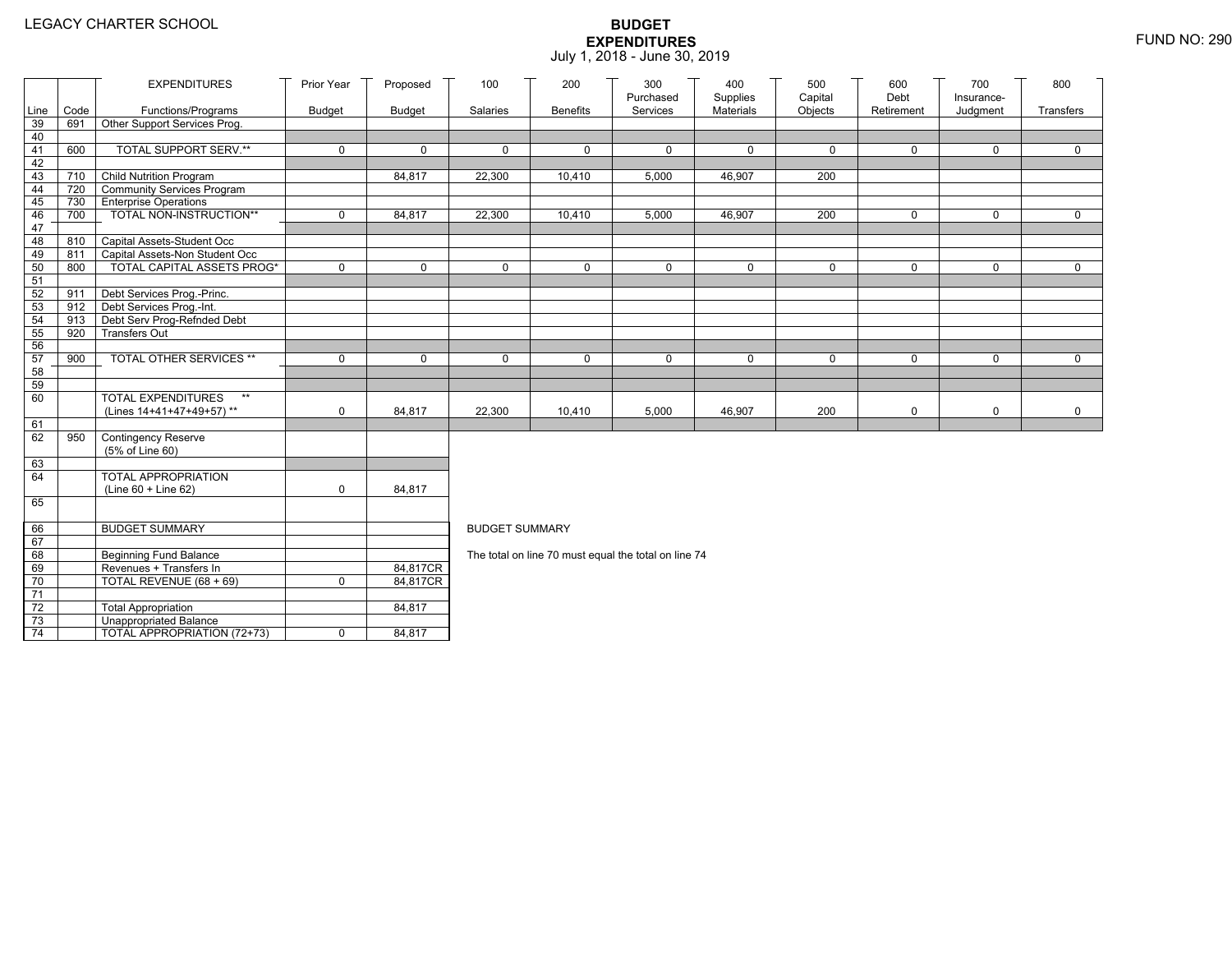# **BUDGET REVENUES** FUND NO: 310 July 1, 2018 - June 30, 2019

|                |        | <b>REVENUES</b>                       | Prior Year    | Proposed Budget |           |                 |        | <b>REVENUES</b>                        | Prior Year    | <b>Proposed Budget</b> |               |
|----------------|--------|---------------------------------------|---------------|-----------------|-----------|-----------------|--------|----------------------------------------|---------------|------------------------|---------------|
| Line           | Code   | Item                                  | <b>Budget</b> | Line Amounts    | Totals    | Line            | Code   | Item                                   | <b>Budget</b> | Line Amounts           | <b>Totals</b> |
| $\overline{1}$ |        | 320000 Estimated Fund Balance         | 237,165CR     | 237,165CR       |           | 40              |        | 429000 Other County                    |               |                        |               |
| $\sqrt{2}$     |        | as of July 1                          | 237.165CR     | *******         | 237.165CR | 41              | 420000 | TOTAL COUNTY<br>$**$                   | $\Omega$      | *******                | $\mathbf 0$   |
| 3              |        | 411100 Taxes-General M & O            |               |                 |           | 42              |        |                                        |               |                        |               |
| $\overline{4}$ |        | 411200 Taxes-Suplemental              |               |                 |           | 43              |        | 431100 Base Support Program            |               |                        |               |
| 5              |        | 411300 Taxes-Emergency                |               |                 |           | 44              |        | 431200 Transportation Support          |               |                        |               |
| 6              |        | 411400 Taxes-Tort                     |               |                 |           | 45              |        | 431400 Except Child/SED Support        |               |                        |               |
| $\overline{7}$ |        | 411500 Taxes-Cooperative              |               |                 |           | 46              |        | 431500 Border Tuition Support          |               |                        |               |
| 8              |        | 411600 Taxes-Tuition                  |               |                 |           | 47              |        | 431600 Tuition Equivalency             |               |                        |               |
| 9              |        | 411700 Taxes-Migrant                  |               |                 |           | 48              |        | 431800 Benefit Apportionment           |               |                        |               |
| 10             |        | 411900 Taxes-Other                    |               |                 |           | 49              |        | 431900 Other State Support             |               |                        |               |
| 11             |        | 412100 Taxes-Plant Facility           |               |                 |           | 50              |        | 432100 Driver Education Prog.          |               |                        |               |
| 12             |        | 412500 Taxes-Bond & Interest          |               |                 |           | 51              |        | 432400 Professional Technical Prog     |               |                        |               |
| 13             |        | <b>TOTAL TAXES</b><br>$**$            | 0             | *******         | 0         | 52              |        | 437000 Lottery/Additional State Maint  |               |                        |               |
| 14             |        | 413000 Penalty: Delinquent Taxes      |               |                 |           | 53              |        | 438000 Rev in Lieu of/Ag Equip Tax     |               |                        |               |
| 15             |        |                                       |               |                 |           | 54              |        | 439000 Other State Revenue             |               |                        |               |
| 16             |        | 414100 Tuition - Individuals          |               |                 |           | 55              |        |                                        |               |                        |               |
| 17             |        | $414200$ Tuition-Districts in Idaho   |               |                 |           | 56              | 430000 | <b>TOTAL STATE</b><br>$\star\star$     | $\Omega$      | *******                | $\Omega$      |
| 18             |        | 414300 Tuition-Out of State Districts |               |                 |           | 57              |        |                                        |               |                        |               |
| 19             |        |                                       |               |                 |           | 58              |        | 442000 Indirect Unrestricted Fed.      |               |                        |               |
| 20             |        | 415000 Earnings on Investments        | 461CR         | 461CR           |           | 59              |        | 443000 Direct Restricted Fed.          |               |                        |               |
| 21             |        |                                       |               |                 |           | 60              |        | 445100 Title I - ESEA                  |               |                        |               |
| 22             |        | 416100 School Food Service            |               |                 |           | 61              |        | $7445200$ Title VI. ESEA-Innovative Pr |               |                        |               |
| 23             |        | 416200 Meal Sales: Non-Reimb.         |               |                 |           | 62              |        | 445300 Perkins III-Voc Tech Act        |               |                        |               |
| 24             |        | 416900 Other Food Sales               |               |                 |           | 63              |        | 445400 Adult Education                 |               |                        |               |
| 25             |        |                                       |               |                 |           | 64              |        | 445500 Child Nutrition Reimb.          |               |                        |               |
| 26             |        | 417100 Admissions/Activities          |               |                 |           | 65              |        | 445600 Title VI-B                      |               |                        |               |
| 27             |        | 417200 Bookstore Sales                |               |                 |           | 66              |        | 445900 Other Indirect Fed. Prog.       |               |                        |               |
| 28             |        | 417300 Clubs, Org. Dues, Etc.         |               |                 |           | 67              |        | 448200   Impact Aid - P.L. 874         |               |                        |               |
| 29             |        | 417400 School Fees & Charges          |               |                 |           | 68              | 440000 | <b>TOTAL FEDERAL</b><br>$\star\star$   | $\Omega$      | *******                | $\mathbf 0$   |
| 30             |        | 417900 Other Student Revenues         |               |                 |           | 69              |        |                                        |               |                        |               |
| 31             |        |                                       |               |                 |           | 70              |        | 451000 Proceeds: Bonds, Capital Leases |               |                        |               |
| 32             |        | 418100 Community Service              |               |                 |           | 71              |        | 453000 Sale of Fixed Assets            |               |                        |               |
| 33             |        |                                       |               |                 |           | 72              | 450000 | <b>TOTAL OTHER</b><br>$**$             | $\Omega$      | *******                | $\Omega$      |
| 34             |        | $419100$ Rentals                      |               |                 |           | 73              |        |                                        |               |                        |               |
| 35             |        | 419200 Contributions/Donations        |               |                 |           | 74              |        | $\star\star$<br><b>TOTAL REVENUES</b>  | 461CR         | *******                | 461CR         |
| 36             |        | 419300 Transportaion Fees             |               |                 |           | 75              |        |                                        |               |                        |               |
| 37             |        | 419900 Other Local                    |               |                 |           | 76              | 460000 | <b>TRANSFERS IN</b>                    | 228,712CR     | 232,893CR              |               |
| 38             |        | TOTAL OTHER LOCAL **                  | 461CR         | *******         | 461CR     | $\overline{77}$ |        |                                        |               |                        |               |
| 39             | 410000 | <b>TOTAL LOCAL</b>                    |               | *******         |           | 78              |        | 400000   BAL.+ REVENUE + TRANS.        |               | *******                |               |
|                |        | $(Line 13 + 38)$                      | 461CR         |                 | 461CR     |                 |        | (Lines $1 + 74 + 76$ )                 | 466,338CR     |                        | 470,519CR     |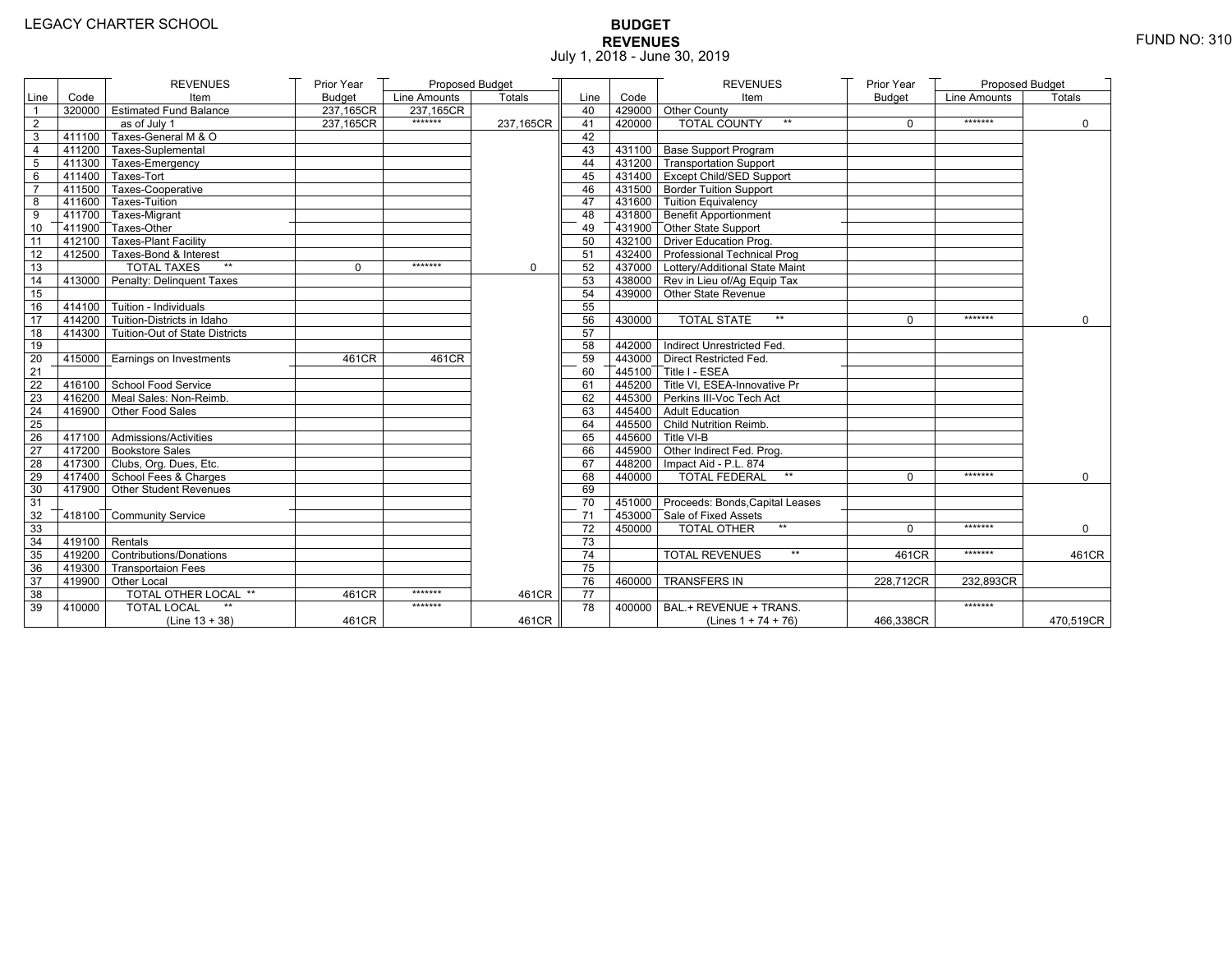|                 |           | <b>EXPENDITURES</b>                          | Prior Year    | Proposed      | 100      | 200             | 300                   | 400                   | 500                | 600                | 700                    | 800         |
|-----------------|-----------|----------------------------------------------|---------------|---------------|----------|-----------------|-----------------------|-----------------------|--------------------|--------------------|------------------------|-------------|
|                 | Line Code | Functions/Programs                           | <b>Budget</b> | <b>Budget</b> | Salaries | <b>Benefits</b> | Purchased<br>Services | Supplies<br>Materials | Capital<br>Objects | Debt<br>Retirement | Insurance-<br>Judgment | Transfers   |
| 1               |           | 512 Elemetary School Prog.                   |               |               |          |                 |                       |                       |                    |                    |                        |             |
| $\overline{2}$  |           | 515 Secondary School Prog.                   |               |               |          |                 |                       |                       |                    |                    |                        |             |
| 3               |           | 517 Alternative School Prog.                 |               |               |          |                 |                       |                       |                    |                    |                        |             |
| 4               | 519       | Vocational-Technical Prog.                   |               |               |          |                 |                       |                       |                    |                    |                        |             |
| 5               | 521       | <b>Exceptional Child Prog.</b>               |               |               |          |                 |                       |                       |                    |                    |                        |             |
| 6               |           | 522 Preschool Exceptional Prog.              |               |               |          |                 |                       |                       |                    |                    |                        |             |
| $\overline{7}$  |           | 524 Gifted & Talented Prog.                  |               |               |          |                 |                       |                       |                    |                    |                        |             |
| 8               |           | 531 Interscholastic Prog.                    |               |               |          |                 |                       |                       |                    |                    |                        |             |
| 9               | 532       | School Activity Prog.<br>Summer School Prog. |               |               |          |                 |                       |                       |                    |                    |                        |             |
| 10              | 541       |                                              |               |               |          |                 |                       |                       |                    |                    |                        |             |
| 11              | 542       | Adult School Prog.                           |               |               |          |                 |                       |                       |                    |                    |                        |             |
| $\overline{12}$ | 546       | Detention Center Prog.                       |               |               |          |                 |                       |                       |                    |                    |                        |             |
| 13              |           |                                              |               |               |          |                 |                       |                       |                    |                    |                        |             |
| 14              | 500       | TOTAL INSTRUCTION **                         | $\mathbf 0$   | $\Omega$      | $\Omega$ | $\mathbf 0$     | $\Omega$              | 0                     | $\mathbf 0$        | $\Omega$           | $\Omega$               | $\mathbf 0$ |
| 15              |           |                                              |               |               |          |                 |                       |                       |                    |                    |                        |             |
| 16              | 611       | Attend-Guidance-Health Prog                  |               |               |          |                 |                       |                       |                    |                    |                        |             |
| 17              | 616       | Special Services Prog.                       |               |               |          |                 |                       |                       |                    |                    |                        |             |
| 18              |           |                                              |               |               |          |                 |                       |                       |                    |                    |                        |             |
| 19              | 621       | Instruction Improvement Prog                 |               |               |          |                 |                       |                       |                    |                    |                        |             |
| $\overline{20}$ | 622       | Educational Media Prog.                      |               |               |          |                 |                       |                       |                    |                    |                        |             |
| 21              | 623       | Instruction-Related Tech Prog                |               |               |          |                 |                       |                       |                    |                    |                        |             |
| $\overline{22}$ | 631       | Board of Education Prog.                     |               |               |          |                 |                       |                       |                    |                    |                        |             |
| 23              | 632       | District Admin Prog.                         |               |               |          |                 |                       |                       |                    |                    |                        |             |
| 24              |           |                                              |               |               |          |                 |                       |                       |                    |                    |                        |             |
| 25              | 641       | School Administration Prog.                  |               |               |          |                 |                       |                       |                    |                    |                        |             |
| 26              |           |                                              |               |               |          |                 |                       |                       |                    |                    |                        |             |
| $\overline{27}$ | 651       | <b>Business Operation Prog.</b>              |               |               |          |                 |                       |                       |                    |                    |                        |             |
| 28              |           | 655 Central Service Prog.                    |               |               |          |                 |                       |                       |                    |                    |                        |             |
| 29              | 656       | Admin Tech Services Prog.                    |               |               |          |                 |                       |                       |                    |                    |                        |             |
| 30              |           | 661 Bldg-Care Prog. (Custodial)              |               |               |          |                 |                       |                       |                    |                    |                        |             |
| 31              |           | 663 Maint-Non Student Occupied               |               |               |          |                 |                       |                       |                    |                    |                        |             |
| 32              | 664       | Maint-Student Occupied Bldgs                 |               |               |          |                 |                       |                       |                    |                    |                        |             |
| 33              |           | 665 Maintenance - Grounds                    |               |               |          |                 |                       |                       |                    |                    |                        |             |
| 34              | 667       | Security Program                             |               |               |          |                 |                       |                       |                    |                    |                        |             |
| 35              |           |                                              |               |               |          |                 |                       |                       |                    |                    |                        |             |
| 36              | 681       | Pupil-To School Trans. Prog.                 |               |               |          |                 |                       |                       |                    |                    |                        |             |
| 37              | 682       | Pupil-Activity Trans. Prog.                  |               |               |          |                 |                       |                       |                    |                    |                        |             |
| 38              | 683       | General Transportation Prog.                 |               |               |          |                 |                       |                       |                    |                    |                        |             |
|                 |           |                                              |               |               |          |                 |                       |                       |                    |                    |                        |             |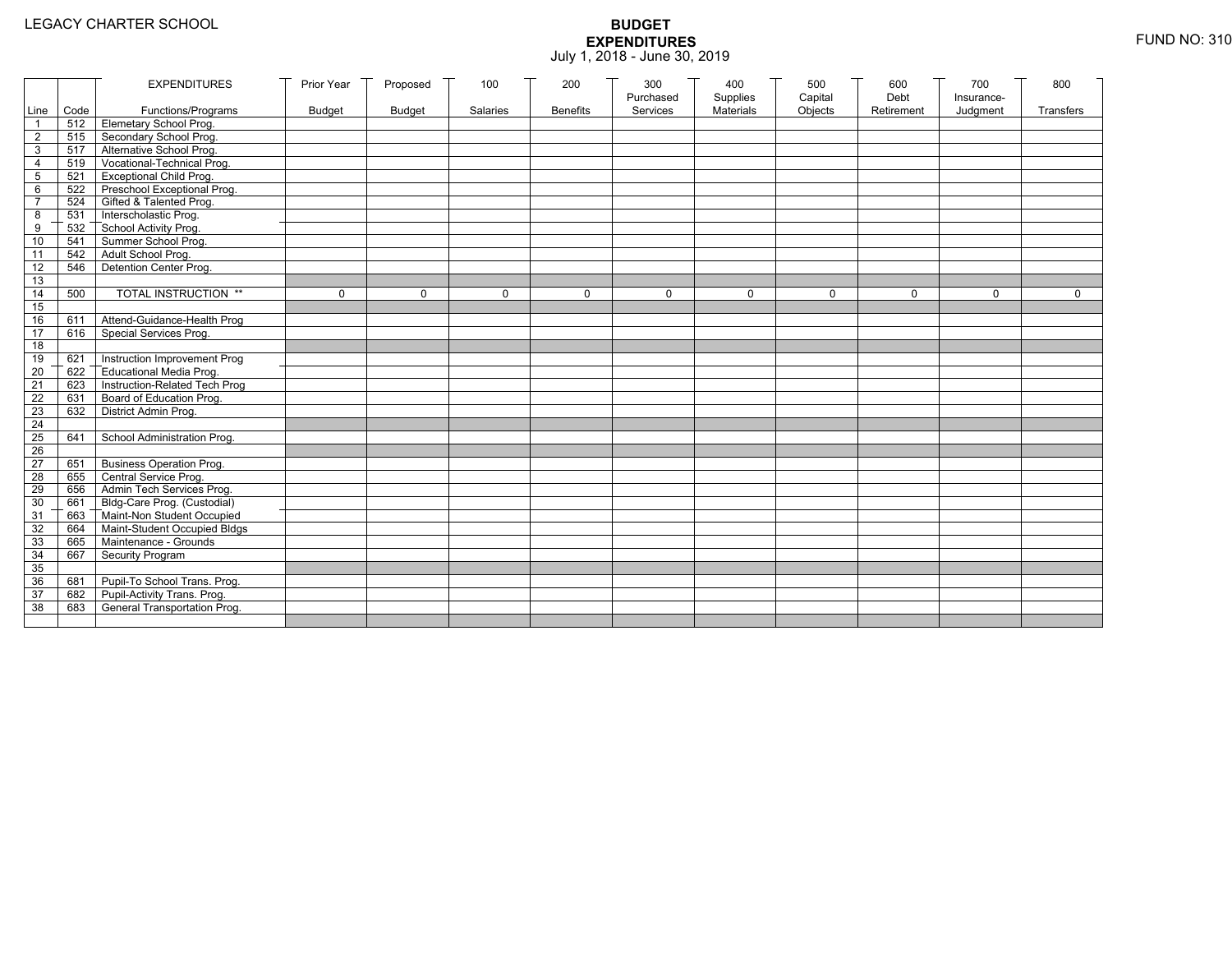|                 |      | <b>EXPENDITURES</b>                                        | Prior Year        | Proposed          | 100                   | 200             | 300                                                  | 400                   | 500                | 600                | 700                    | 800          |
|-----------------|------|------------------------------------------------------------|-------------------|-------------------|-----------------------|-----------------|------------------------------------------------------|-----------------------|--------------------|--------------------|------------------------|--------------|
| Line            | Code | Functions/Programs                                         | <b>Budget</b>     | <b>Budget</b>     | Salaries              | <b>Benefits</b> | Purchased<br>Services                                | Supplies<br>Materials | Capital<br>Objects | Debt<br>Retirement | Insurance-<br>Judgment | Transfers    |
| 39              | 691  | Other Support Services Prog.                               |                   |                   |                       |                 |                                                      |                       |                    |                    |                        |              |
| 40              |      |                                                            |                   |                   |                       |                 |                                                      |                       |                    |                    |                        |              |
| 41              | 600  | <b>TOTAL SUPPORT SERV.**</b>                               | 0                 | $\mathbf 0$       | $\mathbf 0$           | 0               | $\mathbf 0$                                          | 0                     | $\mathbf 0$        | $\mathbf 0$        | $\mathbf 0$            | $\mathbf 0$  |
| 42              |      |                                                            |                   |                   |                       |                 |                                                      |                       |                    |                    |                        |              |
| 43              |      | 710 Child Nutrition Program                                |                   |                   |                       |                 |                                                      |                       |                    |                    |                        |              |
| 44              | 720  | Community Services Program                                 |                   |                   |                       |                 |                                                      |                       |                    |                    |                        |              |
| 45              | 730  | <b>Enterprise Operations</b>                               |                   |                   |                       |                 |                                                      |                       |                    |                    |                        |              |
| 46              | 700  | TOTAL NON-INSTRUCTION**                                    | $\mathsf{O}$      | $\Omega$          | $\Omega$              | 0               | $\mathbf 0$                                          | 0                     | $\mathbf 0$        | $\Omega$           | $\mathbf 0$            | $\mathbf 0$  |
| 47              |      |                                                            |                   |                   |                       |                 |                                                      |                       |                    |                    |                        |              |
| 48              | 810  | Capital Assets-Student Occ                                 |                   |                   |                       |                 |                                                      |                       |                    |                    |                        |              |
| 49              | 811  | Capital Assets-Non Student Occ                             |                   |                   |                       |                 |                                                      |                       |                    |                    |                        |              |
| 50              | 800  | <b>TOTAL CAPITAL ASSETS PROG*</b>                          | $\mathbf 0$       | $\Omega$          | $\mathbf{0}$          | $\Omega$        | $\mathbf 0$                                          | $\mathbf 0$           | $\mathbf 0$        | $\Omega$           | $\mathbf 0$            | $\Omega$     |
| 51              |      |                                                            |                   |                   |                       |                 |                                                      |                       |                    |                    |                        |              |
| 52<br>53        | 911  | Debt Services Prog.-Princ.<br>912 Debt Services Prog.-Int. | 50,000<br>179,173 | 50,000<br>183,354 |                       |                 |                                                      |                       |                    | 50,000<br>183,354  |                        |              |
| 54              | 913  | Debt Serv Prog-Refnded Debt                                |                   |                   |                       |                 |                                                      |                       |                    |                    |                        |              |
| 55              | 920  | <b>Transfers Out</b>                                       |                   |                   |                       |                 |                                                      |                       |                    |                    |                        |              |
| 56              |      |                                                            |                   |                   |                       |                 |                                                      |                       |                    |                    |                        |              |
| 57              | 900  | TOTAL OTHER SERVICES **                                    | 229,173           | 233,354           | $\mathbf 0$           | 0               | $\mathbf 0$                                          | 0                     | $\mathbf 0$        | 233,354            | $\mathbf 0$            | $\mathbf{0}$ |
| 58              |      |                                                            |                   |                   |                       |                 |                                                      |                       |                    |                    |                        |              |
| 59              |      |                                                            |                   |                   |                       |                 |                                                      |                       |                    |                    |                        |              |
| 60              |      | <b>TOTAL EXPENDITURES</b><br>$\star\star$                  |                   |                   |                       |                 |                                                      |                       |                    |                    |                        |              |
|                 |      | (Lines 14+41+47+49+57)**                                   | 229,173           | 233,354           | $\mathbf 0$           | 0               | $\mathsf 0$                                          | 0                     | $\mathbf 0$        | 233,354            | $\mathsf 0$            | $\mathsf{O}$ |
| 61              |      |                                                            |                   |                   |                       |                 |                                                      |                       |                    |                    |                        |              |
| 62              | 950  | Contingency Reserve                                        |                   |                   |                       |                 |                                                      |                       |                    |                    |                        |              |
|                 |      | (5% of Line 60)                                            |                   |                   |                       |                 |                                                      |                       |                    |                    |                        |              |
| 63              |      |                                                            |                   |                   |                       |                 |                                                      |                       |                    |                    |                        |              |
| 64              |      | TOTAL APPROPRIATION                                        |                   |                   |                       |                 |                                                      |                       |                    |                    |                        |              |
|                 |      | (Line 60 + Line 62)                                        | 229,173           | 233,354           |                       |                 |                                                      |                       |                    |                    |                        |              |
| 65              |      |                                                            |                   |                   |                       |                 |                                                      |                       |                    |                    |                        |              |
| 66              |      | <b>BUDGET SUMMARY</b>                                      |                   |                   | <b>BUDGET SUMMARY</b> |                 |                                                      |                       |                    |                    |                        |              |
| 67              |      |                                                            |                   |                   |                       |                 |                                                      |                       |                    |                    |                        |              |
| 68              |      | <b>Beginning Fund Balance</b>                              | 237,165CR         | 237,165CR         |                       |                 | The total on line 70 must equal the total on line 74 |                       |                    |                    |                        |              |
| 69              |      | Revenues + Transfers In                                    | 229,173CR         | 233,354CR         |                       |                 |                                                      |                       |                    |                    |                        |              |
| 70              |      | TOTAL REVENUE (68 + 69)                                    | 466,338CR         | 470,519CR         |                       |                 |                                                      |                       |                    |                    |                        |              |
| 71              |      |                                                            |                   |                   |                       |                 |                                                      |                       |                    |                    |                        |              |
| 72              |      | <b>Total Appropriation</b>                                 | 229,173           | 233,354           |                       |                 |                                                      |                       |                    |                    |                        |              |
| 73              |      | <b>Unappropriated Balance</b>                              | 237,165           | 237,165           |                       |                 |                                                      |                       |                    |                    |                        |              |
| $\overline{74}$ |      | TOTAL APPROPRIATION (72+73)                                | 466,338           | 470,519           |                       |                 |                                                      |                       |                    |                    |                        |              |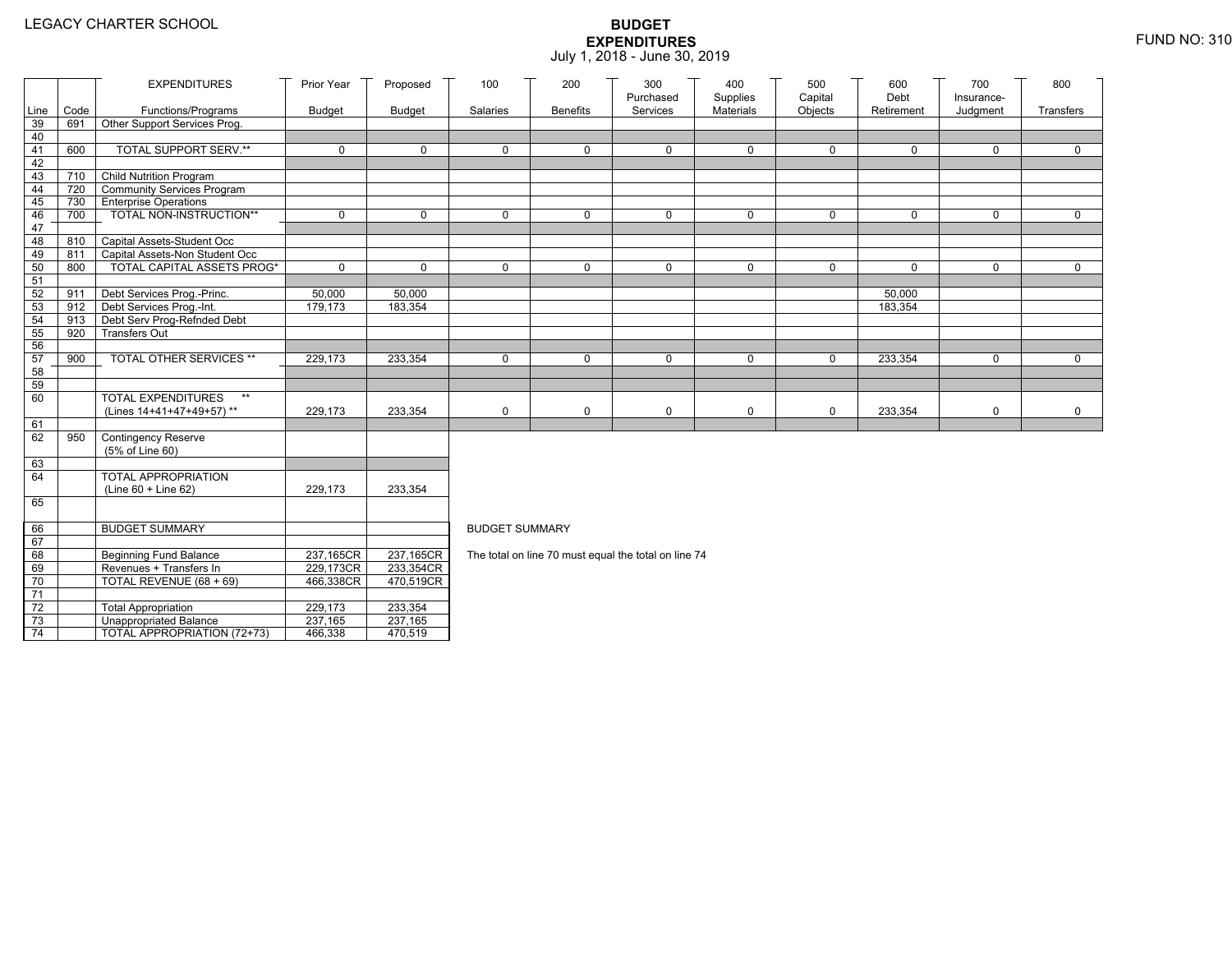# **BUDGET REVENUES** FUND NO: 410 July 1, 2018 - June 30, 2019

|                 |                   | <b>REVENUES</b>                       | Prior Year    | Proposed Budget |          |                 |        | <b>REVENUES</b>                         | Prior Year    | Proposed Budget |             |
|-----------------|-------------------|---------------------------------------|---------------|-----------------|----------|-----------------|--------|-----------------------------------------|---------------|-----------------|-------------|
| Line            | Code              | Item                                  | <b>Budget</b> | Line Amounts    | Totals   | Line            | Code   | Item                                    | <b>Budget</b> | Line Amounts    | Totals      |
|                 |                   | 320000 Estimated Fund Balance         |               | *******         |          | 40              |        | 429000 Other County                     |               |                 |             |
| $\sqrt{2}$      |                   | as of July 1                          | $\mathbf 0$   | *******         | 0        | 41              | 420000 | <b>TOTAL COUNTY</b><br>$\star\star$     | $\mathbf 0$   | *******         | $\mathbf 0$ |
| 3               |                   | 411100 Taxes-General M & O            |               |                 |          | 42              |        |                                         |               |                 |             |
| 4               |                   | 411200 Taxes-Suplemental              |               |                 |          | 43              |        | 431100 Base Support Program             |               |                 |             |
| 5               |                   | 411300 Taxes-Emergency                |               |                 |          | 44              |        | 431200 Transportation Support           |               |                 |             |
| 6               |                   | 411400 Taxes-Tort                     |               |                 |          | 45              |        | 431400 Except Child/SED Support         |               |                 |             |
| $\overline{7}$  |                   | 411500 Taxes-Cooperative              |               |                 |          | 46              |        | 431500 Border Tuition Support           |               |                 |             |
| 8               |                   | 411600 Taxes-Tuition                  |               |                 |          | 47              |        | 431600 Tuition Equivalency              |               |                 |             |
| 9               |                   | 411700 Taxes-Migrant                  |               |                 |          | 48              |        | 431800 Benefit Apportionment            |               |                 |             |
| 10              |                   | 411900 Taxes-Other                    |               |                 |          | 49              |        | 431900 Other State Support              |               |                 |             |
| 11              |                   | 412100 Taxes-Plant Facility           |               |                 |          | 50              |        | 432100 Driver Education Prog.           |               |                 |             |
| 12              |                   | 412500 Taxes-Bond & Interest          |               |                 |          | 51              |        | 432400 Professional Technical Prog      |               |                 |             |
| $\overline{13}$ |                   | <b>TOTAL TAXES</b><br>$\star\star$    | $\Omega$      | *******         | $\Omega$ | 52              |        | 437000 Lottery/Additional State Maint   |               |                 |             |
| 14              |                   | 413000 Penalty: Delinquent Taxes      |               |                 |          | 53              |        | 438000 Rev in Lieu of/Ag Equip Tax      |               |                 |             |
| 15              |                   |                                       |               |                 |          | 54              |        | 439000 Other State Revenue              |               |                 |             |
| 16              |                   | $-414100$ Tuition - Individuals       |               |                 |          | 55              |        |                                         |               |                 |             |
| 17              |                   | 414200 Tuition-Districts in Idaho     |               |                 |          | 56              | 430000 | $\star\star$<br><b>TOTAL STATE</b>      | $\Omega$      | *******         | $\Omega$    |
| 18              |                   | 414300 Tuition-Out of State Districts |               |                 |          | 57              |        |                                         |               |                 |             |
| 19              |                   |                                       |               |                 |          | 58              |        | 442000 Indirect Unrestricted Fed.       |               |                 |             |
| 20              |                   | 415000   Earnings on Investments      |               |                 |          | 59              |        | 443000 Direct Restricted Fed.           |               |                 |             |
| 21              |                   |                                       |               |                 |          | 60              |        | 445100 Title I - ESEA                   |               |                 |             |
| 22              |                   | 416100 School Food Service            |               |                 |          | 61              |        | 445200 Title VI. ESEA-Innovative Pr     |               |                 |             |
| 23              |                   | 416200 Meal Sales: Non-Reimb.         |               |                 |          | 62              |        | 445300 Perkins III-Voc Tech Act         |               |                 |             |
| 24              |                   | 416900 Other Food Sales               |               |                 |          | 63              |        | 445400 Adult Education                  |               |                 |             |
| 25              |                   |                                       |               |                 |          | 64              |        | 445500 Child Nutrition Reimb.           |               |                 |             |
| 26              |                   | $417100$ Admissions/Activities        |               |                 |          | 65              |        | 445600 Title VI-B                       |               |                 |             |
| 27              |                   | 417200 Bookstore Sales                |               |                 |          | 66              |        | 445900 Other Indirect Fed. Prog.        |               |                 |             |
| 28              |                   | 417300 Clubs, Org. Dues, Etc.         |               |                 |          | 67              |        | 448200   Impact Aid - P.L. 874          |               |                 |             |
| 29              |                   | 417400 School Fees & Charges          |               |                 |          | 68              | 440000 | <b>TOTAL FEDERAL</b><br>$^{\star\star}$ | $\Omega$      | *******         | $\Omega$    |
| 30              |                   | 417900 Other Student Revenues         |               |                 |          | 69              |        |                                         |               |                 |             |
| 31              |                   |                                       |               |                 |          | 70              |        | 451000 Proceeds: Bonds, Capital Leases  |               |                 |             |
| 32              |                   | 418100 Community Service              |               |                 |          | 71              |        | 453000 Sale of Fixed Assets             |               |                 |             |
| 33              |                   |                                       |               |                 |          | 72              | 450000 | <b>TOTAL OTHER</b><br>$\star\star$      | $\Omega$      | *******         | $\mathbf 0$ |
| 34              | $-419100$ Rentals |                                       |               |                 |          | 73              |        |                                         |               |                 |             |
| 35              |                   | 419200 Contributions/Donations        |               |                 |          | 74              |        | <b>TOTAL REVENUES</b><br>$**$           | $\Omega$      | *******         | $\Omega$    |
| 36              |                   | 419300 Transportaion Fees             |               |                 |          | 75              |        |                                         |               |                 |             |
| 37              |                   | 419900 Other Local                    |               |                 |          | 76              | 460000 | <b>TRANSFERS IN</b>                     |               |                 |             |
| 38              |                   | TOTAL OTHER LOCAL **                  | $\mathbf 0$   | *******         | $\Omega$ | $\overline{77}$ |        |                                         |               |                 |             |
| 39              | 410000            | <b>TOTAL LOCAL</b>                    |               | *******         |          | 78              | 400000 | BAL.+ REVENUE + TRANS.                  |               | *******         |             |
|                 |                   | (Line $13 + 38$ )                     | $\mathbf 0$   |                 | 0        |                 |        | (Lines $1 + 74 + 76$ )                  | 0             |                 | $\mathbf 0$ |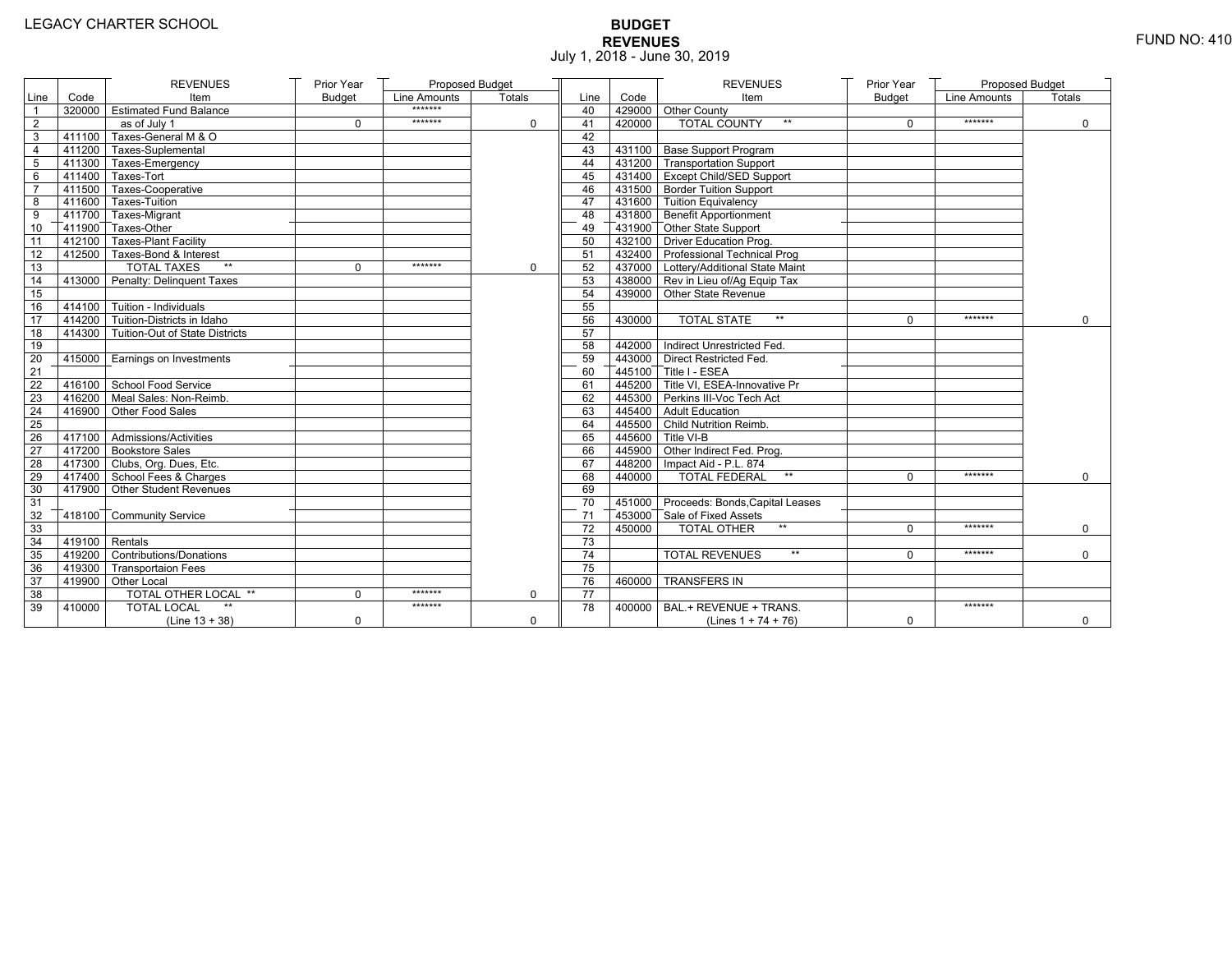|                 |           | <b>EXPENDITURES</b>                          | Prior Year    | Proposed      | 100      | 200             | 300                   | 400                   | 500                | 600                | 700                    | 800         |
|-----------------|-----------|----------------------------------------------|---------------|---------------|----------|-----------------|-----------------------|-----------------------|--------------------|--------------------|------------------------|-------------|
|                 | Line Code | Functions/Programs                           | <b>Budget</b> | <b>Budget</b> | Salaries | <b>Benefits</b> | Purchased<br>Services | Supplies<br>Materials | Capital<br>Objects | Debt<br>Retirement | Insurance-<br>Judgment | Transfers   |
| 1               |           | 512 Elemetary School Prog.                   |               |               |          |                 |                       |                       |                    |                    |                        |             |
| $\overline{2}$  |           | 515 Secondary School Prog.                   |               |               |          |                 |                       |                       |                    |                    |                        |             |
| 3               |           | 517 Alternative School Prog.                 |               |               |          |                 |                       |                       |                    |                    |                        |             |
| 4               | 519       | Vocational-Technical Prog.                   |               |               |          |                 |                       |                       |                    |                    |                        |             |
| 5               | 521       | <b>Exceptional Child Prog.</b>               |               |               |          |                 |                       |                       |                    |                    |                        |             |
| 6               |           | 522 Preschool Exceptional Prog.              |               |               |          |                 |                       |                       |                    |                    |                        |             |
| $\overline{7}$  |           | 524 Gifted & Talented Prog.                  |               |               |          |                 |                       |                       |                    |                    |                        |             |
| 8               |           | 531 Interscholastic Prog.                    |               |               |          |                 |                       |                       |                    |                    |                        |             |
| 9               | 532       | School Activity Prog.<br>Summer School Prog. |               |               |          |                 |                       |                       |                    |                    |                        |             |
| 10              | 541       |                                              |               |               |          |                 |                       |                       |                    |                    |                        |             |
| 11              | 542       | Adult School Prog.                           |               |               |          |                 |                       |                       |                    |                    |                        |             |
| $\overline{12}$ | 546       | Detention Center Prog.                       |               |               |          |                 |                       |                       |                    |                    |                        |             |
| 13              |           |                                              |               |               |          |                 |                       |                       |                    |                    |                        |             |
| 14              | 500       | TOTAL INSTRUCTION **                         | $\mathbf 0$   | $\Omega$      | $\Omega$ | $\mathbf 0$     | $\Omega$              | 0                     | $\mathbf 0$        | $\Omega$           | $\Omega$               | $\mathbf 0$ |
| 15              |           |                                              |               |               |          |                 |                       |                       |                    |                    |                        |             |
| 16              | 611       | Attend-Guidance-Health Prog                  |               |               |          |                 |                       |                       |                    |                    |                        |             |
| 17              | 616       | Special Services Prog.                       |               |               |          |                 |                       |                       |                    |                    |                        |             |
| 18              |           |                                              |               |               |          |                 |                       |                       |                    |                    |                        |             |
| 19              | 621       | Instruction Improvement Prog                 |               |               |          |                 |                       |                       |                    |                    |                        |             |
| $\overline{20}$ | 622       | Educational Media Prog.                      |               |               |          |                 |                       |                       |                    |                    |                        |             |
| 21              | 623       | Instruction-Related Tech Prog                |               |               |          |                 |                       |                       |                    |                    |                        |             |
| $\overline{22}$ | 631       | Board of Education Prog.                     |               |               |          |                 |                       |                       |                    |                    |                        |             |
| 23              | 632       | District Admin Prog.                         |               |               |          |                 |                       |                       |                    |                    |                        |             |
| 24              |           |                                              |               |               |          |                 |                       |                       |                    |                    |                        |             |
| 25              | 641       | School Administration Prog.                  |               |               |          |                 |                       |                       |                    |                    |                        |             |
| 26              |           |                                              |               |               |          |                 |                       |                       |                    |                    |                        |             |
| $\overline{27}$ | 651       | <b>Business Operation Prog.</b>              |               |               |          |                 |                       |                       |                    |                    |                        |             |
| 28              |           | 655 Central Service Prog.                    |               |               |          |                 |                       |                       |                    |                    |                        |             |
| 29              | 656       | Admin Tech Services Prog.                    |               |               |          |                 |                       |                       |                    |                    |                        |             |
| 30              |           | 661 Bldg-Care Prog. (Custodial)              |               |               |          |                 |                       |                       |                    |                    |                        |             |
| 31              |           | 663 Maint-Non Student Occupied               |               |               |          |                 |                       |                       |                    |                    |                        |             |
| 32              | 664       | Maint-Student Occupied Bldgs                 |               |               |          |                 |                       |                       |                    |                    |                        |             |
| 33              |           | 665 Maintenance - Grounds                    |               |               |          |                 |                       |                       |                    |                    |                        |             |
| 34              | 667       | Security Program                             |               |               |          |                 |                       |                       |                    |                    |                        |             |
| 35              |           |                                              |               |               |          |                 |                       |                       |                    |                    |                        |             |
| 36              | 681       | Pupil-To School Trans. Prog.                 |               |               |          |                 |                       |                       |                    |                    |                        |             |
| 37              | 682       | Pupil-Activity Trans. Prog.                  |               |               |          |                 |                       |                       |                    |                    |                        |             |
| 38              | 683       | General Transportation Prog.                 |               |               |          |                 |                       |                       |                    |                    |                        |             |
|                 |           |                                              |               |               |          |                 |                       |                       |                    |                    |                        |             |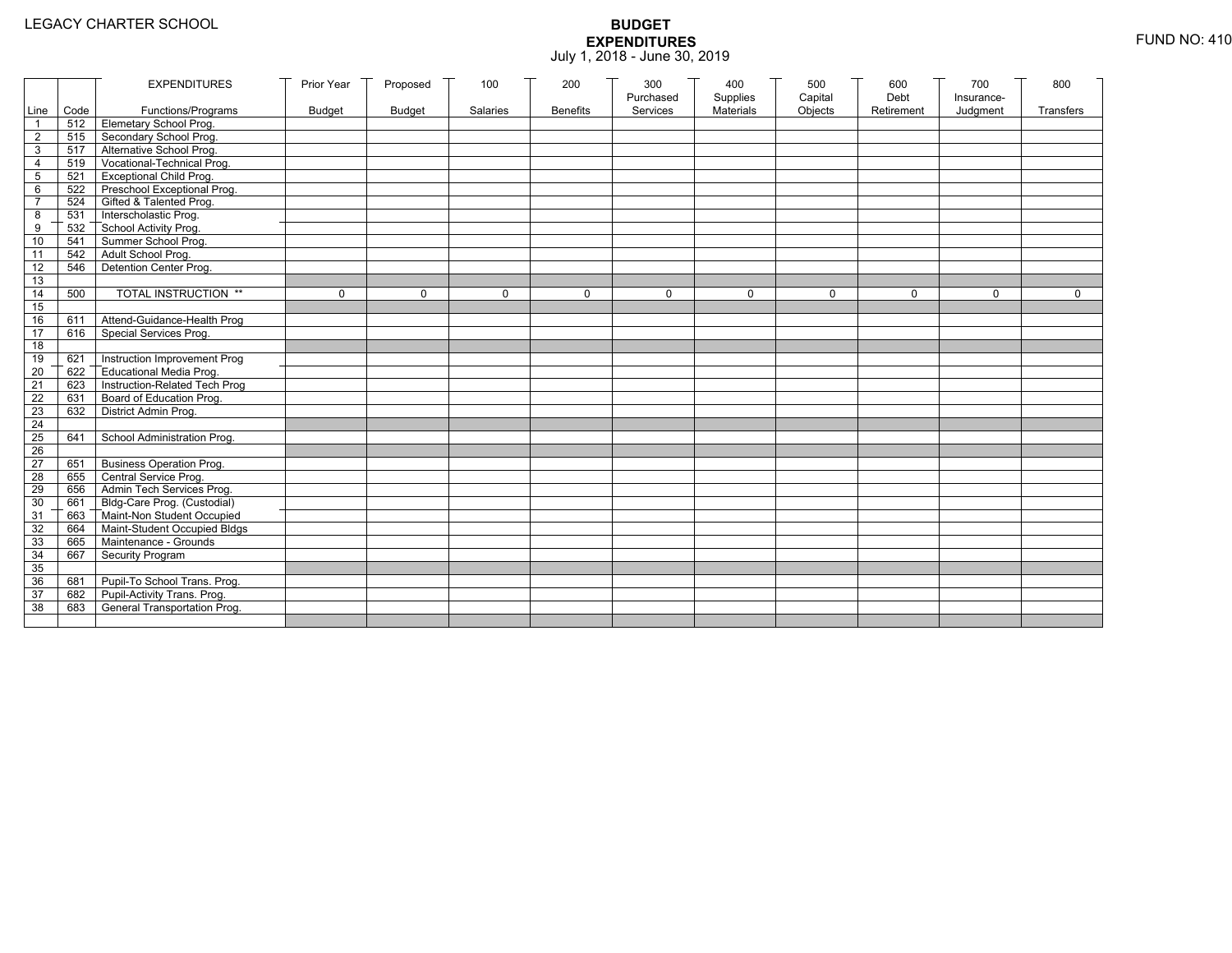|                 |      | <b>EXPENDITURES</b>                                        | Prior Year    | Proposed      | 100                   | 200             | 300                                                  | 400                   | 500                | 600<br>Debt  | 700                    | 800         |
|-----------------|------|------------------------------------------------------------|---------------|---------------|-----------------------|-----------------|------------------------------------------------------|-----------------------|--------------------|--------------|------------------------|-------------|
| Line            | Code | Functions/Programs                                         | <b>Budget</b> | <b>Budget</b> | Salaries              | <b>Benefits</b> | Purchased<br>Services                                | Supplies<br>Materials | Capital<br>Objects | Retirement   | Insurance-<br>Judgment | Transfers   |
| 39              | 691  | Other Support Services Prog.                               |               |               |                       |                 |                                                      |                       |                    |              |                        |             |
| 40              |      |                                                            |               |               |                       |                 |                                                      |                       |                    |              |                        |             |
| 41              | 600  | <b>TOTAL SUPPORT SERV.**</b>                               | $\mathbf 0$   | $\mathbf 0$   | $\mathbf 0$           | $\mathbf 0$     | $\mathbf 0$                                          | $\mathbf 0$           | $\mathbf 0$        | $\mathbf 0$  | $\mathbf 0$            | $\mathbf 0$ |
| 42              |      |                                                            |               |               |                       |                 |                                                      |                       |                    |              |                        |             |
| 43              |      | 710 Child Nutrition Program                                |               |               |                       |                 |                                                      |                       |                    |              |                        |             |
| 44              | 720  | Community Services Program                                 |               |               |                       |                 |                                                      |                       |                    |              |                        |             |
| 45              | 730  | <b>Enterprise Operations</b>                               |               |               |                       |                 |                                                      |                       |                    |              |                        |             |
| 46              | 700  | TOTAL NON-INSTRUCTION**                                    | $\mathbf 0$   | $\mathsf{O}$  | $\Omega$              | $\mathbf 0$     | $\mathbf 0$                                          | $\mathbf 0$           | $\mathsf{O}$       | $\mathsf{O}$ | $\mathbf 0$            | $\mathbf 0$ |
| 47              |      |                                                            |               |               |                       |                 |                                                      |                       |                    |              |                        |             |
| 48              | 810  | Capital Assets-Student Occ                                 |               |               |                       |                 |                                                      |                       |                    |              |                        |             |
| 49              | 811  | Capital Assets-Non Student Occ                             |               |               |                       |                 |                                                      |                       |                    |              |                        |             |
| 50              | 800  | <b>TOTAL CAPITAL ASSETS PROG*</b>                          | $\mathbf 0$   | $\mathbf 0$   | $\mathbf 0$           | $\mathbf 0$     | $\mathbf 0$                                          | $\mathbf 0$           | $\mathbf 0$        | $\mathbf 0$  | $\mathbf 0$            | $\mathbf 0$ |
| 51              |      |                                                            |               |               |                       |                 |                                                      |                       |                    |              |                        |             |
| 52<br>53        | 911  | Debt Services Prog.-Princ.<br>912 Debt Services Prog.-Int. |               |               |                       |                 |                                                      |                       |                    |              |                        |             |
| 54              | 913  |                                                            |               |               |                       |                 |                                                      |                       |                    |              |                        |             |
| 55              | 920  | Debt Serv Prog-Refnded Debt<br><b>Transfers Out</b>        |               |               |                       |                 |                                                      |                       |                    |              |                        |             |
| 56              |      |                                                            |               |               |                       |                 |                                                      |                       |                    |              |                        |             |
| 57              | 900  | TOTAL OTHER SERVICES **                                    | $\mathbf 0$   | 0             | $\mathbf 0$           | $\mathbf 0$     | $\mathbf 0$                                          | $\mathbf 0$           | $\mathsf{O}$       | 0            | $\mathbf 0$            | $\mathbf 0$ |
| 58              |      |                                                            |               |               |                       |                 |                                                      |                       |                    |              |                        |             |
| 59              |      |                                                            |               |               |                       |                 |                                                      |                       |                    |              |                        |             |
| 60              |      | <b>TOTAL EXPENDITURES</b><br>$\star\star$                  |               |               |                       |                 |                                                      |                       |                    |              |                        |             |
|                 |      | (Lines 14+41+47+49+57)**                                   | 0             | $\mathbf 0$   | $\mathbf 0$           | 0               | 0                                                    | 0                     | 0                  | 0            | 0                      | 0           |
| 61              |      |                                                            |               |               |                       |                 |                                                      |                       |                    |              |                        |             |
| 62              | 950  | Contingency Reserve                                        |               |               |                       |                 |                                                      |                       |                    |              |                        |             |
|                 |      | (5% of Line 60)                                            |               |               |                       |                 |                                                      |                       |                    |              |                        |             |
| 63              |      |                                                            |               |               |                       |                 |                                                      |                       |                    |              |                        |             |
| 64              |      | TOTAL APPROPRIATION                                        |               |               |                       |                 |                                                      |                       |                    |              |                        |             |
|                 |      | (Line 60 + Line 62)                                        | 0             | $\mathsf{O}$  |                       |                 |                                                      |                       |                    |              |                        |             |
| 65              |      |                                                            |               |               |                       |                 |                                                      |                       |                    |              |                        |             |
|                 |      |                                                            |               |               |                       |                 |                                                      |                       |                    |              |                        |             |
| 66              |      | <b>BUDGET SUMMARY</b>                                      |               |               | <b>BUDGET SUMMARY</b> |                 |                                                      |                       |                    |              |                        |             |
| 67              |      |                                                            |               |               |                       |                 |                                                      |                       |                    |              |                        |             |
| 68              |      | <b>Beginning Fund Balance</b>                              |               |               |                       |                 | The total on line 70 must equal the total on line 74 |                       |                    |              |                        |             |
| 69              |      | Revenues + Transfers In                                    |               |               |                       |                 |                                                      |                       |                    |              |                        |             |
| 70              |      | TOTAL REVENUE (68 + 69)                                    | 0             | $\mathbf 0$   |                       |                 |                                                      |                       |                    |              |                        |             |
| 71              |      |                                                            |               |               |                       |                 |                                                      |                       |                    |              |                        |             |
| 72              |      | <b>Total Appropriation</b>                                 |               |               |                       |                 |                                                      |                       |                    |              |                        |             |
| 73              |      | Unappropriated Balance                                     |               |               |                       |                 |                                                      |                       |                    |              |                        |             |
| $\overline{74}$ |      | TOTAL APPROPRIATION (72+73)                                | 0             | $\mathbf 0$   |                       |                 |                                                      |                       |                    |              |                        |             |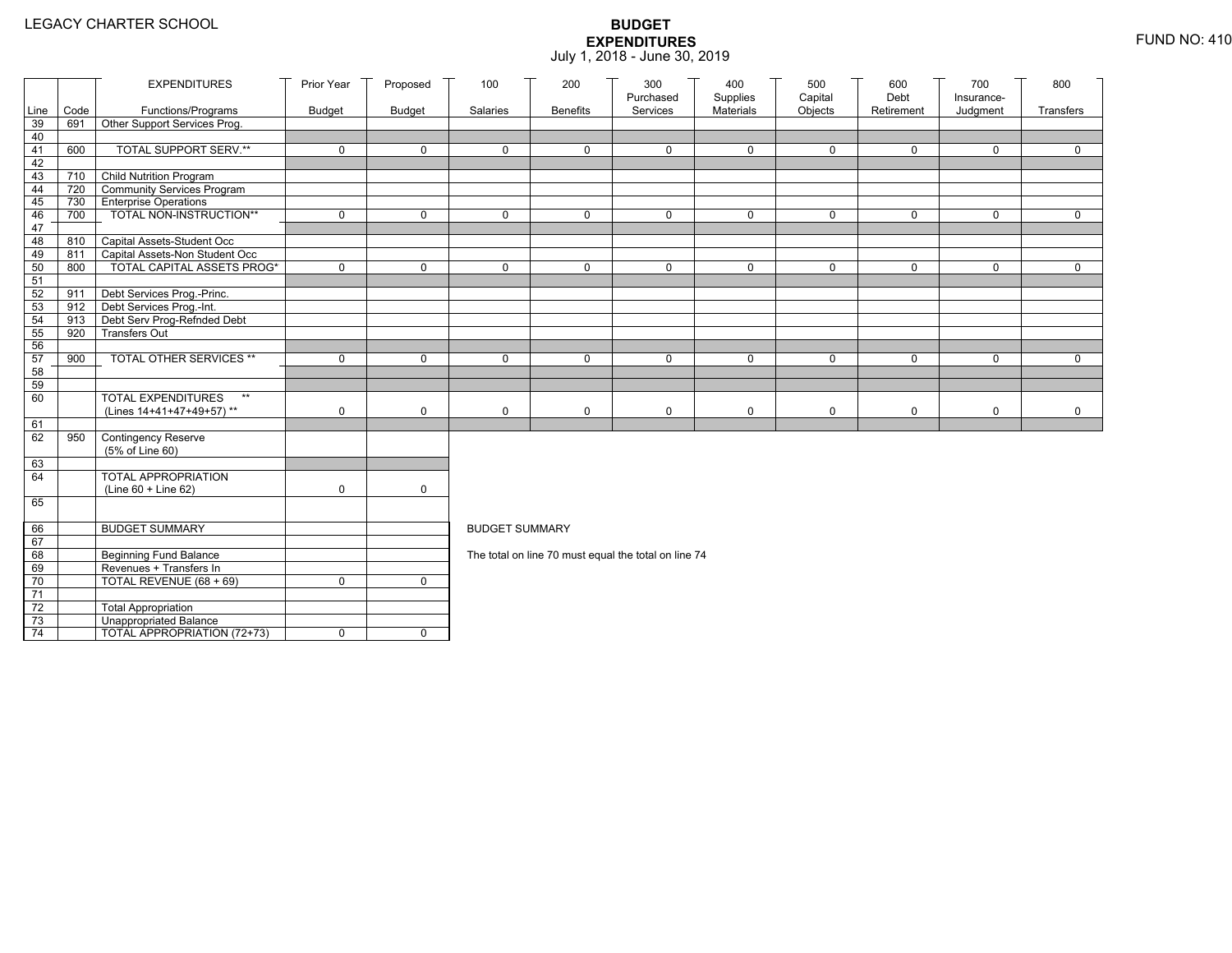# **BUDGET REVENUES** FUND NO: 425 July 1, 2018 - June 30, 2019

|                 |                   | <b>REVENUES</b>                       | Prior Year    | Proposed Budget |          |                 |        | <b>REVENUES</b>                         | Prior Year    | Proposed Budget |             |
|-----------------|-------------------|---------------------------------------|---------------|-----------------|----------|-----------------|--------|-----------------------------------------|---------------|-----------------|-------------|
| Line            | Code              | Item                                  | <b>Budget</b> | Line Amounts    | Totals   | Line            | Code   | Item                                    | <b>Budget</b> | Line Amounts    | Totals      |
|                 |                   | 320000 Estimated Fund Balance         |               | *******         |          | 40              |        | 429000 Other County                     |               |                 |             |
| $\sqrt{2}$      |                   | as of July 1                          | $\mathbf 0$   | *******         | 0        | 41              | 420000 | <b>TOTAL COUNTY</b><br>$\star\star$     | $\mathbf 0$   | *******         | $\mathbf 0$ |
| 3               |                   | 411100 Taxes-General M & O            |               |                 |          | 42              |        |                                         |               |                 |             |
| 4               |                   | 411200 Taxes-Suplemental              |               |                 |          | 43              |        | 431100 Base Support Program             |               |                 |             |
| 5               |                   | 411300 Taxes-Emergency                |               |                 |          | 44              |        | 431200 Transportation Support           |               |                 |             |
| 6               |                   | 411400 Taxes-Tort                     |               |                 |          | 45              |        | 431400 Except Child/SED Support         |               |                 |             |
| $\overline{7}$  |                   | 411500 Taxes-Cooperative              |               |                 |          | 46              |        | 431500 Border Tuition Support           |               |                 |             |
| 8               |                   | 411600 Taxes-Tuition                  |               |                 |          | 47              |        | 431600 Tuition Equivalency              |               |                 |             |
| 9               |                   | 411700 Taxes-Migrant                  |               |                 |          | 48              |        | 431800 Benefit Apportionment            |               |                 |             |
| 10              |                   | 411900 Taxes-Other                    |               |                 |          | 49              |        | 431900 Other State Support              |               |                 |             |
| 11              |                   | 412100 Taxes-Plant Facility           |               |                 |          | 50              |        | 432100 Driver Education Prog.           |               |                 |             |
| 12              |                   | 412500 Taxes-Bond & Interest          |               |                 |          | 51              |        | 432400 Professional Technical Prog      |               |                 |             |
| $\overline{13}$ |                   | <b>TOTAL TAXES</b><br>$\star\star$    | $\Omega$      | *******         | $\Omega$ | 52              |        | 437000 Lottery/Additional State Maint   |               |                 |             |
| 14              |                   | 413000 Penalty: Delinquent Taxes      |               |                 |          | 53              |        | 438000 Rev in Lieu of/Ag Equip Tax      |               |                 |             |
| 15              |                   |                                       |               |                 |          | 54              |        | 439000 Other State Revenue              |               |                 |             |
| 16              |                   | $-414100$ Tuition - Individuals       |               |                 |          | 55              |        |                                         |               |                 |             |
| 17              |                   | 414200 Tuition-Districts in Idaho     |               |                 |          | 56              | 430000 | $\star\star$<br><b>TOTAL STATE</b>      | $\Omega$      | *******         | $\Omega$    |
| 18              |                   | 414300 Tuition-Out of State Districts |               |                 |          | 57              |        |                                         |               |                 |             |
| 19              |                   |                                       |               |                 |          | 58              |        | 442000 Indirect Unrestricted Fed.       |               |                 |             |
| 20              |                   | 415000   Earnings on Investments      |               |                 |          | 59              |        | 443000 Direct Restricted Fed.           |               |                 |             |
| 21              |                   |                                       |               |                 |          | 60              |        | 445100 Title I - ESEA                   |               |                 |             |
| 22              |                   | 416100 School Food Service            |               |                 |          | 61              |        | 445200 Title VI. ESEA-Innovative Pr     |               |                 |             |
| 23              |                   | 416200 Meal Sales: Non-Reimb.         |               |                 |          | 62              |        | 445300 Perkins III-Voc Tech Act         |               |                 |             |
| 24              |                   | 416900 Other Food Sales               |               |                 |          | 63              |        | 445400 Adult Education                  |               |                 |             |
| 25              |                   |                                       |               |                 |          | 64              |        | 445500 Child Nutrition Reimb.           |               |                 |             |
| 26              |                   | $417100$ Admissions/Activities        |               |                 |          | 65              |        | 445600 Title VI-B                       |               |                 |             |
| 27              |                   | 417200 Bookstore Sales                |               |                 |          | 66              |        | 445900 Other Indirect Fed. Prog.        |               |                 |             |
| 28              |                   | 417300 Clubs, Org. Dues, Etc.         |               |                 |          | 67              |        | 448200   Impact Aid - P.L. 874          |               |                 |             |
| 29              |                   | 417400 School Fees & Charges          |               |                 |          | 68              | 440000 | <b>TOTAL FEDERAL</b><br>$^{\star\star}$ | $\Omega$      | *******         | $\Omega$    |
| 30              |                   | 417900 Other Student Revenues         |               |                 |          | 69              |        |                                         |               |                 |             |
| 31              |                   |                                       |               |                 |          | 70              |        | 451000 Proceeds: Bonds, Capital Leases  |               |                 |             |
| 32              |                   | 418100 Community Service              |               |                 |          | 71              |        | 453000 Sale of Fixed Assets             |               |                 |             |
| 33              |                   |                                       |               |                 |          | 72              | 450000 | <b>TOTAL OTHER</b><br>$\star\star$      | $\Omega$      | *******         | $\mathbf 0$ |
| 34              | $-419100$ Rentals |                                       |               |                 |          | 73              |        |                                         |               |                 |             |
| 35              |                   | 419200 Contributions/Donations        |               |                 |          | 74              |        | <b>TOTAL REVENUES</b><br>$**$           | $\Omega$      | *******         | $\Omega$    |
| 36              |                   | 419300 Transportaion Fees             |               |                 |          | 75              |        |                                         |               |                 |             |
| 37              |                   | 419900 Other Local                    |               |                 |          | 76              | 460000 | <b>TRANSFERS IN</b>                     |               |                 |             |
| 38              |                   | TOTAL OTHER LOCAL **                  | $\mathbf 0$   | *******         | $\Omega$ | $\overline{77}$ |        |                                         |               |                 |             |
| 39              | 410000            | <b>TOTAL LOCAL</b>                    |               | *******         |          | 78              | 400000 | BAL.+ REVENUE + TRANS.                  |               | *******         |             |
|                 |                   | (Line $13 + 38$ )                     | $\mathbf 0$   |                 | 0        |                 |        | (Lines $1 + 74 + 76$ )                  | 0             |                 | $\mathbf 0$ |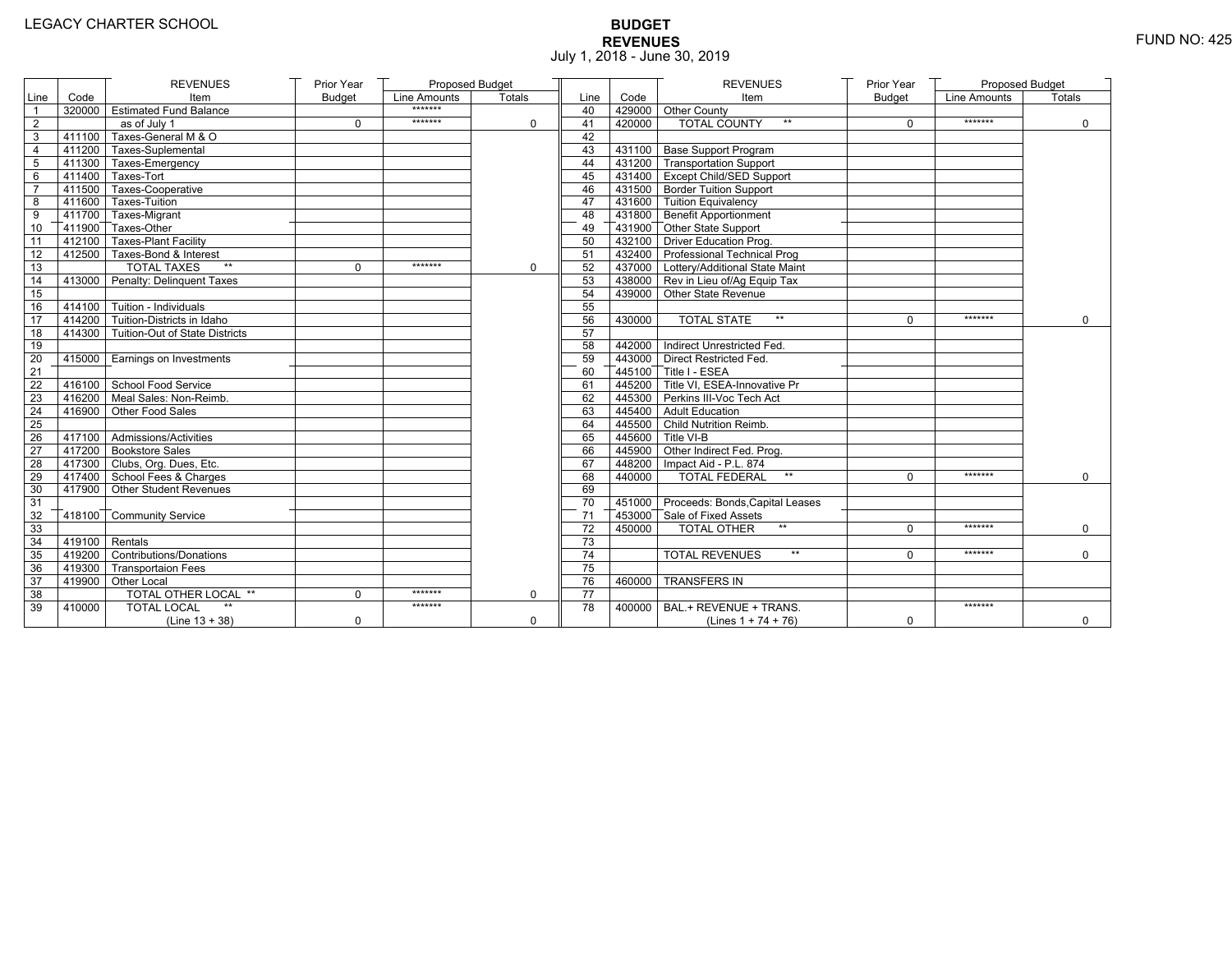|                 |           | <b>EXPENDITURES</b>                          | Prior Year    | Proposed      | 100          | 200             | 300          | 400              | 500         | 600        | 700          | 800          |
|-----------------|-----------|----------------------------------------------|---------------|---------------|--------------|-----------------|--------------|------------------|-------------|------------|--------------|--------------|
|                 |           |                                              |               |               |              |                 | Purchased    | Supplies         | Capital     | Debt       | Insurance-   |              |
|                 | Line Code | Functions/Programs                           | <b>Budget</b> | <b>Budget</b> | Salaries     | <b>Benefits</b> | Services     | <b>Materials</b> | Objects     | Retirement | Judgment     | Transfers    |
|                 |           | 512 Elemetary School Prog.                   |               |               |              |                 |              |                  |             |            |              |              |
| $\overline{2}$  | 515       | Secondary School Prog.                       |               |               |              |                 |              |                  |             |            |              |              |
| 3               |           | 517 Alternative School Prog.                 |               |               |              |                 |              |                  |             |            |              |              |
| 4               | 519       | Vocational-Technical Prog.                   |               |               |              |                 |              |                  |             |            |              |              |
| 5               | 521       | <b>Exceptional Child Prog.</b>               |               |               |              |                 |              |                  |             |            |              |              |
| 6               |           | 522 Preschool Exceptional Prog.              |               |               |              |                 |              |                  |             |            |              |              |
| $\overline{7}$  |           | 524 Gifted & Talented Prog.                  |               |               |              |                 |              |                  |             |            |              |              |
| 8               |           | 531 Interscholastic Prog.                    |               |               |              |                 |              |                  |             |            |              |              |
| 9               | 532       |                                              |               |               |              |                 |              |                  |             |            |              |              |
| 10              | 541       | School Activity Prog.<br>Summer School Prog. |               |               |              |                 |              |                  |             |            |              |              |
| 11              | 542       | Adult School Prog.                           |               |               |              |                 |              |                  |             |            |              |              |
| $\overline{12}$ | 546       | Detention Center Prog.                       |               |               |              |                 |              |                  |             |            |              |              |
| 13              |           |                                              |               |               |              |                 |              |                  |             |            |              |              |
| 14              | 500       | TOTAL INSTRUCTION **                         | $\mathbf 0$   | $\Omega$      | $\mathbf{0}$ | 0               | $\mathbf{0}$ | 0                | $\mathbf 0$ | $\Omega$   | $\mathbf{0}$ | $\mathbf{0}$ |
| 15              |           |                                              |               |               |              |                 |              |                  |             |            |              |              |
| 16              | 611       | Attend-Guidance-Health Prog                  |               |               |              |                 |              |                  |             |            |              |              |
| 17              | 616       | Special Services Prog.                       |               |               |              |                 |              |                  |             |            |              |              |
| 18              |           |                                              |               |               |              |                 |              |                  |             |            |              |              |
| 19              | 621       | Instruction Improvement Prog                 |               |               |              |                 |              |                  |             |            |              |              |
| $\overline{20}$ | 622       | Educational Media Prog.                      |               |               |              |                 |              |                  |             |            |              |              |
| 21              | 623       | Instruction-Related Tech Prog                |               |               |              |                 |              |                  |             |            |              |              |
| $\overline{22}$ | 631       | Board of Education Prog.                     |               |               |              |                 |              |                  |             |            |              |              |
| 23              | 632       | District Admin Prog.                         |               |               |              |                 |              |                  |             |            |              |              |
| 24              |           |                                              |               |               |              |                 |              |                  |             |            |              |              |
| 25              | 641       | School Administration Prog.                  |               |               |              |                 |              |                  |             |            |              |              |
| 26              |           |                                              |               |               |              |                 |              |                  |             |            |              |              |
| 27              | 651       | <b>Business Operation Prog.</b>              |               |               |              |                 |              |                  |             |            |              |              |
| 28              |           | 655 Central Service Prog.                    |               |               |              |                 |              |                  |             |            |              |              |
| 29              | 656       | Admin Tech Services Prog.                    |               |               |              |                 |              |                  |             |            |              |              |
| 30              |           | 661 Bldg-Care Prog. (Custodial)              |               |               |              |                 |              |                  |             |            |              |              |
| 31              |           | 663 Maint-Non Student Occupied               |               |               |              |                 |              |                  |             |            |              |              |
| 32              |           | 664 Maint-Student Occupied Bldgs             |               |               |              |                 |              |                  |             |            |              |              |
| 33              |           | 665 Maintenance - Grounds                    |               |               |              |                 |              |                  |             |            |              |              |
| 34              | 667       | Security Program                             |               |               |              |                 |              |                  |             |            |              |              |
| 35              |           |                                              |               |               |              |                 |              |                  |             |            |              |              |
| 36              | 681       | Pupil-To School Trans. Prog.                 |               |               |              |                 |              |                  |             |            |              |              |
| 37              | 682       | Pupil-Activity Trans. Prog.                  |               |               |              |                 |              |                  |             |            |              |              |
| 38              | 683       | General Transportation Prog.                 |               |               |              |                 |              |                  |             |            |              |              |
|                 |           |                                              |               |               |              |                 |              |                  |             |            |              |              |
|                 |           |                                              |               |               |              |                 |              |                  |             |            |              |              |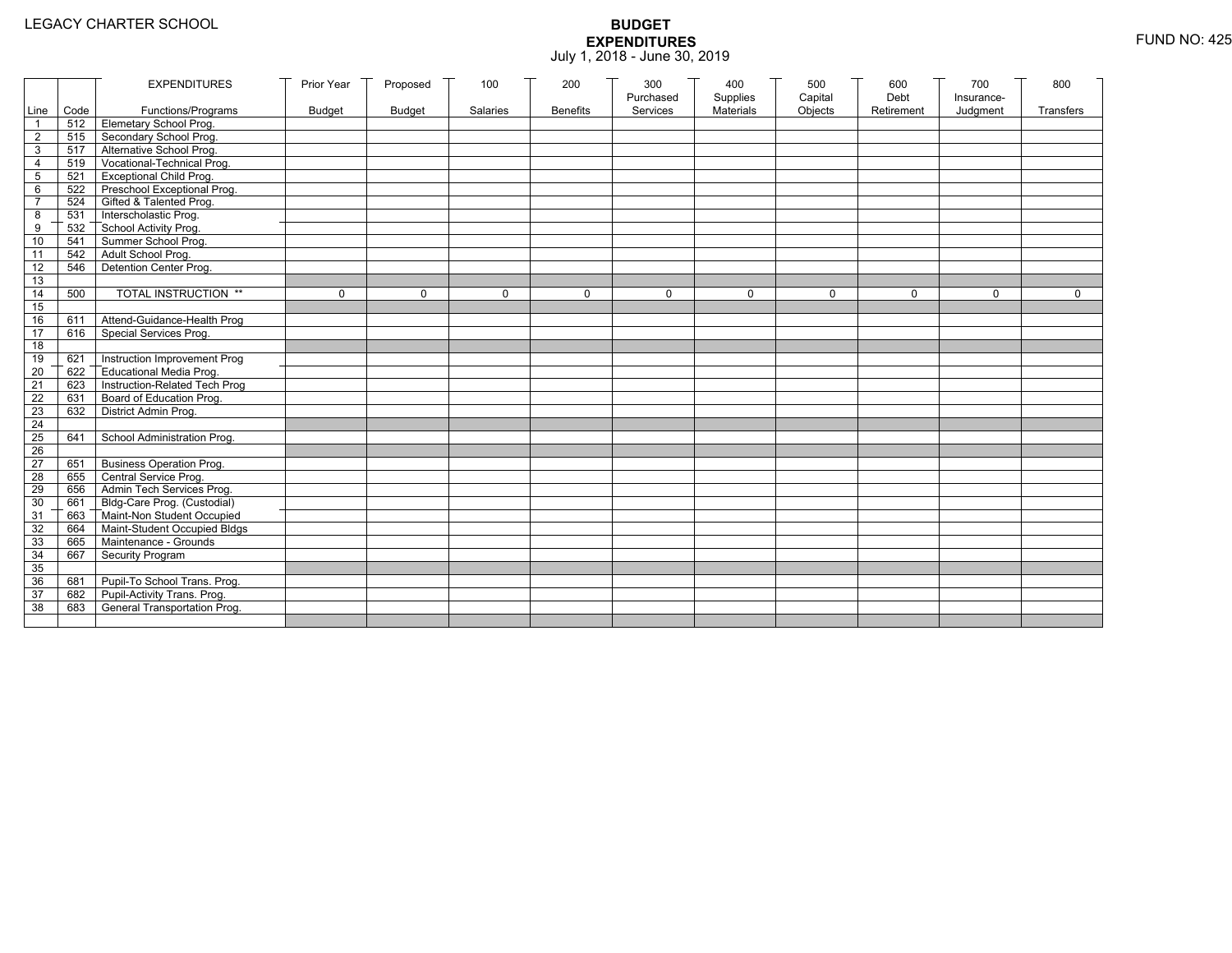|                 |      | <b>EXPENDITURES</b>                                        | Prior Year    | Proposed      | 100                   | 200             | 300                                                  | 400                   | 500                | 600<br>Debt  | 700                    | 800         |
|-----------------|------|------------------------------------------------------------|---------------|---------------|-----------------------|-----------------|------------------------------------------------------|-----------------------|--------------------|--------------|------------------------|-------------|
| Line            | Code | Functions/Programs                                         | <b>Budget</b> | <b>Budget</b> | Salaries              | <b>Benefits</b> | Purchased<br>Services                                | Supplies<br>Materials | Capital<br>Objects | Retirement   | Insurance-<br>Judgment | Transfers   |
| 39              | 691  | Other Support Services Prog.                               |               |               |                       |                 |                                                      |                       |                    |              |                        |             |
| 40              |      |                                                            |               |               |                       |                 |                                                      |                       |                    |              |                        |             |
| 41              | 600  | <b>TOTAL SUPPORT SERV.**</b>                               | $\mathbf 0$   | $\mathbf 0$   | $\mathbf 0$           | $\mathbf 0$     | $\mathbf 0$                                          | $\mathbf 0$           | $\mathbf 0$        | $\mathbf 0$  | $\mathbf 0$            | $\mathbf 0$ |
| 42              |      |                                                            |               |               |                       |                 |                                                      |                       |                    |              |                        |             |
| 43              |      | 710 Child Nutrition Program                                |               |               |                       |                 |                                                      |                       |                    |              |                        |             |
| 44              | 720  | Community Services Program                                 |               |               |                       |                 |                                                      |                       |                    |              |                        |             |
| 45              | 730  | <b>Enterprise Operations</b>                               |               |               |                       |                 |                                                      |                       |                    |              |                        |             |
| 46              | 700  | TOTAL NON-INSTRUCTION**                                    | $\mathbf 0$   | $\mathsf{O}$  | $\Omega$              | $\mathbf 0$     | $\mathbf 0$                                          | $\mathbf 0$           | $\mathsf{O}$       | $\mathsf{O}$ | $\mathbf 0$            | $\mathbf 0$ |
| 47              |      |                                                            |               |               |                       |                 |                                                      |                       |                    |              |                        |             |
| 48              | 810  | Capital Assets-Student Occ                                 |               |               |                       |                 |                                                      |                       |                    |              |                        |             |
| 49              | 811  | Capital Assets-Non Student Occ                             |               |               |                       |                 |                                                      |                       |                    |              |                        |             |
| 50              | 800  | <b>TOTAL CAPITAL ASSETS PROG*</b>                          | $\mathbf 0$   | $\mathbf 0$   | $\mathbf 0$           | $\mathbf 0$     | $\mathbf 0$                                          | $\mathbf 0$           | $\mathbf 0$        | $\mathbf 0$  | $\mathbf 0$            | $\mathbf 0$ |
| 51              |      |                                                            |               |               |                       |                 |                                                      |                       |                    |              |                        |             |
| 52<br>53        | 911  | Debt Services Prog.-Princ.<br>912 Debt Services Prog.-Int. |               |               |                       |                 |                                                      |                       |                    |              |                        |             |
| 54              | 913  |                                                            |               |               |                       |                 |                                                      |                       |                    |              |                        |             |
| 55              | 920  | Debt Serv Prog-Refnded Debt<br><b>Transfers Out</b>        |               |               |                       |                 |                                                      |                       |                    |              |                        |             |
| 56              |      |                                                            |               |               |                       |                 |                                                      |                       |                    |              |                        |             |
| 57              | 900  | TOTAL OTHER SERVICES **                                    | $\mathbf 0$   | 0             | $\mathbf 0$           | $\mathbf 0$     | $\mathbf 0$                                          | $\mathbf 0$           | $\mathsf{O}$       | 0            | $\mathbf 0$            | $\mathbf 0$ |
| 58              |      |                                                            |               |               |                       |                 |                                                      |                       |                    |              |                        |             |
| 59              |      |                                                            |               |               |                       |                 |                                                      |                       |                    |              |                        |             |
| 60              |      | <b>TOTAL EXPENDITURES</b><br>$\star\star$                  |               |               |                       |                 |                                                      |                       |                    |              |                        |             |
|                 |      | (Lines 14+41+47+49+57)**                                   | 0             | $\mathbf 0$   | $\mathbf 0$           | 0               | 0                                                    | 0                     | 0                  | 0            | 0                      | 0           |
| 61              |      |                                                            |               |               |                       |                 |                                                      |                       |                    |              |                        |             |
| 62              | 950  | Contingency Reserve                                        |               |               |                       |                 |                                                      |                       |                    |              |                        |             |
|                 |      | (5% of Line 60)                                            |               |               |                       |                 |                                                      |                       |                    |              |                        |             |
| 63              |      |                                                            |               |               |                       |                 |                                                      |                       |                    |              |                        |             |
| 64              |      | TOTAL APPROPRIATION                                        |               |               |                       |                 |                                                      |                       |                    |              |                        |             |
|                 |      | (Line 60 + Line 62)                                        | 0             | $\mathsf{O}$  |                       |                 |                                                      |                       |                    |              |                        |             |
| 65              |      |                                                            |               |               |                       |                 |                                                      |                       |                    |              |                        |             |
|                 |      |                                                            |               |               |                       |                 |                                                      |                       |                    |              |                        |             |
| 66              |      | <b>BUDGET SUMMARY</b>                                      |               |               | <b>BUDGET SUMMARY</b> |                 |                                                      |                       |                    |              |                        |             |
| 67              |      |                                                            |               |               |                       |                 |                                                      |                       |                    |              |                        |             |
| 68              |      | <b>Beginning Fund Balance</b>                              |               |               |                       |                 | The total on line 70 must equal the total on line 74 |                       |                    |              |                        |             |
| 69              |      | Revenues + Transfers In                                    |               |               |                       |                 |                                                      |                       |                    |              |                        |             |
| 70              |      | TOTAL REVENUE (68 + 69)                                    | 0             | $\mathbf 0$   |                       |                 |                                                      |                       |                    |              |                        |             |
| 71              |      |                                                            |               |               |                       |                 |                                                      |                       |                    |              |                        |             |
| 72              |      | <b>Total Appropriation</b>                                 |               |               |                       |                 |                                                      |                       |                    |              |                        |             |
| 73              |      | Unappropriated Balance                                     |               |               |                       |                 |                                                      |                       |                    |              |                        |             |
| $\overline{74}$ |      | TOTAL APPROPRIATION (72+73)                                | 0             | $\mathbf 0$   |                       |                 |                                                      |                       |                    |              |                        |             |